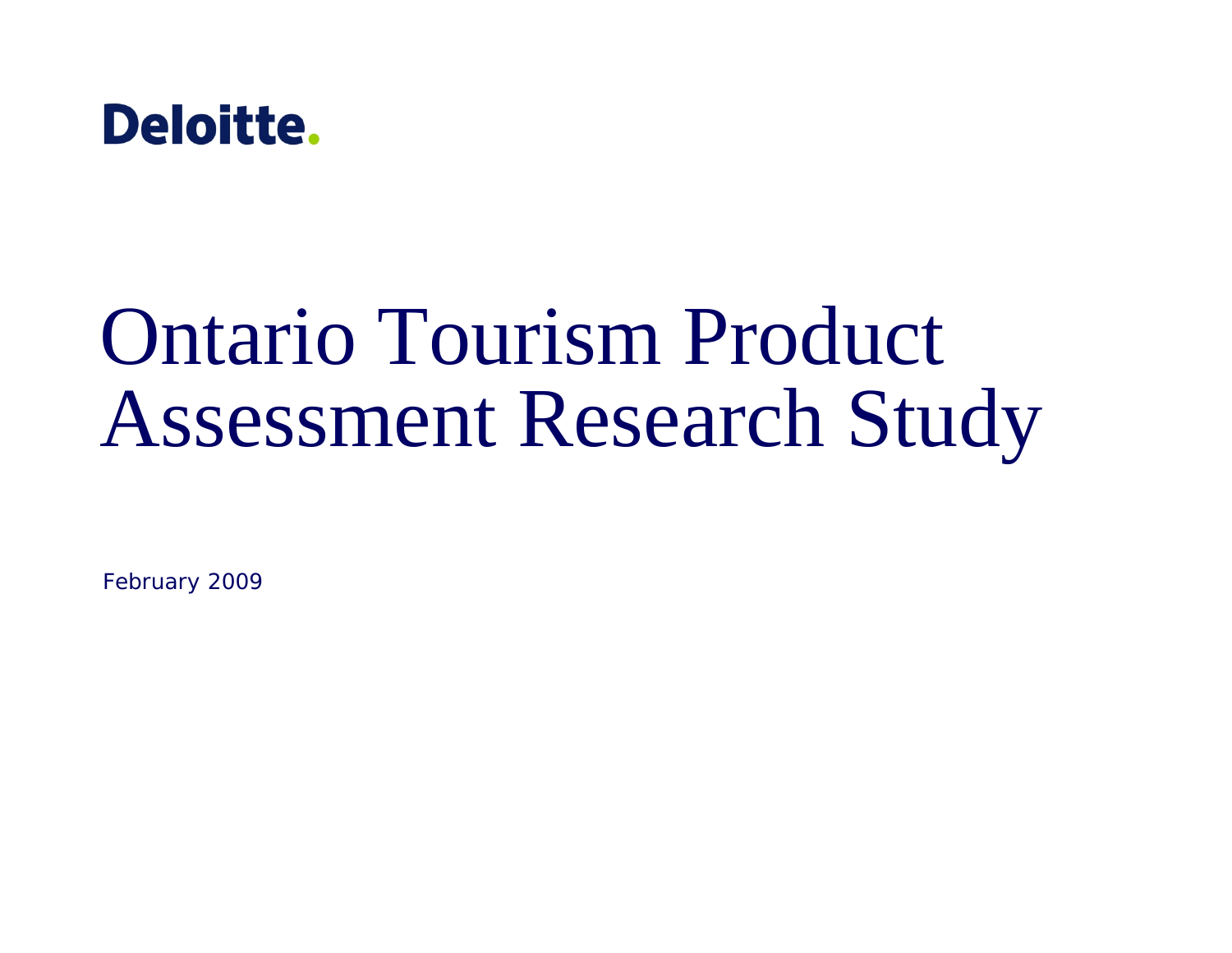© Queen's Printer for Ontario, 2009

Although copyright in the research papers is held by the Queen's Printer for Ontario, the papers were prepared by external companies and their conclusions do not necessarily represent the views of the Government of Ontario. The research papers were commissioned by the Ontario Ministry of Tourism for the Tourism Competitiveness Study and as such their conclusions are intended for this purpose only and shall not be relied-upon by third parties.

ISBN 978-1-4249-8935-5 (PDF)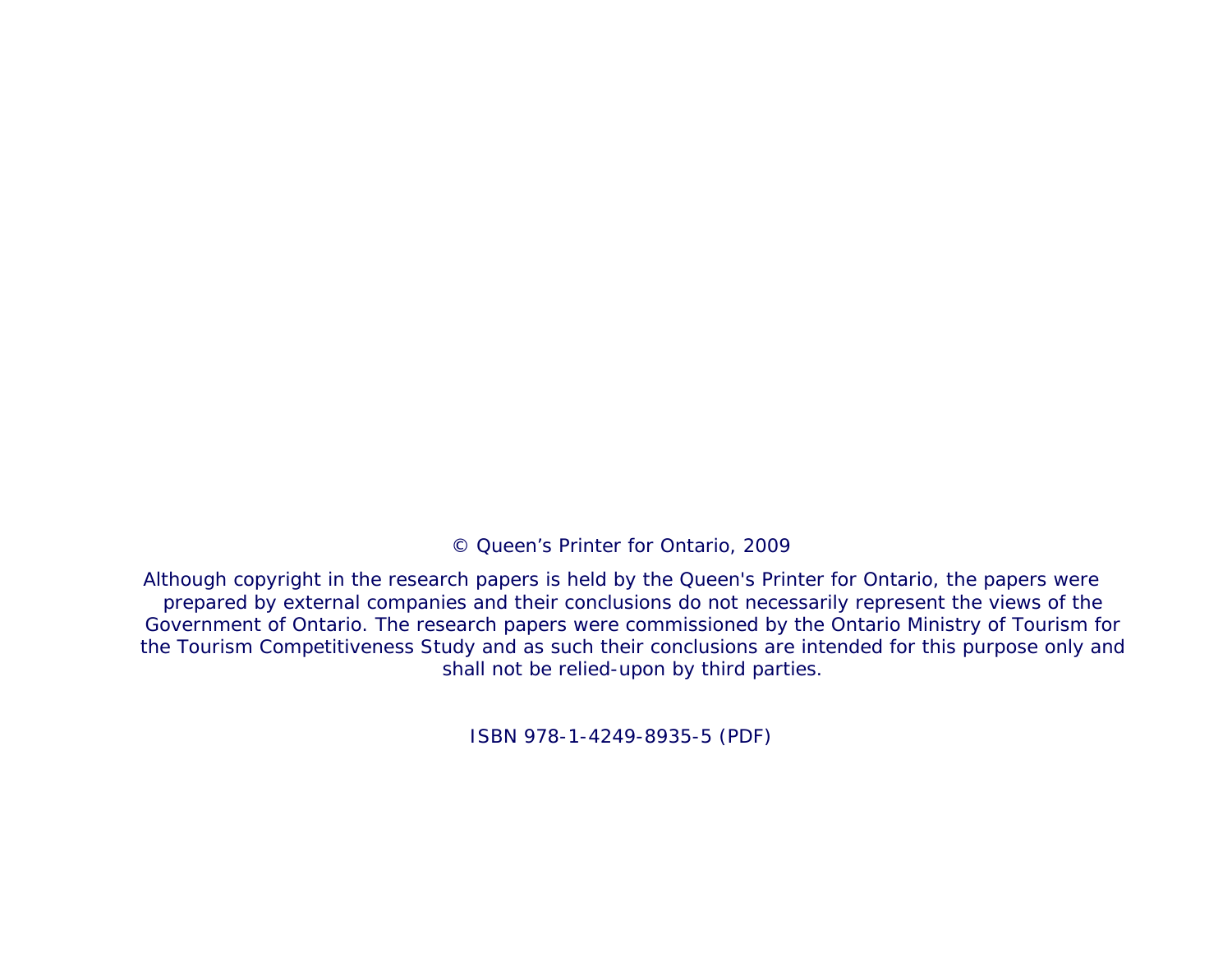### **Contents**

| Use of report and limitations                                        | 3  |
|----------------------------------------------------------------------|----|
| <b>Executive summary</b>                                             | 4  |
| Study overview                                                       | 6  |
| The context for high-potential tourism products in Ontario           | 8  |
| Strategies to encourage and improve product development in Ontario   | 18 |
| Specific opportunities for public agency tourism product development | 28 |
| Appendices                                                           | 37 |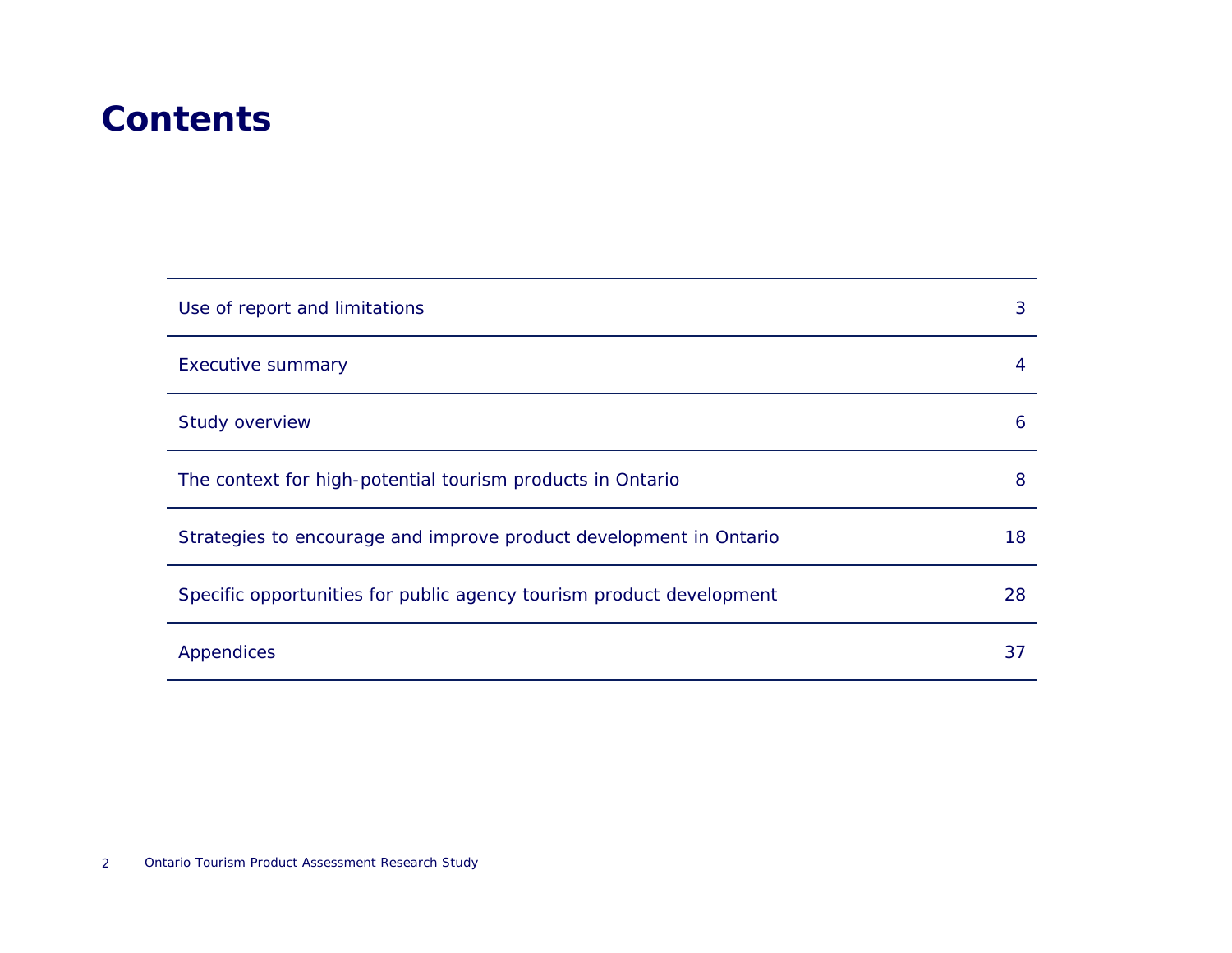### **Use of report and limitations**

### **KEY ASSUMPTIONS AND DATA SOURCES**

•For the travel regions studied in this report, it is assumed that data available on tourism product in selected municipalities in the region reasonably reflects the tourism product for the region overall.

•The Premier-Ranked Tourist Destination (PRTD) reports are the primary source of data for the private sector product information, as directed by MTOUR. This data was supplemented by other primary and secondary research as necessary.

•Publicly available summary information, discussions and workshops with various Ministry representatives and other data supplied by MTOUR are the primary sources of data for all public sector products reviewed in this report.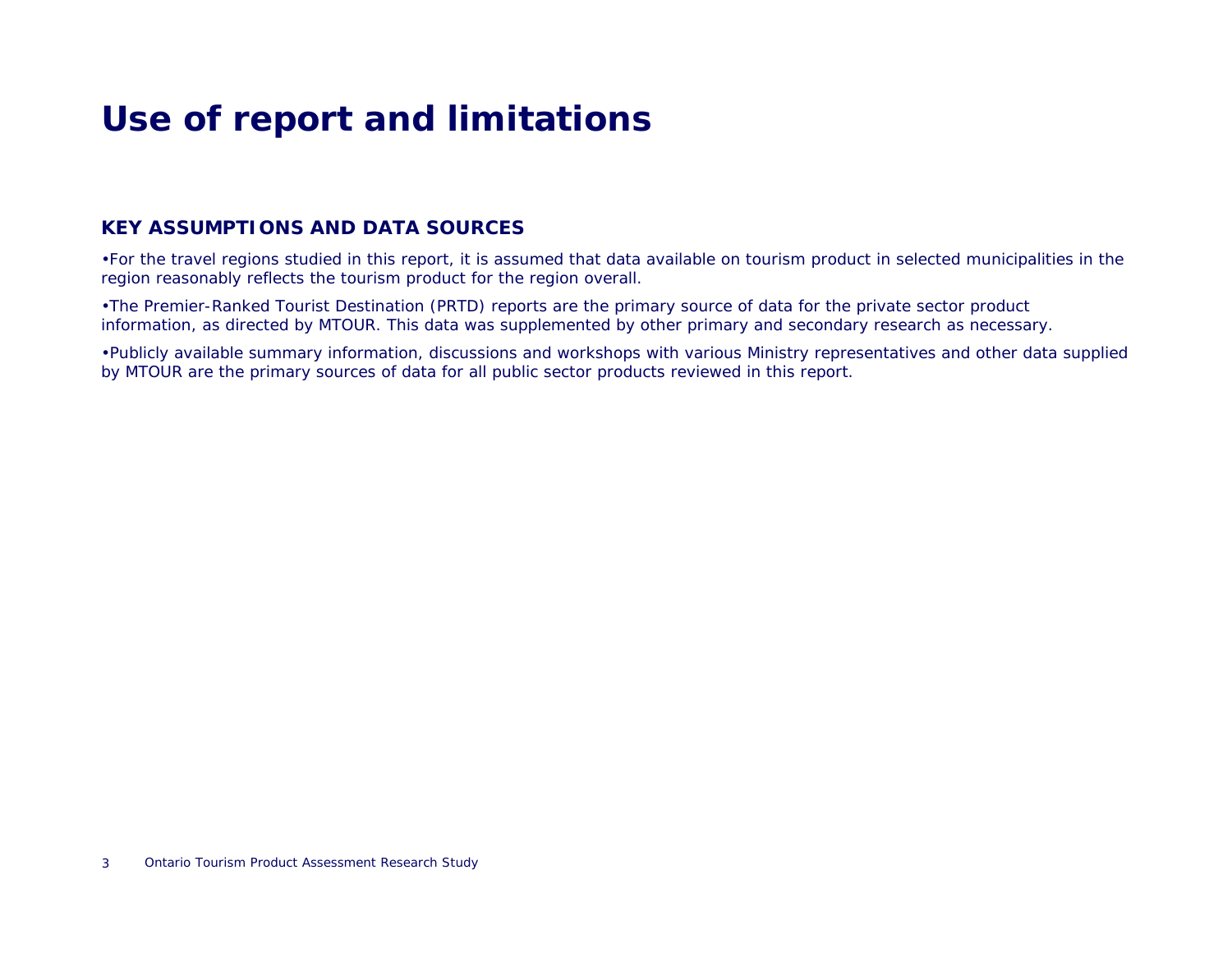### **Executive summary**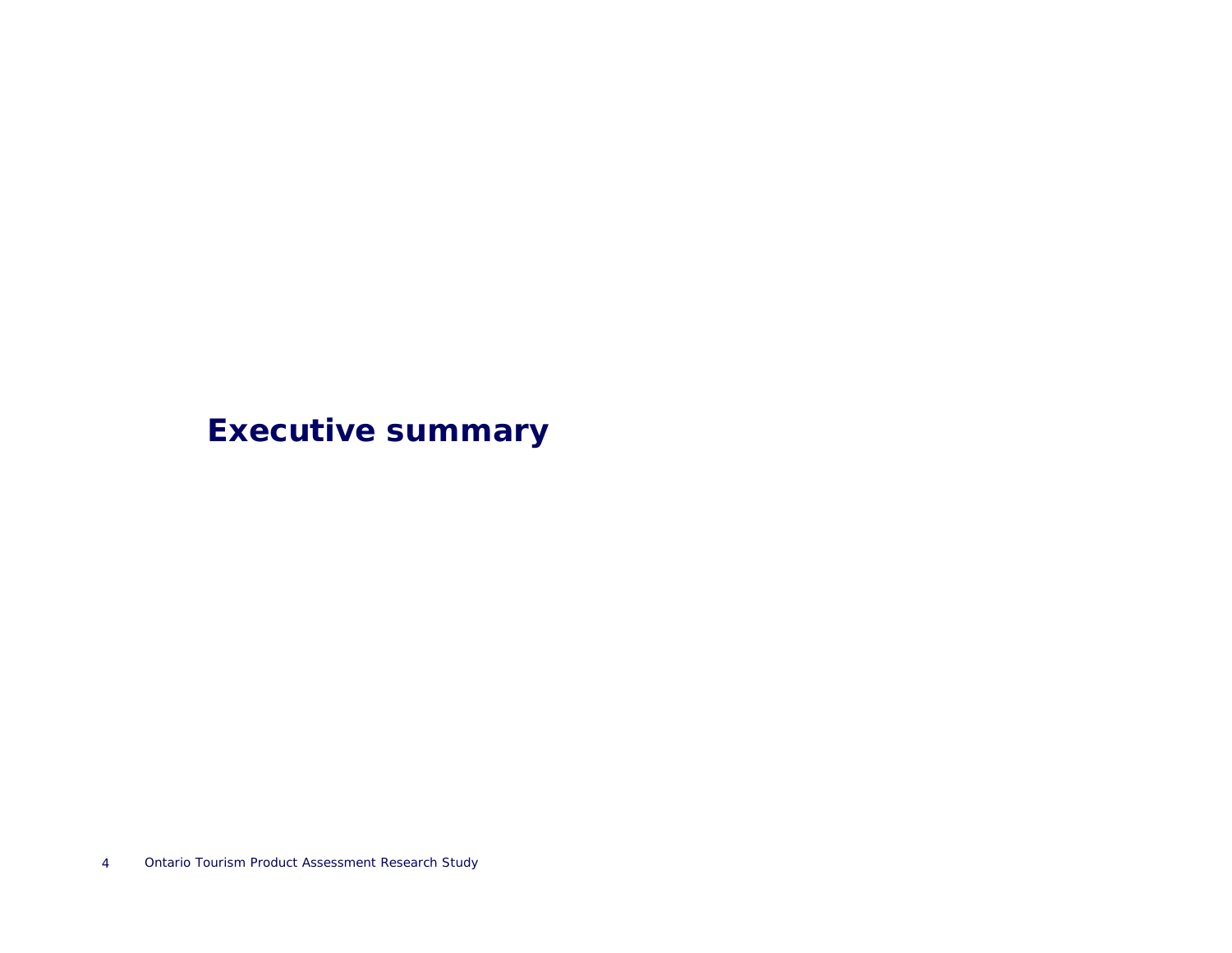### **Executive summary**

Ontario's current tourism product landscape could benefit from a number of strategies based on best practices around the world. These best practices could improve both public and private product development and help revitalize the tourism industry by addressing traveller wants and needs.

#### **Product development strategies** *Public product improvements*

#### **Development of a provincial high-potential product development strategy**

•Such a strategy would provide a central and unified direction and foster public / private sector cooperation.

•The strategy would be created at the provincial level and customized to and executed by each region.

#### **Creation of an investment / funding environment that encourages high-potential product development**

•A focused and substantial funding strategy would encourage the necessary revitalization of existing and creation of new tourism product.

#### **Development of a clustering strategy**

•Develop groupings of complementary tourism products and expand existing ones.

•Improve linkages relating to networking, co-development, bundling and visitation by increasing a region's offering.

#### **Provision of regional support to align product development activities**

•Destination management activities assigns product development authority to regions.

•Regional execution is supported by the provincial government and associated programs.

#### **Enhancing collaboration**

- Ontario's public agencies need to work together to better deliver tourism product experiences that travellers want.
- • Tactical strategies focused on cooperative offerings, product bundling and leveraging key learnings will encourage the development of stronger public tourism product.

#### **Working with private sector**

- Improved linkage and product bundling with private sector would drive incremental attendance and revenue by appealing to new traveller segments.
- Underutilized assets and corporate sponsorship should be further explored as alternative forms of revenue.

#### **Improving support for high-potential public tourism product**

- Existing agency mandates could be changed to better support future tourism product development practices.
- New approaches focusing on support for high potential tourism agencies would improve public tourism product.
- • Mandated Ontario Tourism Marketing Partnership Corporation ("OTMPC") support would allow agency marketing and promotion to be more competitive with private sector.

Changes to existing agencies are required to improve product development. Demonstrating positive financial impact will be critical for the agencies to work more effectively and together.

**New product development strategies and tactics would build on Ontario's existing strengths and natural assets to create product experiences that appeal to today's travellers.**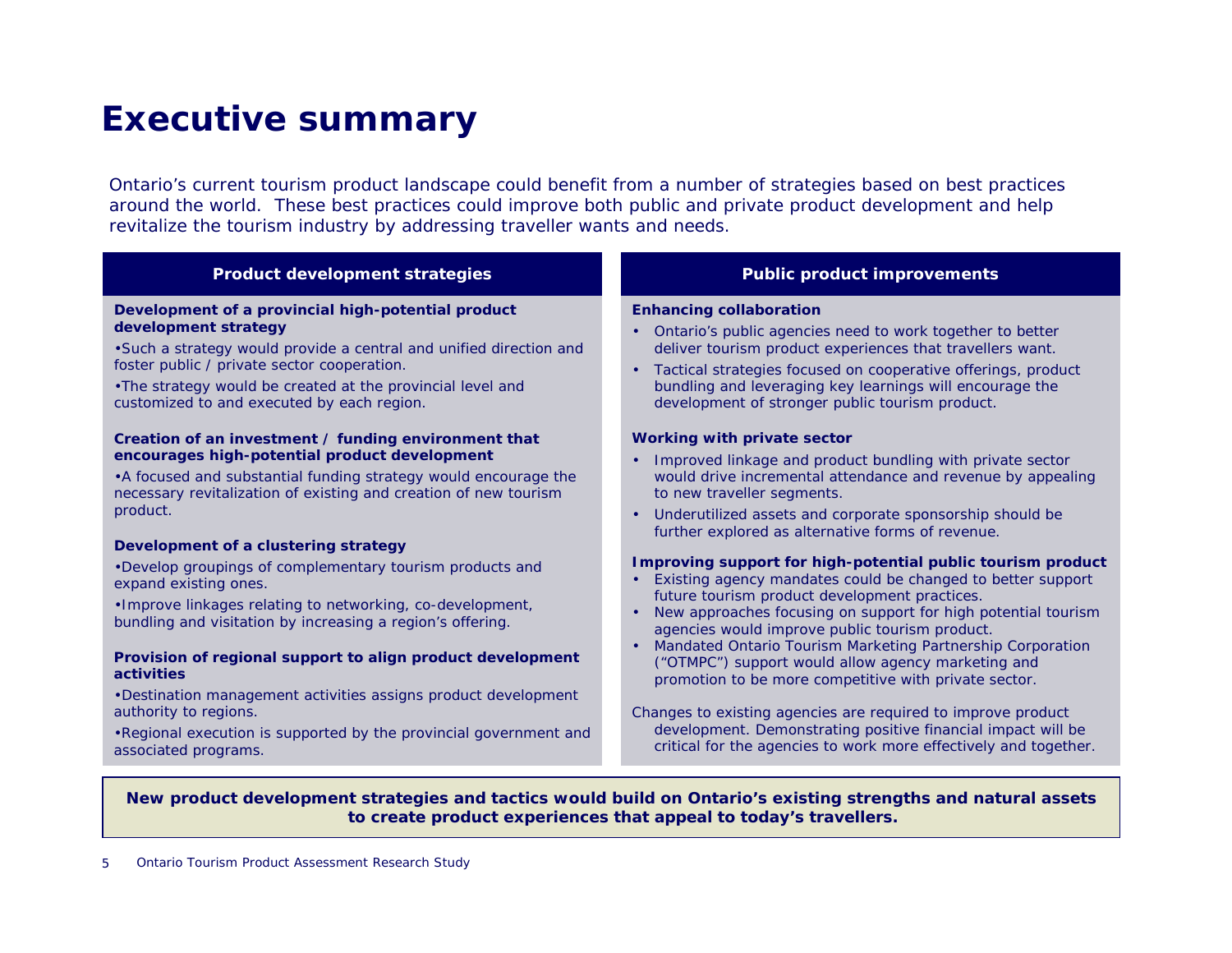**Study overview**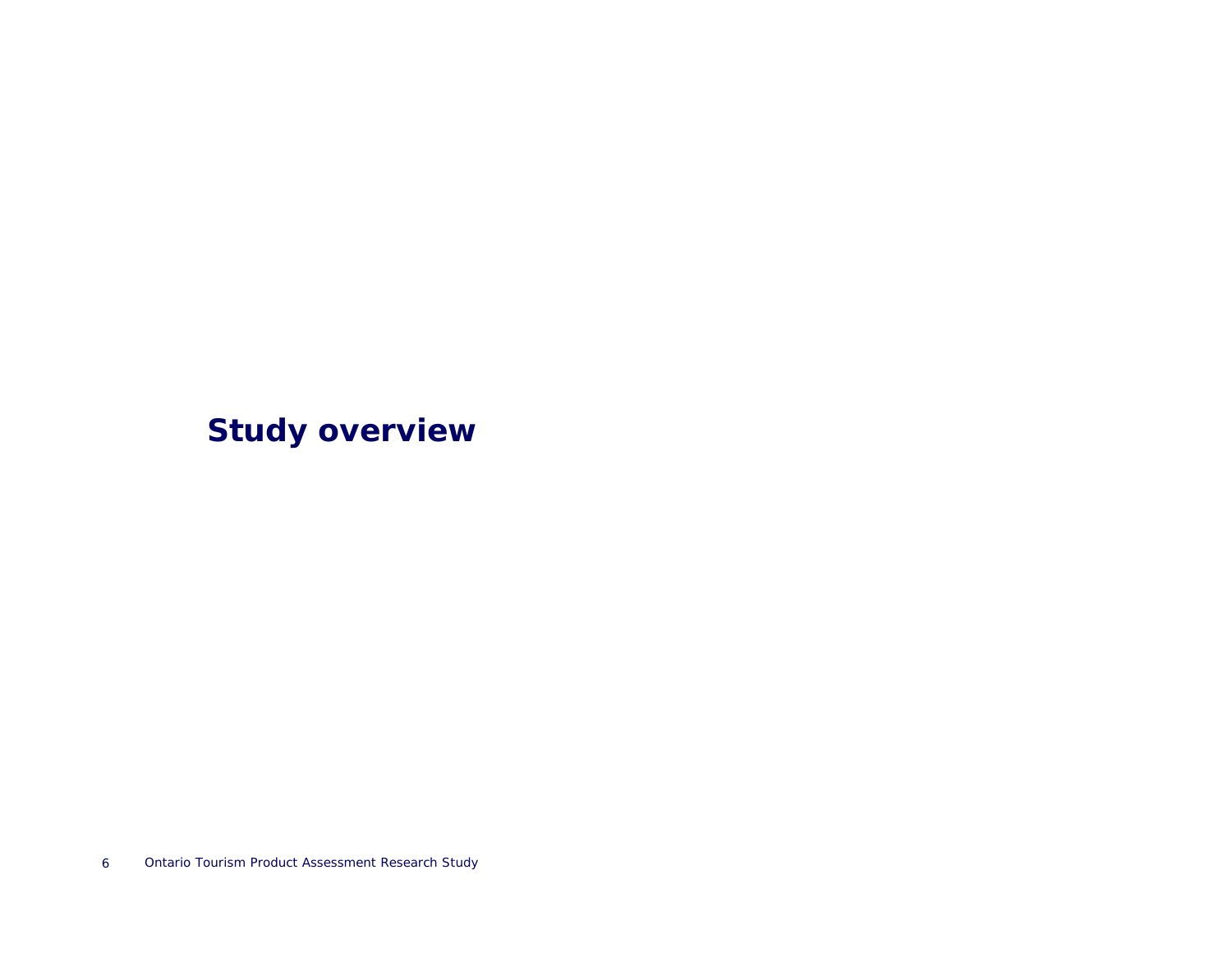### **Background and approach**

This report has been written as part of the Ontario Tourism Competitiveness Study ("OTCS" or "the Study"). It outlines strategic recommendations for Ontario product based on an assessment of the province's tourism regions and public products. These strategies serve to address and improve provincial public and private product development.

#### **Project background** Ontario faces many challenges as the tourism industry becomes more competitive on a global basis, and is impacted by a slowing local and global economy. Tourism product is the foundation of the industry. Some key observations about the current status of product in Ontario include: •Perceived 'tiredness' of Ontario's product;1 •Lack of product innovation across public and private sectors; •Opportunities exist to improve Ontario's tourism product by focusing on high-potential areas. Within the context of the Study, the Ministry of Tourism ("MTOUR") is looking to understand current and future traveller demands, identify Ontario's tourism product strengths and weaknesses, and develop strategies for product development to boost the tourism sector's competitiveness. **Project approach** Based on our assessment, this report will focus on a series of strategies that have been generated for developing high-potential product in the province. In addition, a number of tactical considerations for public tourism product agencies have been identified.

**Themes addressed / desired outcomes**As a result of the research and product assessment, Ontario can: • Identify core elements for Ontario's product development strategy; • Create a high-level roadmap detailing the strategic direction for product development; and • Ultimately, improve the traveller experience in the province through better tourism product.

**Sources:** (1) Primary research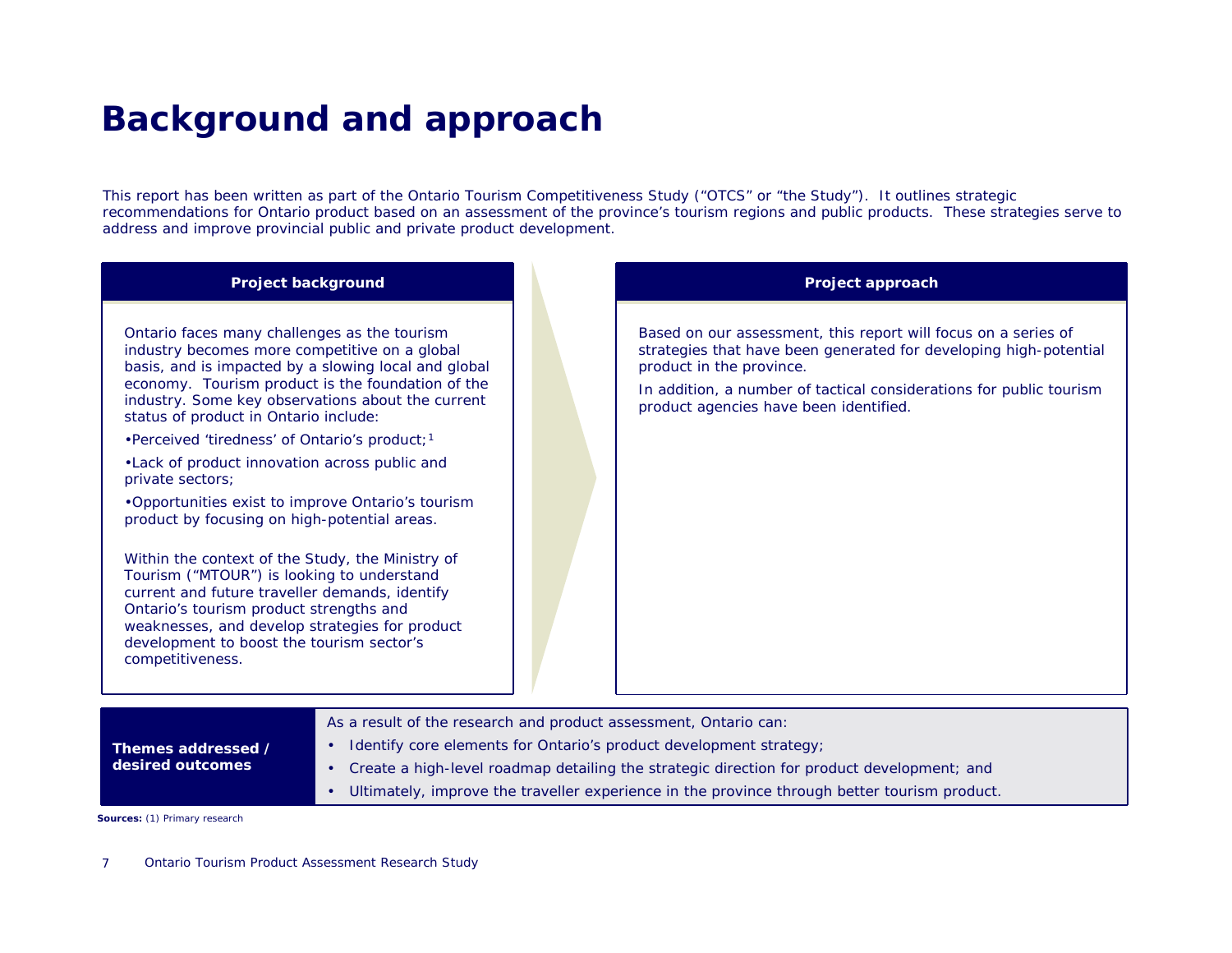**The context for high-potential tourism products in Ontario: Traveller wants and an assessment of existing tourism products**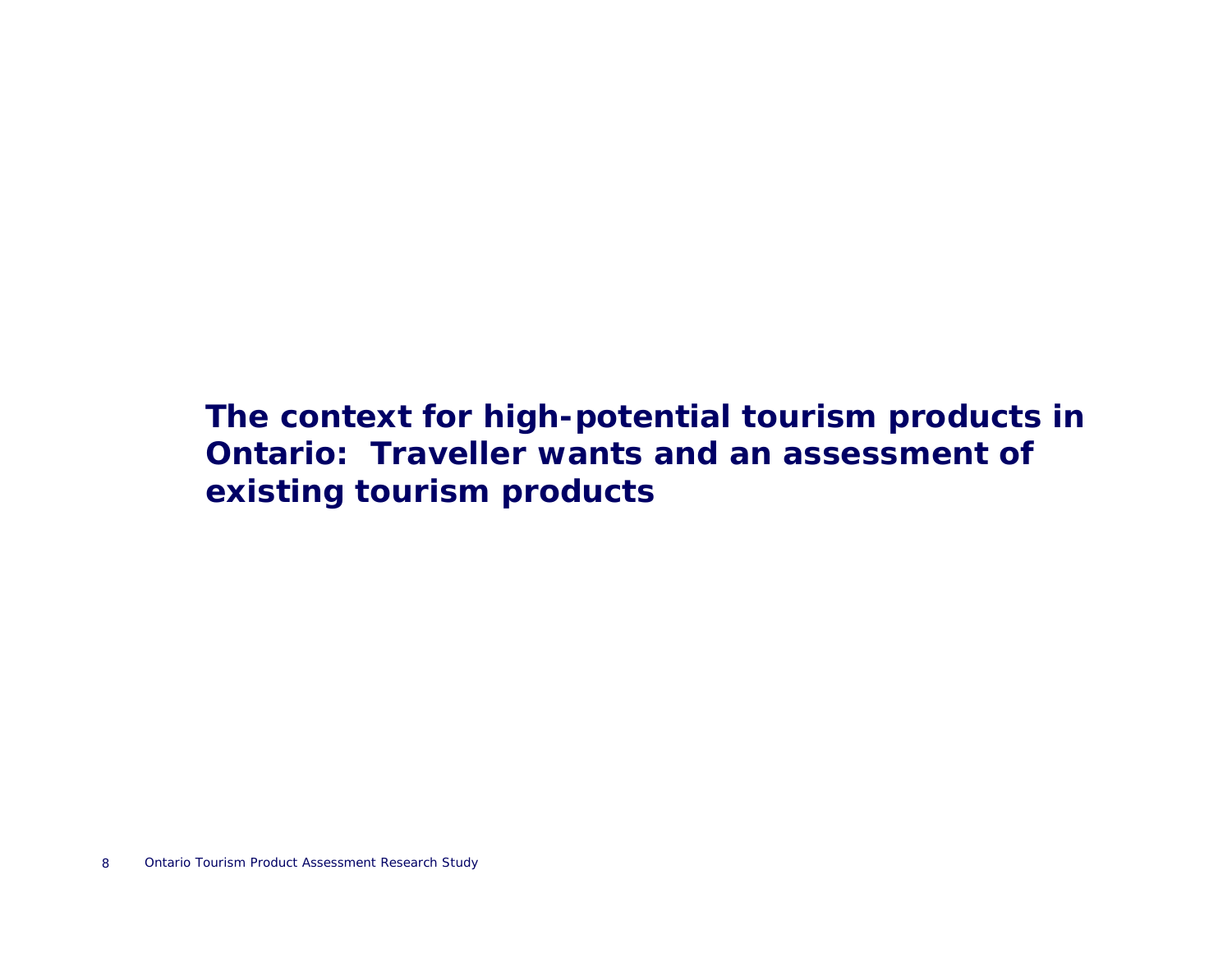### **Determining Ontario's high-potential products**

Eight product categories\* across the province's six defined travel regions\* were reviewed. In addition, specific attention was focused on 16 public tourism products. The products were assessed against the relevant definitions of high-potential product, as well as key traveller wants and needs. The analysis resulted in the identification of high-potential tourism products across the private and public sectors in Ontario.

### **Summary definition of high-potential product**

#### **Experience**

Proven concept that aligns with relevant consumer trends

#### **Character**

Uniqueness, differentiation and ability to be a core attractor to an area

#### **Access**

Ease of navigation both to and within an area

#### **Future Opportunity**

Growth potential based on competitiveness, ability to attract visitation and seasonality

**Relevant traveller segment wants and needs**

Relevant traveller segments were identified in both the global opportunities assessment and a study conducted by the OTMPC. These groups were reviewed to determine their interests in Ontario's tourism product and include:

- •**The aging demographic**
- •**The global traveller (from the world's emerging markets)**
- •**Ontario target groups\*:**
- -Upscale adventurers
- -Provincial families
- -Young go-gos
- -Retired roamers
- •**U.S. target groups\*:**
- -High flyers
- -Footloose families
- -Silver streaks
- -Young and restless

**Each region in Ontario has a different combination of highpotential private offerings while Toronto boasts the most highpotential public products in the province.** 

**\* NOTE:** See Appendix One for a listing of product categories See Appendix Two for an overview of the travel regions See Appendix Three for a detailed description of Ontario's key traveller segments

9Ontario Tourism Product Assessment Research Study

#### **Southwestern Ontario: Arts and** culture, food and beverage, attractions and other recreation • Niagara: Arts and culture, food and beverage, attractions and other recreation, conventions • Central / Easti Accommodations,

**High-potential products** (not in rank order)

festivals and events, recreational sports and other active recreation, food and beverage

Private

Public

- Torontor Arts and culture, festivals and events, food and beverage, conventions
- Ottawar Recreational sports and other active recreation, conventions, attractions and other recreation. festivals and events
- North: Recreational sports and other active recreation
- Art Gallery of Ontario ("AGO")
- Metro Toronto Convention Centre ("MTCC")
- Niagara Parks Commission ("NPC")
- $\cdot$  Ontario Place ("OP")
- Ottawa Convention Centre ("OCC")
- Royal Ontario Museum ("ROM")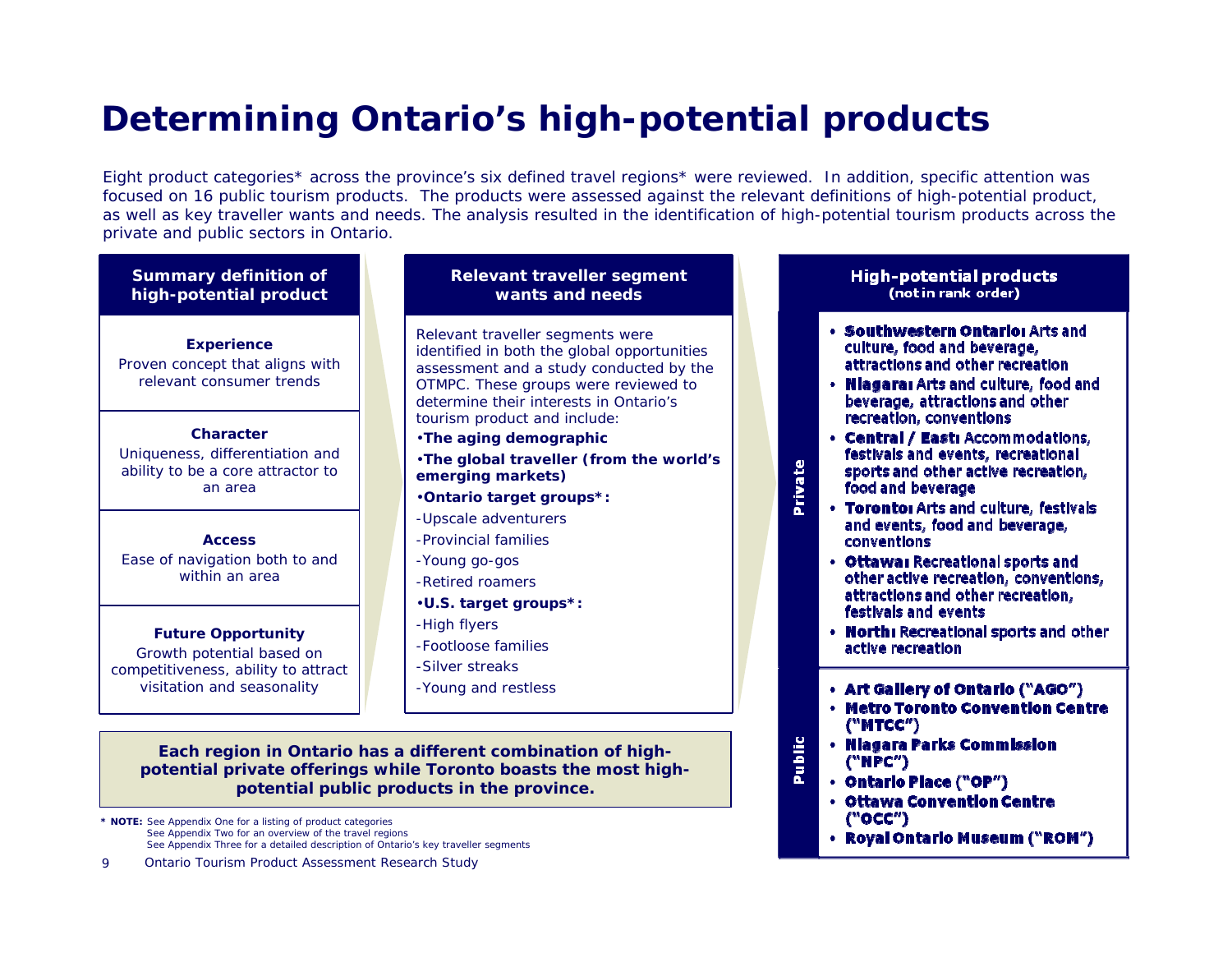### **The global traveller is changing, and Ontario should consider their preferences and motivators**

Demographic changes occurring among travellers have implications for the products they prefer and motivations for travel. Ontario can benefit from awareness of the characteristics detailed below, and respond with appropriate product development initiatives.

|                              | Trends impacting traveller decisions                                                                                                                                                                                                                                                                                                                                                                                                                                                                                                                                                                                                                                                                                                                                                                                                                                                                                                                                                                                                                                                                                                                                                                                                                                                         |
|------------------------------|----------------------------------------------------------------------------------------------------------------------------------------------------------------------------------------------------------------------------------------------------------------------------------------------------------------------------------------------------------------------------------------------------------------------------------------------------------------------------------------------------------------------------------------------------------------------------------------------------------------------------------------------------------------------------------------------------------------------------------------------------------------------------------------------------------------------------------------------------------------------------------------------------------------------------------------------------------------------------------------------------------------------------------------------------------------------------------------------------------------------------------------------------------------------------------------------------------------------------------------------------------------------------------------------|
| Demographic<br>changes       | • The youth market accounts for 20% of global tourism, and will seek more active tourism products in the form of adventure tourism. <sup>1</sup><br>• Due to the effects of aging and declining numbers of children per family, 65% of world growth through to 2050 will be in populations<br>aged 45 and above. <sup>1</sup><br>Aging populations are demanding more health and wellness tourism products.<br>Over the past few years, spa vacations have increased in popularity among older travellers looking for increased comfort on trips, with<br>prominent chain hotels adding spa-like amenities and staffing to meet these needs. <sup>3</sup><br>The demographic is changing and the market for travel with pets is clearly growing, especially among those aged 45 and above. A recent<br>survey by Starwood Hotels and Resorts indicated that 75% of respondents would be more loyal to a hotel chain that accepted pets, even<br>when travelling without them. <sup>2</sup>                                                                                                                                                                                                                                                                                                   |
| <b>Travel</b><br>preferences | Competitiveness and direct access has increased destination awareness and transparency. The Internet is used to research desired<br>destinations, book trips, and search for activities after arrival. Online travel bookings accounted for 40% of total reservations in 2006,<br>and is expected to represent 56% by 2010. <sup>5</sup><br>• Travel is driven where relative value is higher, and primary research indicates that travellers are well aware of currency changes and<br>seek to take advantage of them. <sup>6</sup><br>• Consumers continue to seek more customization and flexibility with their travel including pre-packaged products. With viable destinations<br>in over 200 countries and increased availability of information, global travellers are more flexible and able to find interchangeable<br>products, making destination loyalty difficult. <sup>7,8,9</sup><br>Global leisure travellers are increasingly seeking exotic destinations with the proliferation of low cost airlines and expanded routes with<br>fewer restrictions; long-haul travel will grow at a rate of 5.4% per year between 1995-2020.4<br>• Advice from experienced travellers through social networking and travel blogs are becoming increasingly important in travel decisions. |
| <b>Motivators</b>            | • Leisure travel motivates 51% of tourism, stable since 2004.4<br>• Visiting friends and relatives (VFR), health, and religious tourism drove 27% of traveller movement in 2007, up 24% from 2004.4<br>Business and professional travel has motivated 15% of international trips in 2008. Business travel demand has been fueled by growth in<br>international trade flows, foreign direct investment, and cross-border merger and acquisition activity in recent years. <sup>4</sup><br>Sustainable tourism and strong destination brands represent key travel motivators.                                                                                                                                                                                                                                                                                                                                                                                                                                                                                                                                                                                                                                                                                                                  |

Sources: (1) NTA Travel: "Tourism Realities for a New Demographic Ballgame," 2007; (2) National Post: "Hotels extending their friendly paw, more Canadians travel with four-legged companions"; (3) Independenttraveler.com: "Travel trends 2007 - what globe-trotters can expect over the next year"; (4) WTO Tourism Highlights 2008; (5) Wi Online Travel Market; (6) Primary research; (7) Scottish Tourism: The Next Decade - A Tourism Framework for Change; (8) ETC: Tourism Trends for Europe, 2006; (9) The Prince Edward Island Strategy for Tourism Competitiveness 2005 – 2010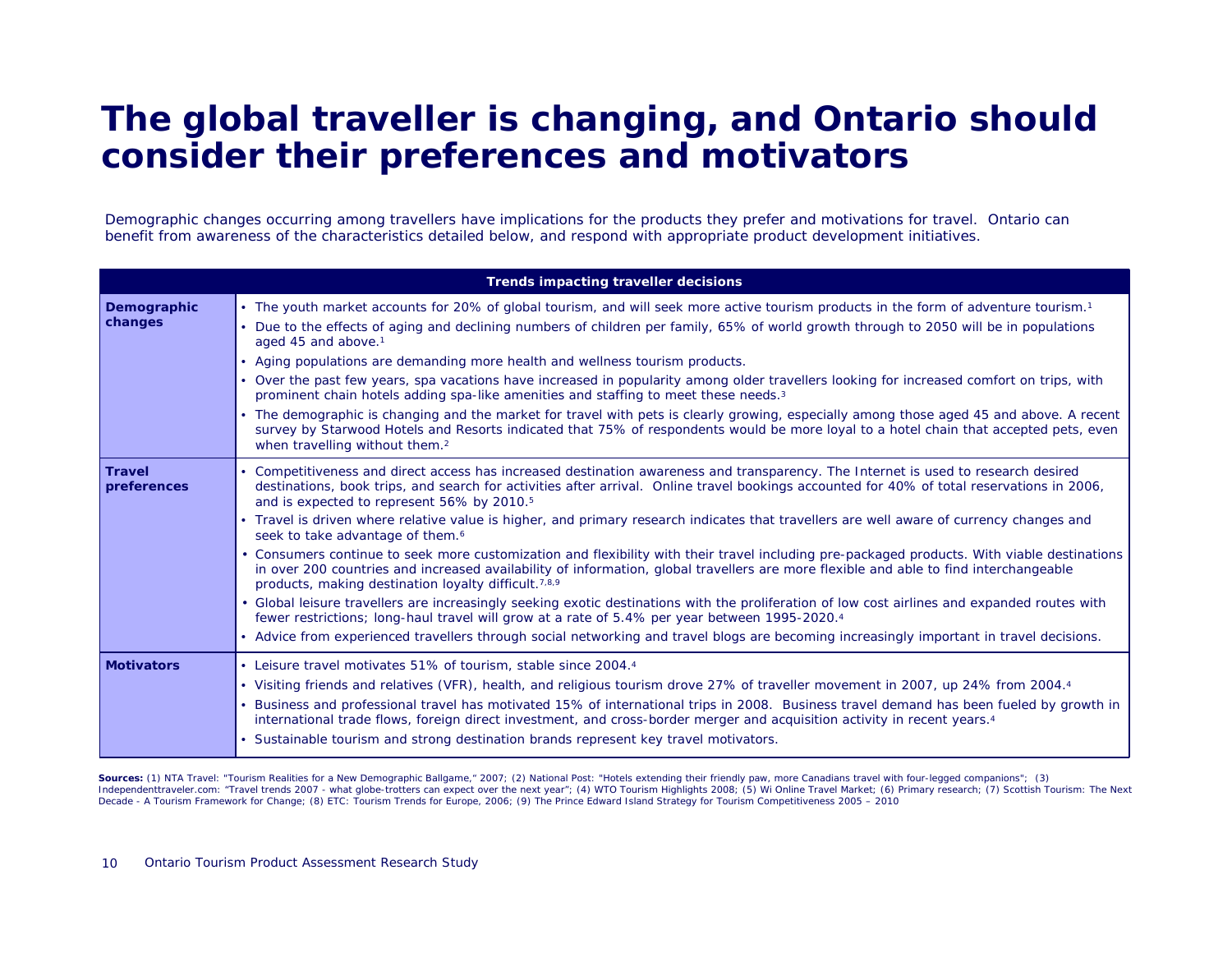### **Domestic travellers' wants and needs reflect demand for recreation, food, and cultural tourism products**

Examining domestic travellers' wants and needs reveal key opportunity areas in which the province could develop new product or enhance existing offerings; specifically, tourism products relating to recreation / adventure, food and beverage, and arts and culture.

|                        | Key product categories <sup>3</sup> |                                                                                                                                                                                                         | Typical activities of interest <sup>1,3</sup>                                                                                                                                                                | <b>Considerations for Ontario</b>                                                                                                                                                                                                                                                                                                                                |
|------------------------|-------------------------------------|---------------------------------------------------------------------------------------------------------------------------------------------------------------------------------------------------------|--------------------------------------------------------------------------------------------------------------------------------------------------------------------------------------------------------------|------------------------------------------------------------------------------------------------------------------------------------------------------------------------------------------------------------------------------------------------------------------------------------------------------------------------------------------------------------------|
| Adventurers<br>Upscale |                                     | Recreational sports and other<br>$\left( \begin{matrix} 1 \end{matrix} \right)$<br>active recreation<br>Attractions and other<br>(2)<br>recreation<br>Arts and culture<br>3)<br>Food and beverage<br>4) | Golf<br>$\bullet$<br>Skiing<br>$\bullet$<br>• Museums<br>Musical groups and artists<br>• Other performing arts companies<br>Spectator sports<br>Casinos and gaming<br><b>Spas</b><br>Resorts                 | • Active lifestyles represent a common characteristic<br>of most segment profiles. Further development of<br>soft adventure, sports, and eco-tourism products<br>could be of high appeal to these groups.<br>- Infrastructure has been identified as a potential<br>deterrent, while Ontario's natural assets would<br>prove to be strengths in developing these |
| Provincial<br>Families |                                     | Attractions and other<br>1)<br>recreation<br>Festivals and events<br>(2)<br>Recreational sports and other<br>3)<br>active recreation<br>Food and beverage<br>4)                                         | Amusement parks and attractions<br>Zoos<br>Dinner theatre<br>• Celebrations and parades<br>Festivals<br>Golf<br><b>Fishing</b><br>Boating<br>Drinking places / culinary                                      | products in Ontario. <sup>2,3</sup><br>• Arts and culture, along with festivals and events<br>represent critical activities to help differentiate<br>Ontario.<br>• Ontario has an opportunity to leverage its<br>multicultural and diverse cuisine, with many<br>prominent culinary areas in the province. According                                             |
| Young Go-Gos           |                                     | Recreational sports and other<br>1)<br>active recreation<br>Arts and culture<br>(2)<br><b>Festivals and events</b><br>3)<br>Food and beverage<br>4)                                                     | Hiking / backpacking<br>Camping, canoeing, and rafting<br><b>Skiing</b><br>• Museums<br>Theatre companies<br>Dinner theatre<br>Musical groups and artists<br>• Festivals<br>Drinking places / culinary       | to primary research, development and international<br>recognition of world class establishments and<br>regions are required to improve this offering. <sup>2</sup><br>• Attractions and other recreation was another<br>common area of interest among most segments.                                                                                             |
| Roamers<br>Retired     |                                     | Recreational sports and other<br>1)<br>active recreation<br><b>Festivals and events</b><br>2)<br>Arts and culture<br>3)<br>Attractions and other<br>4)<br>recreation                                    | Golf<br>• Fishing<br>• Hunting<br><b>Boating</b><br>RV parks and campgrounds<br><b>Resorts</b><br>• Theatre companies (local)<br>• Museums, historic / heritage sites<br>• Festivals, fairs, and exhibitions |                                                                                                                                                                                                                                                                                                                                                                  |

**Source:** (1) OTMPC: "Ontario Tourism Marketing Partnership Segmentation Summary," 2007; (2) Primary research; (3) Deloitte analysis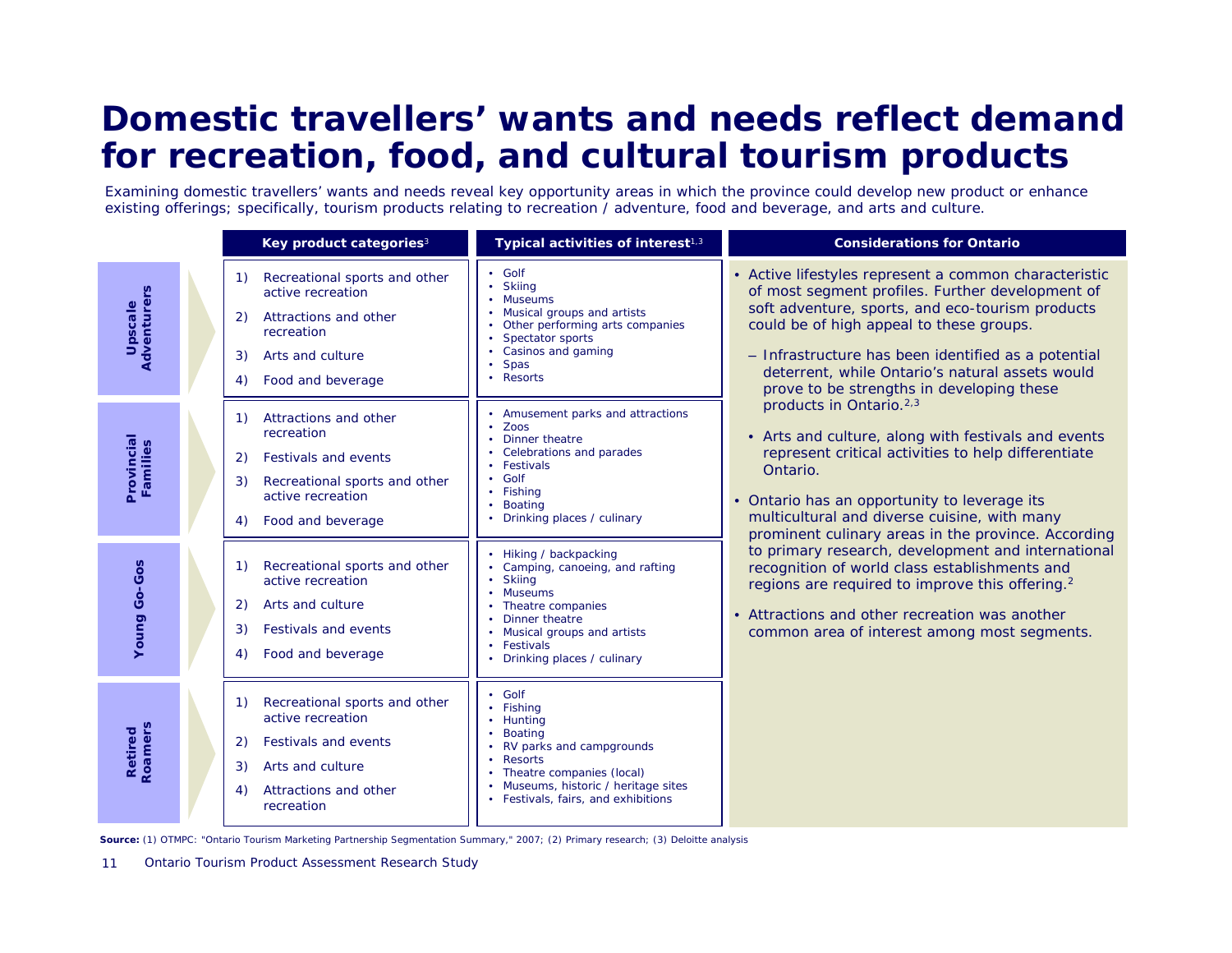### **U.S. travellers are interested in arts and culture and recreational tourism products**

American travellers are consistently interested in recreational tourism products and Ontario's arts and culture, suggesting that the province could benefit from further development in these areas.

|                               |                                     | Key product categories <sup>3</sup>                                                                                                        | Typical activities of interest <sup>1,3</sup>                                                                                                                                                                                                         | <b>Considerations for Ontario</b>                                                                                                                                                                                                                                                                                                                                                                                                                                   |
|-------------------------------|-------------------------------------|--------------------------------------------------------------------------------------------------------------------------------------------|-------------------------------------------------------------------------------------------------------------------------------------------------------------------------------------------------------------------------------------------------------|---------------------------------------------------------------------------------------------------------------------------------------------------------------------------------------------------------------------------------------------------------------------------------------------------------------------------------------------------------------------------------------------------------------------------------------------------------------------|
| <b>High Flyers</b>            | 1)<br>2)<br>3)<br>4)                | Recreational sports and other<br>active recreation<br>Attractions and other<br>recreation<br>Arts and culture<br>Retail                    | • Camping, hiking, and canoeing<br>• Golf and skiing<br>• Theatre companies<br>Other performing arts companies<br>• Spectator sports<br>• Amusement parks and attractions<br>Museums, historic / heritage sites<br>• Culinary<br>• Casinos and gaming | • Similar to Ontario's domestic target segments,<br>recreational sports and other active recreation products<br>appeal to most U.S. travellers to Ontario. Both the High<br>Flyer and Silver Streak groups earn income well above<br>the average and prefer luxury, which would raise the<br>importance of offerings at higher end resorts.<br>• Attractions and other recreation also represents a higher<br>priority for U.S. target segments. Casinos, spectator |
| Footloose<br>Families         | 1)<br>(2)<br>$\left(3\right)$<br>4) | Recreational sports and other<br>active recreation<br>Arts and culture<br>Attractions and other<br>recreation<br>Retail                    | Camping, hiking, and canoeing<br>• Fishing<br>• Skating<br>Musical groups and artists<br>$\cdot$ Zoos<br>Spectator sports<br>Amusement parks and attractions<br>• Shopping (sporting goods, hobby,<br>book, and music)                                | sports, and amusement parks are common activities<br>enjoyed by most segments. Ontario currently has well-<br>developed casinos and spectator sports across the<br>province.<br>• Canada's Wonderland, Marineland, and development of<br>future water attractions in Niagara are products that<br>would likely have appeal to these groups, according to<br>primary research. <sup>2</sup>                                                                          |
| Silver Streaks                | 1)<br>2)<br>3)<br>4)                | Attractions and other<br>recreation<br>Accommodations<br>Recreational sports and other<br>active recreation<br><b>Festivals and events</b> | • RV parks<br>• Casinos and gaming<br><b>Spectator sports</b><br>Golf<br>• Resorts<br>• Festivals<br>• Celebrations<br>• Fairs<br>• Botanical gardens                                                                                                 | - Camping, hiking, canoeing, and rafting all represent<br>activities that would leverage Ontario's natural assets.<br>However, according to workshops and primary<br>research, improved tourism product is required to fully<br>take advantage of Ontario's parks and trails.<br>• Arts and culture, along with festivals and events<br>strongly appeal to select target groups. The emergence<br>and of events such as Nuit Blanche and LuminaTO have              |
| <b>Young and<br/>Restless</b> | 1)<br>2)<br>3)<br>4)                | Arts and culture<br>Food and beverage<br>Recreational sports and other<br>active recreation<br><b>Festivals and events</b>                 | • Museums<br>• Theatre companies<br>Dinner theatre<br><b>Drinking places</b><br>• Culinary<br>• Hiking and cycling<br>Festivals<br>• Other performing arts companies<br>• Full service restaurants                                                    | proven important in attracting these groups.<br>Better packaging and bundling options allowing access<br>to multiple cultural facilities for one price would help<br>strengthen such products.                                                                                                                                                                                                                                                                      |

Source: (1) OTMPC: "Ontario Tourism Marketing Partnership Segmentation Summary," 2007; (2) Primary research; (3) Deloitte analysis; (4) PRTD: "City of Toronto," 2007.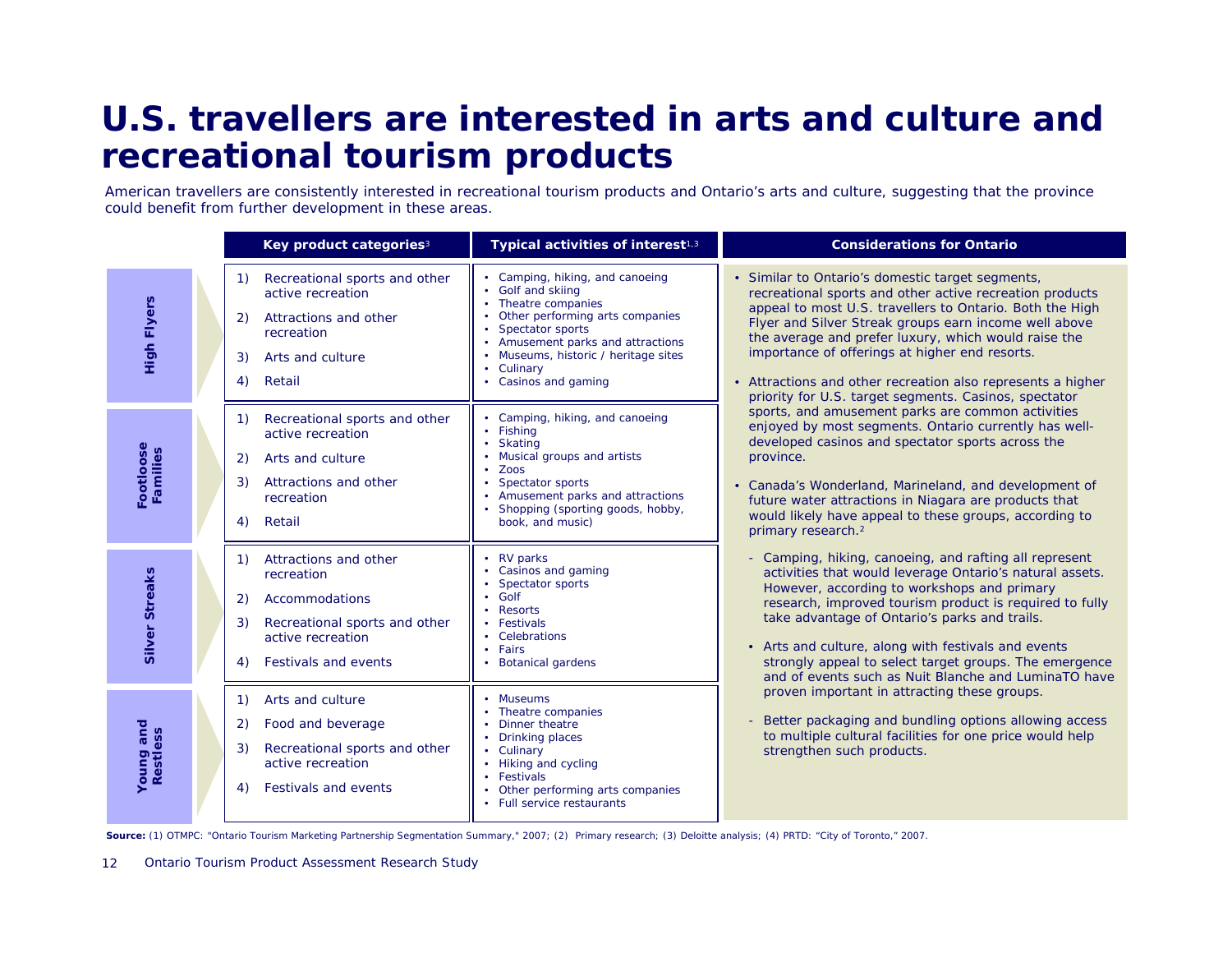# **Definition of high-potential tourism products**

In order to determine the potential of private and public products studied in this report, a baseline definition of 'high-potential' must be determined. The following definition applies to both private and public products.

| <b>Criteria</b>           | Details common to private and public products                                                                                                                                                                                                                                                                                                                                                                                                                       |
|---------------------------|---------------------------------------------------------------------------------------------------------------------------------------------------------------------------------------------------------------------------------------------------------------------------------------------------------------------------------------------------------------------------------------------------------------------------------------------------------------------|
| <b>Experience</b>         | Appeals to the travel expectations of prominent traveller segments visiting Ontario*<br>$\bullet$<br>Aligns with relevant domestic and international tourism trends*<br>$\bullet$<br>The concept appeals to traveller wants and may have established success in other jurisdictions<br>$\bullet$<br>Adds to the appeal of existing travel products and experiences<br>$\bullet$<br>Fills a need (mass and niche markets)<br>Perceived value for money<br>$\bullet$  |
| <b>Character</b>          | Builds on Ontario's brand and identity*<br>$\bullet$<br>Leverages unique assets and characteristics associated with Ontario / Canada (i.e., natural<br>outdoor assets such as lakes, forests, etc.)<br>Represents a differentiated offering<br>$\bullet$<br>Is considered a destination driver or distinctive core attraction                                                                                                                                       |
| <b>Access</b>             | Proximity to major tourism regions and target markets<br>$\bullet$<br>Access supported by necessary infrastructure (i.e., major road ways, way-finding, etc.)<br>$\bullet$<br>Prime location(s) in region<br>Acceptable logistics, facilities and transportation to manage expected business volumes                                                                                                                                                                |
| <b>Future opportunity</b> | Attracts incremental travellers seeking products and services in Ontario regions<br>$\bullet$<br>Represents an emerging or future growth opportunity (i.e., the product is growing in demand /<br>caters to changing traveller preferences)<br>Addresses seasonality challenges<br>$\bullet$<br>Is competitive with other tourism jurisdictions (national / international)<br>$\bullet$<br>Receives acceptable capital investment (relative based on product scale) |
| <b>Criteria</b>           | Details unique to public products                                                                                                                                                                                                                                                                                                                                                                                                                                   |
| <b>Future opportunity</b> | Receives acceptable levels of government funding<br>$\bullet$<br>Likely to be self-sustaining<br>$\bullet$<br>Supports or encourages development and investment of other tourism operations                                                                                                                                                                                                                                                                         |

\* See Appendix Four for a further definition of high-potential product criteria.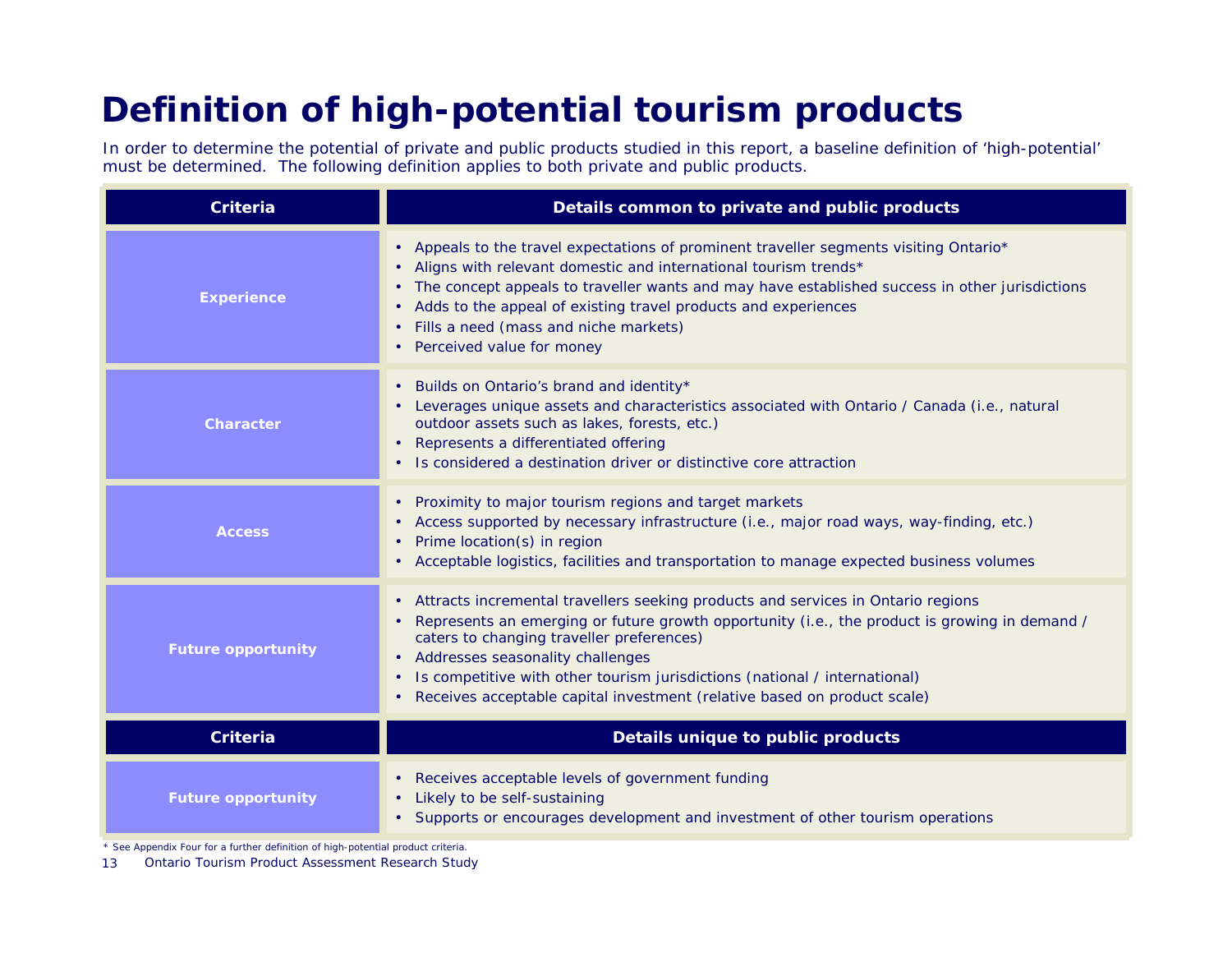### **High-potential private product in Ontario**

Each travel region's product offerings across the eight identified product categories were evaluated based on the definition of high-potential private product. Each region shows high-potential in a different combination of categories. Shown below is a summary of each region's high-potential product categories and a brief overview of each of the region's product strengths.

|                          |                |                |                      |                   |                                 |                               |  | Conventions<br>Retail                                                                                                                                                                                                                                                                | <b>Regional insights</b>                                                                                                                                                                                                            |
|--------------------------|----------------|----------------|----------------------|-------------------|---------------------------------|-------------------------------|--|--------------------------------------------------------------------------------------------------------------------------------------------------------------------------------------------------------------------------------------------------------------------------------------|-------------------------------------------------------------------------------------------------------------------------------------------------------------------------------------------------------------------------------------|
|                          | Accommodations | culture<br>and | Festivals and Events | Food and beverage | sports and<br>recreation        | other<br>recreation<br>þ<br>ā |  |                                                                                                                                                                                                                                                                                      | Southwestern Ontario is internationally recognized for its<br>arts and culture, has strong food and beverage products<br>(possibly overshadowed by other regions), and could<br>benefit from a new attraction in Windsor.           |
|                          |                | <b>Arts</b>    |                      |                   | active<br>Recreational<br>other | Attractions                   |  |                                                                                                                                                                                                                                                                                      | Niagara is most well-known for the Falls, but is also visited<br>for its arts and culture and food and wine, and is<br>expanding its capacity for conventions.                                                                      |
| <b>SWO</b>               |                |                |                      |                   |                                 |                               |  |                                                                                                                                                                                                                                                                                      | The Central / East region is a wide-spread region with<br>strong accommodations, well-attended and internationally<br>recognized festivals, diverse recreational sports products,<br>and pockets of strong food and wine offerings. |
| <b>Niagara</b>           |                |                |                      |                   |                                 |                               |  |                                                                                                                                                                                                                                                                                      | Toronto has strong arts and culture, but needs investment<br>for revitalization. The area's creative and diverse culture                                                                                                            |
| <b>Central</b><br>/ East |                |                |                      |                   |                                 |                               |  | has helped develop many well-known festivals and a<br>strength in culinary products.                                                                                                                                                                                                 |                                                                                                                                                                                                                                     |
| <b>Toronto</b>           |                |                |                      |                   |                                 |                               |  |                                                                                                                                                                                                                                                                                      | Ottawa hosts the only UNESCO World Heritage Site in<br>Ontario, is developing a new convention centre and<br>attractions to meet demand, and has the unique privilege<br>of hosting "Canadian" festivals and events.                |
| <b>Ottawa</b>            |                |                |                      |                   |                                 |                               |  | The North region has a vast and diverse landscape which<br>has allowed it to develop a wide and unique offering in<br>outdoor recreation, but it has been unable to attract<br>visitation necessary to develop products in some other<br>categories, and faces accessibility issues. |                                                                                                                                                                                                                                     |
| <b>North</b>             |                |                |                      |                   |                                 |                               |  |                                                                                                                                                                                                                                                                                      |                                                                                                                                                                                                                                     |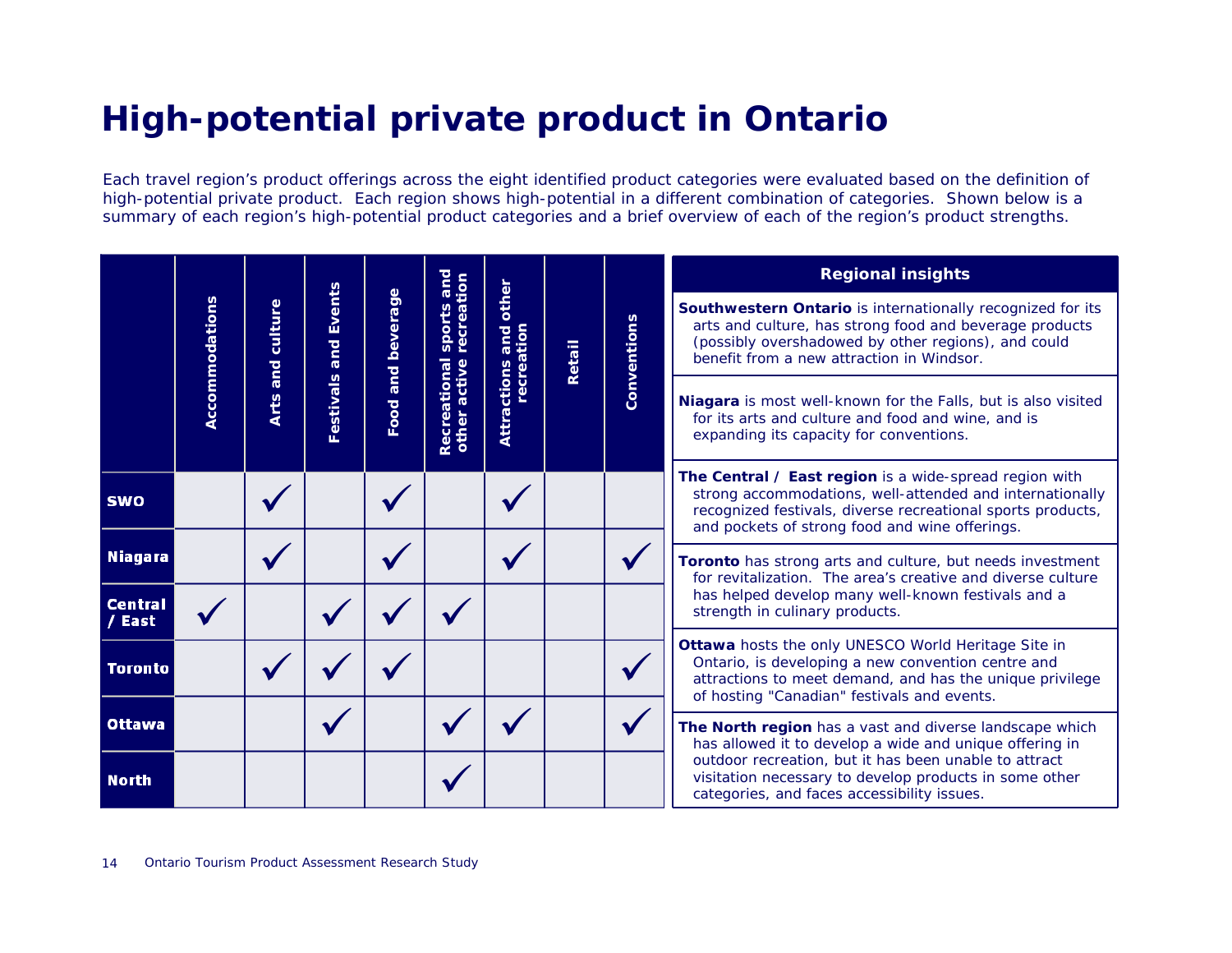# **High-potential private product identified by region**

The following table provides additional context and rationale for classification of high-potential product across Ontario's regions.

| <b>Region</b>                  | <b>High-potential category</b>             | <b>Rationale</b>                                                                                                                                                                                                                                                                                                                                          |
|--------------------------------|--------------------------------------------|-----------------------------------------------------------------------------------------------------------------------------------------------------------------------------------------------------------------------------------------------------------------------------------------------------------------------------------------------------------|
| <b>Southwestern</b><br>Ontario | <b>Arts and culture</b>                    | • There is established recognition and awareness of the Stratford festival, but visitation is not at<br>desired levels.<br>• International visitors desire these products when visiting the region.                                                                                                                                                       |
|                                | <b>Food and beverage</b>                   | • Some of the best-in-class offerings in the province including culinary products from the Chef's<br>School and wineries in the Windsor, Essex and Pelee Island areas.<br>• May be overshadowed by more well-known products in Niagara and Toronto.                                                                                                       |
|                                | <b>Attractions and other</b><br>recreation | • Elgin, Norfolk and Haldimand counties have diverse agritourism products, but overall are<br>underdeveloped; there is potential for agritourism to become an anchor attraction in<br>the region.<br>• The Windsor area lacks a distinctive, year-round, all-weather multi-market attraction.                                                             |
|                                |                                            |                                                                                                                                                                                                                                                                                                                                                           |
| <b>Niagara</b>                 | <b>Arts and culture</b>                    | • History / heritage museum participation is expected to grow by 12% among Americans in the<br>region by 2025.<br>• Approximately 23% of Canadian travellers and 47.5% of overseas travellers visit the region<br>specifically to see cultural or heritage / historic sites.<br>• Niagara has only 4.5% of the provinces arts and culture establishments. |
|                                | <b>Food and beverage</b>                   | • Wine tourism in the region is expected to grow by 20% in the Canadian market and 28% in the<br>American market by 2025.<br>• Current offerings are diverse and known nationally and internationally, and have earned many<br>awards, but have potential to be expanded.                                                                                 |
|                                | <b>Attractions and other</b><br>recreation | . The Falls are visited by 90% of all travellers to the region and are Ontario's largest attraction,<br>with up to 105,000 people per day.<br>• New attractions are developing to create complimentary products to primary attractions.                                                                                                                   |
|                                | <b>Conventions</b>                         | • There is a recognized need for a stand-alone convention centre to accommodate larger events.<br>• The region is currently investing in a \$100 million stand-alone conference facility.                                                                                                                                                                 |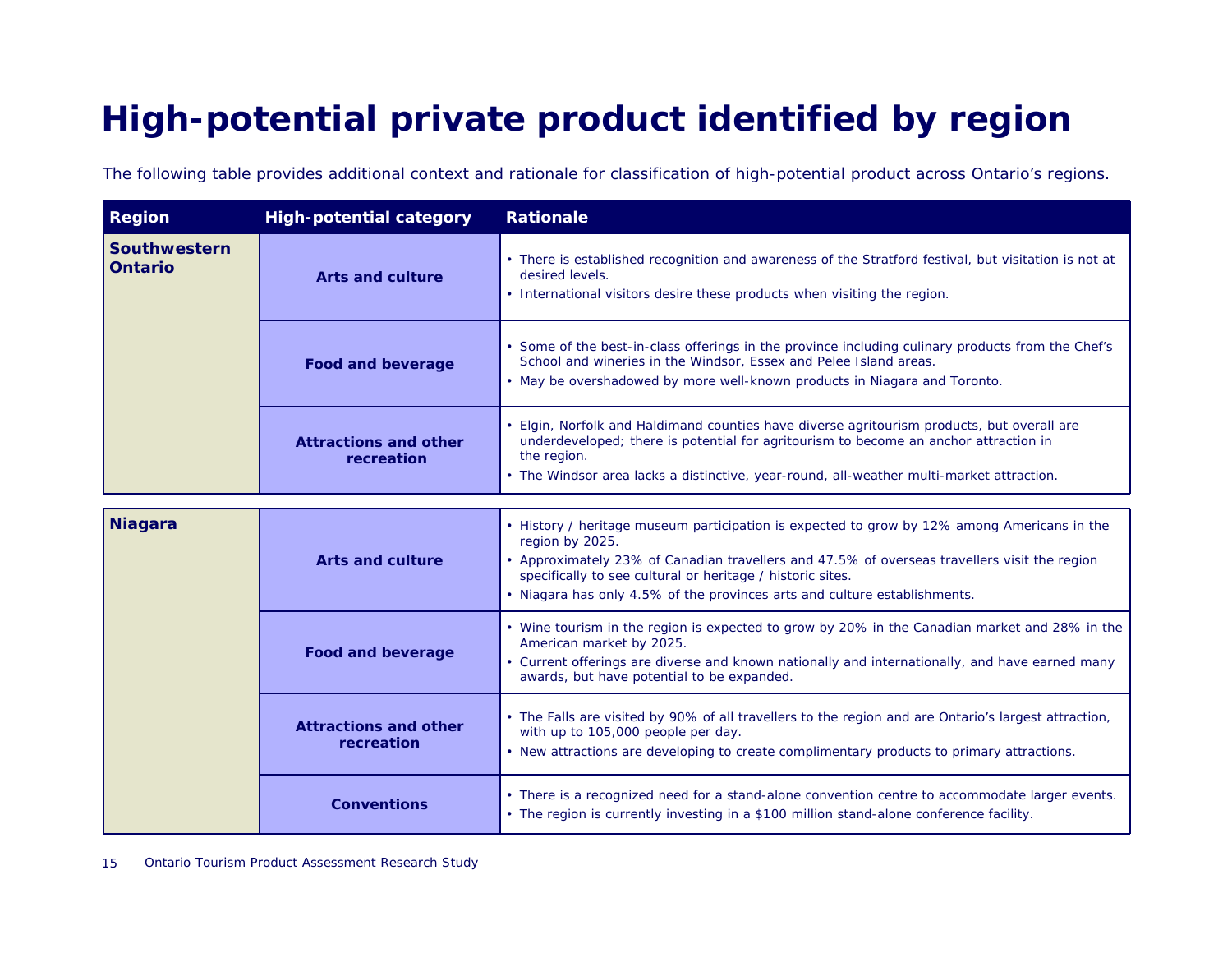# **High-potential private product identified by region**

| <b>Region</b>  | <b>High-potential category</b>                            | <b>Rationale</b>                                                                                                                                                                                                                                                                                                                                                                                                                                                                   |
|----------------|-----------------------------------------------------------|------------------------------------------------------------------------------------------------------------------------------------------------------------------------------------------------------------------------------------------------------------------------------------------------------------------------------------------------------------------------------------------------------------------------------------------------------------------------------------|
| Central / East | <b>Accommodations</b>                                     | • The Muskoka region is well-known for its unique resort experiences often combined with spas<br>to create a destination driver.<br>• There is an opportunity for the Central / East region to gain more acclaim for their current<br>destinations and build more high-end resorts.                                                                                                                                                                                                |
|                | <b>Festivals and events</b>                               | • There is an established base of successful events in some regions such as Oktoberfest in<br>Kitchener-Waterloo.<br>• Gaps are evident in winter festivals and events which could drive visitation to the area in the<br>off-season.                                                                                                                                                                                                                                              |
|                | <b>Recreational sports and</b><br>other active recreation | • The area's geography makes it ideal for a wide array of products.<br>• "Green tourism" growth presents an opportunity for the region to make use of its pristine<br>natural assets including a UNESCO biosphere reserve.<br>• Some assets may be underperforming due to lack of awareness, and development is needed in<br>others to accommodate growth.                                                                                                                         |
|                | <b>Food and beverage</b>                                  | • The region is not as well recognized as competing jurisdictions despite:<br>- Prince Edward County having the second-most wineries in the province (behind Niagara).<br>- Wide recognition of a number of chefs / restaurants in the region.<br>- Waterloo region being known for its German and Mennonite culinary products.                                                                                                                                                    |
| <b>Toronto</b> | <b>Arts and culture</b>                                   | • The area has approximately half of the province's arts and culture attractions.<br>• Historical sites are in need of investment to improve their programming.<br>• Theatre venues in the region are in need of repair and restoration in order to grow visitation.                                                                                                                                                                                                               |
|                | <b>Festivals and events</b>                               | • Newly created events such as LuminaTO and Nuit Blanche are growing at very aggressive rates<br>which may prove that there is demand for additional festivals and events.<br>• Toronto hosts a number of internationally recognized festivals and events annually including<br>Caribana and the Toronto International Film Festival.<br>. Mississauga and Halton have a recognized need to improve / develop their festivals and events<br>in the off-season to drive visitation. |
|                | <b>Food and beverage</b>                                  | • The multicultural assets of Toronto make its culinary offerings diverse.<br>• Toronto is not profiled to travellers as effectively as many competing culinary destinations<br>around the world.<br>• Successful festivals and events are run each year showcasing the region's culinary products.                                                                                                                                                                                |
|                | <b>Conventions</b>                                        | • Toronto has already been recognized as a leading North American convention city.<br>• There is recognized demand for facilities to accommodate larger conventions in the future.                                                                                                                                                                                                                                                                                                 |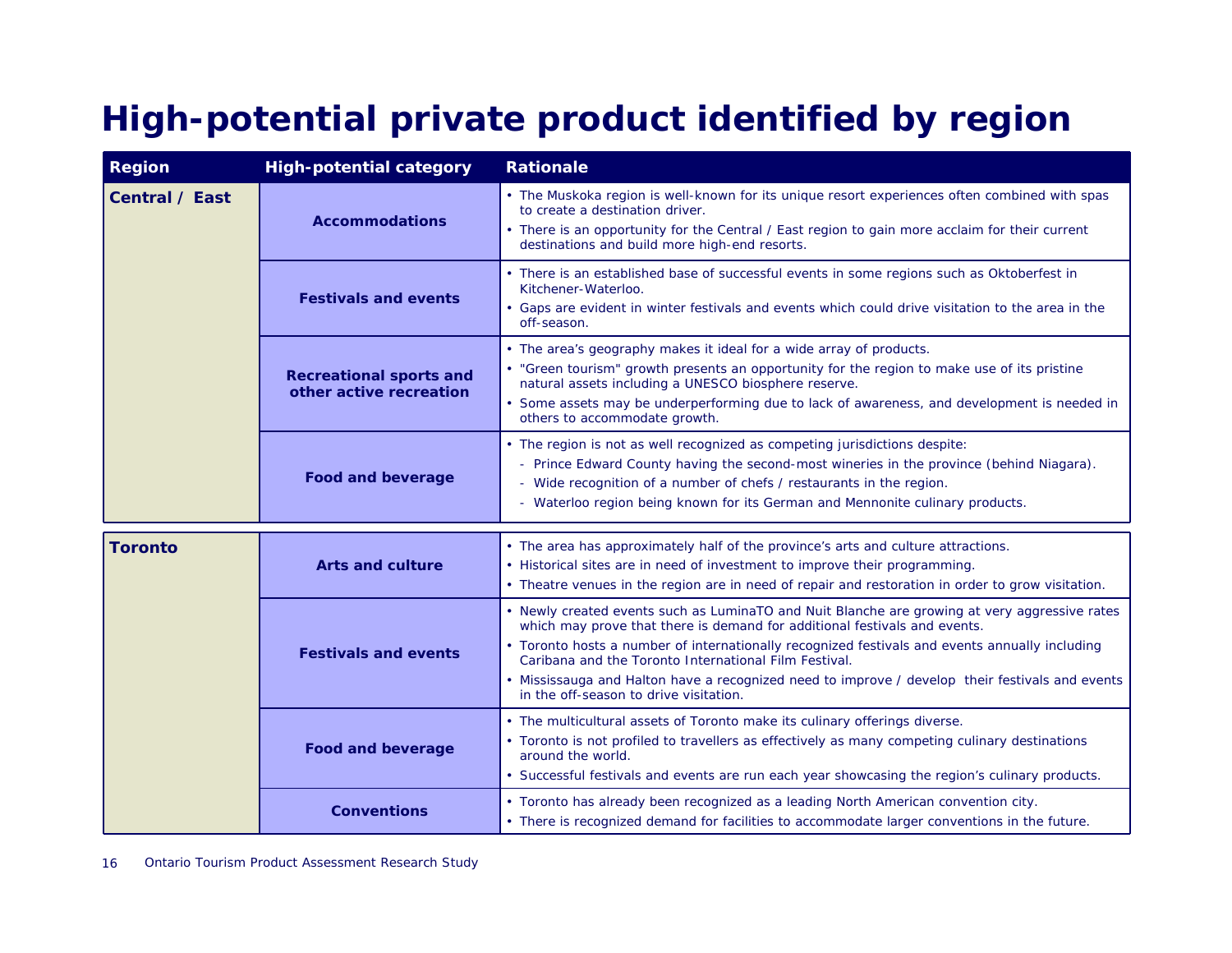# **High-potential private product identified by region**

| <b>Region</b> | <b>High-potential category</b>                            | <b>Rationale</b>                                                                                                                                                                                                                                                                                             |
|---------------|-----------------------------------------------------------|--------------------------------------------------------------------------------------------------------------------------------------------------------------------------------------------------------------------------------------------------------------------------------------------------------------|
| l Ottawa      | <b>Recreational sports and</b><br>other active recreation | . The Rideau Canal is Ontario's only United Nations UNESCO World Heritage Site.<br>. National Geographic ranked the Rideau Canal second on a list of 109 worldwide historic sites.<br>• The area also has some best in class adventure tourism products including bungee jumping and<br>white water rafting. |
|               | <b>Conventions</b>                                        | • The region has foregone revenue because of its inability to house the demand for larger<br>conventions in the area.<br>• A new 200,000-square-foot facility will position the city as a tier-two destination which needs to<br>be promoted to new markets.                                                 |
|               | <b>Attractions and other</b><br>recreation                | • There are two new water parks and a new wildlife park being built in the region that will<br>compete with other provincial and national attractions.<br>• Through effective awareness promotion, these destinations could drive volumes of new<br>travellers to the Ottawa area.                           |
|               | <b>Festivals and events</b>                               | • Ottawa currently has few of the top 100 provincial festivals and events, but some of the<br>offerings in the region are showing significant growth.<br>• The region has number of unique commemorative festivals and events.                                                                               |

| l North |                                                          |                                                                                                                                                                                                                                                                                                                                                                                                                                                                                                                                                                                                                                                                                     |
|---------|----------------------------------------------------------|-------------------------------------------------------------------------------------------------------------------------------------------------------------------------------------------------------------------------------------------------------------------------------------------------------------------------------------------------------------------------------------------------------------------------------------------------------------------------------------------------------------------------------------------------------------------------------------------------------------------------------------------------------------------------------------|
|         | <b>Recreations sports and</b><br>other active recreation | . Outdoor activities are the most popular activity among international travellers to the region.<br>• The region is able to host the widest selection of outdoor / adventure products in the province<br>because of its vast and diverse landscape.<br>There is a large amount of Crown land in the region that could be used to grow / expand<br>adventure tourism and green tourism markets.<br>• Improved access could drive more visitation to the region.<br>• Primary research indicates that niche products are generating high demand by some<br>international markets.<br>. There is no dominant outdoor attraction in the Greater Sudbury area, but there is ample space. |
|         |                                                          |                                                                                                                                                                                                                                                                                                                                                                                                                                                                                                                                                                                                                                                                                     |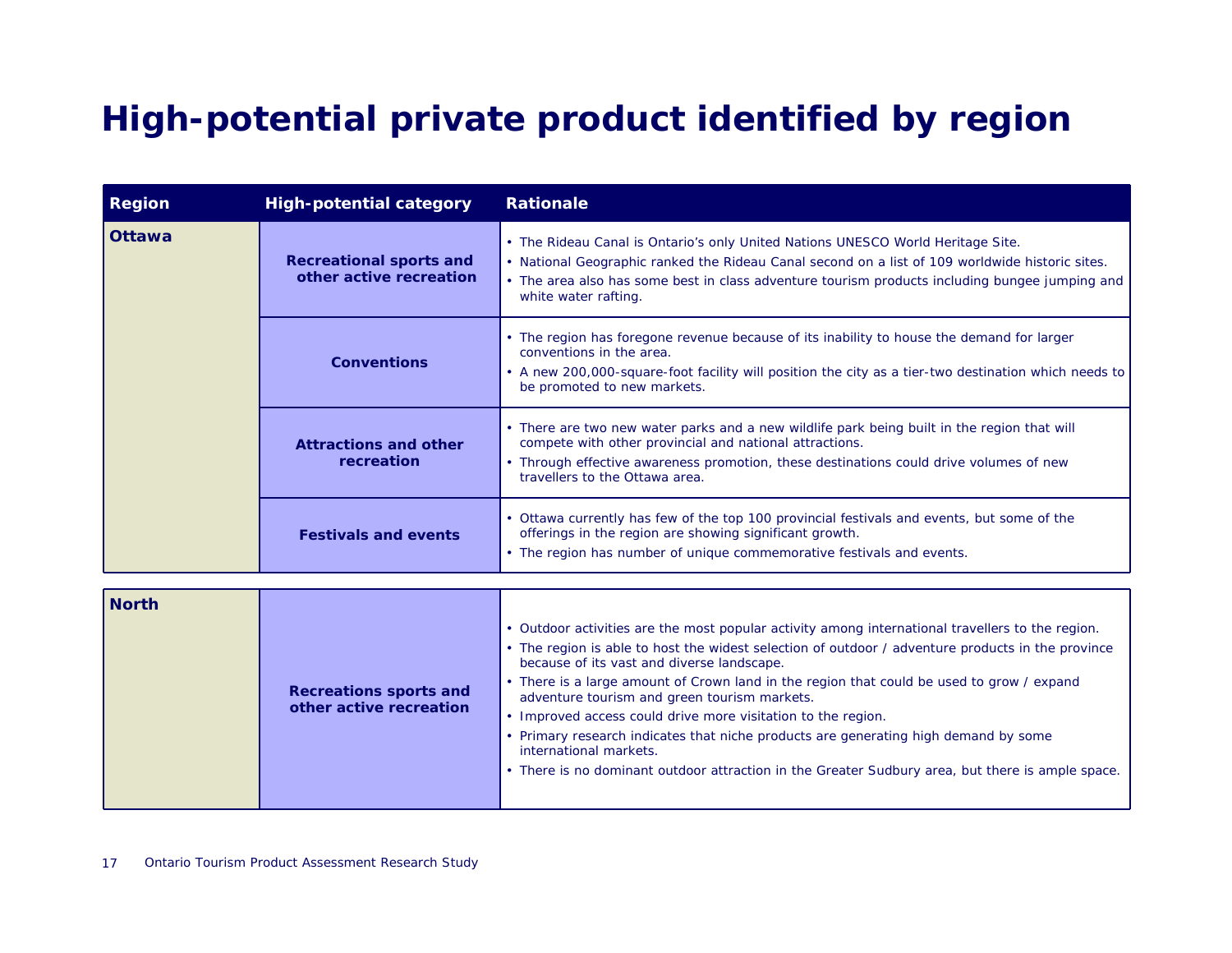**Strategies to encourage and improve product development in Ontario**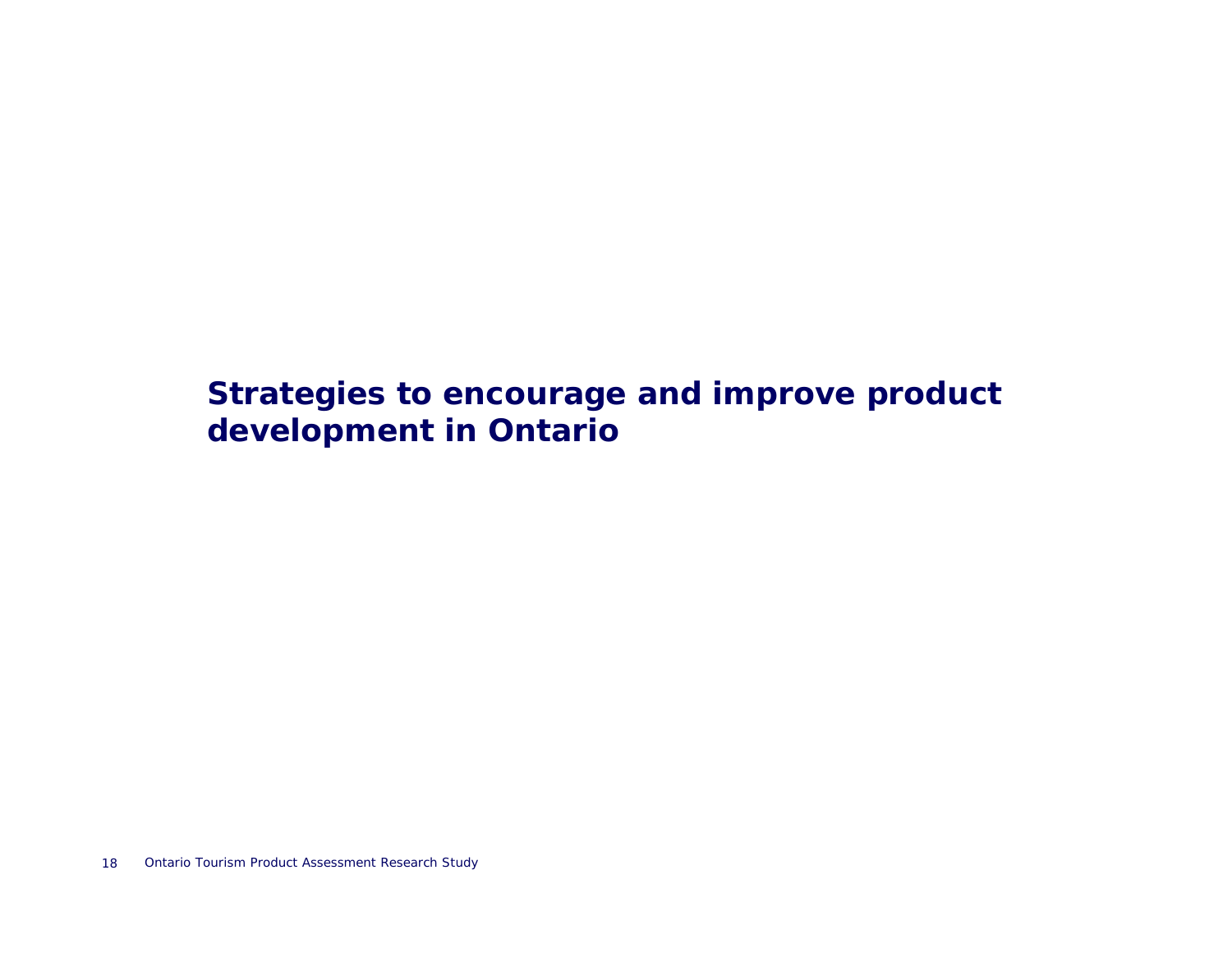### **Strategies to improve product development**

Based on best practices from other tourism destinations, four key product development strategies have been developed that have the potential to improve tourism product development in Ontario.

Each of the four identified strategies can stand alone as independent opportunities to improve product development. However there are clear interrelationships between the strategies, that if utilized, could further improve Ontario's tourism product.

| <b>Product development strategy</b>                                                                                                                                                       | <b>Core elements</b>                                                                                                                                                                                                                                  | Examples of the strategy in practice*                                                                                                                                                                  |
|-------------------------------------------------------------------------------------------------------------------------------------------------------------------------------------------|-------------------------------------------------------------------------------------------------------------------------------------------------------------------------------------------------------------------------------------------------------|--------------------------------------------------------------------------------------------------------------------------------------------------------------------------------------------------------|
| Development of a provincial high-<br>potential product development strategy<br>A provincial strategy which sets clear priorities and<br>goals for public and private product stakeholders | • Develop a central and unified direction<br>Foster public / private cooperation<br>Consideration of both provincial and regional<br><i>implications</i>                                                                                              | • Mexico's FONATUR<br>• East London Development Strategy<br>• Ireland                                                                                                                                  |
| Creation of an investment /<br>funding environment<br>Encouraging product development and innovation<br>through dedicated funding and investment                                          | Dedicated provincial tourism investment fund<br>Small / medium business funding<br>Major projects (material funding)<br>Different investment vehicles<br>Alignment with provincial and regional product<br>development strategies                     | • South Australia<br>• Ireland<br>• Mexico's FONATUR<br>• Tropical North Queensland<br>• Guyana Trade and Investment Support                                                                           |
| Development of a clustering strategy<br>Grouping tourism operations together that offer a<br>complementary set of products to travellers                                                  | • Iconic product creation or revitalization<br>Bundling of product offerings<br>• Produce linkages between regions and public<br>and private products<br>• Attraction of further investment / development<br>• Access to products and around clusters | • Tropical North Queensland<br>• Alberta's Agritourism Cluster<br>Guyana Trade and Investment Support<br><b>Barrie's Winter Cluster</b><br><b>Mexico's FONATUR</b><br>East London Development Strategy |
| Provision of regional support to align<br>product development activities<br>Product development responsibility is assigned to<br>regions and supported by the provincial<br>government    | • Improve destination management<br>Provide development support to entrepreneurs<br>(e.g., education, training, research,<br>marketing)<br>Promote knowledge sharing / communication                                                                  | • British Columbia<br>• Ouebec                                                                                                                                                                         |

**\*NOTE:** See Appendix Five for detailed case studies See Appendix Six for government product development best practices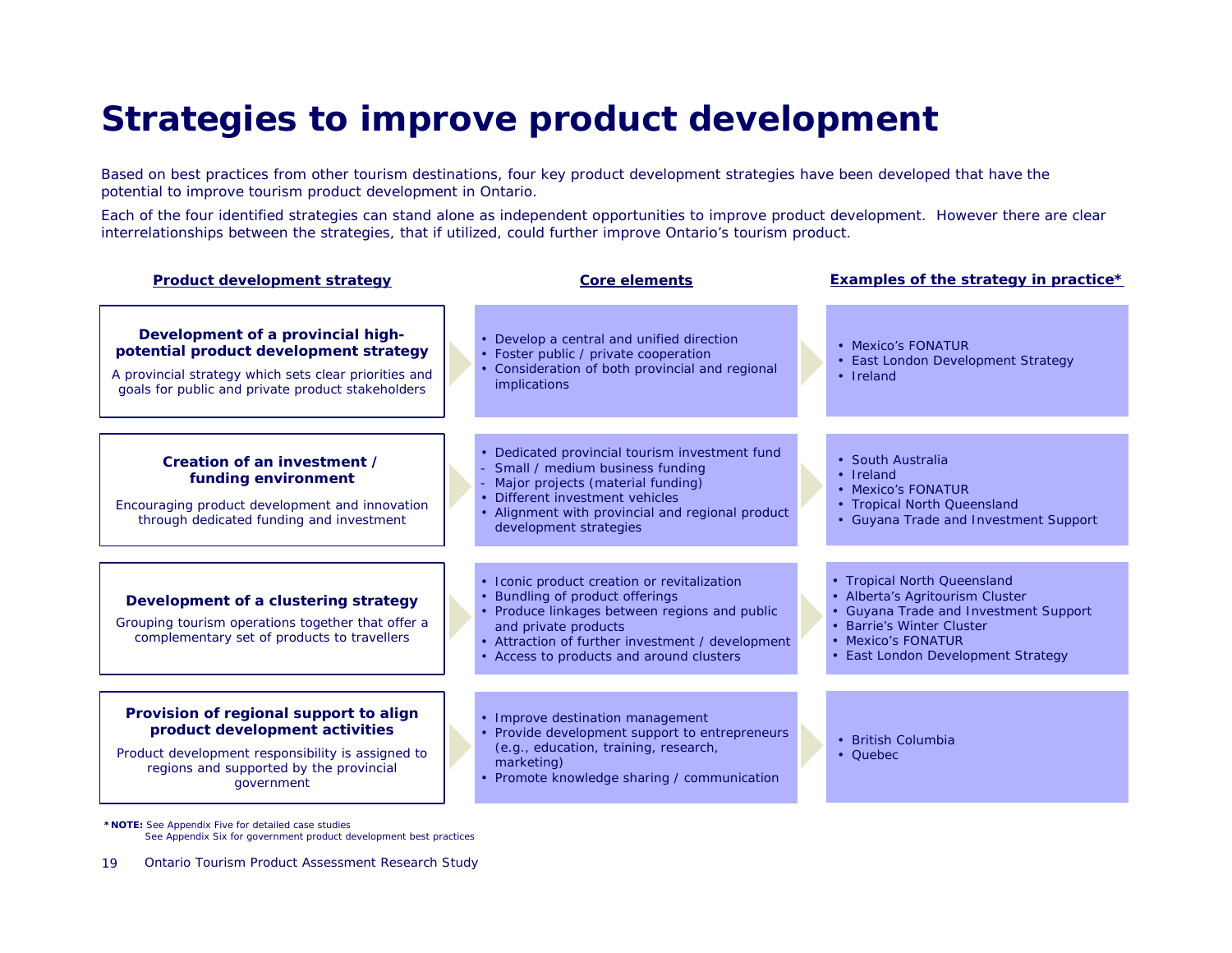### **Development of a provincial high-potential product development strategy**

A provincial tourism product strategy would bring together the many stakeholders in the industry by setting clear priorities and goals for public and private stakeholders, both at provincial and regional levels.

#### **Context / rationale**

- Ontario's current product landscape is in need of a revitalization.1
- A product strategy would address gaps in product offerings and potential opportunities identified by market research.
- A provincial product development strategy would set a coordinated direction for Ontario's product development by prioritizing geographies and product categories.
- A harmonized mandate for product development has thus far been difficult to achieve and many regions do not have a clear and obvious champion for such initiatives; product development activities are often carried out in isolation.
- Well thought-out and executed product strategies have proven successful in uniting tourism organizations in other jurisdictions by guiding priorities and operational decisions.

| <b>Components</b>                                                                                                                                                                                                                                                                                                                                                                                                                                                                                                                                                                                                                                                                                                                                                                                                                                                                                                                                                                                                                                                                                                                                                                                                                                                                                                                                                                                                                                                                   |                                                                                                                                                                                                                                                                                                                                                                                                                                                                                                                                                                                                                                                                                                                                                                                                                                                                                                                                                                                                                                                                                                                                                                                                                                                                                                                                                                                                                                                                                                                                                                            |  |  |  |
|-------------------------------------------------------------------------------------------------------------------------------------------------------------------------------------------------------------------------------------------------------------------------------------------------------------------------------------------------------------------------------------------------------------------------------------------------------------------------------------------------------------------------------------------------------------------------------------------------------------------------------------------------------------------------------------------------------------------------------------------------------------------------------------------------------------------------------------------------------------------------------------------------------------------------------------------------------------------------------------------------------------------------------------------------------------------------------------------------------------------------------------------------------------------------------------------------------------------------------------------------------------------------------------------------------------------------------------------------------------------------------------------------------------------------------------------------------------------------------------|----------------------------------------------------------------------------------------------------------------------------------------------------------------------------------------------------------------------------------------------------------------------------------------------------------------------------------------------------------------------------------------------------------------------------------------------------------------------------------------------------------------------------------------------------------------------------------------------------------------------------------------------------------------------------------------------------------------------------------------------------------------------------------------------------------------------------------------------------------------------------------------------------------------------------------------------------------------------------------------------------------------------------------------------------------------------------------------------------------------------------------------------------------------------------------------------------------------------------------------------------------------------------------------------------------------------------------------------------------------------------------------------------------------------------------------------------------------------------------------------------------------------------------------------------------------------------|--|--|--|
| Product development committee role and responsibilities<br>• A product development steering committee would be tasked with<br>setting the general direction of Ontario's tourism product development<br>based on high-potential opportunities and expected market prospects.<br>- The committee would include industry associations and operators,<br>government, and academic representatives to ensure diverse and<br>representative input from key stakeholders.<br>- The committee would be permanent in nature, setting an initial<br>foundational strategy, and refining it on a regular basis (e.g., annual)<br>to ensure the direction of product development in the province remains<br>consistent with traveller wants and areas of potential for Ontario.<br>- The membership of the committee would rotate over time to respect<br>contributions and to bring new perspectives to the committee.<br>• The committee would rely on MTOUR and other industry research and<br>consultations to make relevant, informed decisions that reflect global<br>trends and customer wants in Ontario.<br>- It could provide the basis for alignment of education, research, quality<br>standards, marketing, and other tourism components to support<br>product development objectives.<br>- A close relationship with the provincial marketing agency would ensure<br>that marketing support programs are focused on products that align<br>with the overall provincial strategy. | <b>Strategy formulation and implementation</b><br>• The product strategy would be designed at the provincial level but include<br>regional input, and implementation would occur at both levels.<br>- The strategies would be developed by setting Ontario's desired direction in<br>terms of its capacity, opportunities, and traveller wants and needs.<br>- Emphasis would be placed on ensuring Ontario has a well-balanced year-round<br>product portfolio that maximizes its assets and resources.<br>- Tactics in the form of goals and objectives tailored to each product category<br>would be devised, then assigned to a champion (such as a regional tourism<br>body) to oversee implementation.<br>- Regional differences in tourism strengths / weaknesses and variable traveller<br>wants would require customized strategies for each region, with each region<br>focusing on its high-potential products.<br>• Changes would occur over a medium- to long-term strategic planning horizon;<br>other jurisdictions have found success in two- to five-year implementation /<br>transition periods.<br>• Regional implementation would be achieved by allocating provincial support<br>primarily to prioritized product areas.<br>- Ensuring regional organizations are well aware of the prevailing strategy will<br>help to align their services accordingly and disseminate strategies among local<br>tourism organizations / operators.<br>- The provincial committee would work closely with regional implementation<br>groups as a support mechanism. |  |  |  |

**Sources:** (1) Primary research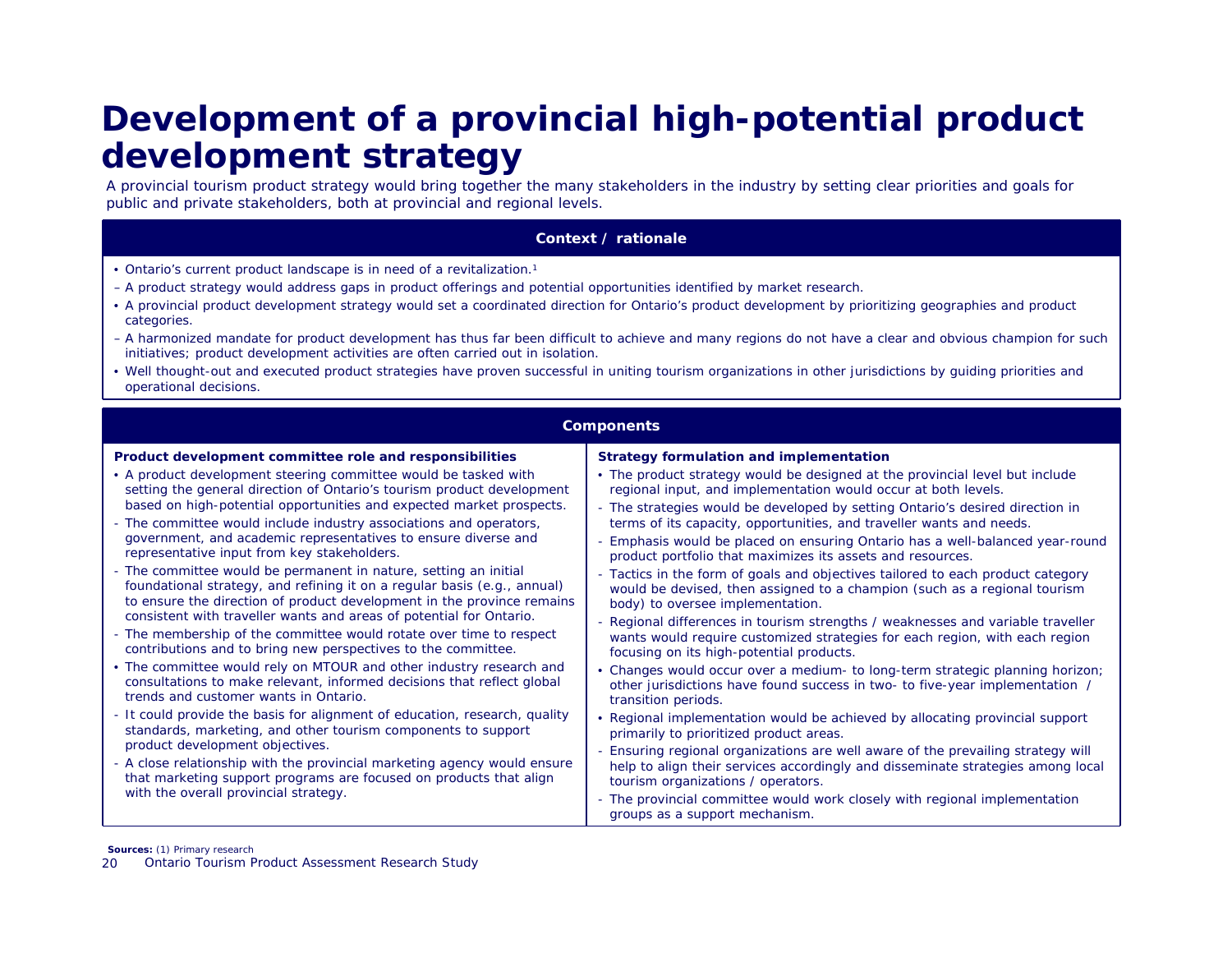### **Development of a provincial high-potential product development strategy**

A product development culture would be fostered as a result of the central strategy, and Ontario can consider various issues and examples to aid its implementation.

| <b>Benefits</b>                                                                                                                                                                                                                                                                                                                                                                                                                                                                                                                                                                                                                                                 | <b>Considerations</b>                                                                                                                                                                                                                                                                                                                                                                                                                                                                                                                                                                                                                                                                                                                                                                                                                                                                                                                                                                                                                                                                                                                                                                                                                                                                                                                                                                                                                                                                                                         |  |  |
|-----------------------------------------------------------------------------------------------------------------------------------------------------------------------------------------------------------------------------------------------------------------------------------------------------------------------------------------------------------------------------------------------------------------------------------------------------------------------------------------------------------------------------------------------------------------------------------------------------------------------------------------------------------------|-------------------------------------------------------------------------------------------------------------------------------------------------------------------------------------------------------------------------------------------------------------------------------------------------------------------------------------------------------------------------------------------------------------------------------------------------------------------------------------------------------------------------------------------------------------------------------------------------------------------------------------------------------------------------------------------------------------------------------------------------------------------------------------------------------------------------------------------------------------------------------------------------------------------------------------------------------------------------------------------------------------------------------------------------------------------------------------------------------------------------------------------------------------------------------------------------------------------------------------------------------------------------------------------------------------------------------------------------------------------------------------------------------------------------------------------------------------------------------------------------------------------------------|--|--|
| • A central strategy would create an<br>understanding of high-potential and a<br>vision for all stakeholders to aspire to.<br>Product development roles and<br>responsibilities would be clarified and serve<br>as a reference point to quide mandates.<br>• A clear strategy could quide funding<br>program decisions to ensure the products<br>with the best potential receive sufficient<br>resources.<br>Industry committee involvement would<br>encourage private-sector participation and<br>entrepreneurial initiatives.<br>All regions would benefit from the province<br>leveraging central market research to<br>develop regional product strategies. | • The committee would benefit from having a number of rotating seats to ensure that a variety of perspectives<br>(from industry and government) are factored into developing and refining the strategic direction for product.<br>• A significant MTOUR investment or reallocation of cash may need to be directed toward this strategy to create<br>the necessary scale and impact for implementation.<br>• Cooperation from key stakeholders would be critical to ensure relevant and actionable strategy development.<br>MTOUR would have to garner support from other Ministries, the provincial marketing agency, municipal<br>governments, tourism organizations, and operators. This support is necessary to align varied initiatives with<br>the provincial mandate.<br>• The committee would need to determine the role of iconic products in Ontario's strategy, and to what extent<br>resources should be committed to other product.<br>• Investment and clustering strategies would benefit from a sound product development strategy, serving as a<br>foundation to guide their purposes, components, and execution.<br>• Entrepreneurial and other investment programs (loans, grants, etc.) would be designed to promote<br>development for key product areas that comprise the prevailing strategy.<br>• Garnering support from self-sufficient regional tourism organizations to implement the provincial strategy may<br>prove to be a challenge; additional tools may be needed to encourage cooperation. |  |  |
| <b>Case studies</b>                                                                                                                                                                                                                                                                                                                                                                                                                                                                                                                                                                                                                                             |                                                                                                                                                                                                                                                                                                                                                                                                                                                                                                                                                                                                                                                                                                                                                                                                                                                                                                                                                                                                                                                                                                                                                                                                                                                                                                                                                                                                                                                                                                                               |  |  |

- PEI established a product development agenda for seven major product categories; this program aims to mobilize the industry over a five-year period with assistance from government (such as funding programs).1
- Mexico designates certain regions to become integrally-planned centres and devotes substantial government and private-sector resources to developing these areas through FONATUR, a dedicated tourism investment and strategy body.2
- • Guyana has clearly identified its product strategy to focus on its eco-, nature, and cultural tourism strengths; this central mandate provides direction to clustering and other tactical initiatives at both the national and sub-national levels.3
- East London's 2004-2006 strategy and action plan designated rivers / canals and open / green spaces as their product focuses, and supported initiatives to develop such offerings over this two-year period.4

#### **A well-defined strategy would prioritize key product areas and guide regional development mandates.**

Sources: (1) PEI Tourism Advisory Council: The PEI Strategy for Tourism Competitiveness, 2005-2010; (2) The Real Mexico: FONATUR, The Force Behind Mexican Tourism, 2004; (3) Guyana Trade and Investment Support Project: Facilitation of Tourism Cluster Working Group, 2005; (4) London Development Agency: East London Sub-regional Tourism Development Strategy and Action Plan, 2004-2006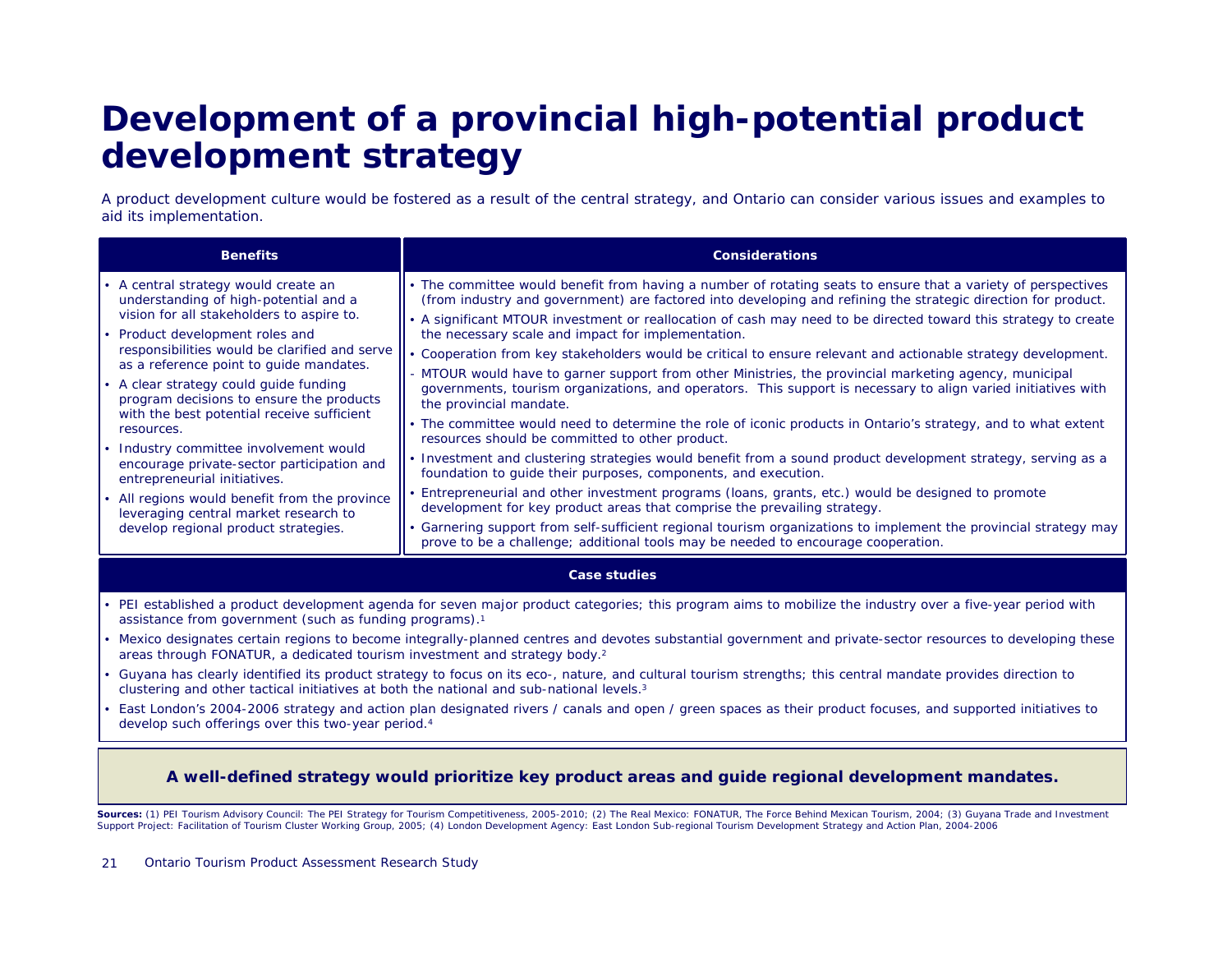### **Creation of an investment / funding environment that encourages high-potential product development**

An investment environment that is dedicated to tourism product development will encourage the creation / improvement of tourism products in Ontario by all types of tourism operations (large, small, public, and private).

#### **Context / rationale**

- Product development and innovation must be encouraged through funding and investment if Ontario is to stay competitive with ever-expanding global tourism offerings.
- Funding programs are in place for a number of industries, but there is no fund dedicated to tourism product development.
- Tourism investment would help foster a new culture of tourism product development and innovation.
- Public sector investment and the use of creative investment vehicles (such as tax breaks and land allocation) could be used to motivate private sector and foreign investment in tourism product development.
- Access to capital / funds for should be coordinated and organized to facilitate the process of tourism product development in Ontario.
- Primary research indicates that there is a feeling that Ontario's product is "old and tired" due in part to a lack of funding vehicles for product development.4

#### **Components** • Provincial tourism agency funding (the 'mega-fund'): - An iconic attraction / tourism infrastructure program designed to develop large-scale tourism products (both public and private). o This program would require coordination from multiple ministries. o Infrastructure development would help improve access to tourism destinations and increase visitation.o Grants for this program would be based on a percentage of total cost and would involve a negotiated equity stake for the government. - This funding would be made up of larger grants and loans (other jurisdictions have given approximately \$1 million to \$10 million depending on the project). • Funding at the regional, Destination Marketing Organization ("DMO") level: - An application-based program for SME's (under a given number of employees) to access funding based on a feasible business case. - This funding would be made up of relatively small seed funds, grants and loans (other jurisdictions give between \$25,000 and \$500,000 depending on the type of project). - These funds would be distributed in alignment with regional priorities set out in product development strategies. • Private / public partnerships and joint ventures: - A coordinated effort needs to be made to further involve the private sector in the development of major tourism products. - The private sector could further participate through encouraging public / private partnerships and joint ventures by offering benefits such as deals on land, tax breaks, profitability guarantees, etc. • Criteria for investment must be coordinated and include:- Quantitative factors: ROI, economic impact, incremental revenue generation, financial sustainability, credit score, payback period, etc. - Qualitative factors: Alignment with high-potential criteria, ability to leverage other assets in the area, potential of attracting new developments, consistency with product strategy, effective management team, ability to deliver the type of project proposed, adheres to mandate / legislation, etc. • Specific high-potential needs could be addressed on a one-time basis (e.g., the need for a new highway to aid in cluster development). • Funding rounds with well-communicated deadlines would allow the agencies to fund specific high-potential areas for a certain time period, and allow a change in funding focus to address current gaps and trends. • A permanent provincial body to work in partnership with government, and have large private-sector involvement (e.g., Mexico's FONATUR). - The body would raise awareness of destinations in order to source investment capital to execute the product strategy most effectively. • A product development strategy should be created to assist in determining the focus of all funding / investment both regionally and provincially. - Overall tourism development vs. specific category development . - New product creation vs. redevelopment of existing products. • A funding budget and timeline must be determined which outlines total amount of funds available, maximum contribution, percentage of matching funds required, renewability guidelines, etc.

Sources: (1) South Australia: Tourism Development Fund; (2) Fáilte Ireland National Development Plan 2007 - 2013: Tourism Capital Investment Programme; (3) Playa Cortes: FONATUR and its Commitment to Mexico; (4) Primary research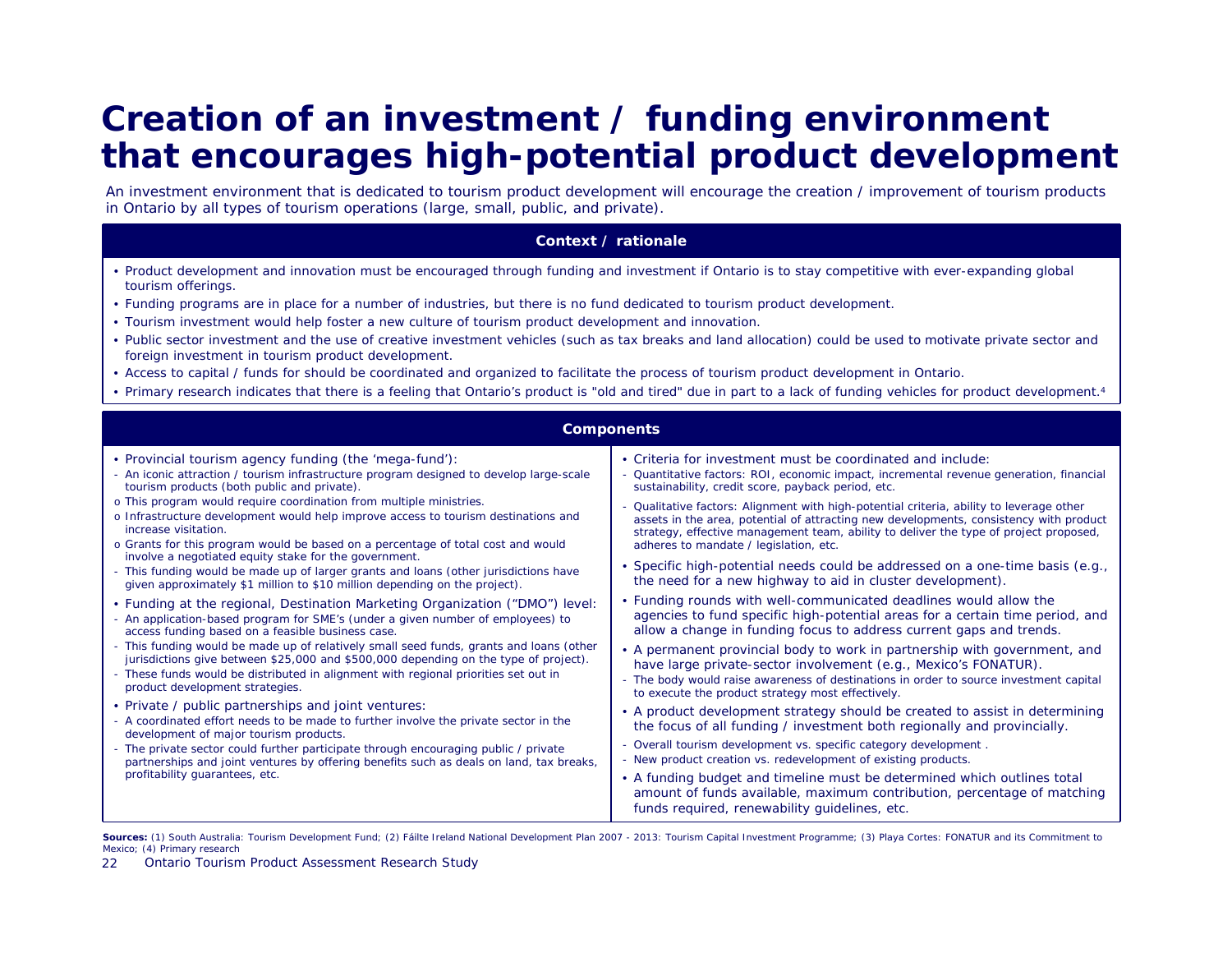### **Creation of an investment / funding environment that encourages high-potential product development**

| <b>Benefits</b>                                                | <b>Considerations</b>                                                                        |
|----------------------------------------------------------------|----------------------------------------------------------------------------------------------|
| • Incentivizes public and private sector to create products to | . Regional differences in tourism strengths / weaknesses and variable traveller wants would  |
| improve Ontario's high-potential product offerings.            | require customized strategies for each region.                                               |
| • Funding high-potential products will help operators          | - Each region should focus its funding on its high-potential products.                       |
| innovate to better address traveller wants.                    | - Supporting industries are also critical investment targets.                                |
| • Creating a reputation of product innovation will help        | • There will be a finding bias as regions / categories will be determined to be a focus.     |
| Ontario better compete for the global traveller.               | - The areas of focus for the funding / investment programs must align with high-potential    |
| • Provides a dedicated source of funding for tourism           | products and relevant traveller trends.                                                      |
| operators which has previously been unavailable or difficult   | - Provision of equitable funding options vs. targeting highest economic impact and alignment |
| to access.                                                     | with product strategy.                                                                       |
| • Encouragement of innovation will improve the reputation of   | • A substantial source of funding will be required to make a material impact.                |
| Ontario's tourism product. <sup>2</sup>                        | • The programs must be communicated to current and potential tourism operators.              |
| • Increases private sector and foreign involvement in          | • A governing body may need to be created to ensure funding is being used as designed.       |
| development of tourism products.                               | • Consideration must be given to whether there should be a new agency created to administer  |
| • Helps develop core and supporting attractions in regions,    | the fund or if it should fall under the responsibility of another agency of government with  |
| helping to develop clusters.                                   | experience in delivering funding programs.                                                   |
| • Funding large destination attractions would further          | • The duration of the programs must be considered and communicated as some of the funded     |
| encourage the creation of a variety of supporting products.    | operations may require annual support.                                                       |

#### **Case study: Ireland's National Development Plan1**

- Fáilte Ireland has developed a National Development Plan for 2007 2013 which has designated €137 million for tourism product development.
- There has been €70 million set aside for the development of international class visitor attractions split as follows:
- Some €50 million for the upgrading and presentation to best international standards of 20 existing visitor attractions.
- Up to €14 million to assist in the creation of up to three new visitor attractions.
- Approximately €6 million for further developments within historical and other major ornamental gardens.
- There is €28 million set aside for the development of activity / adventure products which was identified as a priority in Ireland's tourism product strategy.
- Funds are available to initiatives that best meet a wide range of criteria including:
- Consistency with the National Development Plan and Fáilte Ireland's Tourism Development Product Strategy.
- Proven cost-effectiveness, financial sustainability, ability to increase visitor numbers, occupancy and revenue.
- Willingness to participate in any strategic product marketing partnerships approved by Fáilte Ireland.
- The maximum aid rates for proposed projects vary by region and enterprise size.
- SME's (fewer than 250 employees and annual turnover less than €50 million) and priority development regions are eligible for the highest percentages of funding.
- Funding is available for the private sector, public sector, public sector bodies, and voluntary organizations.

#### **An investment environment will generate both public and private product innovation throughout Ontario.**

**Sources:** (1) Fáilte Ireland National Development Plan 2007 - 2013: Tourism Capital Investment Programme; (2) Primary research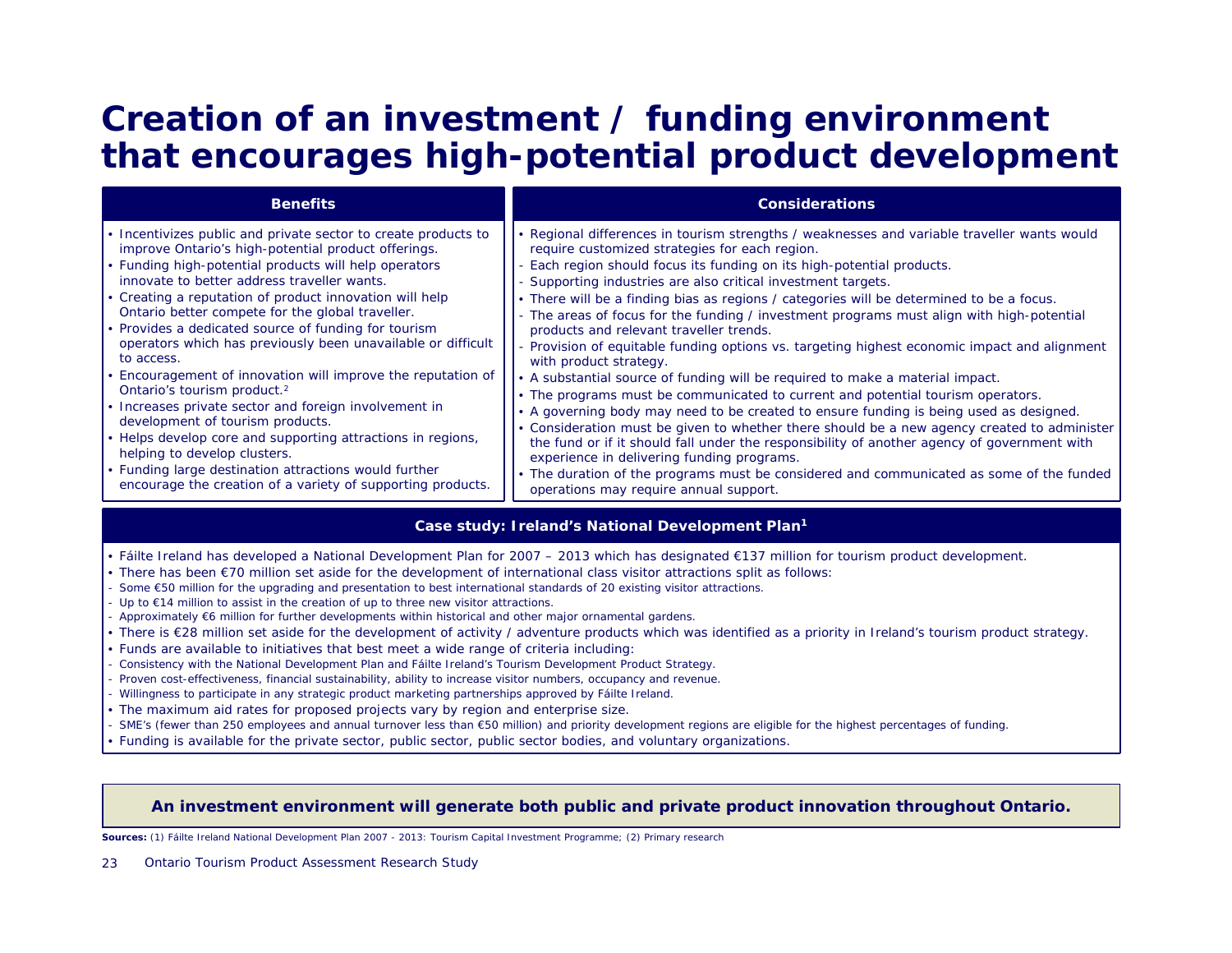### **Development of a clustering strategy**

A tourism cluster is comprised of a group of tourism products (ideally both public and private) that together offer a true tourism experience to travellers. The most successful clusters are often developed within a specific geographic proximity, and are sometimes linked by a common tourism theme (e.g., skiing and snowboarding).

#### **Context / rationale**

- Ontario's current tourism products are diverse and are generally operating independently and not creating the idea of 'destinations' that attract travellers.
- Travellers' desires are diverse and require the support of many inter-related products / services within a travel region.
- Collaboration through effective stakeholder linkages allows tourism establishments to offer a more complete traveller experience while benefiting from combined knowledge and efforts.
- A cluster's ability to drive visitation by delivering a wide variety of traveller experiences will warrant the continued development of both core and supporting tourism products in the area.
- Clustering is evident in some regions of Ontario (e.g., Niagara) and has shown the ability to drive visitation and revenue.
- The pooled resources and products of a cluster makes the area more attractive for private investment which generates further product development.
- Tourism providers in areas of Ontario could be working together more effectively to provide complimentary tourism experiences.

| <b>Components</b>                                                                                                                                                                                                                                                                                                                                                                                                                                                                                                                                                                                                                                                                                                                                                                                                                                                                                                                                                                                                                                                                                                                                                                                                                                                                                                                                                                                                                                                                                                                                                                                                                                                                                  |                                                                                                                                                                                                                                                                                                                                                                                                                                                                                                                                                                                                                                                                                                                                                                                                                                                                                                                                                                                                                                                                                                                                                                                                                                                                                                                                                                           |  |  |  |  |
|----------------------------------------------------------------------------------------------------------------------------------------------------------------------------------------------------------------------------------------------------------------------------------------------------------------------------------------------------------------------------------------------------------------------------------------------------------------------------------------------------------------------------------------------------------------------------------------------------------------------------------------------------------------------------------------------------------------------------------------------------------------------------------------------------------------------------------------------------------------------------------------------------------------------------------------------------------------------------------------------------------------------------------------------------------------------------------------------------------------------------------------------------------------------------------------------------------------------------------------------------------------------------------------------------------------------------------------------------------------------------------------------------------------------------------------------------------------------------------------------------------------------------------------------------------------------------------------------------------------------------------------------------------------------------------------------------|---------------------------------------------------------------------------------------------------------------------------------------------------------------------------------------------------------------------------------------------------------------------------------------------------------------------------------------------------------------------------------------------------------------------------------------------------------------------------------------------------------------------------------------------------------------------------------------------------------------------------------------------------------------------------------------------------------------------------------------------------------------------------------------------------------------------------------------------------------------------------------------------------------------------------------------------------------------------------------------------------------------------------------------------------------------------------------------------------------------------------------------------------------------------------------------------------------------------------------------------------------------------------------------------------------------------------------------------------------------------------|--|--|--|--|
| • The development of an iconic attraction in a given region could lead to the<br>formation of a tourism cluster largely composed of supporting products.<br>- This iconic attraction could be either a new development for the province<br>or an existing attraction redeveloped to achieve iconic status.<br>• A cluster itself can become iconic by creating a world-class experience of<br>core and supporting products developed around strong product offerings<br>and attractions (e.g., Cancun is an iconic cluster for Mexico).<br>• The proximity of tourism products is vital for successful clustering, and<br>access to and within a cluster is critical to development.<br>- Infrastructure creation to improve accessibility could help create a cluster<br>since it has been shown that accessibility is one of the main criteria<br>investors use to select development sites.<br>- Improving infrastructure to and within developed clusters in the province<br>could help increase visitation and encourage further product development<br>within the clusters.<br>• Product bundling (grouped sales of tourism products) can be better<br>facilitated by the creation of effective public and private linkages within a<br>cluster and would appeal to travellers' desires for such packages.<br>• Formal and informal linkages between offerings (both public and private)<br>to improve the feeling of a "one-stop destination" to visitors.<br>Accounts 74) And Nighth, Andrew Alexander and International Accounts Accounts and Accounts Advisory Andreasty Accounts and Accounts and Nighth and International and Nighth and Accounts and Nighth and Accounts and Accounts | • Identification / gathering of key stakeholders within each cluster:<br>- A facilitator, private and public representatives, and key business<br>representatives should form a leadership group in each cluster.<br>- Trust and linkage between these stakeholder groups is vital to success. <sup>2</sup><br>• A provincial committee (made up of public and private representatives)<br>tasked with:<br>Determining cluster potential in travel regions.<br>Developing specialized strategies for the identified clusters.<br>- Working with cluster leadership groups to implement findings. <sup>3</sup><br>• Development of major gateway clusters (e.g., Toronto as a world-class<br>gateway) could drive visitation to these and other regional clusters.<br>• Meeting arenas within clusters should be created to foster communication<br>and linkages between all stakeholder groups (public and private). <sup>1</sup><br>• Skills and training development will ensure consistent experience<br>throughout each cluster. <sup>1</sup><br>• Brand building to strengthen the attractiveness of each cluster. <sup>1</sup><br>Developing a clear cluster vision that is both focused yet flexible and<br>supported by internal and external stakeholders. <sup>1</sup><br>• Effective relationships with both private and public funding agencies. <sup>2</sup> |  |  |  |  |

**Sources:** (1) Sara Nordin: Tourism Clustering and Innovation: Paths to Economic Growth and Development, 2003; (2) Innovating Regions in Europe: IRE Subgroup on 'Regio Innovation Drivers, 2007; (3) Guyana Trade and Investment Support Project: Facilitation of Tourism Cluster Working Group, 2005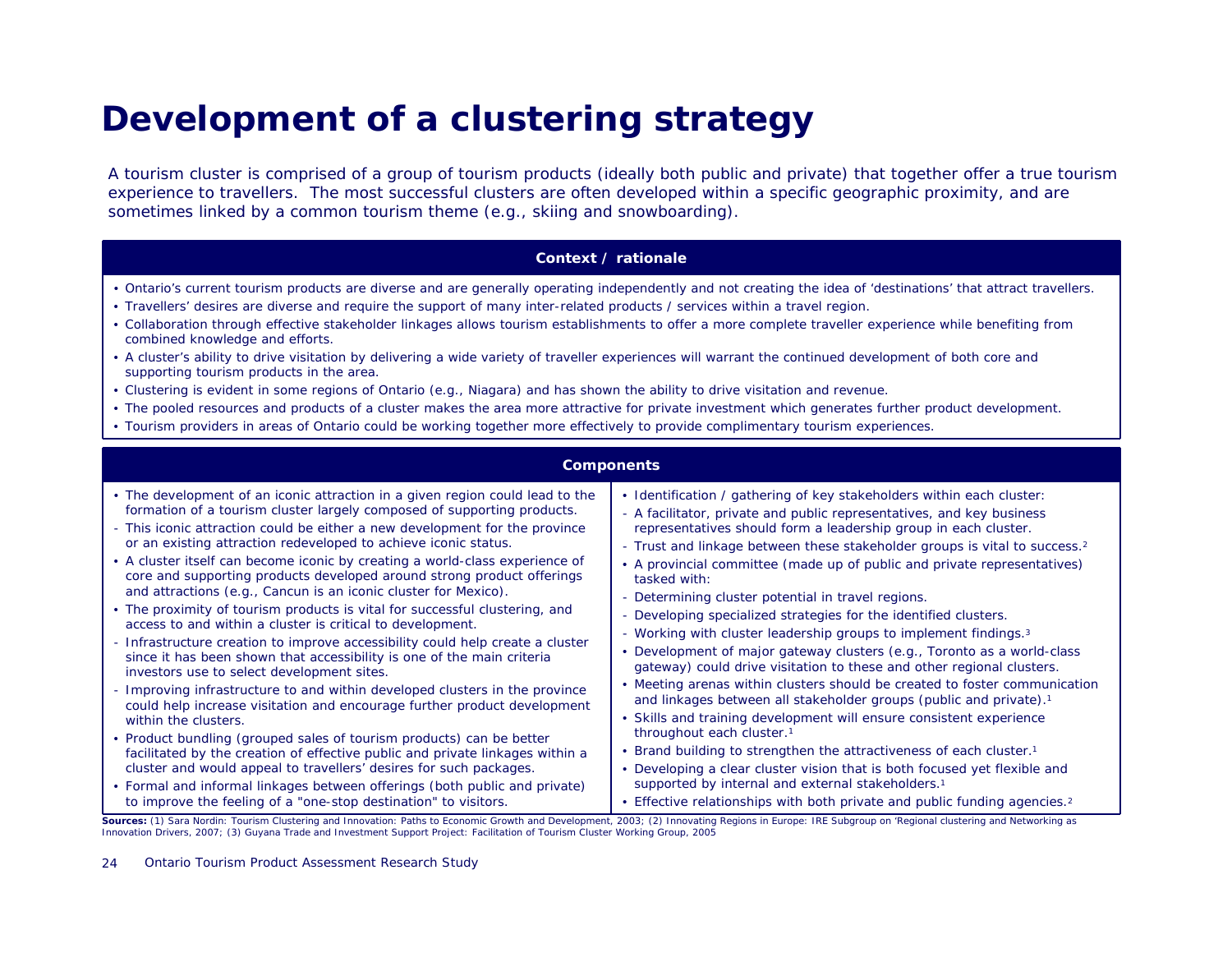### **Development of a clustering strategy**

#### **Benefits**

- Potential development of iconic attractions and clusters which themselves drive visitation to the province.
- travellers could be more willing to visit Ontario because they can experience a wider product offering in a concentrated area.
- Shared knowledge and best practices amongst linkages will improve product quality and management skills.
- Potential to generate need for further tourism product development by increasing visitation to cluster areas.
- Tourism product providers benefit from cooperative marketing efforts which establishes more consistent branding and reaches a wider audience.
- Ability to bundle products across product categories which aligns with traveller demands.
- Broader traveller demographic appeal since clusters provide a wider range of experiences.
- Repeat visitation to the province could increase with travellers wanting to experience the strengths of different clusters.
- Operators within a cluster have the potential to create economies of scale through cooperation.
- Greater lobbying power (funds, legislation, etc.).

#### **Considerations**

- Many areas in the province lack the critical mass of operators necessary to establish a tourism cluster as well as the required financial or human resources.
- Clusters are generally formed through informal relationships, but contracts may be required to formalize relationships and the rights of all parties involved.
- • Consideration must be given to the size and organization of the cluster because relationships suffer and complexity increases as size grows.
- Public sector assistance must be tailored to each individual cluster as each has unique competencies and needs.
- Public assistance to clusters must be given to minimize the perception of bias.
- Willingness of SME owners to participate in networking and knowledge sharing.
- Poor experiences impact the entire tourism cluster.
- Cluster creation is dynamic, with clusters developing from a bottom-up perspective.
- Clusters can not be created from the ground-up or by government / policy alone.
- The foundation for a cluster must be based on a critical mass of enterprises / skills.
- Creating supporting structures and efforts to promote clusters are thought to be effective ways for public sector to help generate cluster success.1
- Effective access must be available both to the cluster and between its products.
- Consideration must be given to how clusters will share the costs of collective initiatives
- (e.g., membership fees, profit sharing, project by project basis, public funds, etc.).

#### **Case Study: Guyana Trade and Investment Support2,3**

• The Guyana Trade and Investment Support ("GTIS") Project has identified cluster development and marketing assistance as one of its major program components and has implemented initiatives to foster cluster development.

•

- Guyana has clearly identified its tourism cluster product strengths as eco, nature-based, adventure, and cultural tourism.
- Guyana's tourism operators have a strong sense of collaboration and networking, but there is a distinct lack of a vision for the industry and marketing efforts are poorly organized.
- GTIS has launched a Tourism Cluster Working Group made up of private operators, the Tourism and Hospitality Association of Guyana, and a number of relevant government agencies.
- The working group is designed to mobilize cluster participants, develop a common vision which is lacking, and develop action plans intended to increase cluster competitiveness and increase visits and receipts.

### **Collaborative efforts will increase visitation encouraging further tourism product development.**

Sources: (1) Sara Nordin: Tourism Clustering and Innovation: Paths to Economic Growth and Development, 2003; (2) USAID Guyana Trade and Investment Support: Tourism Cluster Profile, April 2005; (3) Guyana Trade and Investment Support Project: Facilitation of Tourism Cluster Working Group, 2005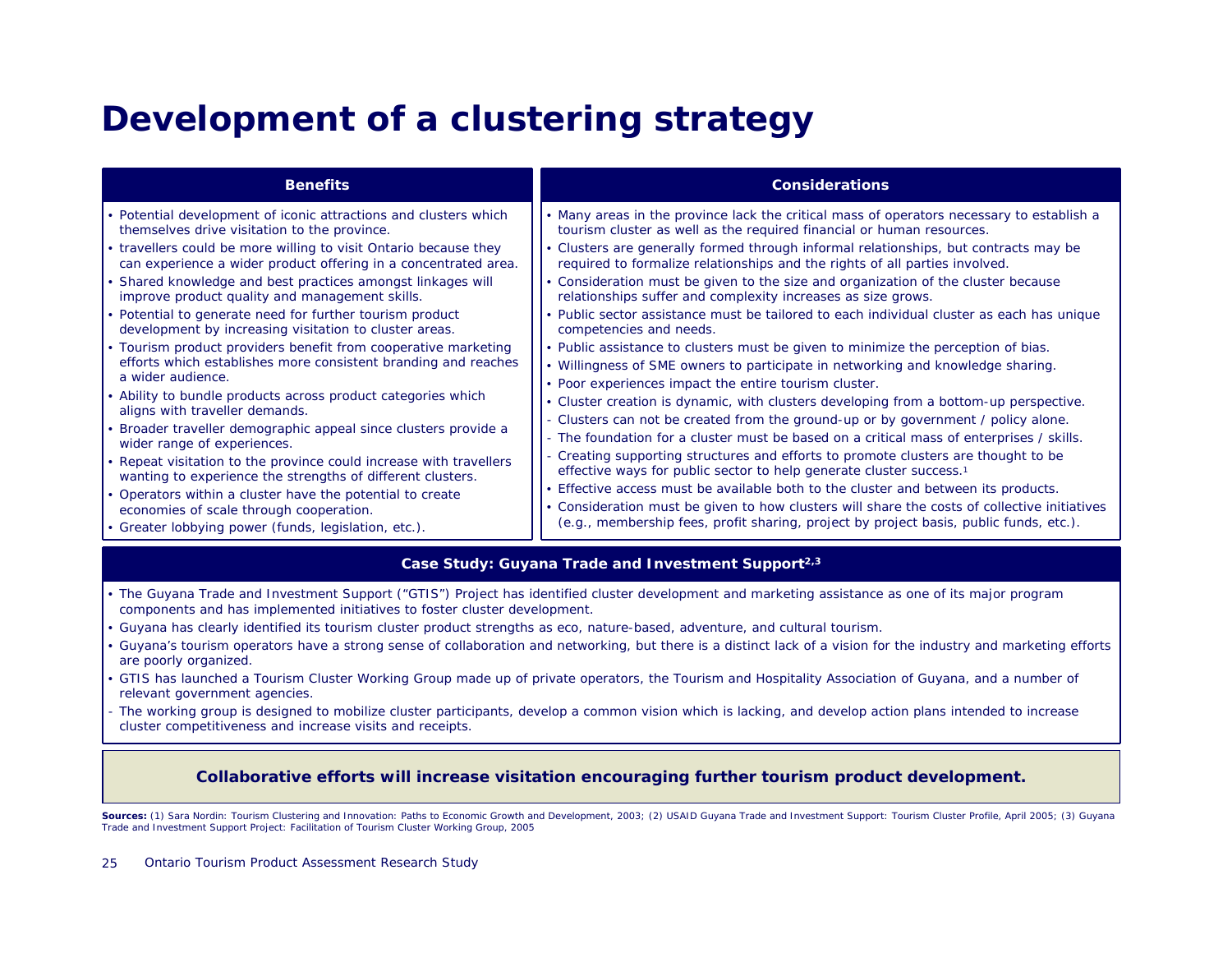### **Provision of regional support to align product development activities**

Providing regional initiatives / programs aimed at supporting tourism operators can encourage and support improved product development across the province.

#### **Context / rationale**

- Currently Ontario does not have a regional authority for product development and management.
- Product development in Ontario is currently carried out by a variety of government and other partner organizations.
- Broadening the mandate of current organizations or creating new ones to encompass destination management and product development activities at the regional level would help to address this issue.

#### **Components Regional product development and destination management** • Product development initiatives would become a large focus for a regional body, which would manage and encourage local entrepreneurship, communication, cooperation, and product linking. • The regional body executing product development strategies could be either public or private, such as municipalities, DMOs, or local economic development agencies. - Multiple representatives from these organizations could join together to execute strategies regionally, whether in a new organization or through joint efforts (e.g., weekend seminars co-developed by DMO and municipality staff). • Services offered would include:- Advisory / consultation on product development and linking opportunities; - Business management intelligence; - Training courses / seminars; - Access to centrally-conducted market research; - Networking events to encourage communication and collaboration among local operators / entrepreneurs; and - Access to local businesspeople that could serve as mentors, creating a network that fosters and facilitates product development. • MTOUR would supply the necessary tools and resources to provide support over the transitional period. - These include training packages and / or entrepreneurial toolkits to offer local businesspeople, as well as research and market intelligence (on a permanent basis). • MTOUR would ensure that product development activities are incorporated into regional tourism mandates by tying funding and resource eligibility to such initiatives. **Regional support delivery alternatives**•DMOs could broaden their mandates to incorporate destination management activities by executing the key regional initiatives involved in provincial product development. •MTOUR could execute regional strategies centrally, which would allow for tight control; however, resources to do so are limited.•Another local government network or branches could administer regional product support. •MTOUR could outsource product development responsibilities to the private sector on a local basis, closely monitoring performance and results.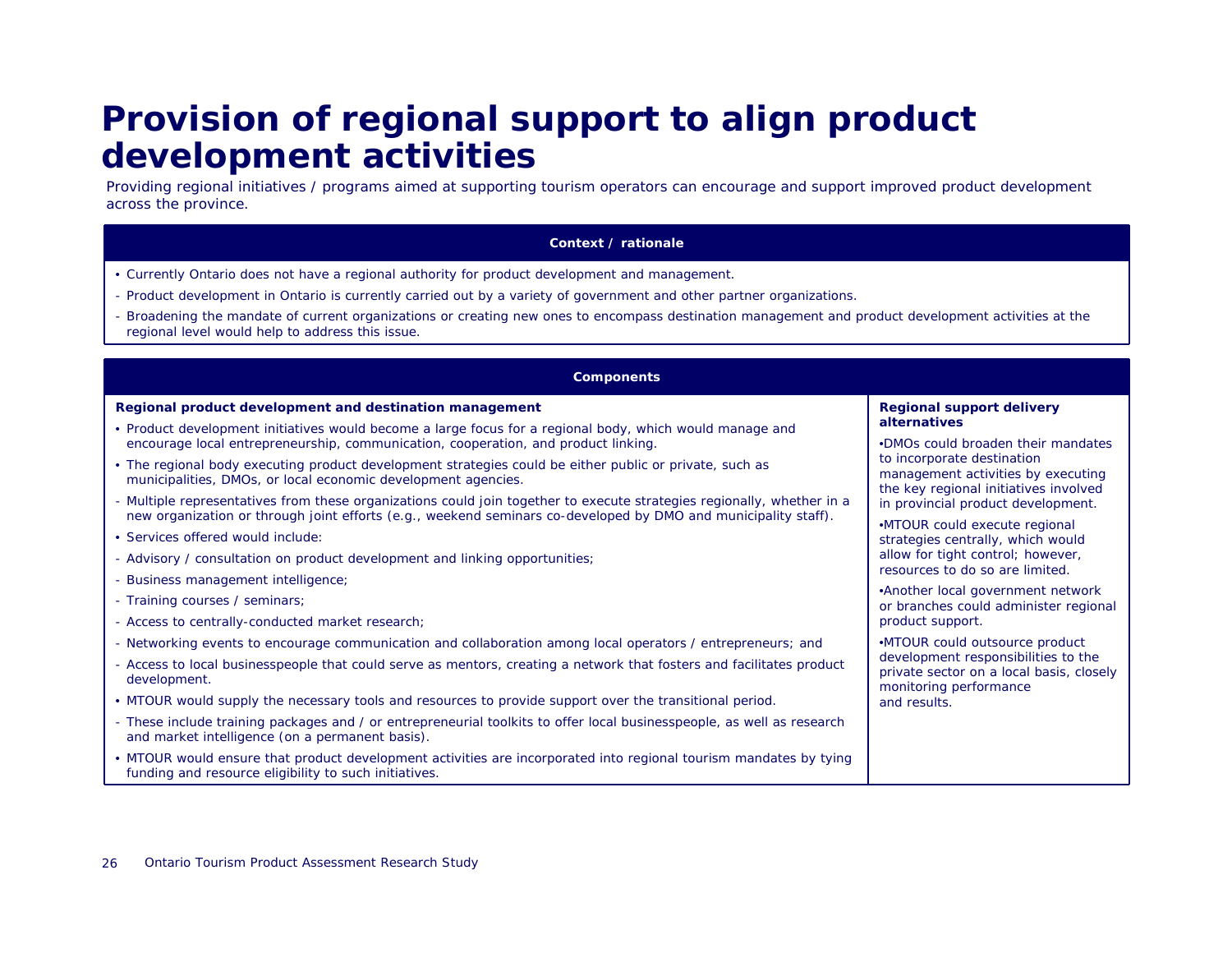### **Provision of regional support to align product development activities**

| <b>Benefits</b>                                                                                                                                                                                                             | <b>Considerations</b>                                                                                                                                                                                                                                                  |
|-----------------------------------------------------------------------------------------------------------------------------------------------------------------------------------------------------------------------------|------------------------------------------------------------------------------------------------------------------------------------------------------------------------------------------------------------------------------------------------------------------------|
| • Product development activities would be executed<br>regionally, where intimate knowledge of local product<br>and opportunities are housed.                                                                                | • A centrally-developed provincial product development strategy would<br>serve to effectively guide regional organizations in emphasizing high-<br>potential product areas and streamlining their activities.                                                          |
| • Product development would be encouraged by<br>incorporating specific requirements into regional<br>tourism mandates through funding and provincial<br>support eligibility.                                                | • Benefits of consistent support program design implemented across all<br>regions (e.g., if MTOUR controls regional implementation) versus local<br>customization of services (e.g., DMO or other local authority managing)<br>would have to be considered.            |
| • Charging regions with managing their tourism product<br>entails more interaction with local businesses and<br>entrepreneurs, increasing the organization's knowledge                                                      | • Mandating that public-sector organizations execute product development<br>strategies allows the province to have more formal control and<br>communication links.                                                                                                     |
| base and value offering.<br>- Networking via this channel or through formal<br>seminars / meetings would encourage product linking<br>and collaboration, as more operators are aware of<br>others' endeavors or intentions. | • If managed by a DMO, it may best be able to execute the product<br>development mandate if given access to independent and sustainable<br>funding, which could be in the form of a destination marketing fee (DMF),<br>as is the case in British Columbia and Quebec. |
| • Training and tools would foster a product development                                                                                                                                                                     | - If provincially legislated, this fee would have product development uses<br>mandated for a portion of the DMO's funds generated.                                                                                                                                     |
| culture, and likely drive more entrepreneurial initiatives<br>and activities.                                                                                                                                               | • Aggregating some existing regional bodies into a single tourism entity per<br>defined region (e.g., local development agencies or DMOs) would likely                                                                                                                 |
| • Centralized research (through MTOUR and / or the<br>PMA) would ensure a standard knowledge foundation<br>across regions, while allowing the regional organization<br>to focus on product development execution.           | create the necessary scale for efficient resource use.<br>• Prioritizing product development in the provincial marketing agency's<br>mandate would encourage regions to follow suit.                                                                                   |
|                                                                                                                                                                                                                             | - The PMA would be committed to supplying resources (research, training<br>guides, etc.) to regional organizations and training their staff in facilitating<br>regional product development.                                                                           |

### **Implementing regional product development strategies in cooperation with the provincial marketing agency would result in a coordinated and effective execution.**

**Source: Primary research**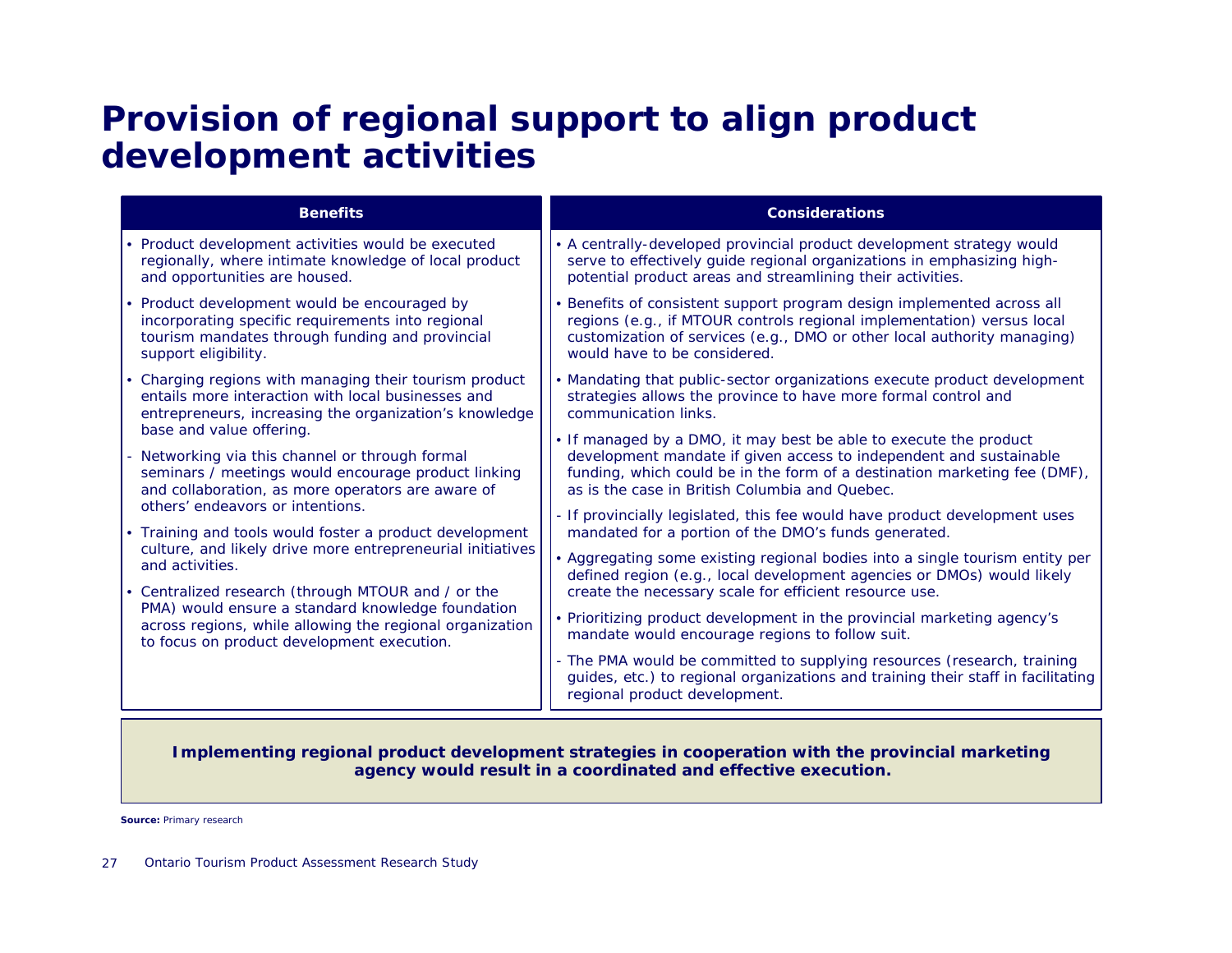**Specific opportunities for public agency tourism product development**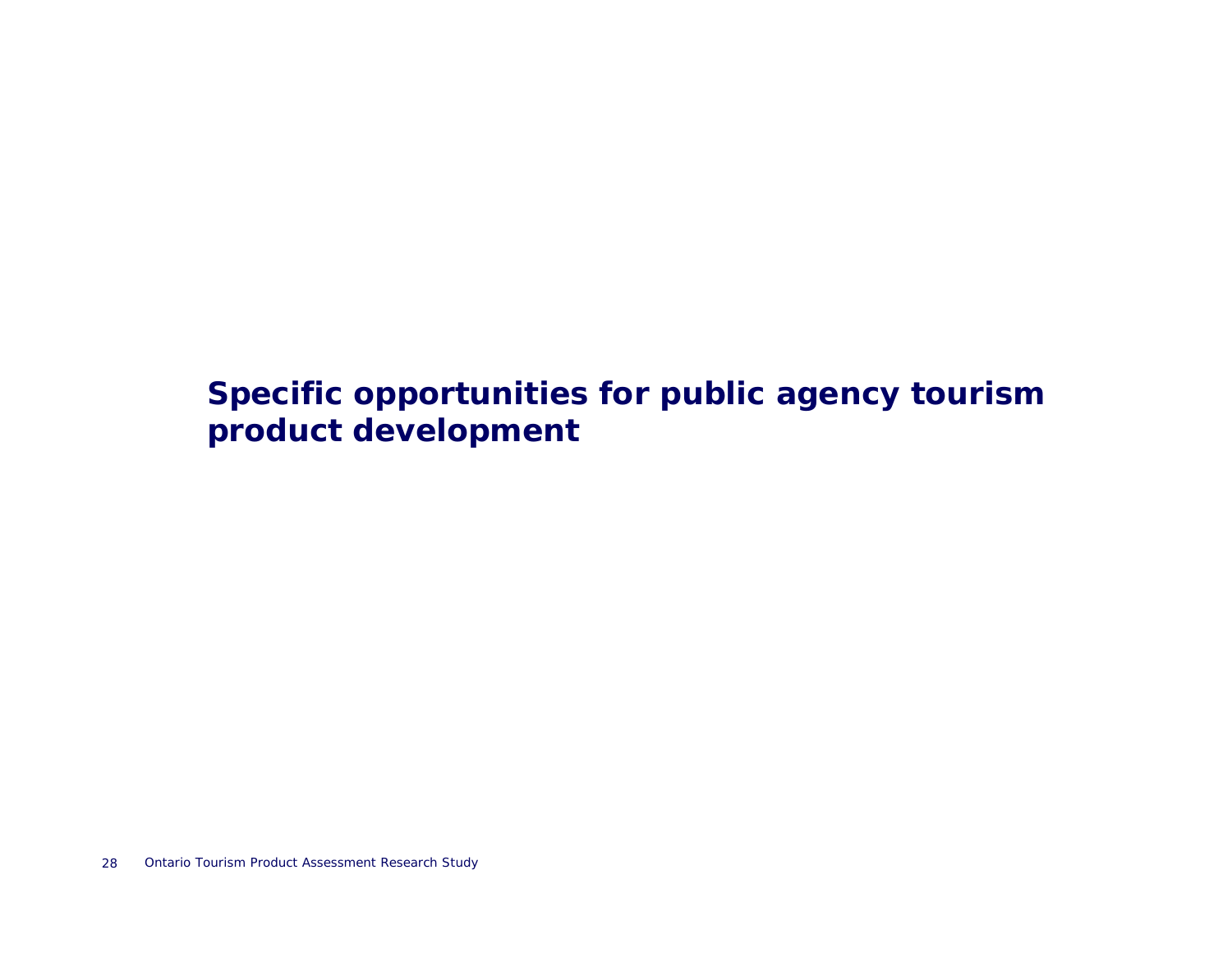### **Strategic observations regarding Ontario's public agencies, attractions, parks and trails**

To help the Ministry address the identified challenges faced by public sector tourism products, and help public agencies, attractions, parks, and trails become more successful as a tourism product, there are some overarching themes that the Ministry may want to consider.

#### **Determine agency mandate (self-sustainable vs. investment tool)**

- A key consideration for Government is whether the agencies should be considered and viewed as a profit centre / an agency that must be self sustaining, vs. an investment tool that pays returns and dividends to the private sector (both in tourism and non-tourism).
- The requirement for agencies to be self-sustaining drives some operational decisions that do not always align with tourism goals and objectives.
- Determining the most appropriate balance between agencies with self-sufficiency and those with other mandates is complex.

- A strategy with supporting tactics should be put in place across all agencies to effect substantial, sustainable increases in overall attendance to the public agencies.
- It is critical to focus on driving attendance to the agencies given their spill over impact to other tourism and non-tourism businesses.
- The key measure and focus of such a strategy should be upon 'turnstile clicks' (or attendance itself) vs. a focus on solely increasing revenues through attendance.
- In tourism, similar to other businesses, there is a point of diminishing returns in the revenuevolume relationship. As such, through the lens that the public tourism agencies are a catalyst for other economic development, the Government may want to examine the appropriateness of 'turnstile clicks' as a key barometer of success vs. admissions revenues and self-sufficiency alone.

- A best practice in the private sector for tourism business operations is a commitment to ongoing product development and renewal.
- • The most successful tourism enterprises commonly take the position that refreshing and vitalizing existing products, and continually developing new and innovative products are requirements to satisfying existing travellers, encouraging repeat visits, and attracting new travellers and markets.
- • This notion of ongoing product development and renewal is as equally relevant to the public tourism agencies from the point of view of travellers, as all travellers view and respond to product similarly, irrespective of whether it is owned and managed by the private or public sector.
- • This requires substantial capital to be available on a recurring basis. Investing a large sum of capital on an exceptional basis (i.e., a large amount of capital for a one-time product development project) without ongoing support and investment can be futile as the product and its supporting infrastructure can become tired quickly or irrelevant with travellers.

### **Develop an admissions strategy Ongoing product development and renewal Target funding to agencies with the highest potential**

- Given the requirement for product development capital to be available on an ongoing basis, providing necessary levels of funding to all agencies at an equitable level may not be possible.
- • Government needs to weigh the level of equitable funding it should provide across agencies vs. how to target funding to the agencies with the highest potential and how those agencies might provide a greater return on investment and provide a higher return on investment.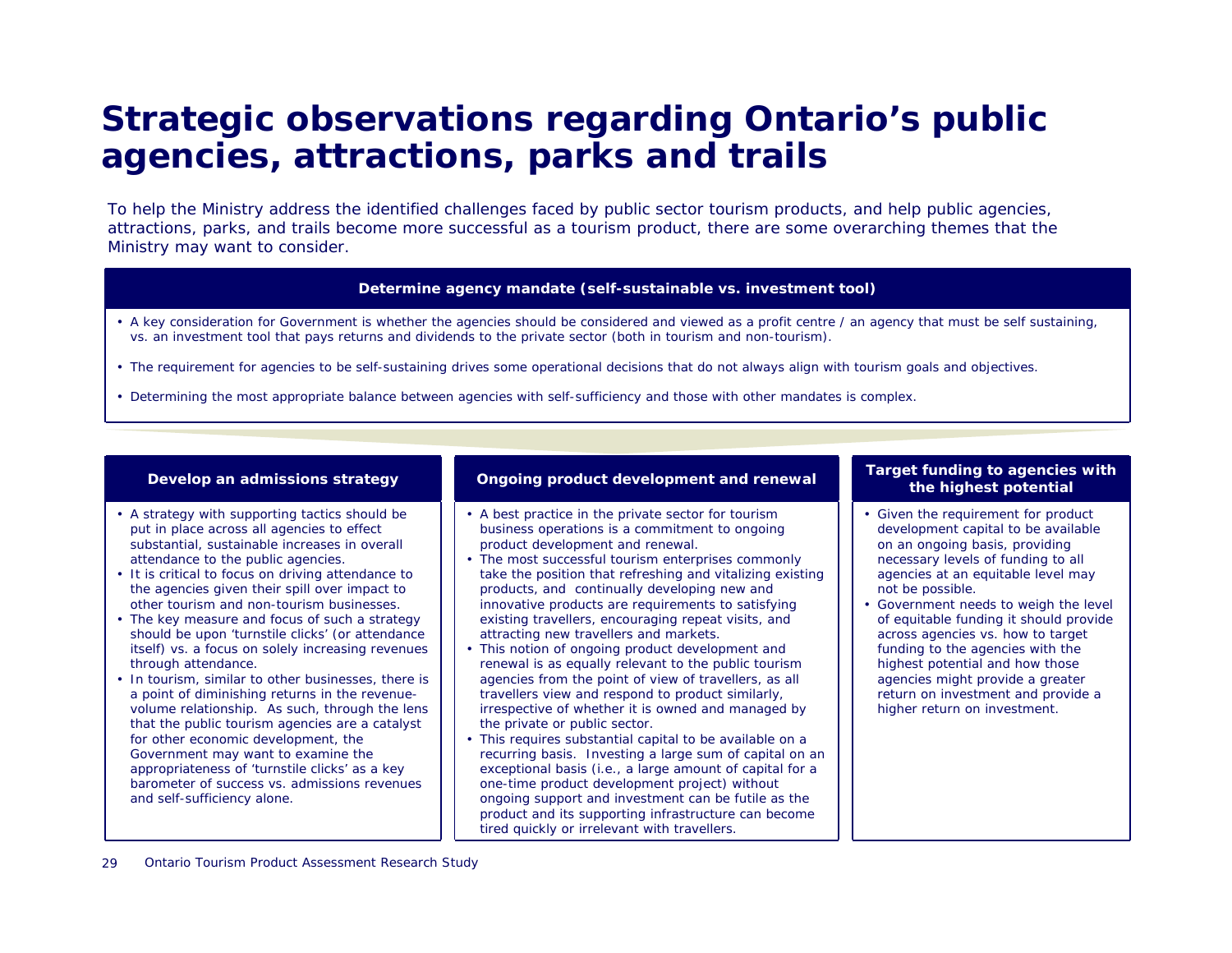### **Opportunities exist to improve and enhance public agency product offerings**

Three key strategies were identified to drive public sector product development in Ontario and compliment existing tools of the agencies assessed in this report. A review of best practices from other jurisdictions, and consultations with the Ministry identified key tactics intended to promote the development of world class public sector tourism products in Ontario.

#### **Challenges impacting success**

- • Challenges associated with reduced government funding for ongoing operations and capital improvements.
- Increasing operational maintenance costs to sustain aging facilities and key assets, with flat or declining revenue streams.
- • Dated and aging attractions, in many cases, require multi-million dollar investments for restoration.
- • Strong visitation is not translating into self-sustainability.
- • Repeat visitation is a challenge for most attractions.
- Competing public service mandates (e.g., cultural, education, public service) sometimes conflict with selfsufficient or profit-driven tourism product mandates.
- Need to determine whether financial self-sufficiency is an agency requirement or if the facility serves other government priorities.
- Limited collaboration and partnering, with many sites operating in isolation.
- Challenge appealing to the expectations of multiple demographic groups and maintaining product relevancy with current tourism trends.

| <b>Strategy</b>                             |                                                | <b>Key tactics</b>                                                                             | <b>Complexity</b> | <b>Expected tactic benefits</b>                                                                                                                                  |
|---------------------------------------------|------------------------------------------------|------------------------------------------------------------------------------------------------|-------------------|------------------------------------------------------------------------------------------------------------------------------------------------------------------|
|                                             | 1)                                             | Collective admission strategies                                                                |                   | •Enhanced public sector tourism<br>products and experiences.                                                                                                     |
|                                             | 2)                                             | Implement an 'Ontario public<br>attractions' sales organization                                |                   | .Increased revenue potential through<br>linkage, partnership and the potentia                                                                                    |
| Enhancing<br>collaboration                  | 3)                                             | Leveraging specific public tourism<br>product assets and events across<br>multiple agencies    |                   | for repeat visitation.<br>.New focus on product development<br>in identified agencies                                                                            |
|                                             | 4)                                             | Sharing best practices                                                                         |                   | . Increased awareness of diverse<br>product offerings to a broader                                                                                               |
|                                             | 1)                                             | Increasing linkage with the<br>private sector                                                  |                   | demographic group.                                                                                                                                               |
| Working with<br>private sector              | 2)                                             | Increase bundling of private and<br>public sector products within<br>travel regions            |                   | Implications / considerations<br>.Key agencies will need to work with<br>other agencies to increase potential<br>for success.                                    |
|                                             | 3)                                             | Explore potential private sector<br>revitalization of declining public<br>tourism assets       |                   | •Proof of revenue generation potentia<br>and financial incentive will be critical<br>to encourage desired changes and                                            |
| tor                                         | $\left( \begin{matrix} 1 \end{matrix} \right)$ | Ensure agency mandates<br>encourage development of<br>successful tourism products              |                   | behaviours.<br>•All agencies cannot be treated<br>equally moving forward.                                                                                        |
| high-potential public<br>product<br>support | 2)                                             | Target public tourism product<br>development toward high potential<br>agencies and attractions |                   | . In some cases, a change to agency<br>mandates and other policies are<br>required to further a product<br>development culture.                                  |
| tourism<br>Improving                        | 3)                                             | Provide performance linked<br>support for agency product<br>development activities             |                   | Rating legend:<br>Note:<br><b>Complexity ratings</b><br>Minimal complexity<br>factor in estimated<br>effort to drive<br>Moderate complexity<br>change, potential |
|                                             | 4)                                             | Mandate OTMPC support                                                                          |                   | cost and impact to<br>High complexity<br>the Ministry                                                                                                            |

through potential

potential

**In order for these agency strategies to be successful, clear rationale must be provided to encourage participation, which includes strong direction from government and clear communication of financial and other benefits.**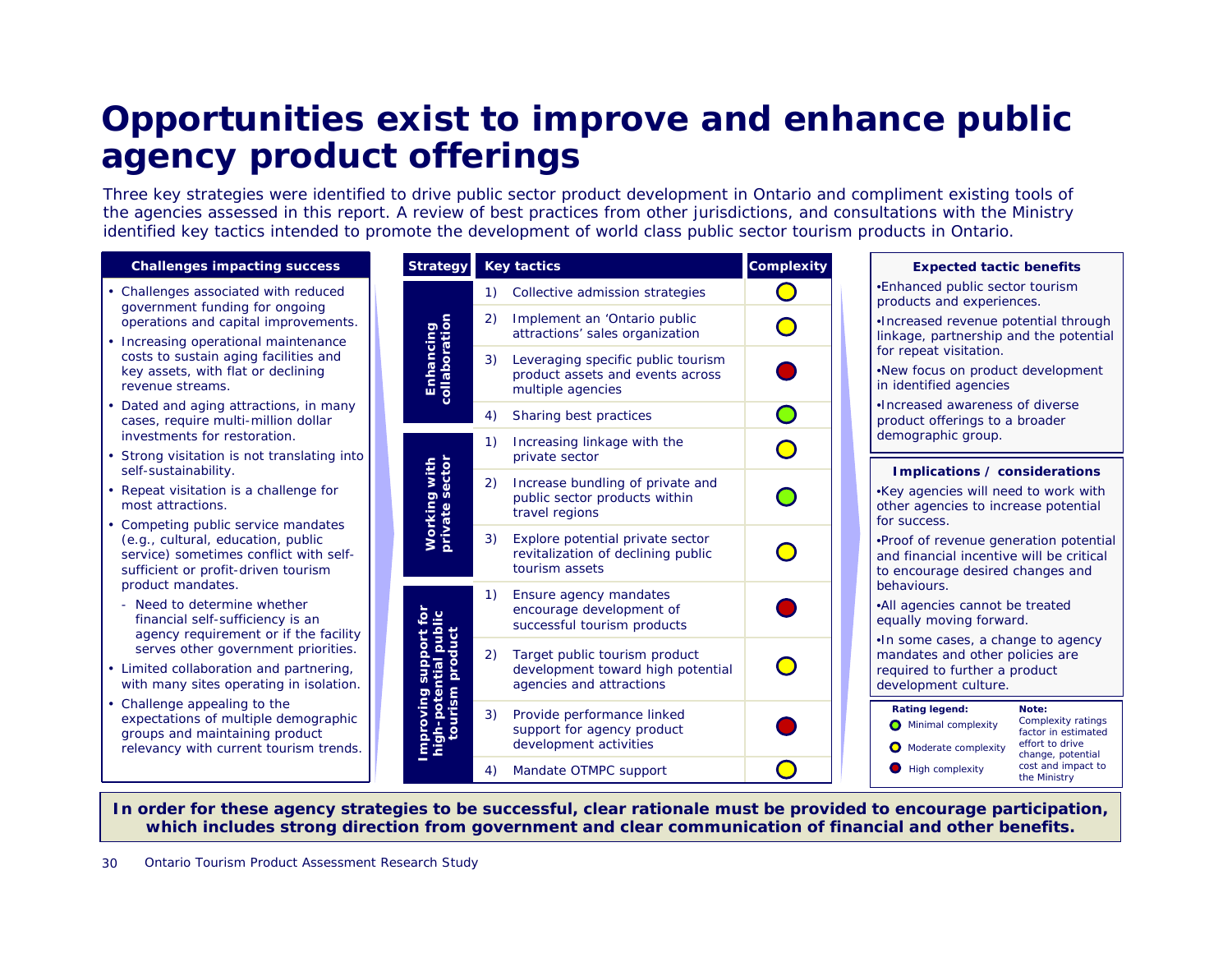### **Enhancing collaboration**

### **1) Collective admission strategies**

- Multiple options of admission to public agencies and attractions would be created and supported by collective media and promotion across participating sites. Options include:
	- 'All Ontario public attractions pass': providing access to all participating agencies over a defined period of time.
	- 'Regional public attraction pass': providing access to a group of regional agencies over a defined period of time; similar to the existing 'City Pass,' but involving only public agencies.
	- 'Attractions discount card': providing ongoing discounts to all participating attractions; similar to the existing 'Fun Pass,' however designed for broader demographic groups.
- The creation of passes would improve collective marketing, cross promotion, and bundling / linkages between agencies.
	- Supporting collateral could include information of all sites including relevant information on core attractions, directions, as well coupons to encourage use of alternative services (e.g., space rentals, weddings, concessions, etc.).
	- Collective admission strategies will also increase the potential of repeat visitation as a result of perceived value.
- Passes could be themed (e.g., culture pass) and span over a variety of time periods (e.g., annually, quarterly, seasonally, weekly, daily).

#### **2) Implement an 'Ontario public attractions' sales organization**

- The agency would organize, promote, sell, and coordinate multiple agency offerings and programming; work with MTOUR and agency stakeholders to develop core products, marketing, and pricing.
- Core focus and mandate is to increase both new and repeat attendance and revenues across all Ontario public attractions through sales efforts to general public and to corporate clients.
	- Responsibilities would include bulk sales to travel wholesalers / operators as well as direct account management with prominent corporate partners.
- A customer portal / interface could be created to allow for year round advanced bookings and purchase of packages along with same day print capabilities of offer passes (i.e., comparable to existing trails and parks).
- Convincing attractions to offer joint promotions
- and discounts. Impacts to revenues, incremental benefits from new visitation and the collective business case

will be critical to achieve buy-in.

- Key attractions may be hesitant to subsidize other attractions through substantial discounts of their admission fees (e.g., attractions like the ROM and AGO may forgo more admission revenue through repeated visitation).
- • Coordination of pricing, sales, and promotion complexities could be managed by the 'Ontario public attractions' sales organization.
- Availability of passes will be critical to overall success and development of a website or other customer portal may be necessary.

- Providing ongoing customer service and support could be cost prohibitive.
- Key attractions may object to partnering or supporting lesser recognized brands / attractions.
- Mandate and role of the new sales agency must be clear to ensure minimal overlap of sales resources and efforts.
- Reaching out to existing corporate sponsors of select agencies may represent a conflict of interest.
- OTMPC may be able to act as the sales agency.
- Service level standards must be established to ensure consistent customer experiences. **Note:** 
	- **Rating legend:** Complexity ratings factor in
	- **O** Minimal complexity
	- **O** Moderate complexity
	- High complexity
- estimated effort to drive change, potential cost and impact to the Ministry

**Key tactics Complexity Considerations / implications**

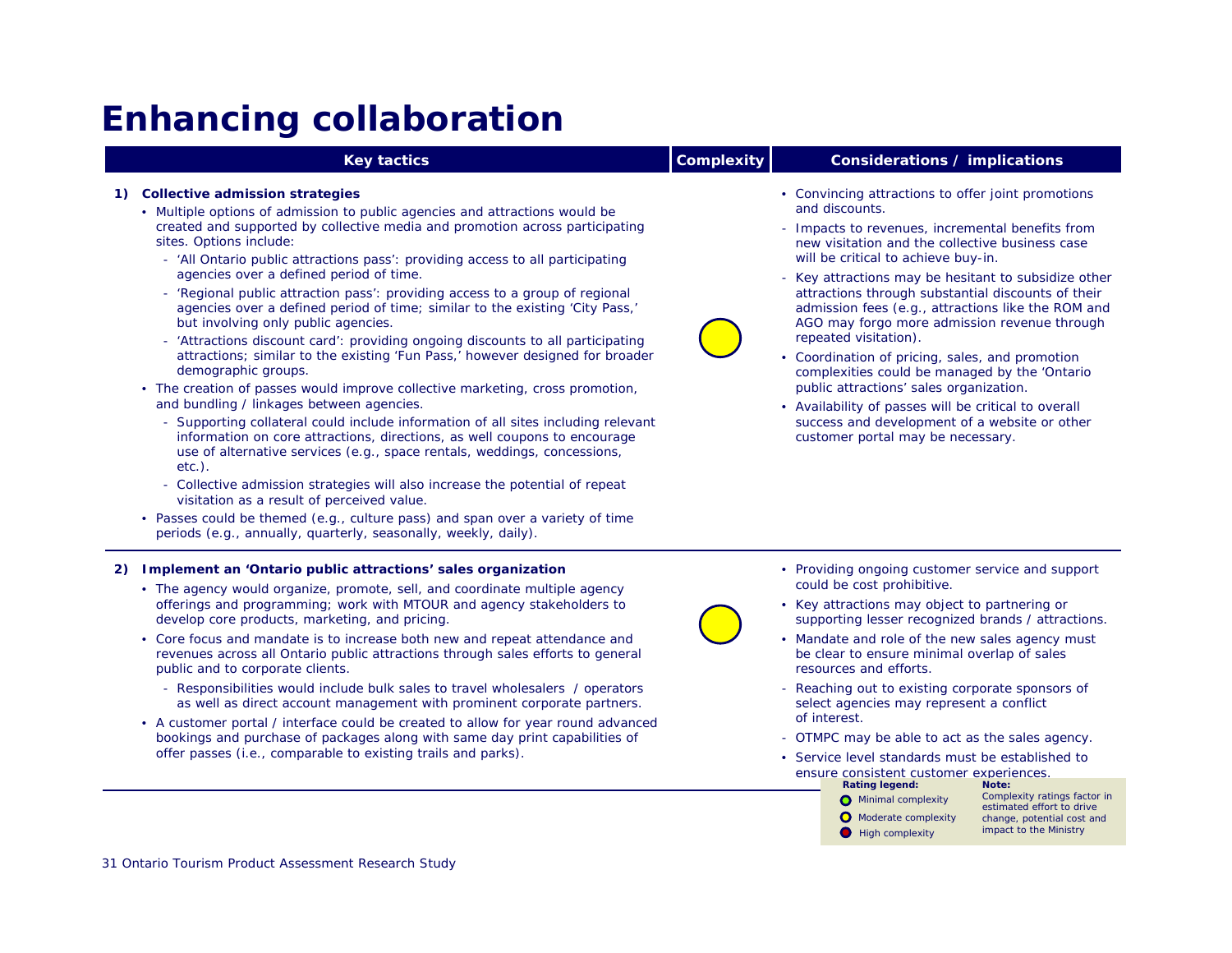## **Enhancing collaboration (continued)**

| Key tactics                                                                                                                                                                                                                                                                                                                                              | <b>Complexity</b> | Considerations / implications                                                                                                                                                                                                      |
|----------------------------------------------------------------------------------------------------------------------------------------------------------------------------------------------------------------------------------------------------------------------------------------------------------------------------------------------------------|-------------------|------------------------------------------------------------------------------------------------------------------------------------------------------------------------------------------------------------------------------------|
| Leveraging specific public tourism product assets and events across<br>multiple agencies                                                                                                                                                                                                                                                                 |                   | • Based on prior efforts the concept of rotating<br>product across attractions is well embraced,                                                                                                                                   |
| • Product assets could be leveraged across multiple sites as follows.                                                                                                                                                                                                                                                                                    |                   | however, has proven to be very cost prohibitive<br>with existing funding models.                                                                                                                                                   |
| - 'Increasing exhibit attraction outreach and touring': Identify exhibits /<br>attractions / programming that have significant mass appeal and that<br>could be toured to drive incremental attendance, awareness and interest<br>to other agencies (e.g., ROM dinosaur exhibit displayed at Fort Henry).                                                |                   | • Certain agency sites may be excluded due to<br>insufficient infrastructure requirements to house<br>exhibits or host events.                                                                                                     |
| - 'Offer complimentary products and experiences for major events':<br>Innovate around a product theme and cross promote with unique<br>experiences at other agencies (e.g., Chinese Lantern Festival hosted at<br>Ontario Place, ROM hosts history exhibit for the festival, AGO creates a<br>contemporary art exhibit with supporting festival themes). |                   | • Coordination of events and product rotation<br>require extensive planning and cooperation<br>between sites and would ideally be managed by<br>one body (i.e., a single agency or the previously<br>proposed sales organization). |
| o Existing events to be considered for this concept include The War<br>of 1812, Family Day, Aboriginal Day.                                                                                                                                                                                                                                              |                   | - Limited resourcing is currently available if<br>coordination is required by existing agencies.                                                                                                                                   |
| Diverse public product is created across a varied customer base that may<br>never have been exposed to otherwise, encouraging visitation to alternative<br>agency sites.                                                                                                                                                                                 |                   | • Typical planning of major exhibits and events is<br>conducted over three to five year periods for<br>most agencies, providing limited flexibility to<br>incorporate events outside of planning cycles.                           |
|                                                                                                                                                                                                                                                                                                                                                          |                   |                                                                                                                                                                                                                                    |

- **4) Sharing best practices**
	- Create ongoing opportunities and forums to educate existing agency operators on management best practices, programming successes, learning's from day-to-day operations, and business plan writing.
		- Sessions could also be used to discuss promotions, success of group passes, discount cards and other programs developed to promote the agency group.
	- Presenters and facilitators could come from public and private sector.
	- Meetings would be held bi-annually or quarterly.
	- Online collaboration could help provide access to support tools year round relating to key forum messages, outcomes and learnings.
- Sessions should be interactive and provide core content relevant to the agency group, supported by learning and education tools that can be adopted / utilized at individual agency sites.
- Attendance of all operators should be mandatory, making advanced meeting planning and date coordination critical.



**Note:** 

**O** Moderate complexity High complexity

 Complexity ratings factor in estimated effort to drive change, potential cost and impact to the Ministry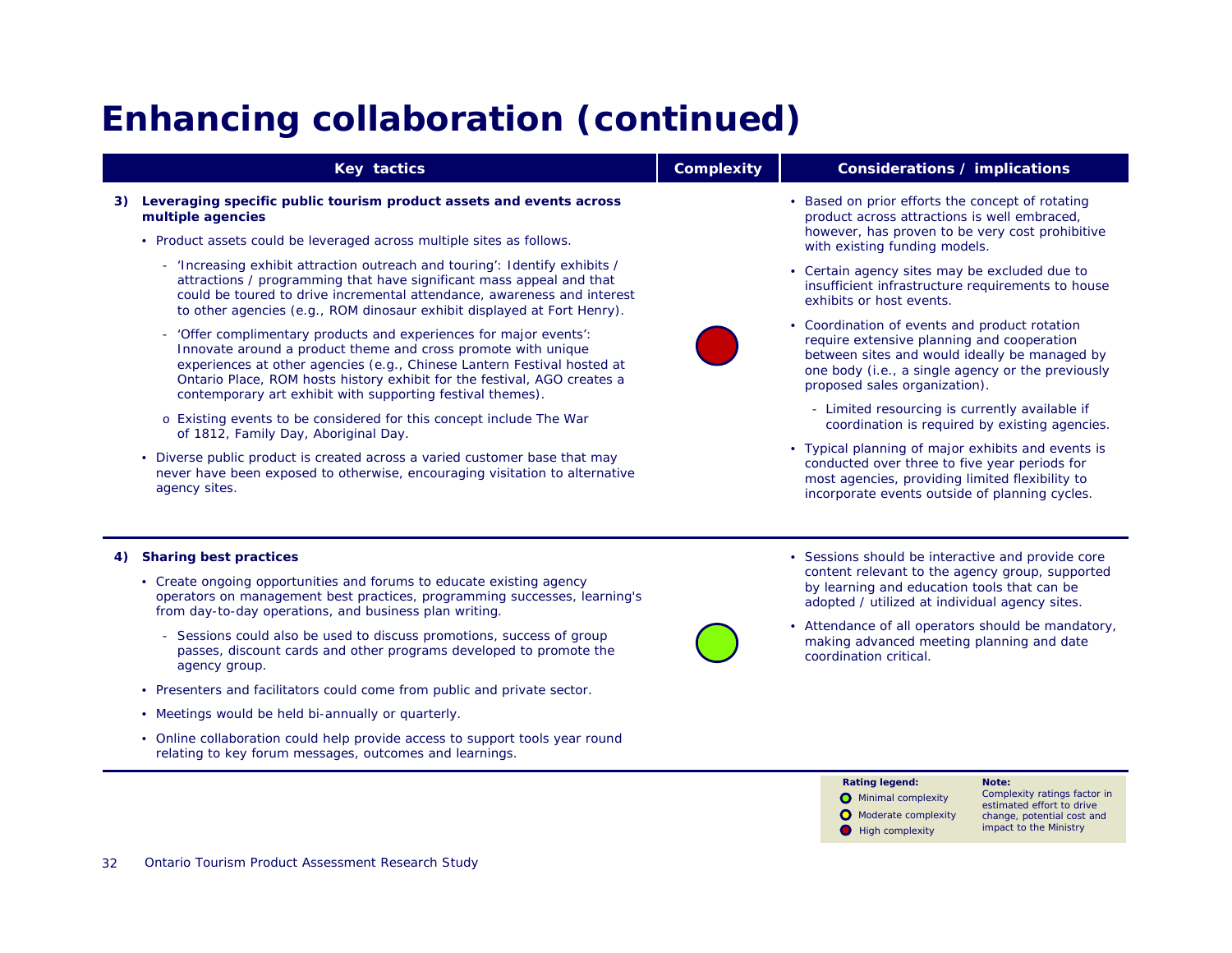### **Working with private sector**

#### **1) Increasing linkage with the private sector**

- Efforts should be increased to attract appropriate corporate sponsorship of tourism agencies and their exhibits and attractions. Different approaches can be considered:
	- Partner with private sector companies to develop and fund specific attractions and exhibits (e.g., Disney – 'Innoventions' exhibit at Epcot).
	- Permit private sector to sponsor existing or newly developed public tourism products (e.g., Canada's Wonderland's sponsorship of individual rides).
- In return for funding and sponsorship, corporate partners would be permitted to limited corporate exposure at sites, exhibits and agencies.
- To attract sponsors, agencies must be able to successfully package the benefits (e.g., target demographics, expected attendance numbers, how exposures can be incorporated with attractions, etc.).

#### **2) Increase bundling of private and public sector products within travel regions**

- • Increased opportunities exist for private and public sector tourism product to collaborate on marketing and promotion of tourism products to increase new and repeat visitation to respective sites, exhibits and attractions (e.g., Royal York Hotel offering 50% off admission to the ROM).
- • Partnerships provide incremental visitation by attracting non-typical travellers and visitors that may not have been exposed to offers otherwise (e.g., business travellers staying at hotels).
	- Discounts should represent a substantial call to action, realizing that revenues are incremental.
- • Offers should be unique to the private partners and not typically available at agency sites on a regular basis (e.g., a behind-the-scenes tour of the Toronto Zoo), which adds incentive and value to private sector customers, while providing a unique point of differentiation.
- • Offers should be measured to determine success, creating opportunity to improve or expand partnership offers accordingly.

#### **Key tactics Complexity Considerations / implications**

- Corporate sponsorship may be in conflict with existing agency mandates.
- Types of sponsors that are associated with the attractions need to be considered.
- Corporate exposures must be managed with the core purpose of attractions (e.g., education, heritage), which may limit appeal to some potential sponsors.
- Corporate sponsorships should be coordinated to manage the relationship and ensure multiple agencies are not approaching the same sponsors in an ad-hoc fashion.
- Select agencies require approvals when fees for services, attractions, and offers change, which could inhibit a responsive account management approach.
- Marketing and promotion should be a shared expense for all partners involved.
- Bundling and promotion should not conflict with existing sponsorship with agencies.



**Note:**  Complexity ratings factor in estimated effort to drive change, potential cost and impact to the Ministry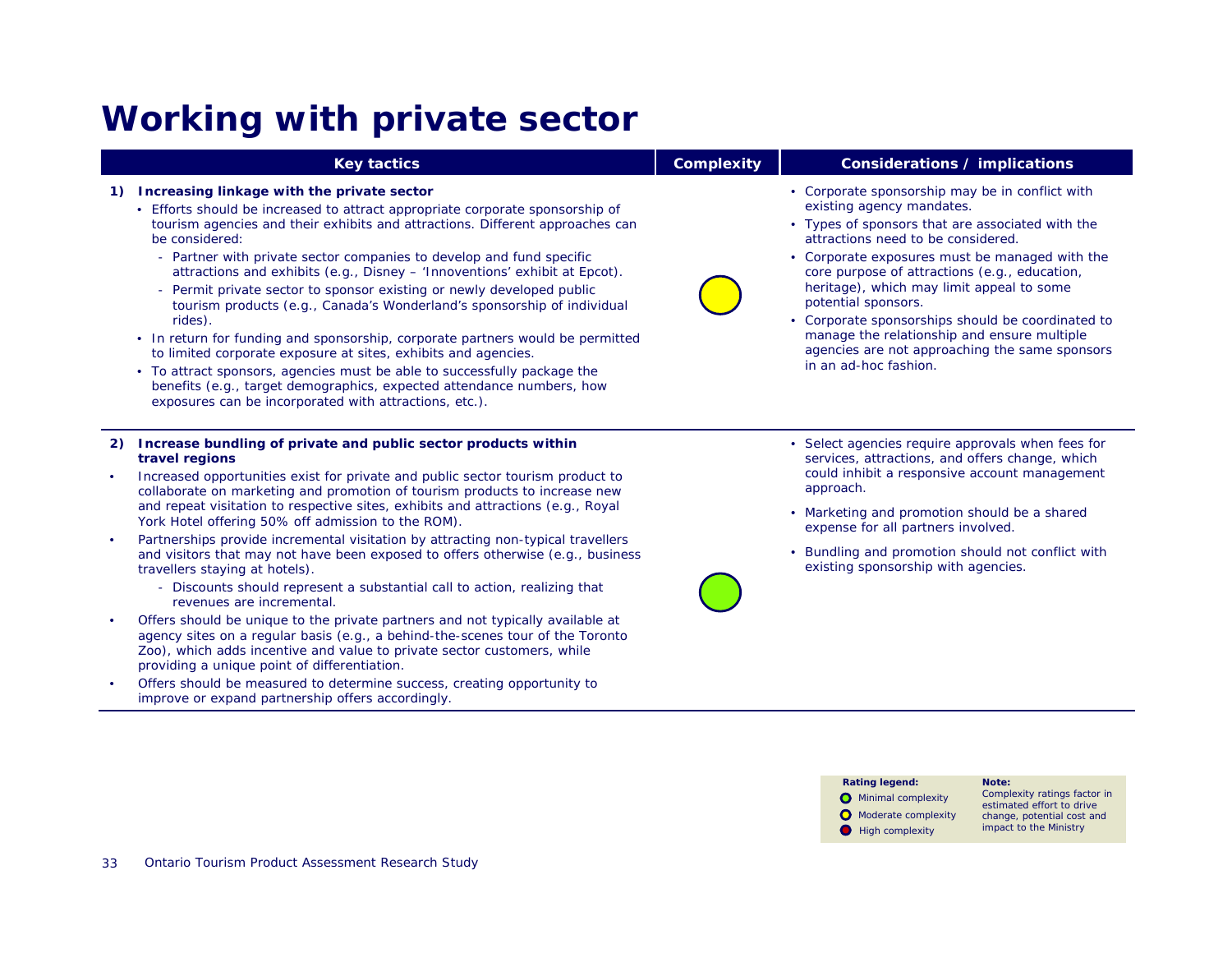# **Working with private sector (continued)**

|    | Key tactics                                                                                                                                                                                                         | <b>Complexity</b> | Considerations / implications                                                                                                                                                                                                                                                                                                                                                  |
|----|---------------------------------------------------------------------------------------------------------------------------------------------------------------------------------------------------------------------|-------------------|--------------------------------------------------------------------------------------------------------------------------------------------------------------------------------------------------------------------------------------------------------------------------------------------------------------------------------------------------------------------------------|
| 3) | Explore potential private sector revitalization of declining public<br>tourism assets                                                                                                                               |                   | • Upfront costs would be required to identify the<br>best uses of assets in order to maximize appeal<br>and investment opportunities.<br>• Typical opportunities need to be opened to tender<br>to create competitive bid environment, which<br>detracts private sector bidding.<br>- Process may discourage innovative ideas due<br>to lack of exclusivity / confidentiality. |
|    | • Agencies with access to coveted assets could work with private sector to<br>maximize revenue generation opportunities (e.g., Ontario Place could model<br>Navy Pier in Chicago or Granville Island in Vancouver). |                   |                                                                                                                                                                                                                                                                                                                                                                                |
|    | • Under developed assets could be utilized to drive alternative forms of<br>revenue from the private sector, while also increasing the tourism appeal to<br>public sector products and assets.                      |                   |                                                                                                                                                                                                                                                                                                                                                                                |
|    | • Government teams may be required to conduct initial feasibility studies to<br>understand maximum uses for assets and solicit private sector interest of<br>profitable ventures.                                   |                   | • Private sector involvement with public sector<br>assets may conflict with agency mandates and<br>are not always perceived to be in the best public<br>interest.                                                                                                                                                                                                              |
|    | • Assets would typically be retained under government control and leased or<br>rented to private sector (e.g., Maid of the Mist, Molson Amphitheatre).                                                              |                   |                                                                                                                                                                                                                                                                                                                                                                                |

| <b>Rating legend:</b> |                 |  |
|-----------------------|-----------------|--|
| Minimal complexity    | C               |  |
| Moderate complexity   | $\epsilon$<br>C |  |
| High complexity       | ìı              |  |

**Note:**  Complexity ratings factor in estimated effort to drive change, potential cost and impact to the Ministry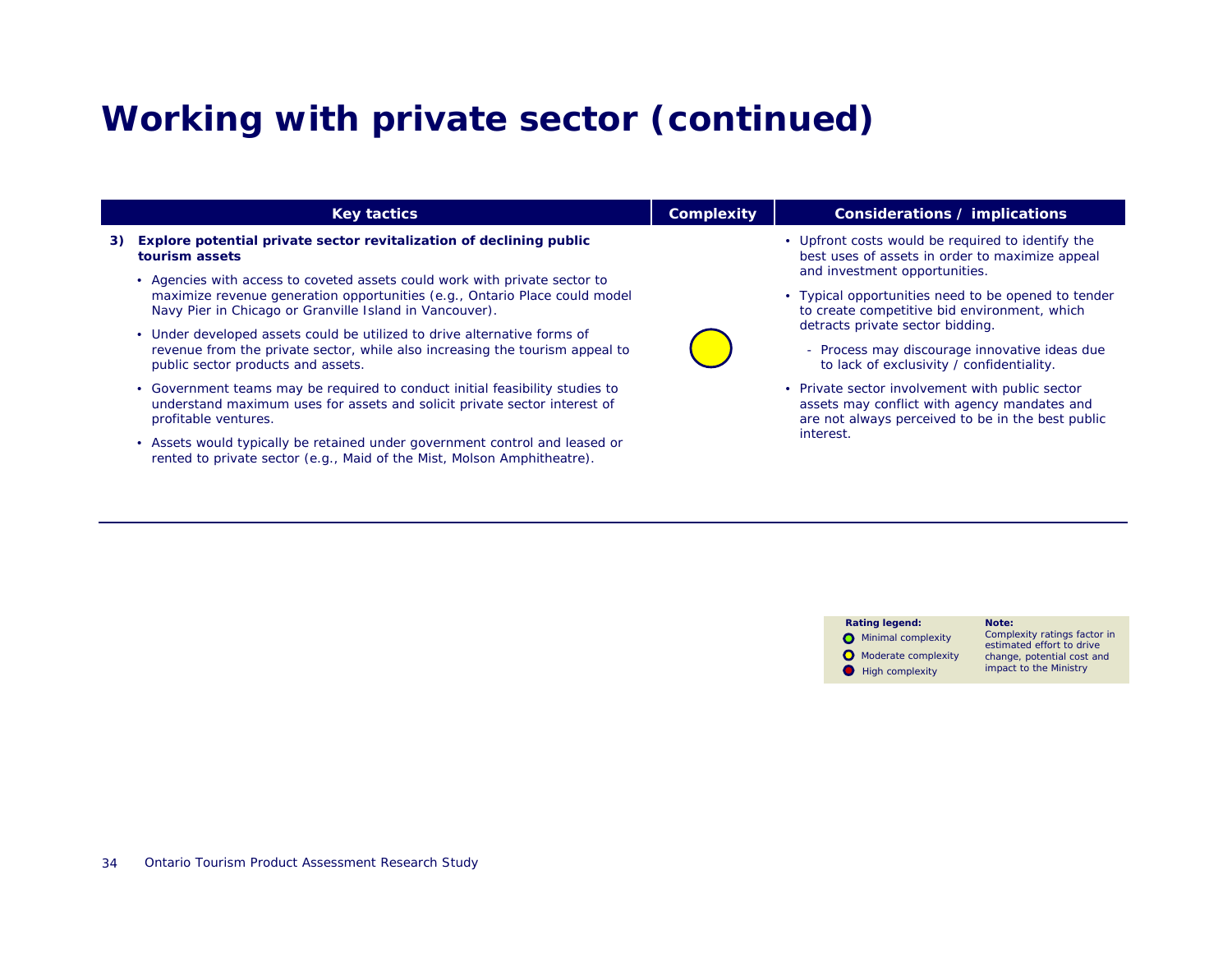### **Improving support for high-potential public tourism product**

|    | <b>Key tactics</b>                                                                                                                                                                                                                                                                                                                                                                                                                                                                                                                                                                                                                               | <b>Complexity</b> | Considerations / implications                                                                                                                                                                                                                                                                                                                                                                                                                                                                                                                                                                    |
|----|--------------------------------------------------------------------------------------------------------------------------------------------------------------------------------------------------------------------------------------------------------------------------------------------------------------------------------------------------------------------------------------------------------------------------------------------------------------------------------------------------------------------------------------------------------------------------------------------------------------------------------------------------|-------------------|--------------------------------------------------------------------------------------------------------------------------------------------------------------------------------------------------------------------------------------------------------------------------------------------------------------------------------------------------------------------------------------------------------------------------------------------------------------------------------------------------------------------------------------------------------------------------------------------------|
| 1) | Ensure agency mandates encourage development of successful<br>tourism products.                                                                                                                                                                                                                                                                                                                                                                                                                                                                                                                                                                  |                   | • Changing existing mandates would require a<br>significant political decision.                                                                                                                                                                                                                                                                                                                                                                                                                                                                                                                  |
|    | • Review existing agency mandates to remove impediments that may<br>compromise the ability to successfully operate agencies as tourism products<br>and drive appropriate attendance levels.<br>- Dual mandates to be self-sustaining or sufficiently revenue-generating,<br>while also preserving provincial interests (at great cost), may restrict the<br>abilities of public agency operators to effectively manage existing assets.<br>- The core purposes of each agency, its existing corporate powers will be<br>large factors dictating whether the agency has the required flexibility to<br>successfully deliver a tourism experience. |                   | • Significant changes to existing mandates may<br>require re-engineering of core processes and<br>offerings at agencies, representing a significant<br>cost.<br>- For example, if it were decided to offer free<br>admission to select agencies like the AGO to<br>promote greater public access, visitor volumes<br>could drastically increase operational<br>maintenance requirements (e.g., replacing<br>carpet in high ware areas), while also requiring<br>significant changes to existing offers to appeal<br>to the 'general public' versus targeted<br>demographics that<br>exist today. |
| 2) | Target public tourism product development toward high potential<br>agencies and attractions.                                                                                                                                                                                                                                                                                                                                                                                                                                                                                                                                                     |                   | • Managing expectations among agency operators<br>would be a very political exercise.                                                                                                                                                                                                                                                                                                                                                                                                                                                                                                            |
|    | • Select agencies would receive additional funding and focus for further<br>product development, while other agencies are sustained to meet acceptable<br>operating levels.<br>• A choice would be made to move away from equity across agencies to<br>prioritize agencies with tourism products with the highest potential                                                                                                                                                                                                                                                                                                                      |                   | • Addressing potential constraints within existing<br>mandates and corporate powers will represent<br>critical criteria when assessing 'high-potential' for<br>tourism product agencies, increasing complexity<br>of selection processes.                                                                                                                                                                                                                                                                                                                                                        |
|    | for success.<br>• High-potential agencies are those that present the strongest promise and<br>appeal to key traveller segments in Ontario and address other high-potential<br>criteria outlined in this report.                                                                                                                                                                                                                                                                                                                                                                                                                                  |                   | • Sufficient planning and funding is still required to<br>sustain other agencies.                                                                                                                                                                                                                                                                                                                                                                                                                                                                                                                |
|    |                                                                                                                                                                                                                                                                                                                                                                                                                                                                                                                                                                                                                                                  |                   | • Significant investment and funding would be<br>needed to establish high-potential agencies given<br>the current state and repair of existing public                                                                                                                                                                                                                                                                                                                                                                                                                                            |

#### **O** Minimal complexity **Rating legend: O** Moderate complexity **High complexity**

products.

**Note:**  Complexity ratings factor in estimated effort to drive change, potential cost and impact to the Ministry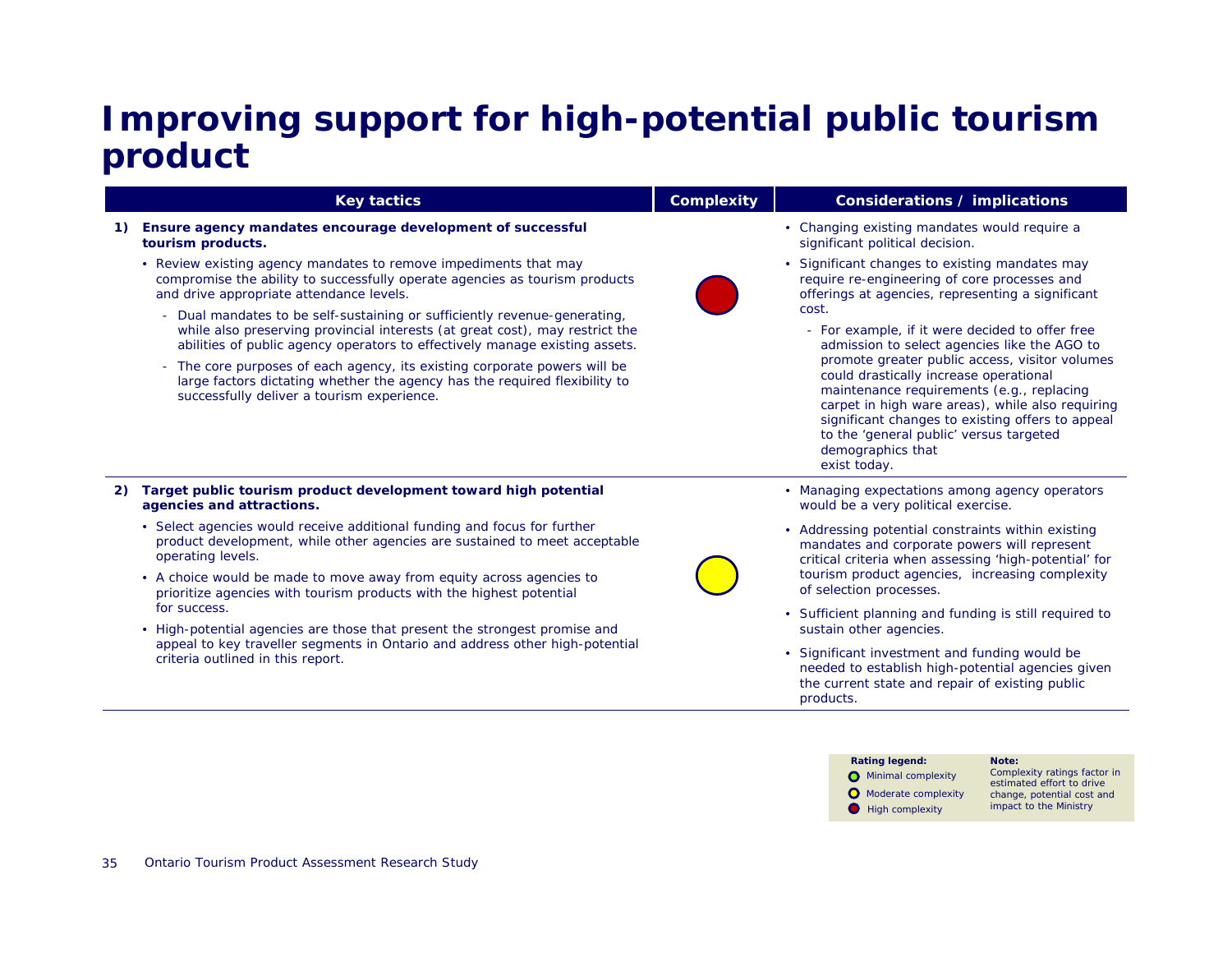### **Improving support for high-potential public tourism product (continued)**

|           | <b>Key tactics</b>                                                                                                                                                                                                                                           | <b>Complexity</b> | Considerations / implications                                                                                                                    |
|-----------|--------------------------------------------------------------------------------------------------------------------------------------------------------------------------------------------------------------------------------------------------------------|-------------------|--------------------------------------------------------------------------------------------------------------------------------------------------|
| 3)        | Provide performance linked support for agency product development<br>activities.                                                                                                                                                                             |                   | • Limited metrics can be applied across all public<br>agencies universally, making comparison and<br>allocation of funding increasingly complex. |
| $\bullet$ | New performance based metrics would be tracked at public tourism agencies<br>and measured to determine funding support for product development to<br>increase appeal and generate repeat visitation.                                                         |                   | • Metrics must reflect and may be restricted by<br>existing mandate.                                                                             |
| $\bullet$ | Performance goals would be applied to select agencies and would include non-<br>traditional metrics like customer satisfaction scores, customer service ratings,<br>ability to drive incremental visitation, and other financial and operational<br>metrics. |                   | • Ability to track new metrics may be limited given<br>existing tools and technology available to public<br>agencies.                            |
| $\bullet$ | New metrics encourage strong management against tourism indicators and<br>would be expected to further the focus and development of<br>future products.                                                                                                      |                   |                                                                                                                                                  |
| 4)        | <b>Mandate OTMPC support</b>                                                                                                                                                                                                                                 |                   | • Government would need to mandate a new<br>support structure.                                                                                   |
| $\bullet$ | A basic marketing and promotional support 'package' would be provided to all                                                                                                                                                                                 |                   |                                                                                                                                                  |
|           | agencies to support product effectiveness, with requirements above and<br>beyond the 'package' to be funded by                                                                                                                                               |                   | • Current marketing and support programs are cost<br>prohibitive for most agencies.                                                              |
|           | the agencies.                                                                                                                                                                                                                                                |                   | • The cost of the basic package for agencies would                                                                                               |
|           | - The OTMPC's mandate would change to support public agencies as one of<br>its key activities by dedicating a fixed proportion of disbursements /                                                                                                            |                   | need to be material in order to have the desired<br>effect.                                                                                      |
|           | support to government products and agencies (e.g., 20% of budget<br>dedicated to agency assistance).                                                                                                                                                         |                   | • Funding for dedicated support would likely be<br>incremental and provided by government versus a                                               |
| $\bullet$ | New funding would be incremental to any existing efforts in place to promote<br>public agencies.                                                                                                                                                             |                   | reallocation of existing OTMPC funds.                                                                                                            |

- • Promotion packages would focus on individual agency agendas, their programming and core attractions.
	- Packages should rival prominent private sector approaches.



**Note:**  Complexity ratings factor in estimated effort to drive change, potential cost and impact to the Ministry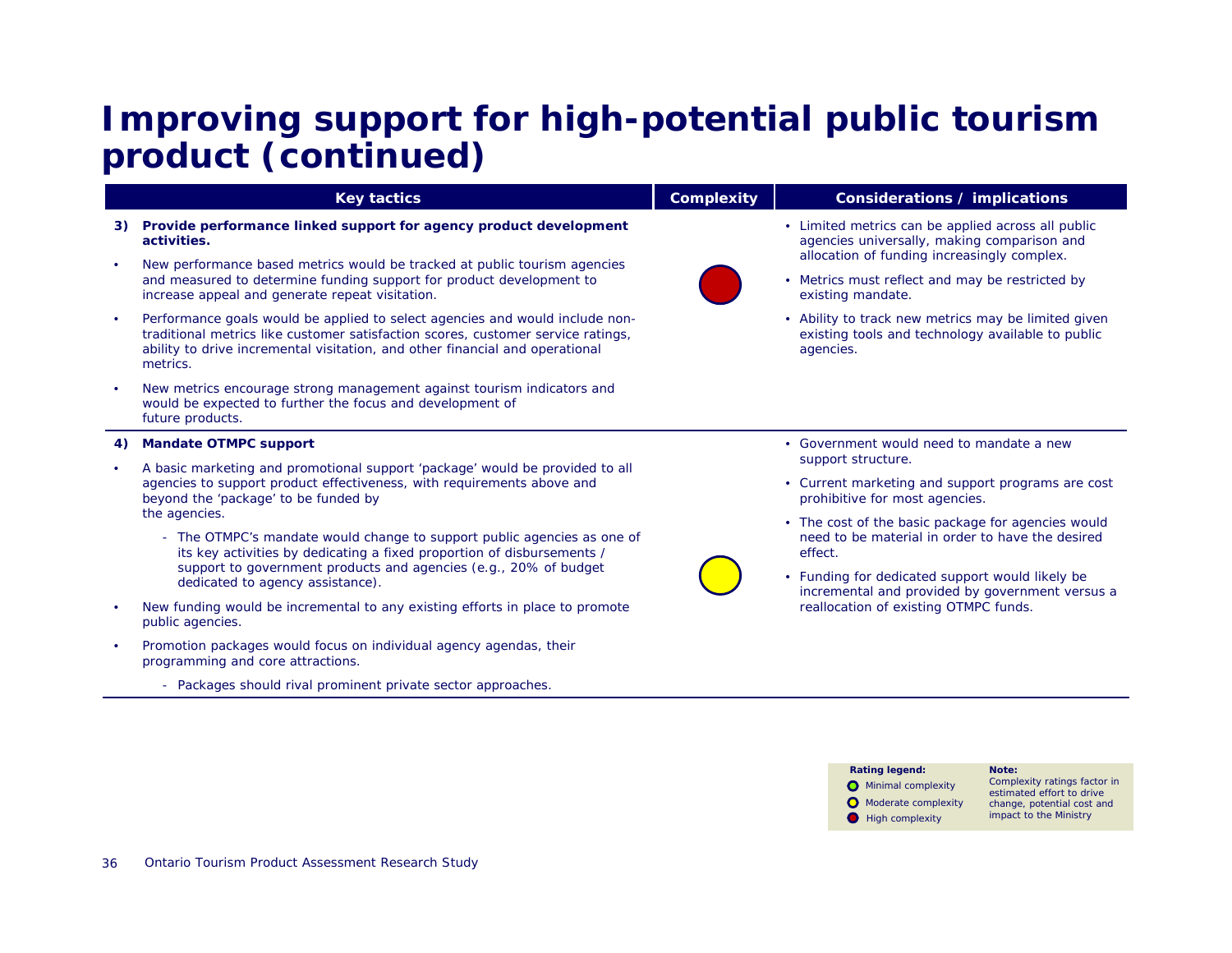# **Appendices**

| Appendix One - Product categories                             | 37 |
|---------------------------------------------------------------|----|
| Appendix Two – Overview of travel regions                     | 39 |
| Appendix Three – Ontario's key traveller segments             | 41 |
| Appendix Four – Definition of high-potential product criteria | 53 |
| Appendix Five - Case studies                                  | 55 |
| Appendix Six - Government product development best practices  | 61 |
| Appendix Seven - Niche Products                               | 68 |
| Appendix Eight - Research sources                             | 74 |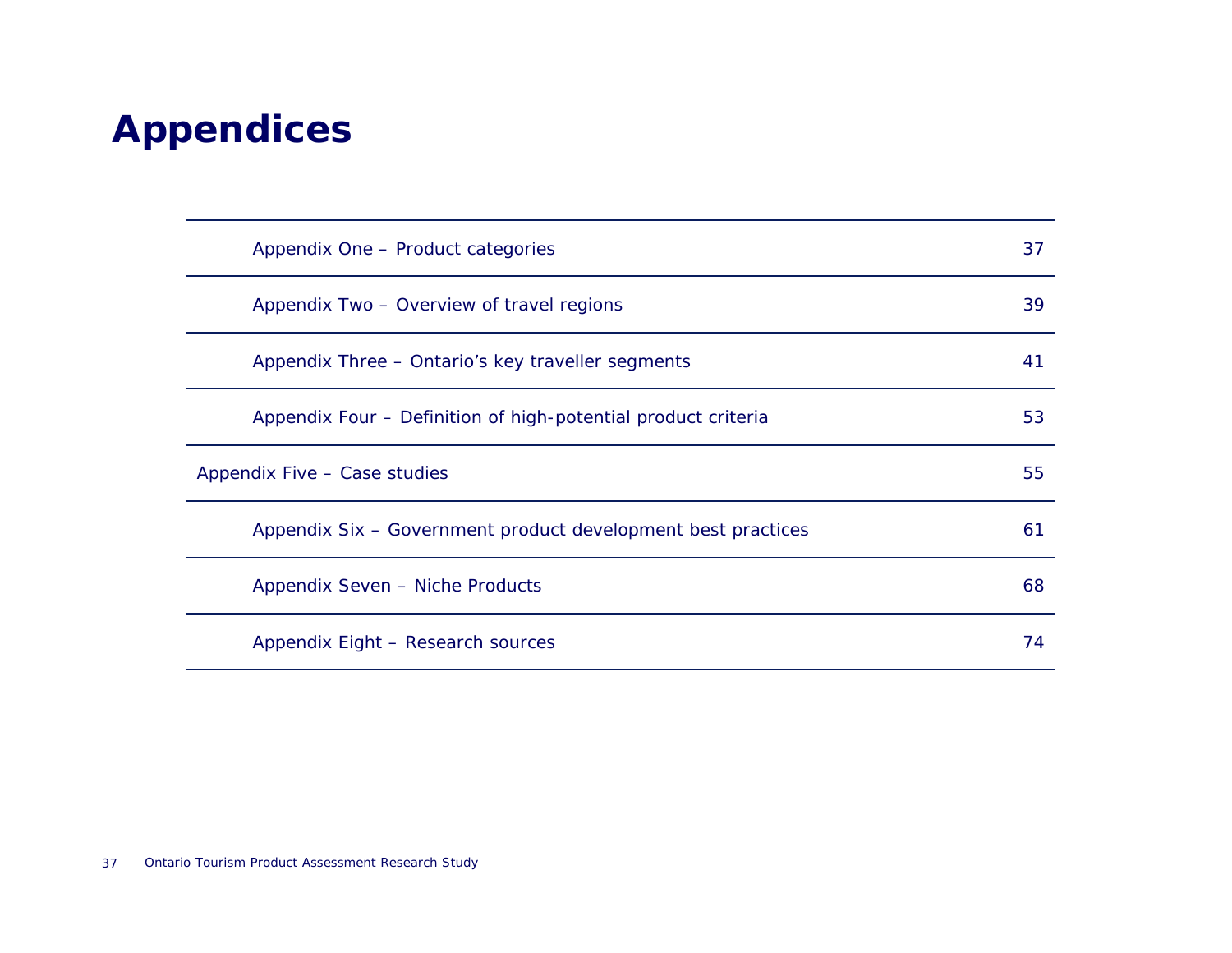### **Appendix One – Product categories**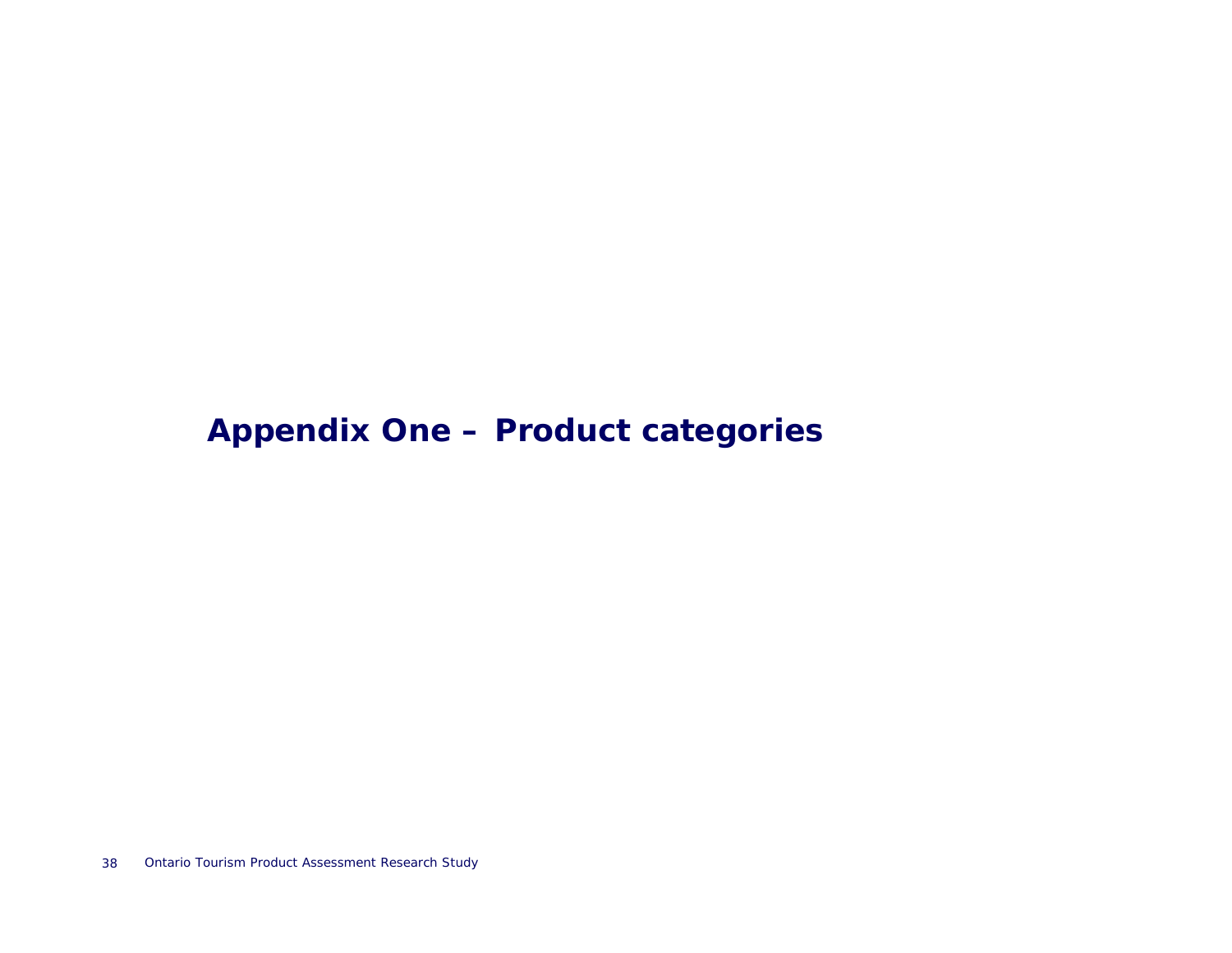### **Product categories**

Products were divided into 8 major categories encompassing all tourism-related product offerings in Ontario. Major groupings were based on those set out in Premier-Ranked Tourism Destination reports. The major categories and sub-categories were then refined through primary research, consultations with the Ministry of Tourism, and use of North American Industry Classification System Codes.

#### **Accommodations**

- •Hotels
- •Motor Hotels and Motels
- •Resorts
- •B&B's
- •Housekeeping Cottages and Cabins
- •Other traveller Accommodation
- •RV parks and Campgrounds
- •Recreational (Except Hunting and Fishing) Vacation Camps
- •Rooming and Boarding Houses
- •Inns
- •Cruising (e.g., Great Lakes Cruising)

#### **Recreational Sports and Other Active Recreation**

- •Golf•Marinas/Boating •Fishing •Hunting and Trapping •Cycling •Skiing •Skating •Canoeing/Rafting
- 
- •Hiking
- •Trails
- •Parks
- •Soft Adventure

#### **Arts and Culture**

- •Theatre Companies
- •Dinner Theatre
- •Dance Companies
- •Musical Groups and Artists
- •Other Performing Arts Companies
- •Museums
- •Historic and Heritage Sites
- •Zoos and Botanical Gardens
- •Other Heritage Institutions
- •Art Galleries

#### **Food and Beverage**

•Full-Service Restaurants

- ‒ World ranked full service restaurants •Limited-Service Eating Places
- •Drinking Places (Alcoholic Beverages) •Culinary

#### **Attractions and Other Recreation**

- •Spectator Sports
- •Casinos and Gaming
- •Amusement Parks and Attractions
- •Spas
- •Agritourism
- •Entertainment Centers
- •Animal Attractions (e.g., Marineland)

#### **Festivals and Events**

- Festivals
- Celebrations
- Commemorative events
- Parades
- Fairs (e.g., Agriculture)
- Ceremonies
- Exhibitions

#### **Retail**

- Furniture and Home Furnishings
- Electronics and Appliances
- Health and Personal Care
- Clothing and Clothing Accessories
- Sporting Goods, Hobby, Book and Music
- General Merchandise
- Mega Malls
- Outlet Malls

#### **Convention**

- Convention Centers
- Meeting Space
- Exhibit Space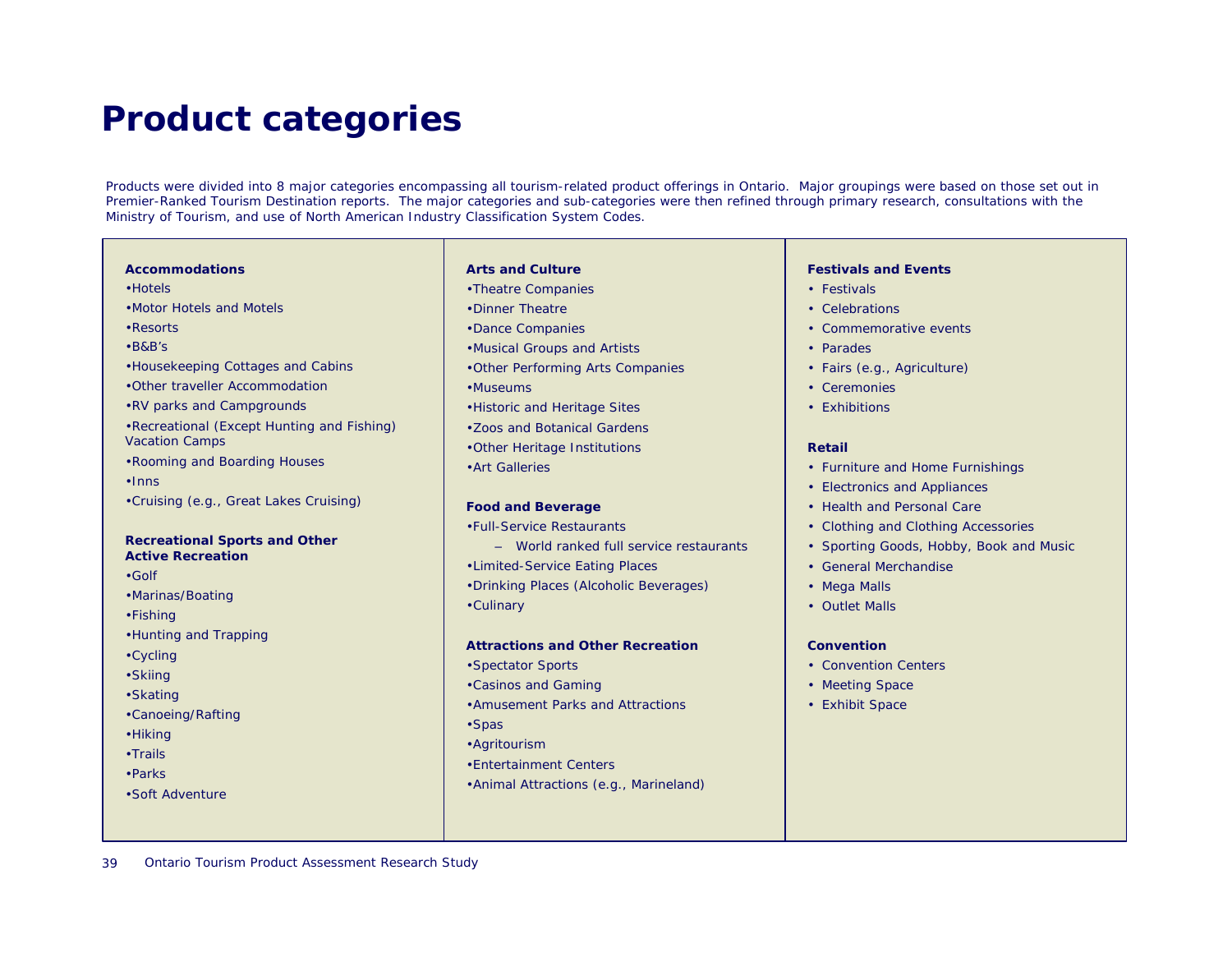### **Appendix Two - Overview of travel regions**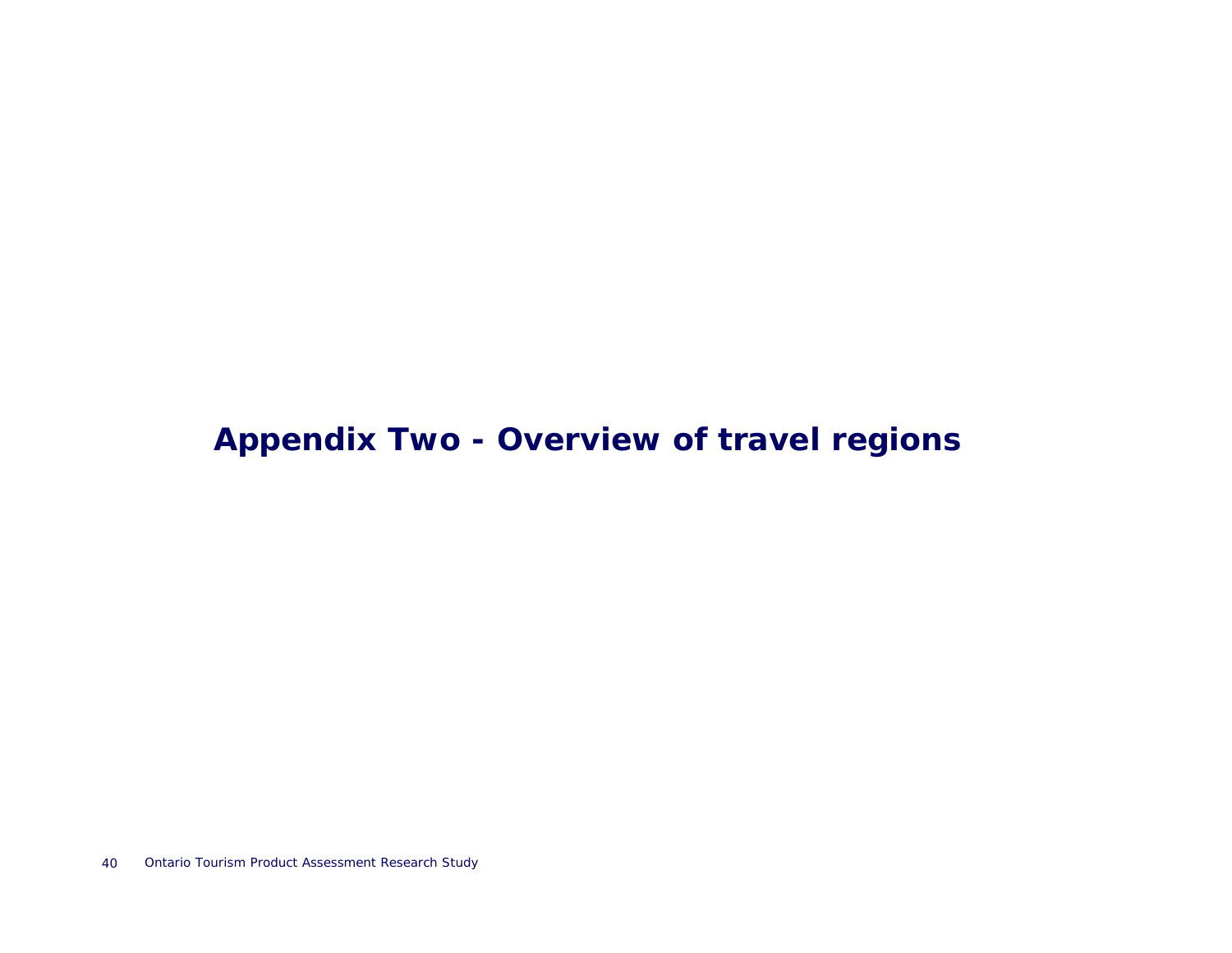## **Overview of travel regions**

For the purposes of this analysis, Ontario was broken down into six travel regions for this report as shown below.

| <b>Tourism travel regions</b>                                               |
|-----------------------------------------------------------------------------|
| Southwestern Ontario (including Essex region)<br>$\bullet$                  |
| Niagara region<br>٠                                                         |
| <b>Central and Eastern Ontario</b><br>$\bullet$                             |
| - Including south-central, eastern, and St. Lawrence River Corridor regions |
| Toronto region<br>$\bullet$                                                 |
| Ottawa region                                                               |
| Northern Ontario                                                            |
| Including north-east, north-west, and north-central regions                 |

For a more detailed description of the six travel regions please see http://www.tourism.gov.on.ca/english/research/resources/ Ontario's%20Travel%20Regions\_October%202006.pdf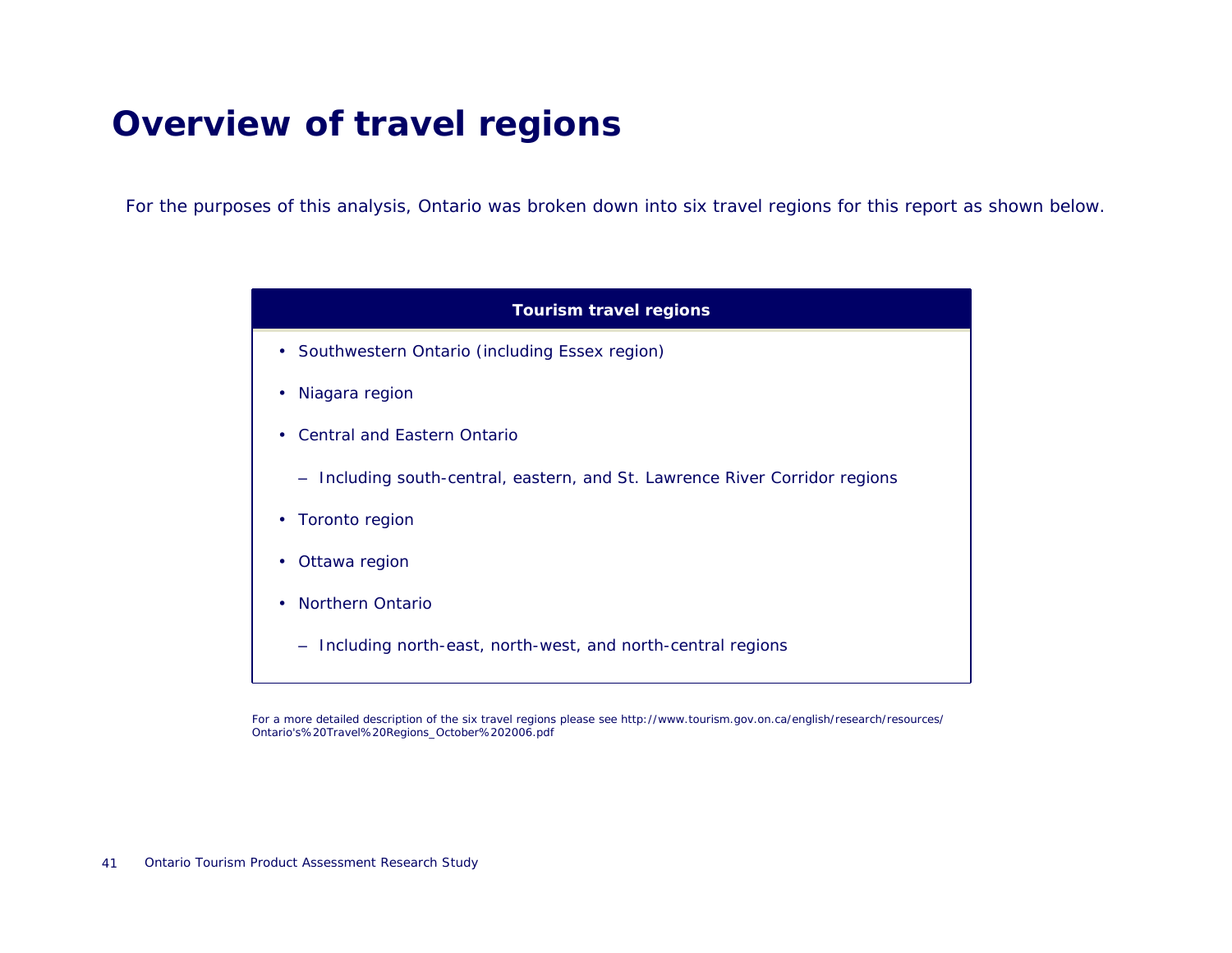### **Appendix Three - Ontario's key traveller segments**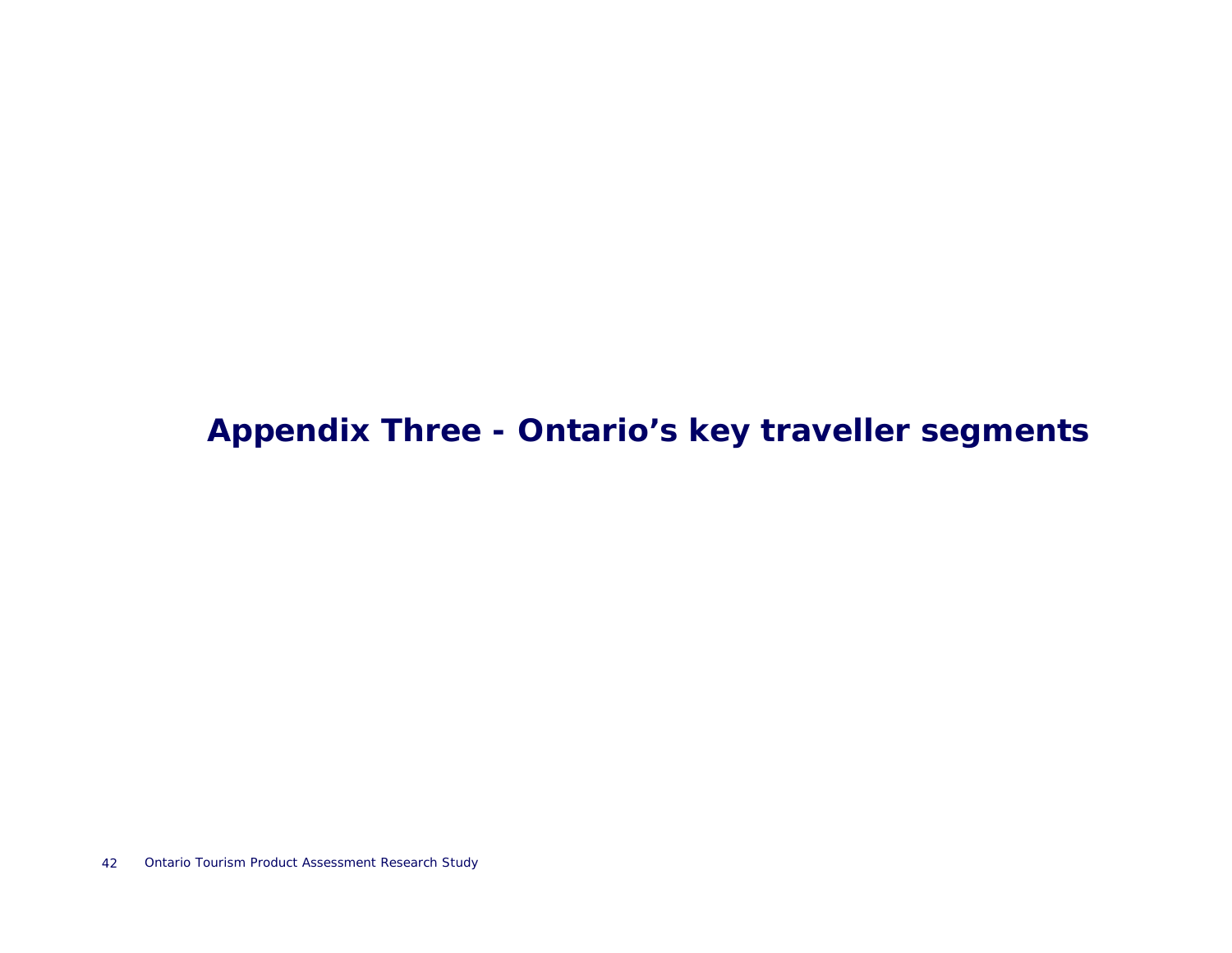### **Ontario can provide an improved product experience by understanding what key traveller segments want**

The Ontario Tourism Marketing Partnership Segmentation Summary (OTMPSS) was established to understand key traveller segments that travel to Ontario. These segments provide insights into key traveller characteristics that will allow tourism operators in the province to tailor products and services based on what these what travellers want in an Ontario experience.



### **In understanding the dynamics of travellers behaviours visiting the province, Ontario can continue to shape its product offerings and tourism experience to meet demand.**

**Note:** Segments were created by the Ontario Tourism Marketing Partnership in combination with data from other partners including TAMS, Statistics Canada and analysis from Environics Analytics **Source:** (1) OTMPC: "Ontario Tourism Marketing Partnership Segmentation Summary," 2007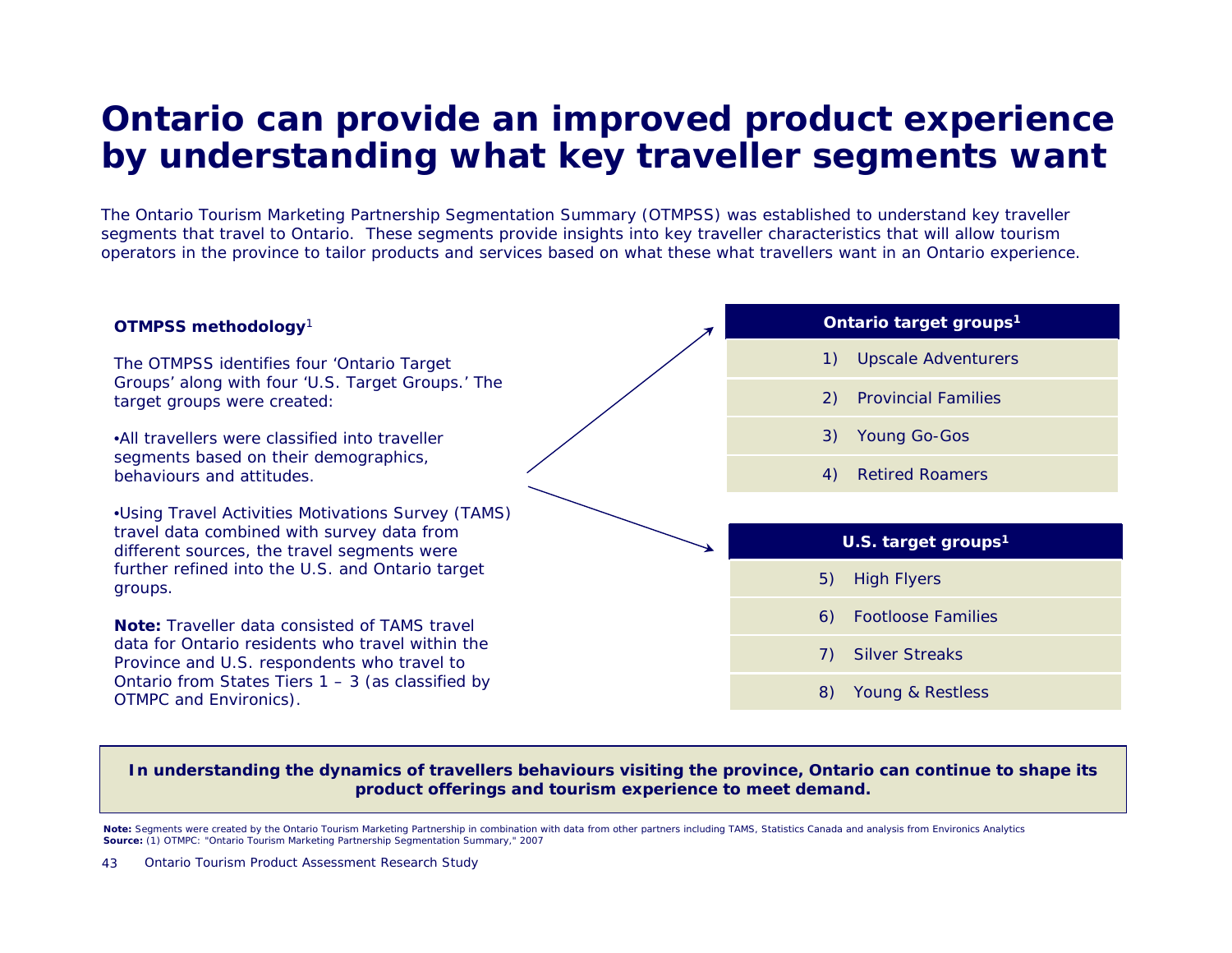# **1. Ontario market segment: 'Upscale Adventurers'**

| What 'Upscale Adventurers' want <sup>1,2</sup>                                                                                                                                                                                                                                                                                                                                                                                                                                                         |                                                                                                                                                                          |                                                                                                                                                                                                                                                                                                    | Demographic overview <sup>1</sup>                                                                                                                                                                                                                                                                |
|--------------------------------------------------------------------------------------------------------------------------------------------------------------------------------------------------------------------------------------------------------------------------------------------------------------------------------------------------------------------------------------------------------------------------------------------------------------------------------------------------------|--------------------------------------------------------------------------------------------------------------------------------------------------------------------------|----------------------------------------------------------------------------------------------------------------------------------------------------------------------------------------------------------------------------------------------------------------------------------------------------|--------------------------------------------------------------------------------------------------------------------------------------------------------------------------------------------------------------------------------------------------------------------------------------------------|
| <b>Market size</b>                                                                                                                                                                                                                                                                                                                                                                                                                                                                                     | • Key Ontario travel regions: Toronto, Ottawa, Southwest Ontario.3<br>• This group represents a total of 11.6% of Ontario households or 558,366<br>potential travellers. |                                                                                                                                                                                                                                                                                                    | • Lifestage: Middle-aged (45-64) families; kids (18+)<br>• HH size: Large (Over 1/3 with 4+ people)<br>• Housing type: Own; older single-detached                                                                                                                                                |
| <b>Travel</b><br>• Represents Ontario's most active travel group.<br>preferences<br>• Preferred travel destinations vary according with the season:<br>- Spring / summer: Whistler, Vancouver, PEI, and cities in the<br>Western U.S.<br>- Winter: Hawaii, Southern U.S., Banff, Jasper, the Rockies.<br>- Fall: New Brunswick, Western Provinces.<br>- Other vacation spots include Mexico, and Europe (France, Italy, and<br>the UK).<br>• Nearly 50% use an online travel agency to book vacations. |                                                                                                                                                                          | • Education: University (42%)<br>• Job type: White collar (41%), self-employed (14%)<br>• Commuting: Public transit, car<br>• Ethnic presence: Average (31% immigrant pop.);<br>Chinese, Italian, Greek<br>• Language: English and French<br>• Average HH income: \$121,848 (54%<br>above average) |                                                                                                                                                                                                                                                                                                  |
| • Popular vacation activities include sports (skiing, sailing, and golfing), cultural<br>activities (concerts, operas, museums) along with higher end spas and wineries.                                                                                                                                                                                                                                                                                                                               |                                                                                                                                                                          | Lifestyle overview <sup>1</sup>                                                                                                                                                                                                                                                                    |                                                                                                                                                                                                                                                                                                  |
| <b>Travel</b><br>motivations                                                                                                                                                                                                                                                                                                                                                                                                                                                                           | • Prefer group travel with like-minded companions.                                                                                                                       | • Seek authentic experiences with a focus and attention on details.<br>• Pursue trips and packages catering to their special interests and hobbies.<br>• They enjoy making choices and like control over their agenda.                                                                             | • Key description words include: energy, control,<br>comfort, connected, aesthetics, and technology.<br>Indulge in active leisurely pursuits, as both<br>participants and spectators; attendance at<br>professional sporting events for basketball, baseball,<br>and football are highly valued. |
| <b>Travel</b><br>will draw this group of travellers.<br>detractors<br>priced options.                                                                                                                                                                                                                                                                                                                                                                                                                  |                                                                                                                                                                          | • Spiritual journeys, rustic nature, camping and open spaces are not activities that<br>• Value is more important than the final price with a willingness to pay for higher                                                                                                                        | The majority enjoy sports that include golf, tennis,<br>swimming, skiing, jogging, and canoeing; while one<br>in ten would look for more extreme sports that<br>include sky diving, scuba diving, and white water<br>rafting.                                                                    |
|                                                                                                                                                                                                                                                                                                                                                                                                                                                                                                        | Examples of 'public product' interests <sup>1,3</sup>                                                                                                                    | Examples of 'private product' interests <sup>1,3</sup>                                                                                                                                                                                                                                             | • Culture is as important as sports with plays, ballets,                                                                                                                                                                                                                                         |
| • Royal Ontario Museum<br>• Art Gallery of Ontario<br>• Ontario Doors Open<br>• McMichael Canadian Art Collection<br>• Hamilton Museum of Steam and Technology<br>• Fallsview Casino and Casino Niagara<br>• National Arts Centre                                                                                                                                                                                                                                                                      |                                                                                                                                                                          | • Attending a Raptors, Blue-Jays or Argo's game<br>• Golf and wineries in Niagara<br>• Skiing and golfing at Blue Mountain<br>• Stratford Festival<br>• Spas<br>• Ottawa Blues Fest<br>• Canadian Opera Company                                                                                    | operas, and concert performances representing<br>typical events.<br>• They are above average internet users and will go<br>online to book airfare, accommodations, and search<br>for information on package deals.                                                                               |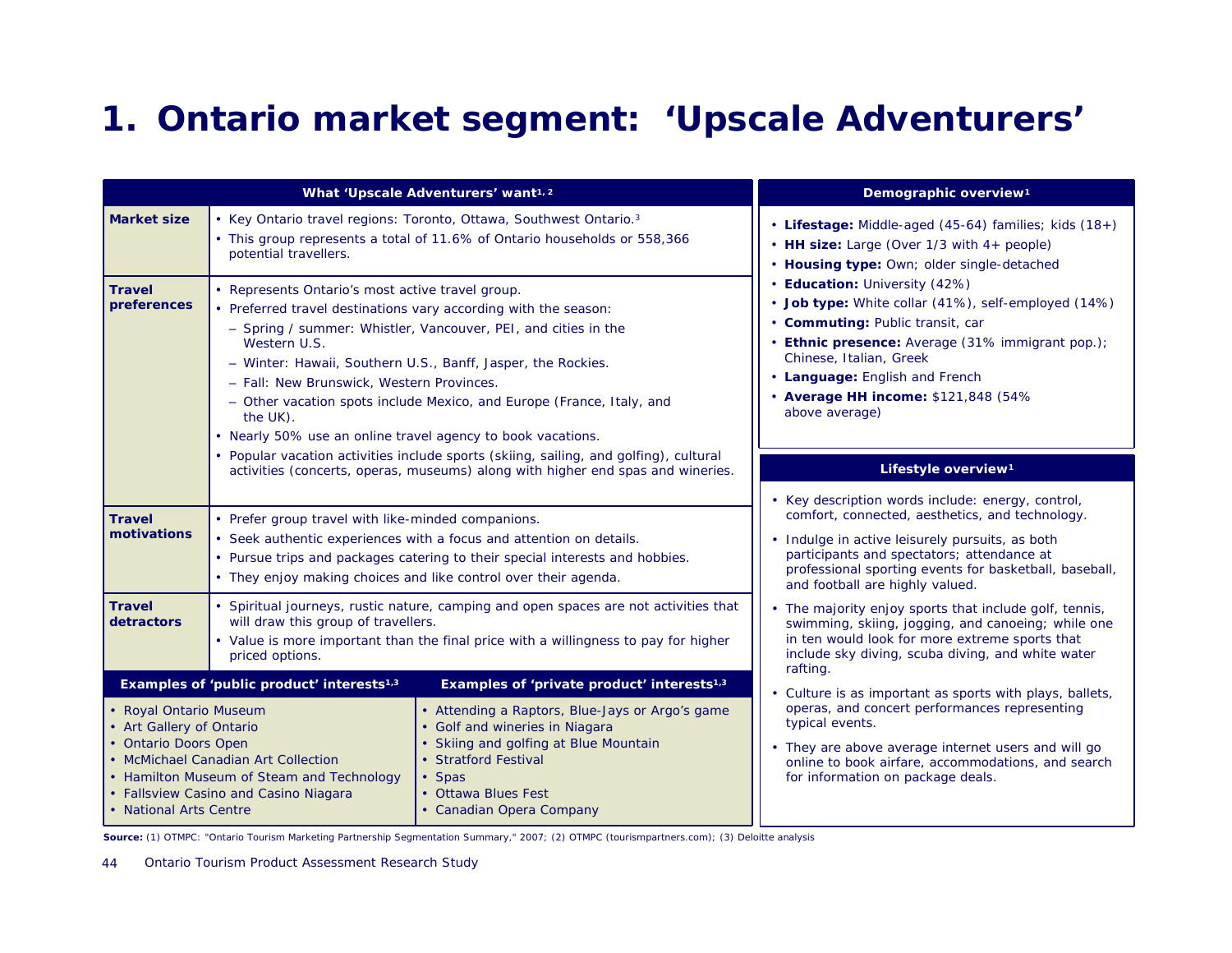# **2. Ontario market segment: 'Provincial Families'**

|                                                                                                                                                                                                                                                                                                                                                                                                                                                                                                                                                                                                                                                                                                                                                                                                                     | What 'Provincial Families' want <sup>1,2</sup>                                                                                                                                                                                                                                                                      | Demographic overview <sup>1</sup>                                                                                                                                                                                                                                                                                                                                                   |                                                                                                                                                                                                                                       |  |
|---------------------------------------------------------------------------------------------------------------------------------------------------------------------------------------------------------------------------------------------------------------------------------------------------------------------------------------------------------------------------------------------------------------------------------------------------------------------------------------------------------------------------------------------------------------------------------------------------------------------------------------------------------------------------------------------------------------------------------------------------------------------------------------------------------------------|---------------------------------------------------------------------------------------------------------------------------------------------------------------------------------------------------------------------------------------------------------------------------------------------------------------------|-------------------------------------------------------------------------------------------------------------------------------------------------------------------------------------------------------------------------------------------------------------------------------------------------------------------------------------------------------------------------------------|---------------------------------------------------------------------------------------------------------------------------------------------------------------------------------------------------------------------------------------|--|
| <b>Market size</b>                                                                                                                                                                                                                                                                                                                                                                                                                                                                                                                                                                                                                                                                                                                                                                                                  | • Key Ontario travel regions: Central / East, Toronto, Ottawa.3<br>potential travellers.                                                                                                                                                                                                                            | • This group represents a total of 19.8% of Ontario households or 952,610                                                                                                                                                                                                                                                                                                           | •Lifestage: Lower middle age (35-54) families;<br>kids $<$ 15<br>•HH size: Large (57% with >3 people)                                                                                                                                 |  |
| <b>Travel</b><br>• Little preference given for the time of year to travel. Summer destinations might<br>include PEI and Cape Breton Island as it is less costly to drive than fly.<br>preferences<br>• Typical vacation destinations are local and will include family friendly destinations<br>such as Toronto, Niagara Falls, Banff, Ottawa, Quebec City, Northeastern U.S.,<br>and Southern U.S.<br>• Cost conscious travel by car is preferred for vacations versus flying due to large<br>families; Hertz, Enterprise, and Avis are preferred rental companies.<br>• Very few families choose to adventure abroad or explore far-off provinces.<br>• Vacation activities are family-centric for the most part and would include<br>activities such as visiting family-friendly attractions, theme parks, zoos, |                                                                                                                                                                                                                                                                                                                     | . Housing type: Owned; Newer single and semi-<br>detached homes<br>• Education: College (28%) and university (27%)<br>.Job type: Mixed. Service sector (37%), blue collar<br>(32%), white collar (30%)<br><b>.Commuting: Car</b><br><b>.Ethnic presence:</b> Low (26% immigrant pop.); Italian<br><b>.Language: English</b><br>•Average HH income: \$103,182 (31% above<br>average) |                                                                                                                                                                                                                                       |  |
|                                                                                                                                                                                                                                                                                                                                                                                                                                                                                                                                                                                                                                                                                                                                                                                                                     | are also common activities that appeal to this group.                                                                                                                                                                                                                                                               | aquariums, fireworks displays, or national parks. Water sports, fishing, and golf                                                                                                                                                                                                                                                                                                   | Lifestyle overview <sup>1</sup>                                                                                                                                                                                                       |  |
| <b>Travel</b><br>motivations                                                                                                                                                                                                                                                                                                                                                                                                                                                                                                                                                                                                                                                                                                                                                                                        | • Time saving offers and simplicity (e.g., group tours and guided trips).<br>• Last minute trips, packages, or specials.<br>• Sharing travel experiences from visits to high desired travel locations.<br>• Family inclusive travel options.                                                                        |                                                                                                                                                                                                                                                                                                                                                                                     | • Key description words include efficiency, family,<br>escape, status, independence, and refresh.<br>• Busy family that is outdoorsy and has one or two<br>children involved in a variety of recreational sports.                     |  |
| <b>Travel</b><br>detractors                                                                                                                                                                                                                                                                                                                                                                                                                                                                                                                                                                                                                                                                                                                                                                                         | • The environment, conservations and ecology are not significant appealing travel<br>themes. They would not respond to a 'push yourself to the limit' approach,<br>making eco-tourism and back-to-nature trips a weak fit.<br>• Prefer familiarity over discovery and aren't very interested in cultural offerings. |                                                                                                                                                                                                                                                                                                                                                                                     | • The children are interested in computers, riding<br>bikes, and playing with their pets.<br>• The adults would be considered average internet<br>users, with the children benefiting from high-speed<br>internet at home and school. |  |
| Examples of 'public product' interests <sup>1,3</sup><br>Examples of 'private product' interests <sup>1,3</sup><br>• Ontario Place<br>• Canada's Wonderland<br>• Ontario Science Centre<br>• Toronto Zoo<br>• Science North<br>• Wild Water Kingdom<br>• Medieval Times Dinner and Theatre<br>• Niagara - 'Maid of the Mist'<br>• Rideau Canal<br>• Stratford Festival<br>• The Toronto Zoo<br>• Commercial Theatre (e.g., 'Sound of Music',<br>'Dirty Dancing')<br>• Huronia Parks<br>• Second City<br>• Wasaga Beach                                                                                                                                                                                                                                                                                              |                                                                                                                                                                                                                                                                                                                     | • While not big on culture, these families do attend<br>plays and dinner theatres at above average rates;<br>other common activities would include going out to<br>the bar, comedy club, or restaurant.<br>• Light TV viewers, radio listeners, magazine, and<br>newspaper readers.                                                                                                 |                                                                                                                                                                                                                                       |  |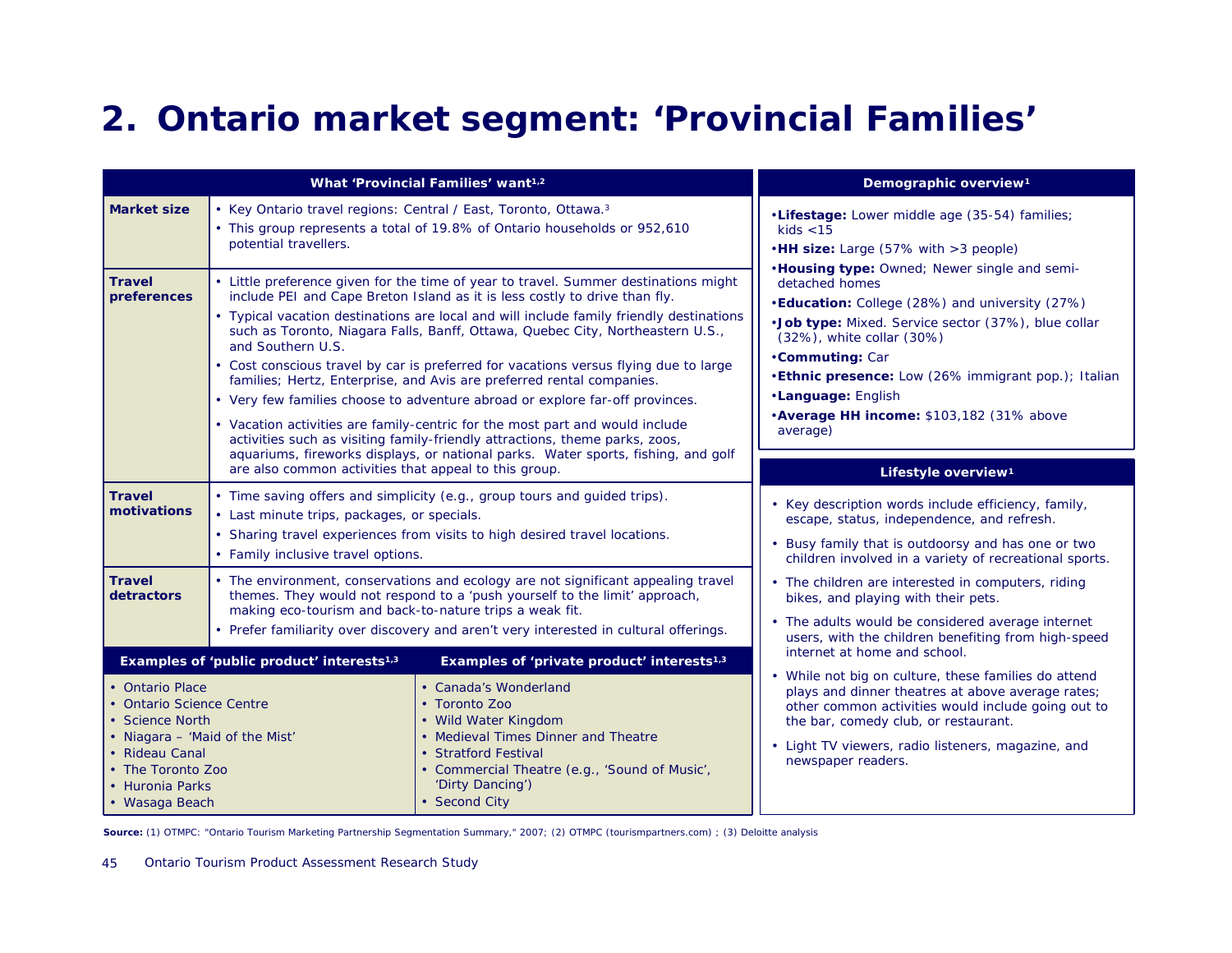# **3. Ontario market segment: 'Young Go-Gos'**

|                                                                                                                                                                                                                                                                                                                                                                                                                                               | What 'Young Go-Gos' want <sup>1,2</sup>                                                                                                                                                                                                                                                                                                                                                                                                                                                                                                                                                                           | Demographic overview <sup>1</sup>                                                                                                                                                                                                                                                                           |                                                                                                                                                                                                                                                                                                                                                                                                |
|-----------------------------------------------------------------------------------------------------------------------------------------------------------------------------------------------------------------------------------------------------------------------------------------------------------------------------------------------------------------------------------------------------------------------------------------------|-------------------------------------------------------------------------------------------------------------------------------------------------------------------------------------------------------------------------------------------------------------------------------------------------------------------------------------------------------------------------------------------------------------------------------------------------------------------------------------------------------------------------------------------------------------------------------------------------------------------|-------------------------------------------------------------------------------------------------------------------------------------------------------------------------------------------------------------------------------------------------------------------------------------------------------------|------------------------------------------------------------------------------------------------------------------------------------------------------------------------------------------------------------------------------------------------------------------------------------------------------------------------------------------------------------------------------------------------|
| <b>Market size</b>                                                                                                                                                                                                                                                                                                                                                                                                                            | Central / East. <sup>3</sup><br>travellers.                                                                                                                                                                                                                                                                                                                                                                                                                                                                                                                                                                       | • Key Ontario travel regions: Toronto, Southwestern Ontario, Ottawa,<br>•Lifestage: Younger (25-44) singles; no kids<br>•HH Size: Small (73% with 1-2 people)<br>• This group represents a total of 3.8% of Ontario households or 181,124 potential<br>. Housing Type: Rental; older apartments - all types |                                                                                                                                                                                                                                                                                                                                                                                                |
| <b>Travel</b><br>preferences                                                                                                                                                                                                                                                                                                                                                                                                                  | . Upscale and are more than twice as likely as average Ontarians to visit Africa,<br>Asia, Europe, and the UK.<br>• In Canada, they're frequent visitors to Quebec, Nova Scotia, Northwest<br>Territories, Nunavut, and the Yukon. In the winter, they enjoy Canada's big<br>cities: Montreal, Ottawa, Toronto, Quebec City, or Vancouver.<br>. During summertime preferred destinations include Western and Southern U.S.<br>Manitoba, and B.C.<br>• Typically look to economize trips and vacations through rental of cars, vans, and<br>trucks; they also seek discount fares and all inclusive package tours. |                                                                                                                                                                                                                                                                                                             | <b>.Education: University (55%)</b><br>• Job Type: White collar (48%), service sector (38%)<br>. Commuting: Public transit, walking, bicycle<br><b>.Ethnic Presence:</b> Strong (33% Immigrant Pop.);<br>Chinese, Greek<br><b>. Language: English and French</b><br>• Average HH Income: \$91,492 (16% above average)                                                                          |
|                                                                                                                                                                                                                                                                                                                                                                                                                                               | • While on vacation, days are packed with activities, with a willingness to try<br>almost anything. Sample activities could range from extreme sports, fishing,<br>bird-watching, spas, taking language courses, skiing, swimming, biking, or<br>attending cultural events.                                                                                                                                                                                                                                                                                                                                       | Lifestyle overview <sup>1</sup><br>• Unmarried singles and couples with no kids and                                                                                                                                                                                                                         |                                                                                                                                                                                                                                                                                                                                                                                                |
| <b>Travel</b><br>motivations                                                                                                                                                                                                                                                                                                                                                                                                                  | • Looking for options, details and control, and are concerned about the<br>environment and ecology and would respond well to 'eco-options.'<br>• Embrace spontaneity and escaping from every day stresses and responsibilities.<br>• Like new and interesting experiences, uncharted uniqueness, and differentiating<br>themselves from the pack.                                                                                                                                                                                                                                                                 |                                                                                                                                                                                                                                                                                                             | constantly on the move. Enjoy nightlife, going to<br>restaurants, comedy clubs, movies, plays and rock<br>concerts.<br>• Health conscious making time for exercise like<br>pilates, cycling, soccer, and skiing; 50% more likely<br>than the general population to join a gym.                                                                                                                 |
| <b>Travel</b><br>detractors                                                                                                                                                                                                                                                                                                                                                                                                                   | • Not likely to select based on brand or company name.<br>• Not drawn to rustic nature, prefer activities like camping and hiking versus a<br>general 'nature experience.'                                                                                                                                                                                                                                                                                                                                                                                                                                        |                                                                                                                                                                                                                                                                                                             | Enjoy reading, making gourmet meals, and listening<br>to music (jazz, classic rock, adult contemporary).<br>• Interested in the urban scene from film and festivals,                                                                                                                                                                                                                           |
| Examples of 'public product' interests <sup>1,3</sup><br>• Metro Toronto Convention Centre (based on<br>topical interests)<br><b>Royal Ontario Museum</b><br>dance, music<br><b>Royal Botanical Gardens</b><br>• McMichael Canadian Art Collection<br>• Nuit Blanche<br>• Long Point Provincial Park; a United Nations<br>• LuminaTO<br><b>Biosphere Reserve</b><br>• Bluesfest<br>• Algonquin Park or Muskoka<br>• Vibrant Toronto nightlife |                                                                                                                                                                                                                                                                                                                                                                                                                                                                                                                                                                                                                   | Examples of 'private product' interests <sup>1,3</sup><br>• Georgian Bay ('The Scenic Caves')<br>• Not-for-profit performing arts sector - theatre,<br>• Toronto International Film Festival                                                                                                                | to art gallery openings, bars, nightclubs, outdoor<br>concerts, and theatrical productions.<br>Ecologically minded with high rates for going whale<br>watching, hiking, backpacking, and camping in the<br>national and provincial parks.<br>• Light consumers of magazines and television, are<br>more likely to listen to select radio stations featuring<br>news and fine arts programming. |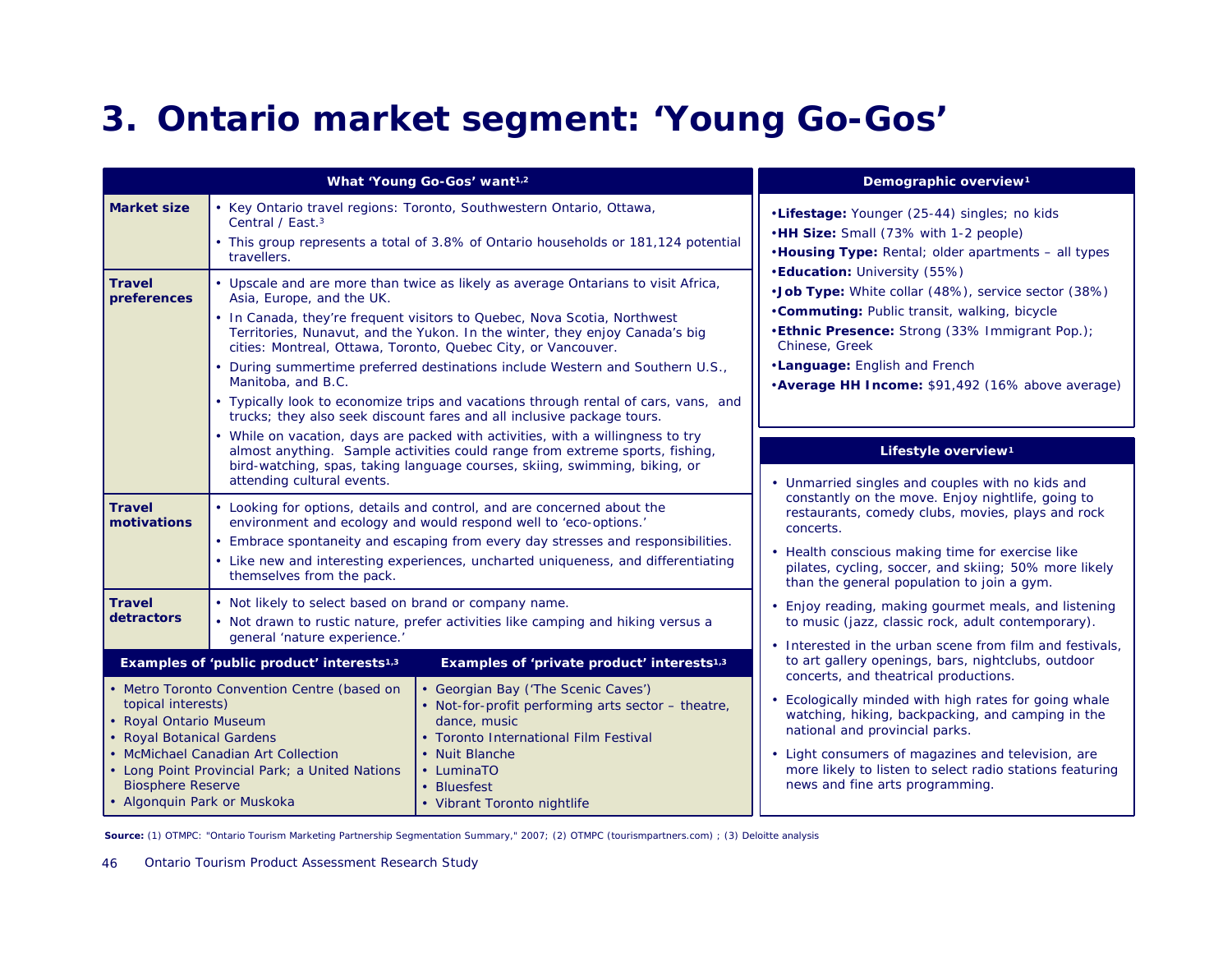## **4. Ontario market segment: 'Retired Roamers'**

| What 'Retired Roamers' want <sup>1,2</sup>                                                                                                                                                                           |                                                                                                                                                                                                                                                                                                                                                                                                                                                                                                                                                                                                                                                                                                                                                                                                                  |                                                                                                                                                                                                            |  |  |
|----------------------------------------------------------------------------------------------------------------------------------------------------------------------------------------------------------------------|------------------------------------------------------------------------------------------------------------------------------------------------------------------------------------------------------------------------------------------------------------------------------------------------------------------------------------------------------------------------------------------------------------------------------------------------------------------------------------------------------------------------------------------------------------------------------------------------------------------------------------------------------------------------------------------------------------------------------------------------------------------------------------------------------------------|------------------------------------------------------------------------------------------------------------------------------------------------------------------------------------------------------------|--|--|
| Market size                                                                                                                                                                                                          | Key Ontario travel regions: Toronto, Southwestern Ontario, Ottawa,<br>$\bullet$<br>Central / East. <sup>3</sup><br>This group represents a total of 12.3% of Ontario households or 590,162<br>potential travellers.                                                                                                                                                                                                                                                                                                                                                                                                                                                                                                                                                                                              |                                                                                                                                                                                                            |  |  |
| <b>Travel</b><br>preferences                                                                                                                                                                                         | • Enjoy vacationing mainly in North America, taking in Canada and select areas of<br>the U.S.<br>• High rates of owning RV's and campers with a higher likelihood of driving to<br>preferred vacation destinations.<br>• By-pass costly full-service travel agencies and will go online to book their own<br>airline and hotel reservations; use discount carriers when flying.<br>• When venturing outside Canada, packages or timeshares to Mexico and the<br>warmer areas of the U.S. are appealing.<br>• Always researching and planning their next trip, familiarity is important,<br>evidenced by high rates of travel inside Canada.<br>• Popular activities include ice-fishing, sport fishing, salt water fishing, golfing at<br>resorts, observing wildlife, camping, and dinner theatre performances. |                                                                                                                                                                                                            |  |  |
| <b>Travel</b><br>motivations                                                                                                                                                                                         | • Experiencing the outdoors versus cities.<br>• Want as much information about travel options as possible before booking.<br>• Getting the most for their money is important.<br>• Nationalism is important, leading to options supporting their country.<br>• Think of travelling in terms of regions, making regional offers appealing.                                                                                                                                                                                                                                                                                                                                                                                                                                                                        |                                                                                                                                                                                                            |  |  |
| <b>Travel</b><br>detractors                                                                                                                                                                                          | • Less likely to deal with big brands.<br>• Emotional or discover-the-world messaging is less effective compared with<br>rational, clearly communicated features and benefits.                                                                                                                                                                                                                                                                                                                                                                                                                                                                                                                                                                                                                                   |                                                                                                                                                                                                            |  |  |
|                                                                                                                                                                                                                      | Examples of 'public product' interests <sup>1,3</sup>                                                                                                                                                                                                                                                                                                                                                                                                                                                                                                                                                                                                                                                                                                                                                            | Examples of 'private product' interests <sup>1,3</sup>                                                                                                                                                     |  |  |
| • Chapleau Game Reserve<br>• Ontario Doors Open<br>• National War Museum<br>• National Gallery of Canada<br>• Heritage sites<br>• Canadian Museum of Civilization<br>• Rideau Canal<br>• Casino Rama, Georgian Downs |                                                                                                                                                                                                                                                                                                                                                                                                                                                                                                                                                                                                                                                                                                                                                                                                                  | • Horseshoe Valley skiing<br>• Winterlude<br>• St. Lawrence market<br>• Black Creek Pioneer Village<br>• Stratford Festival<br>• Grand River North fishing<br><b>Ontario Garden Show</b><br>• Toronto Indy |  |  |

### **Demographic overview**<sup>1</sup>

- •**Lifestage:** Mature (55+) couples without kids at home; some widowed (9%) and divorced (7%)
- •**HH Size:** Small (67% with 1 or 2 people)
- •**Housing Type:** Own older single-detached; 27% rent
- •**Education:** High school, trades, college
- •**Job Type:** Mix service sector, white and blue collar, self-employed (13%)
- •**Commuting:** Car (88%), walk (6%)
- •**Ethnic Presence:** Low (15% immigrant pop.)
- •**Language:** English
- •**Average HH Income:** \$64,838 (18% below average)

### **Lifestyle overview**<sup>1</sup>

- Despite modest incomes, lead active leisure lives centered around the outdoors close to home in their communities; they are 'nationalistic' and enjoy nature.
- Strong appeal to local theatres, festivals, exhibitions, carnivals, fairs, and markets.
- Will attend shows to stay up-to-date on their hobbies; RV shows, garden shows, and boat shows.
- Participate in winter activities like curling, skiing, snowmobiling, in addition to other activities that include bird watching, fishing, hunting, and boating.
- Enjoy the great outdoors and favour national and provincial parks.
- Enjoy gambling on lotteries and the occasional trip to a casino.
- Are likely to join golf clubs and are actively interested in other sports like auto and horse racing and figure skating.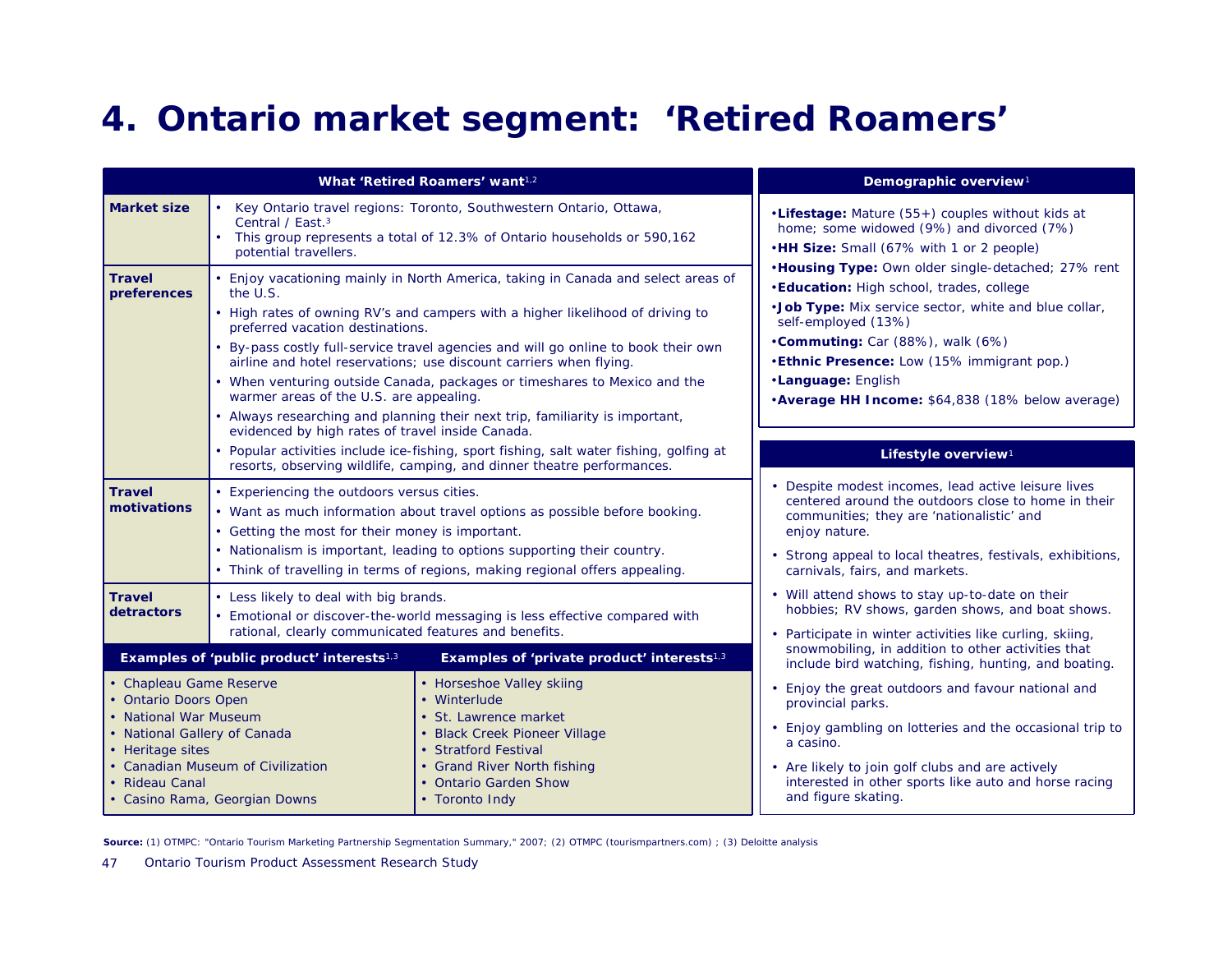# **5. U.S. market segment: 'High Flyers'**

|                                                                                                                                                                          | What 'High Flyers' want 1,2                                                                                                                                                                                                                                                                                                                                                                                                                                                                                                                                                                                                    | Demographic overview <sup>1</sup>                                                                                                                                                                                                                                                                                    |                                                                                                                                                                                                                                                                  |
|--------------------------------------------------------------------------------------------------------------------------------------------------------------------------|--------------------------------------------------------------------------------------------------------------------------------------------------------------------------------------------------------------------------------------------------------------------------------------------------------------------------------------------------------------------------------------------------------------------------------------------------------------------------------------------------------------------------------------------------------------------------------------------------------------------------------|----------------------------------------------------------------------------------------------------------------------------------------------------------------------------------------------------------------------------------------------------------------------------------------------------------------------|------------------------------------------------------------------------------------------------------------------------------------------------------------------------------------------------------------------------------------------------------------------|
| <b>Market size</b>                                                                                                                                                       | one-to-three or 6,536,100 potential travellers.                                                                                                                                                                                                                                                                                                                                                                                                                                                                                                                                                                                | • Key U.S. markets include: New York (NY), Washington (DC) and surrounding<br>areas, Chicago (IL), Boston (MA-NH) and surrounding area.<br>• Travel regions close to border states include Southwestern Ontario and Niagara.3<br>• This group represents a total of 13.45% of households of selected states in tiers | •Lifestage: Middle aged (35-59) families and<br>empty nesters<br>$\cdot$ HH Size: Mix (34% with 2 people & 46% 4+ people)<br>.Housing Type: Own; newer single-detached<br>.Education: College / university / post-                                               |
| <b>Travel</b><br>preferences                                                                                                                                             | • Two times more likely to belong to frequent flyer clubs than the national average,<br>this group is evenly divided between those who pursue vacations with organized<br>activities and those who relax or partake in few activities.<br>• More than a third have travelled to Asia and Europe, with nearly 30% have<br>visited Canada, Mexico, and the Caribbean in the last three years. Other<br>destinations include Switzerland, China, and Jamaica.<br>• Travel in style, exhibiting high rates for staying in upscale hotels (Hyatt and<br>Hilton are popular), taking cruises and staying at golf and tennis resorts. |                                                                                                                                                                                                                                                                                                                      | graduate degrees<br>.Job Type: White collar professionals<br><b>.Occupations:</b> Legal, engineer, financial specialist<br><b>.Commuting: Car</b><br><b>.Ethnic Presence:</b> Low: some Asian<br>•Average HH Income: \$150,000 + (well<br>above average)         |
|                                                                                                                                                                          | • Enjoy gambling and frequent casinos in Las Vegas, Atlantic City, Niagara Falls,<br>and Windsor.                                                                                                                                                                                                                                                                                                                                                                                                                                                                                                                              |                                                                                                                                                                                                                                                                                                                      | Lifestyle overview <sup>1</sup>                                                                                                                                                                                                                                  |
|                                                                                                                                                                          | • Those with kids make a strong market for Disney resorts and Universal Studios.<br>• Other key activities include visiting science museums, aquariums, art galleries,<br>comedy clubs, and strolling through historic sites and downtown streets.                                                                                                                                                                                                                                                                                                                                                                             |                                                                                                                                                                                                                                                                                                                      | • Key description words include reputation, discovery,<br>active, adventurous, control, and technology.<br>• Outdoorsy, affluent, middle-aged families and empty                                                                                                 |
| <b>Travel</b><br>motivations                                                                                                                                             | • Brand conscious, respond to stimulating advertising.<br>• Seek real life experiences in natural settings.                                                                                                                                                                                                                                                                                                                                                                                                                                                                                                                    | • Likely to take advantage of last minute trips, packages and specials.<br>• Less traditional outlook, rely on gut reaction related to destinations.                                                                                                                                                                 | nesting couples who go camping, skiing, hiking, and<br>canoeing at high rates.<br>• Go to theatres, museums, and restaurants at high<br>rates.<br>• Live in luxury at home with the latest gym                                                                   |
| <b>Travel</b><br>• Appeals of safety and security of little importance.<br>detractors<br>• Inflexible itineraries will not be appealing.                                 |                                                                                                                                                                                                                                                                                                                                                                                                                                                                                                                                                                                                                                | • Appearance and image are not key factors despite the trust in brand names.                                                                                                                                                                                                                                         | equipment, books, DVDs, and CDs.<br>• Enjoy a variety of 'members only' sports played at<br>health and country clubs that include golf, tennis,<br>and racquetball. They are also regular spectators at<br>pro hockey, basketball and football games.            |
| Examples of 'public product' interests <sup>1,3</sup><br>• Ontario Place<br>• Science North<br>• Ontario Science Centre<br>• Art Gallery of Ontario<br>• Caesars Windsor |                                                                                                                                                                                                                                                                                                                                                                                                                                                                                                                                                                                                                                | Examples of 'private product' interests <sup>1,3</sup><br>• Canada's Wonderland<br>• Great Wolf Lodge<br>• Marineland<br>• Shaw Festival<br>• Eaton Centre                                                                                                                                                           | • Well educated, appreciating cultural offerings,<br>attending plays, movies and dance performances at<br>high rates.<br>• Voracious consumers buying products through<br>stores, mail order, and online.<br>• Have high rates of donating money to arts causes, |
| • McMichael Canadian Art Collection                                                                                                                                      |                                                                                                                                                                                                                                                                                                                                                                                                                                                                                                                                                                                                                                | • Toronto's culinary offerings                                                                                                                                                                                                                                                                                       | public television, and other charities.                                                                                                                                                                                                                          |

**Source:** (1) OTMPC: "Ontario Tourism Marketing Partnership Segmentation Summary," 2007; (2) OTMPC (tourismpartners.com) ; (3) Deloitte analysis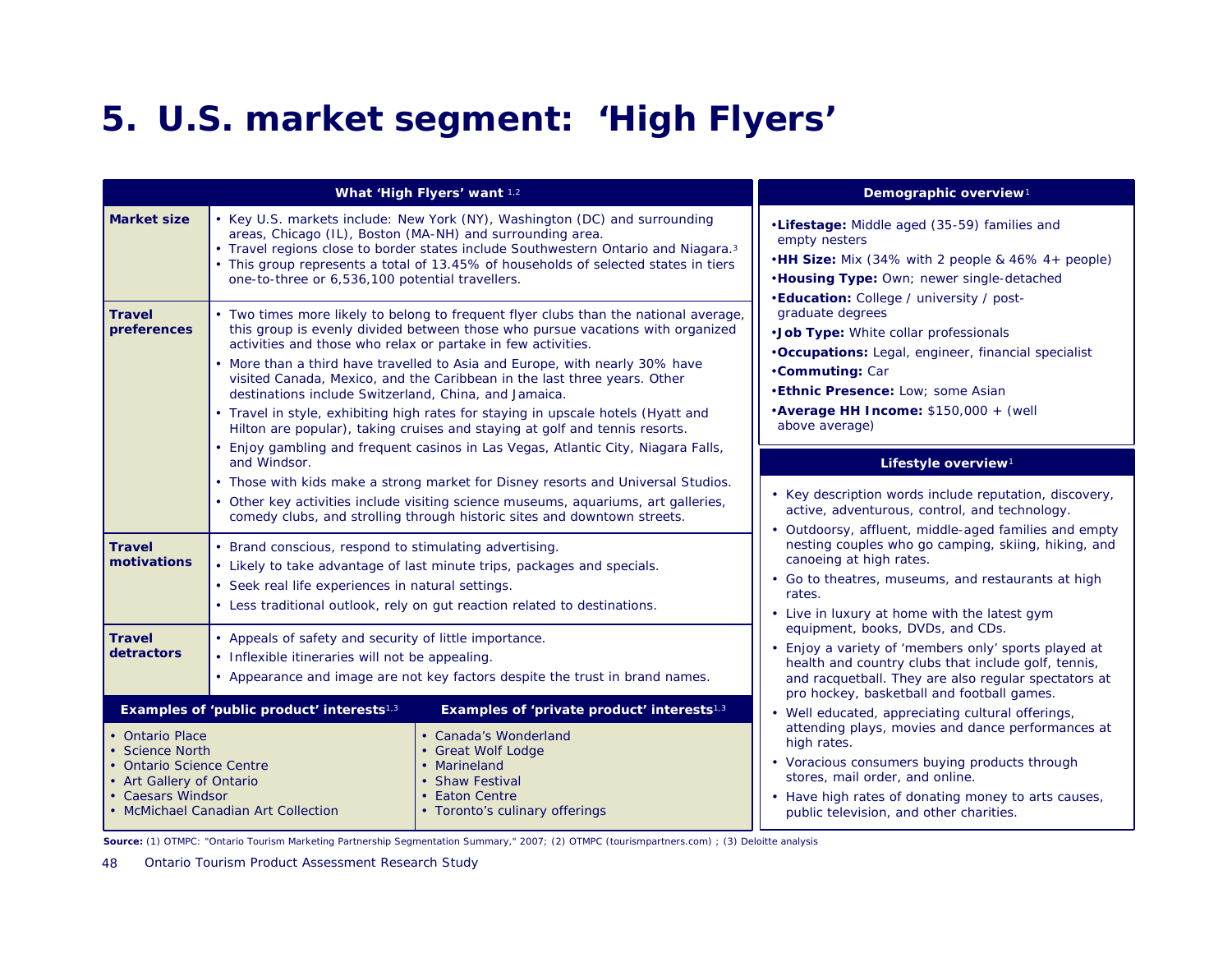# **6. U.S. market segment: 'Footloose Families'**

|                                                                                                                                |                                                                                                                                                                                                                                                                                                                                                                                                                                                                                         | What 'Footloose Families' want <sup>1,2</sup>                                                                                                                                                                                                                                                                                                                                                                                                                                                                                                                                                                                                                                                                                                                                                                                                                                                                                                                                                                                    |                                                                                                                     |  |
|--------------------------------------------------------------------------------------------------------------------------------|-----------------------------------------------------------------------------------------------------------------------------------------------------------------------------------------------------------------------------------------------------------------------------------------------------------------------------------------------------------------------------------------------------------------------------------------------------------------------------------------|----------------------------------------------------------------------------------------------------------------------------------------------------------------------------------------------------------------------------------------------------------------------------------------------------------------------------------------------------------------------------------------------------------------------------------------------------------------------------------------------------------------------------------------------------------------------------------------------------------------------------------------------------------------------------------------------------------------------------------------------------------------------------------------------------------------------------------------------------------------------------------------------------------------------------------------------------------------------------------------------------------------------------------|---------------------------------------------------------------------------------------------------------------------|--|
| Market size                                                                                                                    | Detroit (MI).<br>to three or 3,061,462 potential travellers.                                                                                                                                                                                                                                                                                                                                                                                                                            | • Key U.S. markets include: New York (NY), Chicago (IL), Philadelphia (PA),<br>• Travel regions close to border states include Southwestern Ontario and Niagara.3<br>• This group represents a total of 6.3% of households of selected states in tiers one                                                                                                                                                                                                                                                                                                                                                                                                                                                                                                                                                                                                                                                                                                                                                                       | ·Lifestage:<br>·HH Size: La<br>•Housing Ty<br>·Education:                                                           |  |
| <b>Travel</b><br>preferences                                                                                                   | organized activities for the kids.<br>American.<br>websites include Travelocity, Expedia, and Orbitz.                                                                                                                                                                                                                                                                                                                                                                                   | degrees<br>• Like to travel as a family to beaches, lakes, and campgrounds.<br>·Job Type:<br>• Preference given to all inclusive resorts in warm-weather destinations offering<br><b>•Occupation</b><br>mathematic<br>• Exhibit higher rates for travelling to Mexico and the Caribbean than Canada; 17%<br><b>•Commutin</b><br>have visited Canada in the past three years.<br><b>.Ethnic Pres</b><br>• Value-conscious travellers that prefer domestic vacations to international<br>Hispanic / L<br>excursions, often driving, with high rates for renting cars. Discount carriers like<br>Southwest are the preference when flying.<br><b>Average H</b><br>• Interests in Ontario include rustic summer vacations, going fishing, camping,<br>hiking, and swimming in national and provincial parks; also more likely to go<br>water skiing, boating, and white water rafting in Ontario compared to the average<br>• Key descri<br>• Internet bookings are a preferred approach for booking reservations; key<br>connection |                                                                                                                     |  |
| <b>Travel</b><br>motivations<br><b>Travel</b><br>detractors                                                                    | • Experiential travel.<br>• Openness to multicultural offerings in the form of fairs, shows and events.<br>• Value technology and vacations that maximize time spent on trips.<br>• Attracted to larger venues and crowds such as amusement parks and resorts.<br>• Relaxed service and sales approach, prefer order and structured treatment.<br>• Do not adhere to traditional family and gender roles, therefore messaging<br>focused on the 'all American' family is not an appeal. |                                                                                                                                                                                                                                                                                                                                                                                                                                                                                                                                                                                                                                                                                                                                                                                                                                                                                                                                                                                                                                  | • Young, spr<br>rates for p<br>soccer, an<br>that includ<br>• Overwheln<br>belonging<br>• Active hou<br>skating rin |  |
| • Attend mo<br>Examples of 'public product' interests <sup>1,3</sup><br>Examples of 'private product' interests <sup>1,3</sup> |                                                                                                                                                                                                                                                                                                                                                                                                                                                                                         |                                                                                                                                                                                                                                                                                                                                                                                                                                                                                                                                                                                                                                                                                                                                                                                                                                                                                                                                                                                                                                  |                                                                                                                     |  |
| • Ontario Science Centre<br>• Science North<br>• Ontario Parks and Trails                                                      | • Elgin and Winter Garden Theatres                                                                                                                                                                                                                                                                                                                                                                                                                                                      | • Marineland, Toronto Zoo<br>• Niagara's water parks<br>• Air Canada Centre (concerts and sports)<br>• Molson Park (outdoor concerts)<br>• Canada's Wonderland<br>• Ottawa Valley white water rafting<br>• Canadian Aboriginal Festival                                                                                                                                                                                                                                                                                                                                                                                                                                                                                                                                                                                                                                                                                                                                                                                          | high rates<br>football or<br>• Purchase a<br>and athleti<br>books.                                                  |  |

### **Demographic overview**<sup>1</sup>

- Younger middle aged (35-54) families •**HH Size:** Large (53% 3+ people)
- •**Housing Type:** Own; single-detached
- Some college, associate and bachelor
- Service sector and white collar
- **ns:** Sales, office administration, s / computer
- **q**: Car
- sence: Average; higher presence of atin and multi-race households
- **H Income:** \$50,000-\$100,000 (average)

### **Lifestyle overview**<sup>1</sup>

- iption words include diversity, memories, is, efficiency, excitement, and uniqueness.
- rawling, high energy families have high articipating in team sports like baseball, d basketball along with individual sports the jogging, biking, and aerobics.
- ningly religious, with nearly nine out of ten to a church, temple, or synagogue.
- iseholds visiting zoos, bowling alleys, ice iks, and campgrounds.
- vies, plays, and pop music concerts at and occasionally attend professional ice hockey games.
- a wide assortment of games, videos, CD's, ic equipment; especially fond of self-help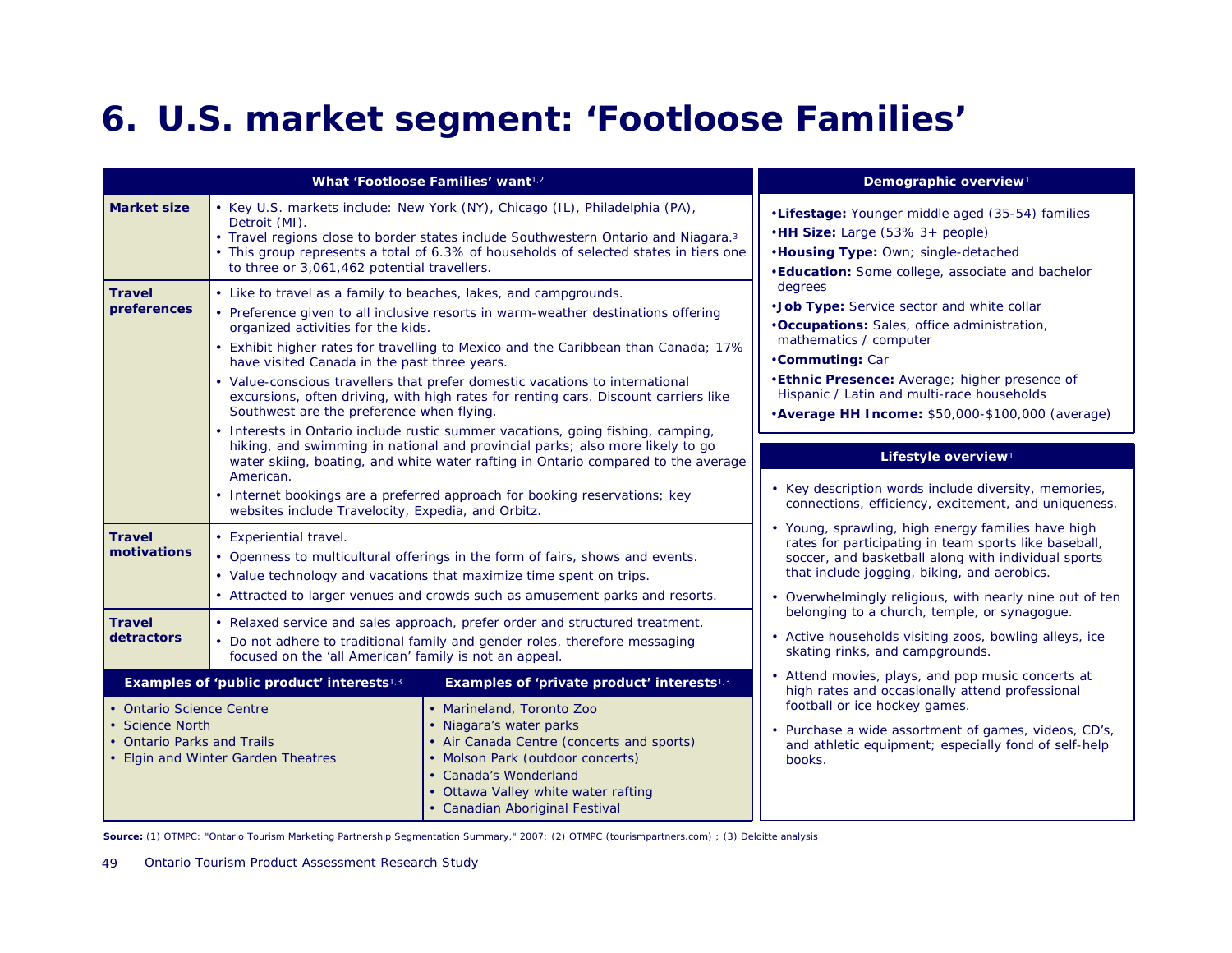# **7. U.S. market segment: 'Silver Streaks'**

|                                                                                                                                                                                                                                                                                                                                                                                                                                                                                                                                                                                                                                                               | What 'Silver Streaks' want <sup>1,2</sup>                                                                                                                            | Demographic overview <sup>1</sup>                                                                                                                                                                                                                                                                             |                                                                                                                                                                            |
|---------------------------------------------------------------------------------------------------------------------------------------------------------------------------------------------------------------------------------------------------------------------------------------------------------------------------------------------------------------------------------------------------------------------------------------------------------------------------------------------------------------------------------------------------------------------------------------------------------------------------------------------------------------|----------------------------------------------------------------------------------------------------------------------------------------------------------------------|---------------------------------------------------------------------------------------------------------------------------------------------------------------------------------------------------------------------------------------------------------------------------------------------------------------|----------------------------------------------------------------------------------------------------------------------------------------------------------------------------|
| <b>Market size</b>                                                                                                                                                                                                                                                                                                                                                                                                                                                                                                                                                                                                                                            | (MA-NH) and surrounding area.<br>one to three or 4,288,088 potential travellers.                                                                                     | • Key U.S. markets include: New York (NY), Chicago (IL), Philadelphia (PA), Boston<br>• Travel regions close to border states include Southwestern Ontario and Niagara.3<br>• This group represents a total of 8.8% of households of selected states in tier s                                                | •Lifestage: Mature (50+) empty nesters; a few<br>widows and widowers<br>•HH Size: Small (26% 1 person and 36% 2 people)<br>.Housing Type: Own; older single detached homes |
| <b>Travel</b><br>Adventurous travellers, enjoy crossing the Atlantic to visit countries like Greece,<br>Germany and Ireland. Domestic trips include California, New England, and the<br>preferences<br>Mid-Atlantic.<br>• One out-of-five have visited Canada in the past three years. In Ontario, key<br>activities range from golf, swimming, sightseeing, going to farmer's markets,<br>botanical gardens, free outdoor performances, plays, comedy clubs, and<br>fireworks' displays during major holidays.<br>• Arrange vacations around gambling, with 60% more likely to gamble on<br>riverboats, casinos in Windsor, Point Edward, and Niagara Falls. |                                                                                                                                                                      | <b>.Education:</b> Bachelor's and master's degrees<br>.Job Type: White collar; some service sector<br><b>.Occupations:</b> Financial specialist, office<br>administration, management<br><b>.Commuting: Car</b><br><b>.Ethnic Presence: None</b><br>*Average HH Income: \$75,000-\$149,999<br>(above average) |                                                                                                                                                                            |
|                                                                                                                                                                                                                                                                                                                                                                                                                                                                                                                                                                                                                                                               | • Despite belonging to frequent flyer programs many travel by ship, train, RV, and<br>car, staying in mid-scale and discount hotels like Best Western, Red Roof Inn, |                                                                                                                                                                                                                                                                                                               | Lifestyle overview <sup>1</sup>                                                                                                                                            |
| and Motel 6.<br>• They will spend the money on golf / tennis resorts and like to explore something<br>new with each trip.                                                                                                                                                                                                                                                                                                                                                                                                                                                                                                                                     |                                                                                                                                                                      | • Key description words include brand, activity,<br>familiarity, appearances, technology, and options.<br>• Entering retirement years but still lead active leisure                                                                                                                                           |                                                                                                                                                                            |
| <b>Travel</b><br>motivations                                                                                                                                                                                                                                                                                                                                                                                                                                                                                                                                                                                                                                  |                                                                                                                                                                      | • The act of purchasing is as important as what they are purchasing, they will look                                                                                                                                                                                                                           | lives and stay fit playing golf, walking, and<br>exercising in the gym.                                                                                                    |
| for trips that fit their needs versus spending on just anything.<br>dress codes or well-uniformed staff important considerations.                                                                                                                                                                                                                                                                                                                                                                                                                                                                                                                             |                                                                                                                                                                      | • Brands are important as well as destination appearances, making resorts with<br>• May be willing to try new channels for booking and reservations.                                                                                                                                                          | • Enjoy activities organized by church groups, arts<br>associations, and unions, all of which they belong to<br>at high rates.                                             |
| <b>Travel</b><br>. Vague offers and impulse offers; rational features and benefits resonate better.<br>detractors<br>• Not interested in unexplained phenomena or mystery locations.                                                                                                                                                                                                                                                                                                                                                                                                                                                                          |                                                                                                                                                                      |                                                                                                                                                                                                                                                                                                               | • They have time and financial wherewithal to attend<br>sporting events; professional football, college<br>basketball, and Indy car racing.                                |
| • Time saving or quick fix options are not for this group.                                                                                                                                                                                                                                                                                                                                                                                                                                                                                                                                                                                                    |                                                                                                                                                                      |                                                                                                                                                                                                                                                                                                               | • They enjoy relaxing and entertaining at home<br>although they do dine out at a high rate.                                                                                |
| Examples of 'public product' interests <sup>1,3</sup><br>• Royal Botanical Gardens<br>• Ontario Place                                                                                                                                                                                                                                                                                                                                                                                                                                                                                                                                                         |                                                                                                                                                                      | Examples of 'private product' interests <sup>1,3</sup><br>• Culinary and golf in Niagara<br>• Toronto Indy                                                                                                                                                                                                    | • Gambling at the casino, playing lottery, going out to<br>movies, plays, and concerts are other activities that<br>are enjoyed by this group.                             |
| • Ontario Parks and Trails<br>• Fallsview Casino and Casino Niagara<br>• Niagara's fireworks display                                                                                                                                                                                                                                                                                                                                                                                                                                                                                                                                                          |                                                                                                                                                                      | <b>Red Leaves resort</b><br>· St. Lawrence market<br>• Maple Leafs hockey games                                                                                                                                                                                                                               | • More than one quarter of this group go online to play<br>games at least once a month and typically use the<br>internet for email or to review financial information.     |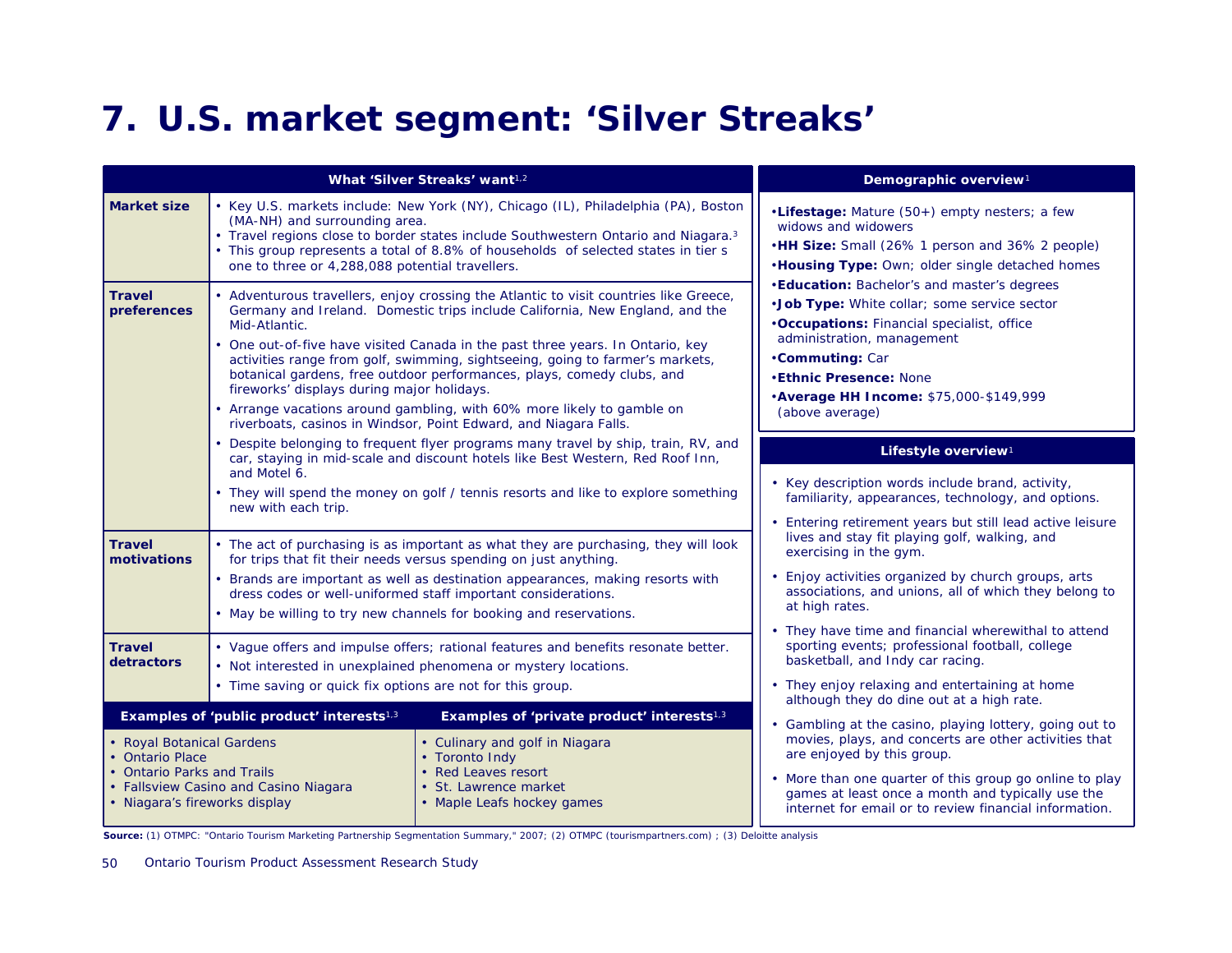# **8. U.S. market segment: 'Young & Restless'**

| What 'Young & Restless' want <sup>1,2</sup>                                                                                                                                                                     |                                                                                                                                                                                                                                                                                                                                                                                                                                                                                                                                                                                                  |                                                                                                                                                                                                                                                        | Demographic overview <sup>1</sup>                                                                                                                                                                                                                                                                                                       |
|-----------------------------------------------------------------------------------------------------------------------------------------------------------------------------------------------------------------|--------------------------------------------------------------------------------------------------------------------------------------------------------------------------------------------------------------------------------------------------------------------------------------------------------------------------------------------------------------------------------------------------------------------------------------------------------------------------------------------------------------------------------------------------------------------------------------------------|--------------------------------------------------------------------------------------------------------------------------------------------------------------------------------------------------------------------------------------------------------|-----------------------------------------------------------------------------------------------------------------------------------------------------------------------------------------------------------------------------------------------------------------------------------------------------------------------------------------|
| <b>Market size</b>                                                                                                                                                                                              | surrounding area, Philadelphia (PA).<br>one to three or 4,789,761 potential travellers.                                                                                                                                                                                                                                                                                                                                                                                                                                                                                                          | • Key U.S. markets include: New York (NY), Chicago (IL), Boston (MA-NH) and<br>• Travel regions close to border states include Southwestern Ontario and Niagara.3<br>• This group represents a total of 9.9% of households of selected states in tiers | •Lifestage: Younger (25-44) singles; no kids<br>•HH Size: Small (63% with 1-2 people)<br>.Housing Type: 2/3 owners and 1/3 renters<br><b>.Education:</b> College / university and post-graduate<br>degrees                                                                                                                              |
| <b>Travel</b><br>preferences                                                                                                                                                                                    | • Just as likely to go to a big city or a lakeside beach or national park. High rates<br>for backpacking, boating, and camping, with little interest in fishing / hunting.<br>• Would like to travel abroad but can't afford it, resulting in high rates of domestic<br>travel, with preferred destinations like Florida, the Colorado Rockies, and beaches<br>along the coast.<br>• Many travel to other North American destinations, with approximately 20%<br>visiting both Canada and Mexico in the past three years.<br>- High rates for taking buses and trains to travel through Ontario. |                                                                                                                                                                                                                                                        | .Job Type: White collar<br><b>. Occupation:</b> Mathematics / computer, legal, arts /<br>entertainment / sports<br><b>.Commuting:</b> Car; some bike<br><b>.Ethnic Presence: Low: some Asian</b><br>•Average HH Income: \$50,000-\$100,000 (average)                                                                                    |
|                                                                                                                                                                                                                 | • Preferred vacation activities include: skiing, camping, hiking, canoeing, attending<br>theatre, festivals, jazz concerts, art galleries, bars, and clubs.                                                                                                                                                                                                                                                                                                                                                                                                                                      |                                                                                                                                                                                                                                                        | Lifestyle overview <sup>1</sup>                                                                                                                                                                                                                                                                                                         |
|                                                                                                                                                                                                                 | • Price sensitive travellers, most use the internet to book travel and stay at<br>affordable hotels like Days Inn, Comfort Inn, and Best Western. Also are likely to<br>rent with preferred rental companies including Budget and Enterprise.                                                                                                                                                                                                                                                                                                                                                    |                                                                                                                                                                                                                                                        | • Key description words for this group include:<br>adventure, simplicity, intimacy, control, uniqueness,<br>and environment.                                                                                                                                                                                                            |
| <b>Travel</b><br>motivations                                                                                                                                                                                    | • Intimate travel settings with smaller groups of friends or co-workers.<br>• Control over options and vacation activities.<br>• Familiarity, simplicity, and return visits to previously enjoyed locations.<br>• Travel options which preserve and protect the environment.                                                                                                                                                                                                                                                                                                                     |                                                                                                                                                                                                                                                        | • Live fast paced lifestyles, drawn to nightlife, going to<br>bars, dance clubs, and restaurants.<br>• As early adopters they are big fans of the arts,<br>attending plays, movies, dance performances, and<br>museum openings. They are also likely to check out                                                                       |
| <b>Travel</b><br>. Mass advertising, more likely to rely on word of mouth or Internet 'buzz.'<br>detractors<br>• Small emphasis is placed on brands.<br>• Little interest in community events or local affairs. |                                                                                                                                                                                                                                                                                                                                                                                                                                                                                                                                                                                                  | the latest films, night clubs, and indie bands.<br>• Exercise is important, with high rate of activities that<br>include jogging, biking, hiking, and in-line skating.<br>Other occasional activities include tennis and other                         |                                                                                                                                                                                                                                                                                                                                         |
| Examples of 'public product' interests <sup>1,3</sup><br>Examples of 'private product' interests <sup>1,3</sup>                                                                                                 |                                                                                                                                                                                                                                                                                                                                                                                                                                                                                                                                                                                                  |                                                                                                                                                                                                                                                        | racquet sports at health clubs.                                                                                                                                                                                                                                                                                                         |
| • Royal Ontario Museum<br>• Art Gallery of Ontario<br>• Point Pelee National Park of Canada<br>• St. Lawrence Islands National Park of Canada<br>• Indie Week<br>• Algonquin Park                               |                                                                                                                                                                                                                                                                                                                                                                                                                                                                                                                                                                                                  | • Stratford Festival<br>• Toronto International Film Festival<br>• Ottawa International Jazz Festival<br>• Toronto's vibrant nightlife                                                                                                                 | • Attending live sporting events is rare, attending pro<br>ice hockey and baseball games at average rates.<br>• Spend a lot of leisure time away from home, with<br>low participation rates in cooking or gardening.<br>• They are strong internet users, with more than eight<br>in ten buying books, CD's, and other products online. |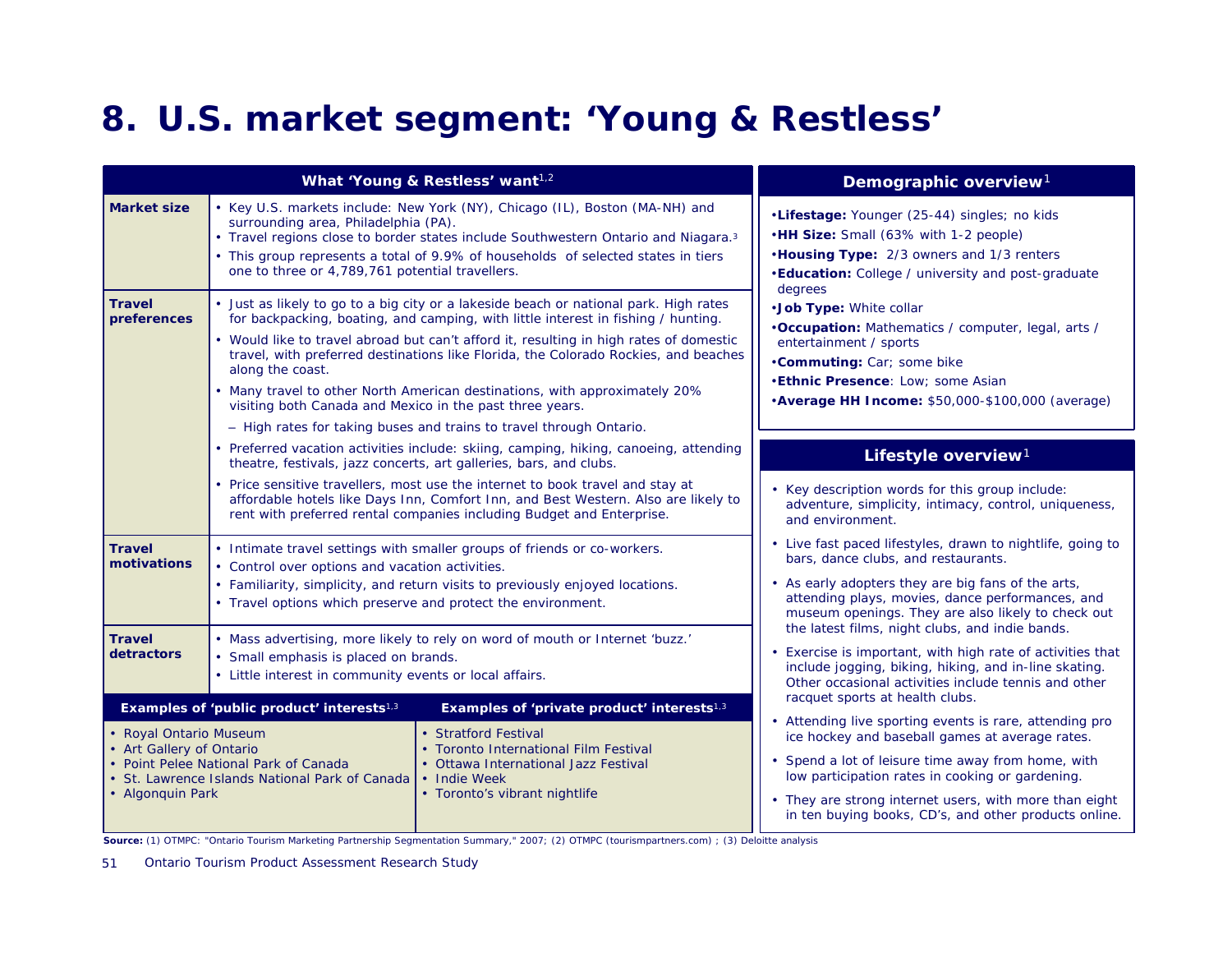## **Key product considerations for Ontario target groups**

The analysis of product and understanding linkages across demographic categories for Ontario based target groups provides insight into how Ontario can better serve these traveller groups.

|                               | Core categories <sup>3</sup>                                                                                                                                               | Typical activities of interest <sup>1,3</sup>                                                                                                                                                            | <b>Considerations for Ontario</b>                                                                                                                                                                                                                                                                                                                                                                                                                                                                                                                                                                                                                          |
|-------------------------------|----------------------------------------------------------------------------------------------------------------------------------------------------------------------------|----------------------------------------------------------------------------------------------------------------------------------------------------------------------------------------------------------|------------------------------------------------------------------------------------------------------------------------------------------------------------------------------------------------------------------------------------------------------------------------------------------------------------------------------------------------------------------------------------------------------------------------------------------------------------------------------------------------------------------------------------------------------------------------------------------------------------------------------------------------------------|
| <b>Adventurers</b><br>Upscale | Recreational sports and other<br>1)<br>active recreation<br>Attractions and other<br>2)<br>recreation<br>Arts and culture<br>3)<br>Food and beverage<br>4)                 | Golf<br><b>Skiing</b><br><b>Museums</b><br>Musical groups and artists<br>Other performing arts companies<br>Spectator sports<br>Casinos and gaming<br>٠<br><b>Spas</b><br><b>Resorts</b>                 | • Active lifestyles represent a common trait for most<br>segment profiles, which identified some form of recreation<br>or sporting activities as important when travelling. Further<br>development of soft adventure, sports, and eco-tourism<br>product themes could be of high appeal to these groups.<br>- Infrastructure has been identified as a potential deterrent, while<br>Ontario's natural assets would prove to be strengths in<br>developing these themes in Ontario. (see Appendix Three for<br>niche products review). $2,3$                                                                                                                |
| 'Provincial<br>Families'      | Attraction and other<br>1)<br>recreation<br><b>Festivals and events</b><br>2)<br>Recreational sports and other<br>3)<br>active recreation<br>Food and beverage<br>4)       | Amusement parks and attractions<br>Zoos<br>• Dinner theatre<br>Celebrations and parades<br>Festivals<br>Golf<br>Fishing<br><b>Boating</b><br>$\bullet$<br>Drinking places / culinary                     | • 'Arts and culture', along with 'festivals and events'<br>represent critical activities to help differentiate Ontario.<br>While there is strong recognition of Ontario's festivals,<br>primary research indicated that in 'general' Ontario's<br>arts and culture products are dated, difficult to access<br>and are not a strong representation of what the<br>provincial tourism product should be to appeal to these<br>$qroups.$ <sup>2,3</sup><br>The cultural renaissance taking place in Toronto, with recent                                                                                                                                      |
| <b>Young Go-Gos</b>           | Recreational sports and other<br>1)<br>active recreation<br>(2)<br>Arts and culture<br><b>Festivals and events</b><br>3)<br>Food and beverage<br>4)                        | Hiking / backpacking<br>Camping, canoeing, and rafting<br><b>Skiing</b><br>• Museums<br>Theatre companies<br>Dinner theatre<br>• Musical groups and artists<br>Festivals<br>• Drinking places / culinary | investment in the ROM of approximately \$270 million represents<br>a great example of improvement in this area. <sup>4</sup><br>• Ontario has an opportunity to leverage its multicultural<br>and diverse cuisine, with many prominent culinary areas<br>in the province. According to primary research,<br>development and international recognition of top class<br>establishments and regions is required to improve this<br>offering. 2<br>• 'Attraction and other recreation' was another common                                                                                                                                                      |
| 'Retired<br>Roamers'          | Recreational sports and other<br><b>1</b><br>active recreation<br><b>Festivals and events</b><br>(2)<br>Arts and culture<br>3)<br>Attraction and other<br>4)<br>recreation | Golf<br>Fishing<br>• Hunting<br><b>Boating</b><br>RV parks and campgrounds<br>Resorts<br>Theatre companies (local)<br>• Museums, historic / heritage sites<br>• Festivals, fairs, and exhibitions        | area of interest among most segments.<br>- Casino offerings could be considered a strength with gaming<br>facilities spread throughout the province, although there is<br>significant competition from bordering U.S. offers according to<br>primary research. <sup>2</sup><br>- There are prominent spectator sports with NHL, NBA, MLB, CFL,<br>NLL and the emergence of Toronto FC.<br>- Retail was not a key priority, however, it does increase the<br>economic impact of visitation and is an area for future<br>improvement for Ontario. Given the appeal of U.S. shopping and<br>$current$ conomic considerations this may be difficult to ashieve |

according to primary research.<sup>2,3</sup>

Source: (1) OTMPC: "Ontario Tourism Marketing Partnership Segmentation Summary," 2007; (2) Primary research; (3) Deloitte analysis; (\$YR6Maลิลิยลูคอยู่6rญารiderations this may be difficult to achieve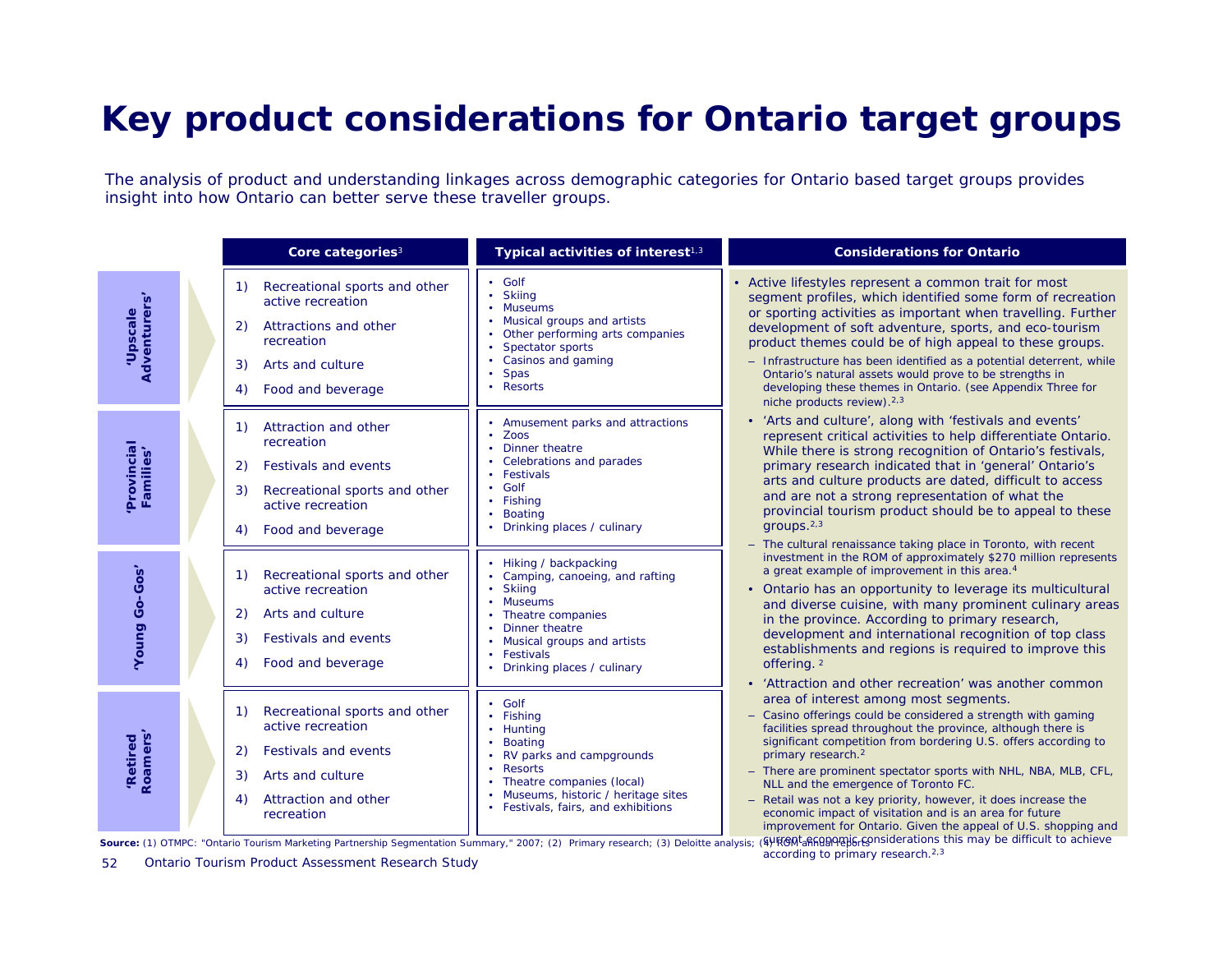### **Key product considerations for U.S. target groups**

|                         | Core categories <sup>3</sup>                                                                                                                                                                    | Typical activities of interest <sup>1,3</sup>                                                                                                                                                                                                                             | <b>Considerations for Ontario</b>                                                                                                                                                                                                                                                                                                                                                                                                                                                                                                                                                                                             |
|-------------------------|-------------------------------------------------------------------------------------------------------------------------------------------------------------------------------------------------|---------------------------------------------------------------------------------------------------------------------------------------------------------------------------------------------------------------------------------------------------------------------------|-------------------------------------------------------------------------------------------------------------------------------------------------------------------------------------------------------------------------------------------------------------------------------------------------------------------------------------------------------------------------------------------------------------------------------------------------------------------------------------------------------------------------------------------------------------------------------------------------------------------------------|
| 'High Flyers'           | Recreational sports and other<br>1)<br>active recreation<br>Attractions and other<br>2)<br>recreation<br>Arts and culture<br>3)<br>4)<br>Retail                                                 | • Camping, hiking, and canoeing<br>• Golf and skiing<br>• Theatre companies<br>• Other performing arts companies<br><b>Spectator sports</b><br>• Amusement parks and attractions<br>• Museums, historic / heritage sites<br>Culinary<br>$\bullet$<br>• Casinos and gaming | • Similar to the Ontario target segments, 'recreational<br>sports and other active recreation' are important aspects<br>based on lifestyles, preferred activities, and travel<br>motivators. Both the 'high flyer' and 'silver streak' groups<br>earn income well above the average and prefer luxury,<br>which would raise the importance of offerings at higher<br>end resorts that offer a country club atmosphere.<br>• 'Attractions and other recreation' also represents a higher                                                                                                                                       |
| 'Footloose<br>Families' | Recreational sports and other<br>1)<br>active recreation<br>Arts and culture<br>2)<br>Attractions and other<br>3)<br>recreation<br>Retail<br>4)                                                 | Camping, hiking, and canoeing<br>• Fishing<br>• Skating<br>Musical groups and artists<br>Zoos<br>٠<br>Spectator sports<br>٠<br>Amusement parks and attractions<br>• Shopping (sporting goods, hobby,<br>book, and music)                                                  | priority for U.S. target segments. Casinos, spectator<br>sports, and amusement parks are common activities<br>within most segments. Ontario currently has strong<br>offerings for both casinos and spectator sports across the<br>province, however, amusement parks may be lacking.<br>- Canada's Wonderland, Marineland and development of future<br>water attractions in Niagara are offerings that would likely have<br>appeal to these groups according to primary research. <sup>2</sup><br>According to PRTD, the Windsor area has recognized the need<br>for a year around attraction that could be in the form of an |
| 'Silver Streaks'        | Attractions and other<br>1)<br>recreation<br>Accommodations<br>(2)<br>Recreational sports and other<br>3)<br>active recreation<br><b>Festivals and events</b><br>4)                             | • RV parks<br>• Casinos and gaming<br>Spectator sports<br>Golf<br>$\bullet$<br>• Resorts<br>Festivals<br>• Celebrations<br>• Fairs<br>• Botanical gardens                                                                                                                 | amusement park.<br>- The development of a prominent 3-star amusement park could<br>require extensive private and public sector cooperation but has<br>the potential to attract 4.5 - 7 million visitors a year. <sup>4</sup><br>Camping, hiking, canoeing, and rafting all represent activities<br>that would leverage Ontario's natural assets. However,<br>according to workshops and primary research, improved<br>tourism product is required to fully take advantage of Ontario's<br>parks and trails.<br>• 'Arts and culture' along with 'festivals and events' have                                                    |
| 'Young &<br>Restless'   | Arts and culture<br>$\left( \begin{matrix} 1 \end{matrix} \right)$<br>Food and beverage<br>(2)<br>Recreational sports and other<br>3)<br>active recreation<br><b>Festivals and events</b><br>4) | • Museums<br>Theatre companies<br>Dinner theatre<br>Drinking places<br>$\bullet$<br>• Culinary<br>• Hiking and cycling<br>• Festivals<br>Other performing arts companies<br>• Full service restaurants                                                                    | strong appeal with select target groups. The emergence<br>and continued recognition of events like Nuit Blanche<br>and LuminaTO are important to remain relevant to<br>these travellers according to primary research.<br>Better packaging, bundling options allowing access to multiple<br>cultural facilities for one price would help strengthen the<br>offering based on the appeal of packages and specials with<br>prominent segments.                                                                                                                                                                                  |

Source: (1) OTMPC: "Ontario Tourism Marketing Partnership Segmentation Summary," 2007; (2) Primary research; (3) Deloitte analysis; (4) PRTD: "City of Toronto," 2007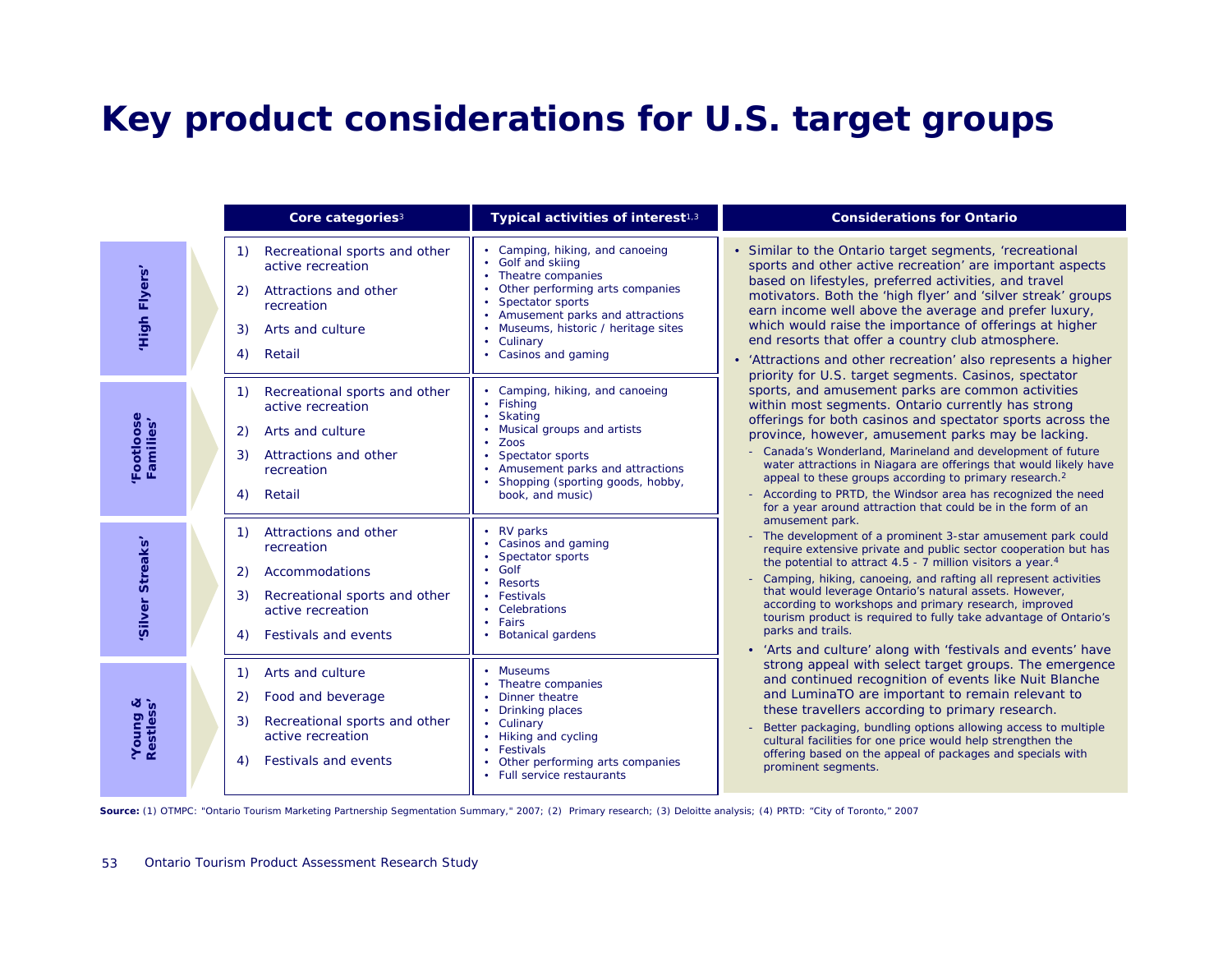### **Appendix Four – Definition of high-potential product criteria**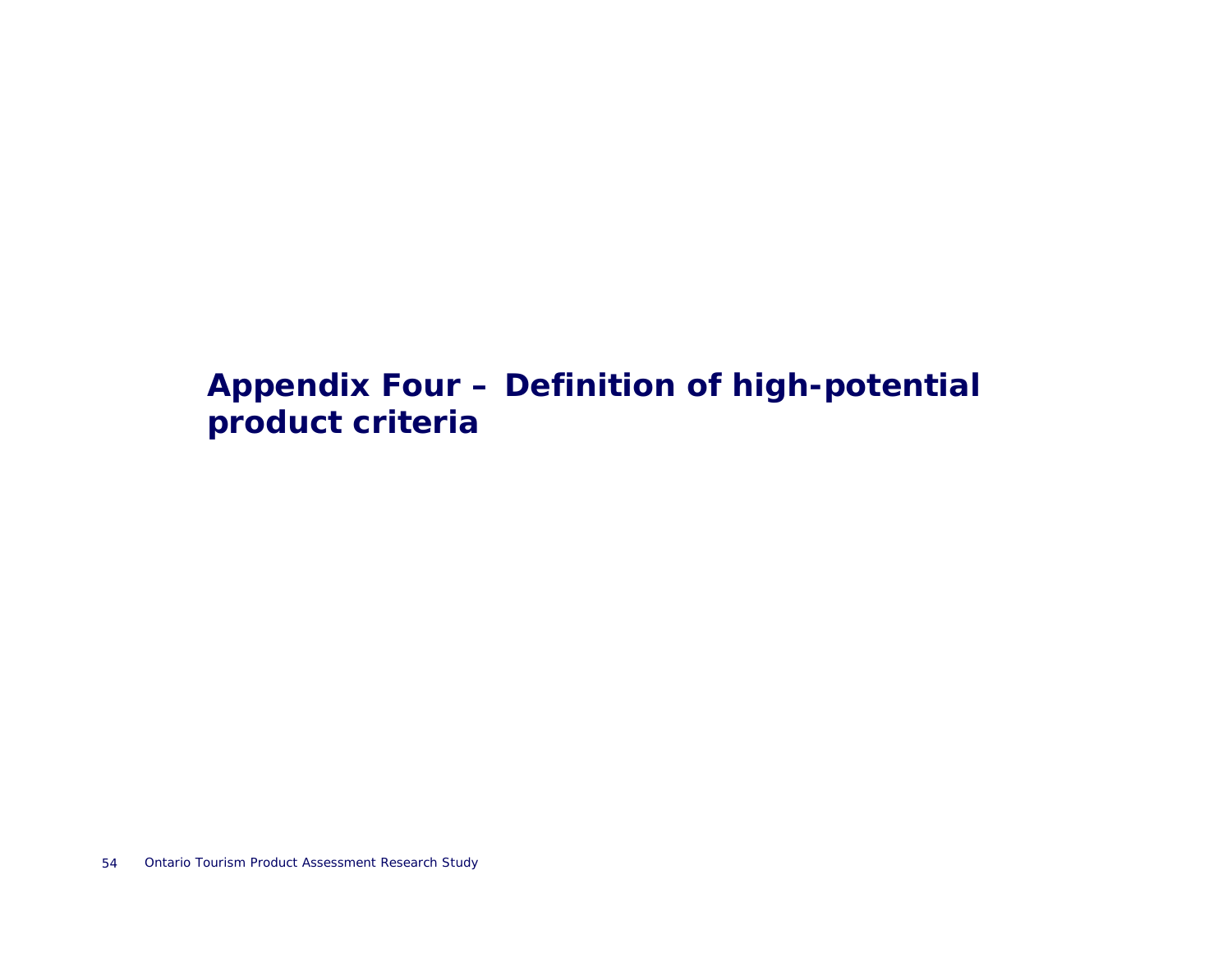# **Definition of high-potential product criteria**

Additional explanation regarding specific elements of the high-potential product evaluation criteria is provided below.

1)Prominent traveller segments visiting Ontario

• The Ontario Tourism Marketing Partnership Segmentation Summary (OTMPSS) was established to understand key traveller segments that travel to Ontario. The segments are discussed in the "Travellers' needs and wants" section and are listed below.

| Ontario target groups      | U.S. target groups        |
|----------------------------|---------------------------|
| <b>Upscale Adventurers</b> | <b>High Flyers</b>        |
| <b>Provincial Families</b> | <b>Footloose Families</b> |
| Young Go-Gos               | <b>Silver Streaks</b>     |
| <b>Retired Roamers</b>     | Young & Restless          |

- 2) Relevant domestic and international tourism trends
- • For more detail regarding the many relevant trends, please refer to the "travellers' needs and wants" section of this report on page 14 and the "Global Opportunities" research paper completed as another part of the Ontario Tourism Competitiveness Study.
- 3) Ontario's brand and identity
- •As defined by the Ontario Tourism Marketing Partnership Cooperation, Ontario's four brand pillars are described below:

| <b>Diverse</b>                                                                                                      | <b>Dynamic</b>                                                                                                                | <b>Fun</b>                                                                                                                                   | Easy                                                                                                                                                                      |
|---------------------------------------------------------------------------------------------------------------------|-------------------------------------------------------------------------------------------------------------------------------|----------------------------------------------------------------------------------------------------------------------------------------------|---------------------------------------------------------------------------------------------------------------------------------------------------------------------------|
| The range of geographic,<br>cultural, and activity-based<br>experiences available across<br>Ontario is unsurpassed. | Ontario's seasons, events,<br>multiculturalism and liberal<br>society combine to create new,<br>quality experiences each day. | We are welcoming, interesting<br>and involving, allowing each<br>visitor to create their own<br>personal idea of a great time in<br>Ontario. | We enjoy a wonderful quality<br>of life, which we share with<br>visitors through a broad<br>variety of experiences that<br>are easily accessible,<br>affordable and safe. |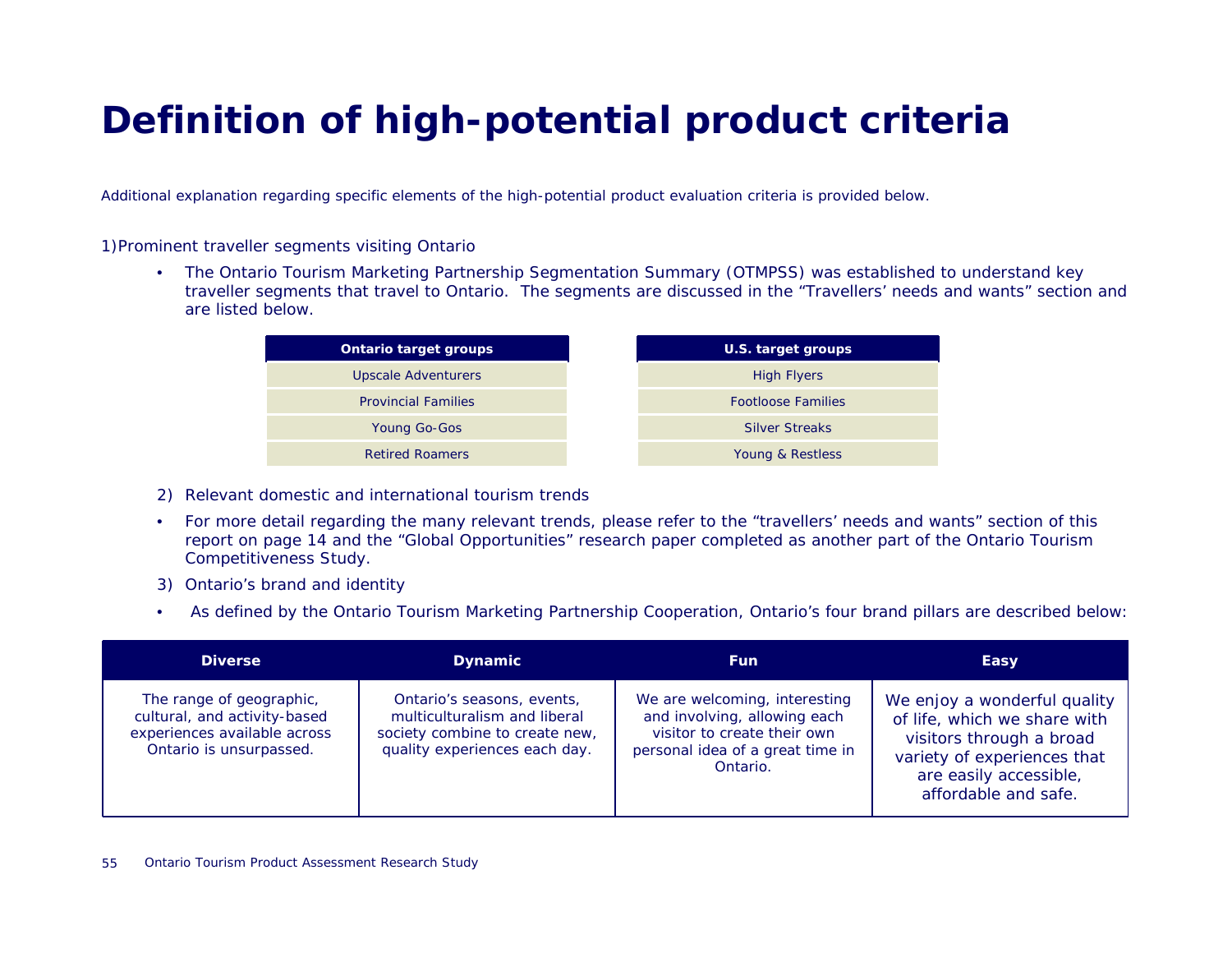### **Appendix Five - Case studies**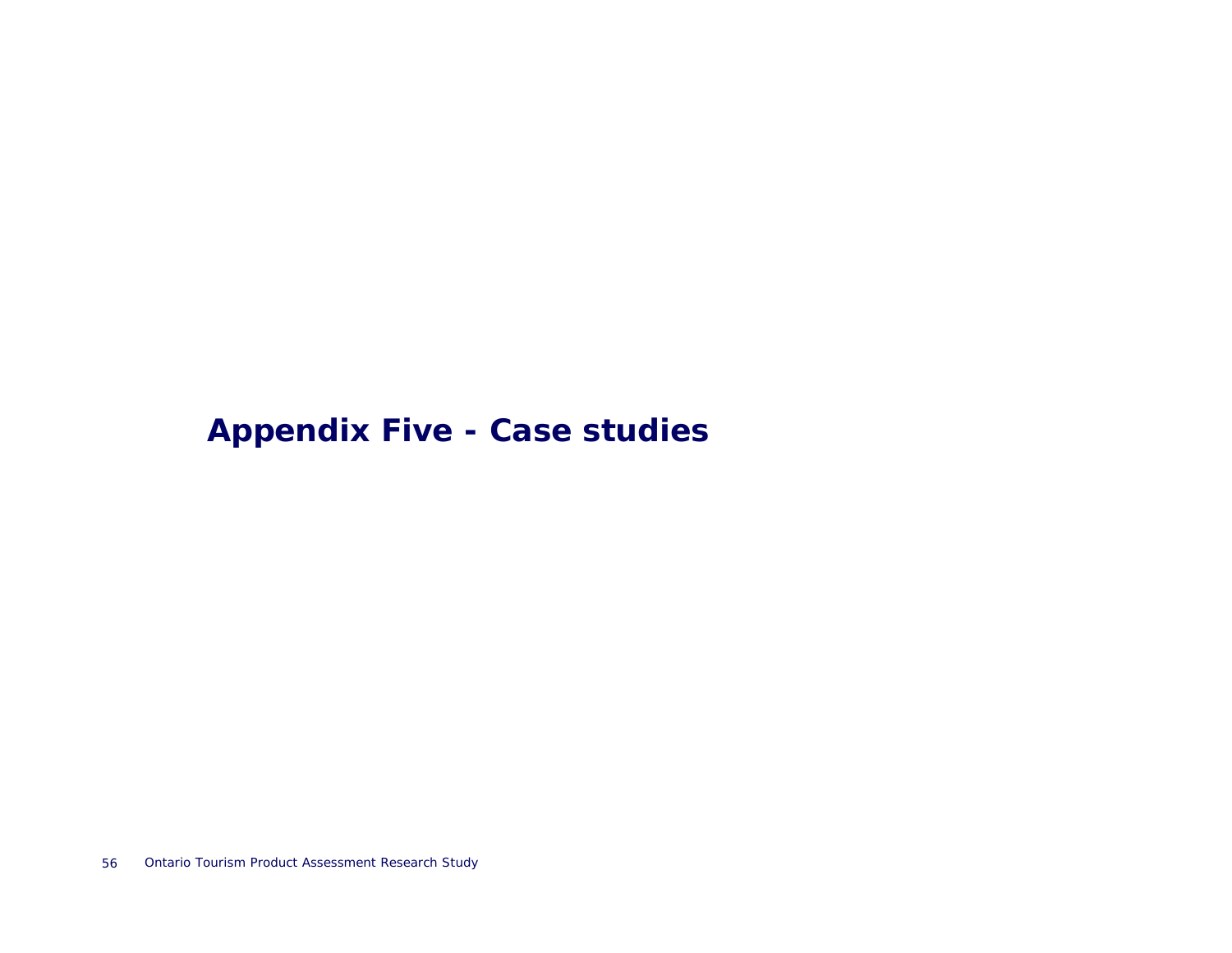The following table indicates the case studies that pertain to each of the four product development strategies outlined.

| <b>Strategy</b>                                      | <b>Provincial high-</b><br>potential product<br>development<br>strategy | <b>Creation of an</b><br>investment / funding<br>environment | Development of a<br>clustering strategy | <b>Provision of regional</b><br>support |
|------------------------------------------------------|-------------------------------------------------------------------------|--------------------------------------------------------------|-----------------------------------------|-----------------------------------------|
| <b>Mexico's FONATUR</b>                              |                                                                         |                                                              |                                         |                                         |
| Alberta's agritourism cluster                        |                                                                         |                                                              |                                         |                                         |
| East London development strategy                     |                                                                         |                                                              |                                         |                                         |
| <b>Tropical North Queensland</b>                     |                                                                         |                                                              |                                         |                                         |
| <b>Guyana Trade and Investment</b><br><b>Support</b> |                                                                         |                                                              |                                         |                                         |
| <b>Barrie's Winter Cluster</b>                       |                                                                         |                                                              |                                         |                                         |
| <b>South Australia</b>                               |                                                                         |                                                              |                                         |                                         |
| Ireland                                              |                                                                         |                                                              |                                         |                                         |
| <b>British Columbia</b>                              |                                                                         |                                                              |                                         |                                         |
| <b>Quebec</b>                                        |                                                                         |                                                              |                                         |                                         |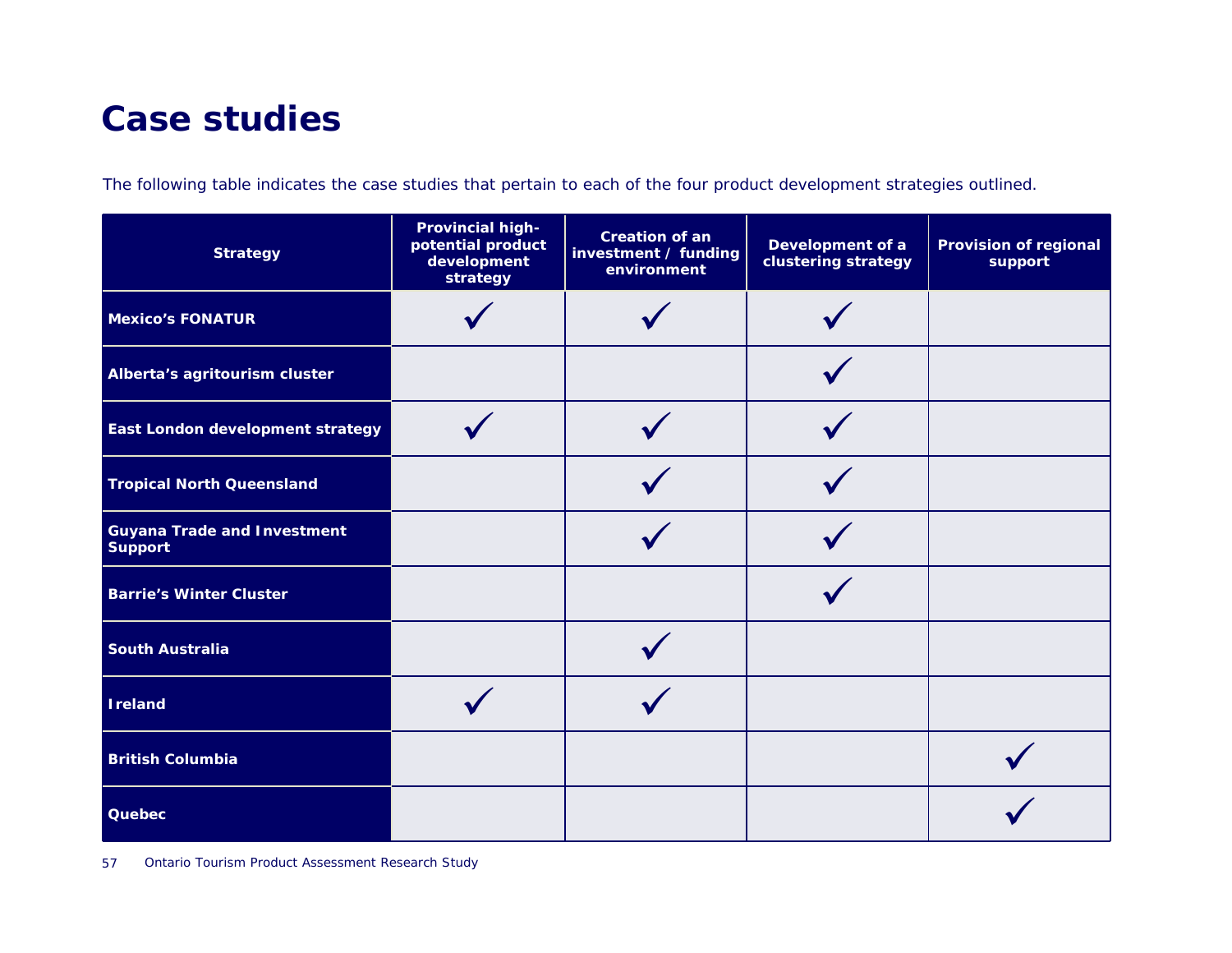### **Mexico's FONATUR**

### **Vision**<sup>1</sup>

To be an institutional leader in promoting the development of diversified tourism projects that are consistent with worldwide trends, with a business structure that encourages private sector investment in projects that stimulate regional development.

#### **Purpose and functions**

- FONATUR is a national public agency which executes its mandate by funding tourism operations, granting loans, and by actively participating in operations likely to result in self-sufficiency.
- It is the designated coordinator for tourism efforts among all three levels of government as well as the private sector.
- It performs studies and designs tourism projects, and has a key role in building infrastructure and public services.
- FONATUR has been successful in involving the private sector in Mexican tourism operations.
- In 2003 alone, private investment increased over 12% from the year prior.<sup>2</sup>
- The organization often partners with private investors in joint ventures to encourage participation in Mexico's tourism development programs.
- As tourism is a national priority, the government has legislation protecting foreign investors, allowing for majority ownership of tourism assets.
- FONATUR offers investors a profitability guarantee and investment security, stimulating foreign and private-sector involvement.

#### **Product and clustering strategies**

- FONATUR concentrates its development efforts on integrally-planned centres (CIPs), and has created five: Cancun, Los Cabos, Ixtapa, Loreto, and Huatulco.
- These destinations represent 40% of Mexico's hotels, host 46% of its international travellers, and contribute 54% of the country's foreign exchange earnings from tourism.<sup>2</sup>
- These centres clusters products in an easy-to-access area, boasting golf courses, beaches, accommodations, entertainment, and retail tourism products.
- National funding programs align with current product and regional focus areas.

### **CIP example: Loreto Bay**<sup>2</sup>

- A 15-year plan to develop a resort at Loreto Bay with over 7,000 rooms will channel U.S. \$1.2 billion into the region, more than tripling its traveller arrivals.
- FONATUR has already generated U.S. \$80M through land sales to the private sector, encouraging private contributions and development to supplement government resources.
- The organization carefully selected this location and products based on feasibility studies, which project a rate of return of 22.3% for the project's investors.

### **FONATUR has been successful in stimulating investment, cooperation, and private-sector involvement to develop tourism products and clusters.**

Sources: (1) Playa Cortes: FONATUR and its Commitment to Mexico; (2) BNET Business Network: "Mexico and Fonatur: celebrating 30 years of success in tourism investment," 2004; (3) The Real Mexico: FONATUR, The Force Behind Mexican Tourism, 2004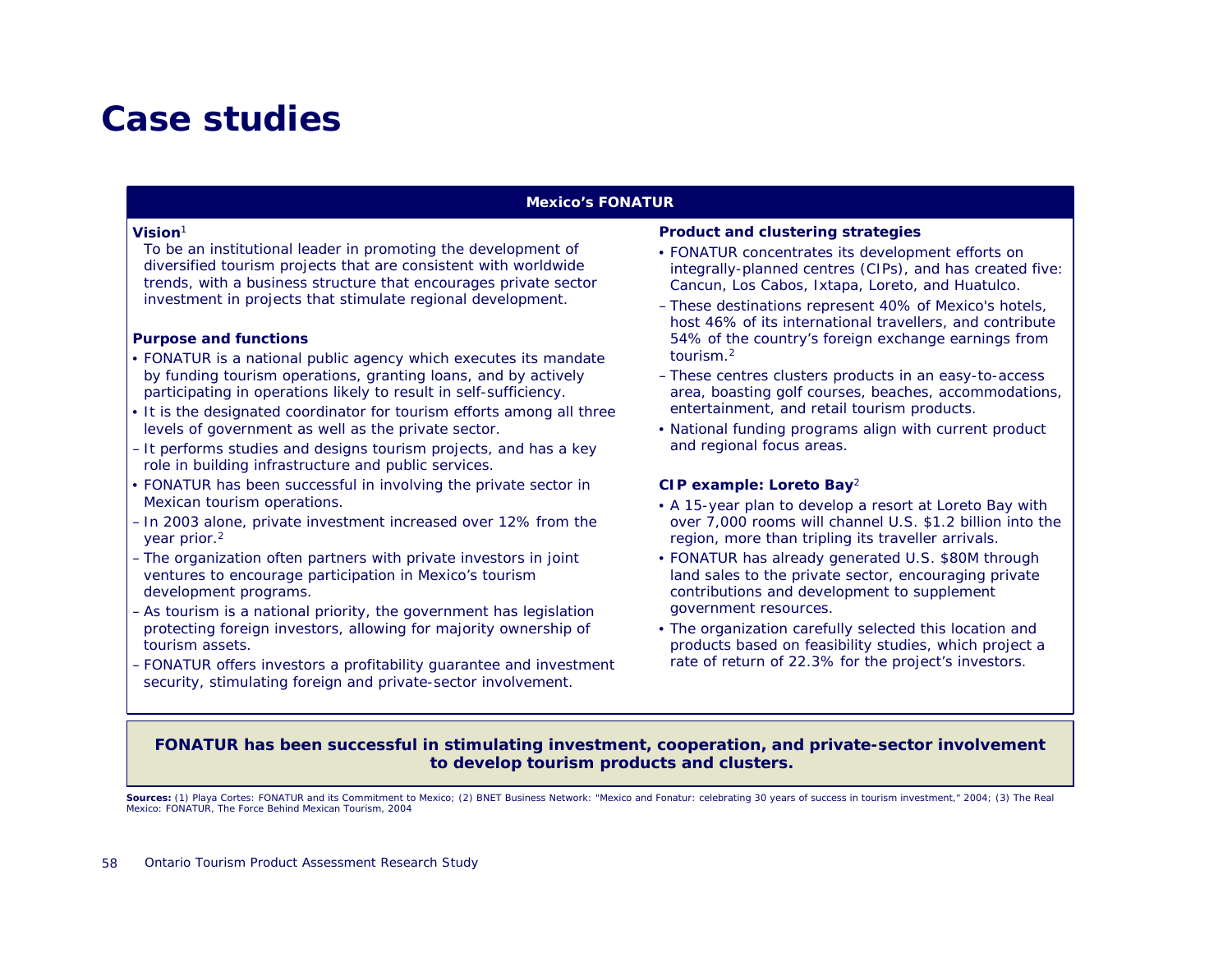| Alberta's agritourism cluster development model <sup>1</sup>                                                                                                                                                                                                                                                                                                                                                                                                                                                                                                                                                                                                                                                                                                                                                                                                                          | East London's development strategy <sup>2</sup>                                                                                                                                                                                                                                                                                                                                                                                                                                                                                                                                                                                                                                                                                                                                                                                                                                                                                                                               |
|---------------------------------------------------------------------------------------------------------------------------------------------------------------------------------------------------------------------------------------------------------------------------------------------------------------------------------------------------------------------------------------------------------------------------------------------------------------------------------------------------------------------------------------------------------------------------------------------------------------------------------------------------------------------------------------------------------------------------------------------------------------------------------------------------------------------------------------------------------------------------------------|-------------------------------------------------------------------------------------------------------------------------------------------------------------------------------------------------------------------------------------------------------------------------------------------------------------------------------------------------------------------------------------------------------------------------------------------------------------------------------------------------------------------------------------------------------------------------------------------------------------------------------------------------------------------------------------------------------------------------------------------------------------------------------------------------------------------------------------------------------------------------------------------------------------------------------------------------------------------------------|
| Alberta's cluster development model follows a four-step process,<br>which is iterative in nature:<br>1) Bring stakeholders together to communicate and collaborate;<br>2) Generate ideas through best practice research;<br>3) Set goals that will build the industry's profile and awareness; and<br>4) Evaluate and follow-up to help with future planning.<br>•Stakeholders involvement is seen as a critical component overall<br>process success.<br>-Parties involved include DMOs, Chambers of Commerce, economic<br>development staff, tourism destination regions, colleges, and<br>agritourism initiative staff.<br>•Regions in which to implement cluster were selected based on the<br>following criteria:<br>-Proximity to major markets;<br>-Critical mass of market-ready agritourism product; and<br>-Interest, commitment, and time available of local stakeholders. | <b>Product strategy</b><br>• East London's 2004-2006 Sub-regional Tourism Development<br>Strategy and Action Plan defined key areas in which the boroughs<br>and tourism agencies within would collaborate to develop and<br>promote.<br>-Rivers and canals and open / green spaces were emphasized as<br>areas in which London faced gaps in existing offerings, and had<br>opportunities to further develop.<br>-Partnership projects and steering groups were established to direct<br>the strategy, oversee cooperation, and guide development in these<br>areas.<br>-These opportunity areas were seen as enablers to increase London's<br>attractiveness as a gateway city and boost visitor arrivals.<br><b>Clustering</b><br>• The strategic plan outlines key cluster areas based on their evolution<br>within the product cycle (introduction, growth, maturity, decline).<br>- Cluster strategies are tailored to and prioritized based on this<br>classification. |

### **British Columbia3,4**

- With its funds, Tourism BC funds only a single designated DMO per region for a total of six DMOs that are part of the partnership and works with 143 communities more generally, which encourages collaboration and cooperation for the greater good of a tourism region.
- Because of their relationships with TBC, DMOs make sure to align their campaigns with TBC to ensure efficient uses of resources.
- TBC directly integrates with six large DMOs and asks in exchange for funding that they work together with smaller DMOs to ensure nonduplication of resources and greater communication.
- The Hotel Room Tax Act enables hotels to levy up to an additional 2% on hotel room nights to fund their regional tourism organization without modifying the existing Municipal acts.
- These monies are remitted to the Ministry of Finance and flow to local DMOs, who are accountable to their municipality.
- Sources: (1) Alberta Agriculture, Food, and Rural Development: Ag Tourism Cluster Development, 2004; (2) London Development Agency: East London Sub-regional Tourism Development Strategy and Action Plan, 2004-2006; (3) Tourism BC Annual Report 2007-08; (4) Primary research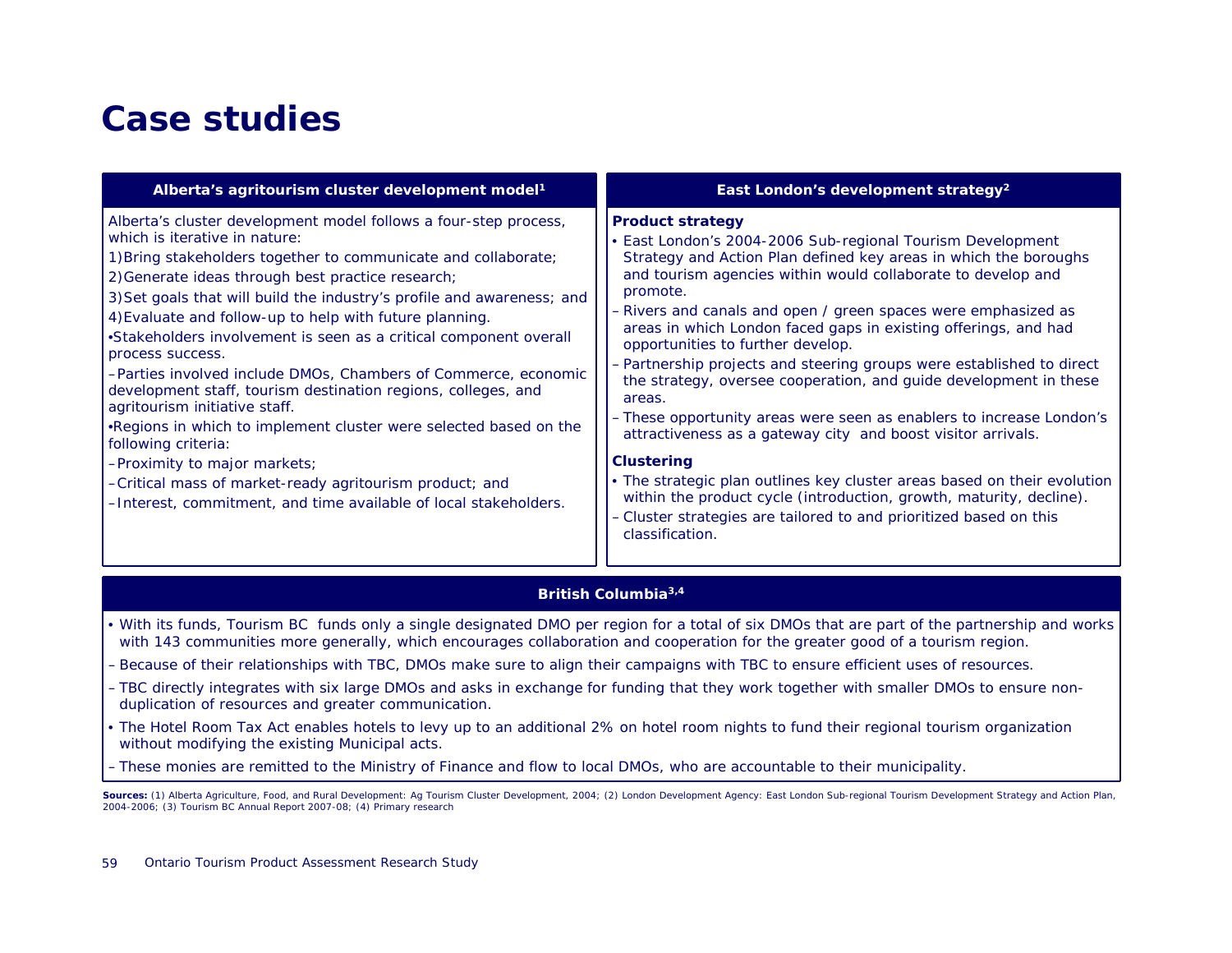| Tropical North Queensland (TNQ), Australia <sup>1</sup>                                                                                                                                                                                                                                                                                                                                                                                                                                                                                                                                                                                                                                                                                                                                                                                                                                                                              | Guyana Trade and Investment Support <sup>2,3</sup>                                                                                                                                                                                                                                                                                                                                                                                                                                                                                                                                                                                                                                                                                                                                                                                                                                                           |
|--------------------------------------------------------------------------------------------------------------------------------------------------------------------------------------------------------------------------------------------------------------------------------------------------------------------------------------------------------------------------------------------------------------------------------------------------------------------------------------------------------------------------------------------------------------------------------------------------------------------------------------------------------------------------------------------------------------------------------------------------------------------------------------------------------------------------------------------------------------------------------------------------------------------------------------|--------------------------------------------------------------------------------------------------------------------------------------------------------------------------------------------------------------------------------------------------------------------------------------------------------------------------------------------------------------------------------------------------------------------------------------------------------------------------------------------------------------------------------------------------------------------------------------------------------------------------------------------------------------------------------------------------------------------------------------------------------------------------------------------------------------------------------------------------------------------------------------------------------------|
| • The success of clustering in Australia has seen success and<br>failure over the years with varying Government support.<br>• The Queensland region has grown quickly, and is thought to be<br>due to the keenness of regional operators to collaborate.<br>• The Cairns Regional Economic Development Corporation was a<br>catalyst for the region's growth through its focus on the<br>promotion and development of clusters.<br>• Cooperation among operators in the area has been seen in a<br>number of areas, most significantly in the areas of collective<br>marketing efforts and environmental protection.<br>• Marketing and promotion in Australia is the responsibility of<br>many different organizations:<br>- Australia is promoted by the Australian traveller Commission.<br>- Each state / territory has their own government tourism<br>agency.<br>- Tourism Tropical North Queensland (TTNQ) has been developed | • The Guyana Trade and Investment Support (GTIS) Project<br>has identified cluster development and marketing assistance<br>as one of its major program components.<br>· Guyana has clearly identified its tourism cluster product<br>strengths as Eco-, nature-based, adventure, and cultural<br>tourism.<br>• Guyana's tourism operators have a strong sense of<br>collaboration and networking, but there is a distinct lack of a<br>vision for the industry and marketing efforts are poorly<br>organized.<br>• GTIS has launched a Tourism Cluster Working Group made<br>up of private operators, the Tourism and Hospitality<br>Association of Guyana, and relevant government agencies.<br>- The working group is designed to mobilize cluster<br>participants, develop a common vision, and develop action<br>plans intended to increase cluster competitiveness and<br>increase visits and receipts. |
| to promote the TNQ region.<br>• The regional promotion agencies have played a crucial role in<br>the development of cluster-based cooperation.                                                                                                                                                                                                                                                                                                                                                                                                                                                                                                                                                                                                                                                                                                                                                                                       | <b>Barrie's Winter Cluster<sup>4</sup></b>                                                                                                                                                                                                                                                                                                                                                                                                                                                                                                                                                                                                                                                                                                                                                                                                                                                                   |
| TTNQ is funded through both public agencies (30%) and its<br>private sector members (50%).<br>• Operators in the region cooperate with Government to ensure<br>the sustainability of the region's natural attractions (TNQ's main<br>traveller draw is the Great Barrier Reef).<br>• Tourism success has been highly dependent on access and                                                                                                                                                                                                                                                                                                                                                                                                                                                                                                                                                                                         | • Core and supporting winter attractions in the Barrie Area<br>have collaborated to offer winter activity packages.<br>• Four ski resorts have collaborated to produce marketing<br>material advertising their winter deals.<br>• Accommodations establishments have also made use of the                                                                                                                                                                                                                                                                                                                                                                                                                                                                                                                                                                                                                    |
| infrastructure in the region (including an international airport).<br>• TNQ has been able to attract private investment for destination<br>development, attraction development, marketing and research<br>in addition to just traditional business creation.                                                                                                                                                                                                                                                                                                                                                                                                                                                                                                                                                                                                                                                                         | collaboration to advertise in the marketing materials.<br>- The accommodations providers act as the providers of the<br>packages and are knowledgeable of all offers in the region.<br>• Festivals and events including Barrie Winterfest have also                                                                                                                                                                                                                                                                                                                                                                                                                                                                                                                                                                                                                                                          |
| • Local operators, industries and government have established a<br>long-term commitment to support potential, emerging and<br>established clusters.                                                                                                                                                                                                                                                                                                                                                                                                                                                                                                                                                                                                                                                                                                                                                                                  | partnered as part of the cluster to advertise their 2008<br>offerings.                                                                                                                                                                                                                                                                                                                                                                                                                                                                                                                                                                                                                                                                                                                                                                                                                                       |

**Sources:** (1) Sara Nordin: Tourism Clustering and Innovation: Paths to Economic Growth and Development, 2003; (2) USAID Guyana Trade and Investment Support: Tourism Cluster Profile, April<br>2005; (3) Guyana Trade and Invest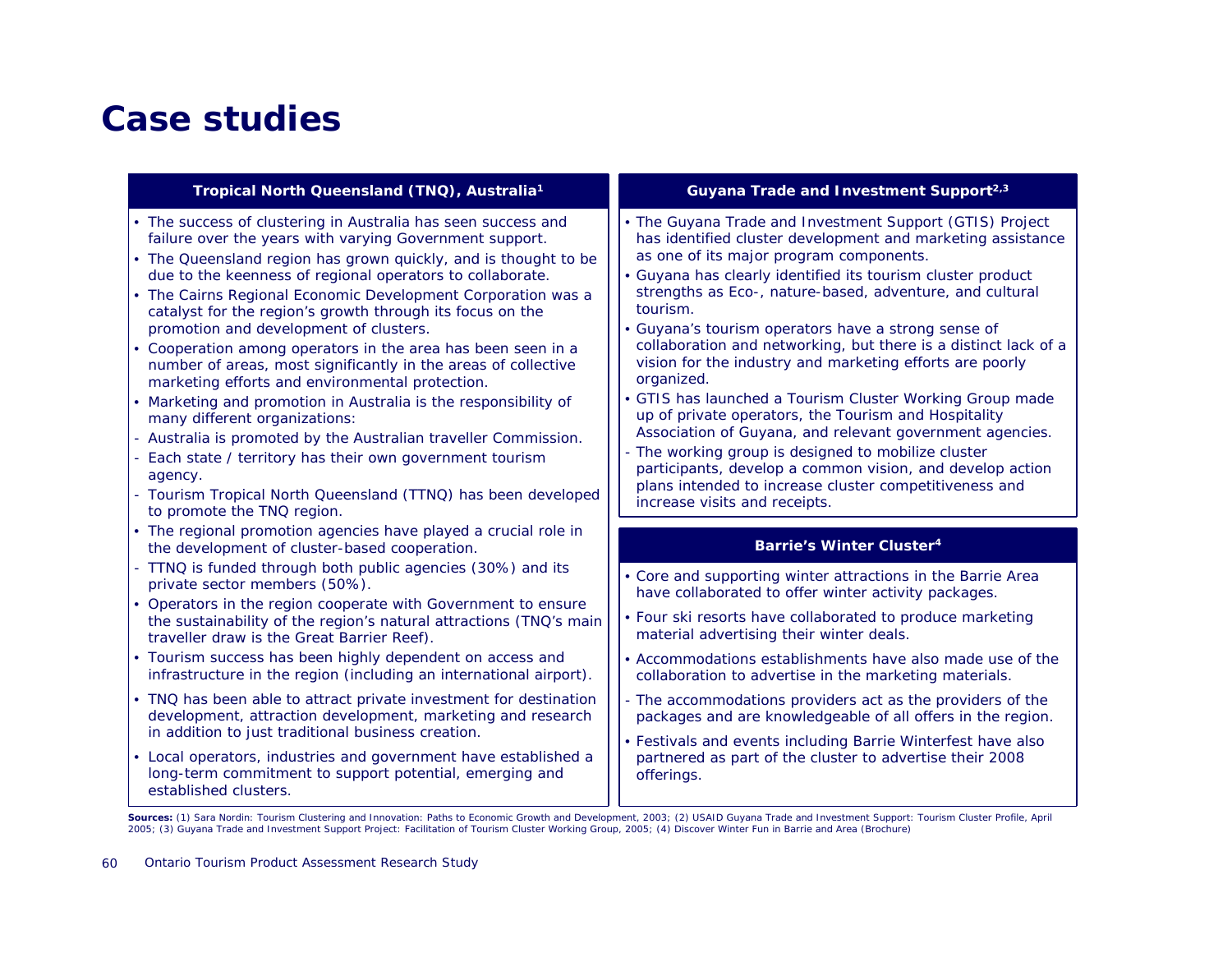| South Australia <sup>1</sup>                                                                                                                            | Ireland <sup>2</sup>                                                                                                                                                                                                                                                |  |  |
|---------------------------------------------------------------------------------------------------------------------------------------------------------|---------------------------------------------------------------------------------------------------------------------------------------------------------------------------------------------------------------------------------------------------------------------|--|--|
| • The South Australian Tourism Commission (SATC) oversees the                                                                                           | • Fáilte Ireland has developed a National Development Plan for 2007 – 2013 which has                                                                                                                                                                                |  |  |
| Tourism Development Fund (TDF) which provides partial funding                                                                                           | designated €137 million for tourism product development in the country.                                                                                                                                                                                             |  |  |
| to facilitate the development of suitable tourism products.                                                                                             | . There has been €70 million set aside for the development of international class visitor                                                                                                                                                                           |  |  |
| • Funds are dedicated specifically to upgrading South Australia's                                                                                       | attractions split as follows:                                                                                                                                                                                                                                       |  |  |
| wine and food experiences which have been used as a                                                                                                     | Some $\epsilon$ 50 million for the upgrading and presentation to best international standards                                                                                                                                                                       |  |  |
| competitive advantage for the region for many years.                                                                                                    | of 20 existing visitor attractions.                                                                                                                                                                                                                                 |  |  |
| • The object of the fund is to attract more visitors to food and wine                                                                                   | - Up to $\epsilon$ 14 million to assist in the creation of up to three new visitor attractions.                                                                                                                                                                     |  |  |
| businesses by incorporating tourism product which complements                                                                                           | Approximately €6 million for further developments within historical and other major                                                                                                                                                                                 |  |  |
| the experience and establishes alternative avenues of revenue                                                                                           | ornamental gardens.                                                                                                                                                                                                                                                 |  |  |
| (e.g., retailing of produce or souvenirs, innovative cuisine, etc.).                                                                                    | • It is planned that €28 million of the budget will be set aside for the development of                                                                                                                                                                             |  |  |
| • The TDF gives partial grants (the rest must be provided privately)                                                                                    | activity / adventure products which was identified as a priority in Ireland's tourism                                                                                                                                                                               |  |  |
| to developments that are seen as innovative and sustainable and                                                                                         | product strategy.                                                                                                                                                                                                                                                   |  |  |
| provide information on how it will meet eligibility criteria such as:                                                                                   | • Funds are available to initiatives that best meet a wide range of criteria including:                                                                                                                                                                             |  |  |
| - It must contribute to one or more of the objectives set out in the<br>South Australian Tourism Plan or Food and Wine Tourism<br>Strategy.             | Consistency with the National Development Plan and Fáilte Ireland's Tourism<br>Development Product Strategy.<br>Proven cost-effectiveness and financial sustainability.<br>- Willingness to participate in any strategic product marketing partnerships approved by |  |  |
| - Ability to demonstrate how it will generate visitation.                                                                                               | Fáilte Ireland.                                                                                                                                                                                                                                                     |  |  |
| - Using the funds for facilities that are generally not revenue                                                                                         | Ability to deliver the proposed project.                                                                                                                                                                                                                            |  |  |
| producing (product development instead of improvement).                                                                                                 | Ability to increase visitor numbers / bednights and revenue.                                                                                                                                                                                                        |  |  |
| Ability to demonstrate that ongoing responsibility for operation                                                                                        | . The maximum aid rates for proposed projects vary by region and enterprise size.                                                                                                                                                                                   |  |  |
| and maintenance can be reasonably guaranteed.                                                                                                           | SME's and priority development regions are eligible for the highest amounts of                                                                                                                                                                                      |  |  |
| • The fund is competitive with the businesses showing the clearest<br>tourism benefits will receive grants.                                             | funding.<br>• Funding is available for the private sector, public sector, public sector bodies, and<br>voluntary organizations                                                                                                                                      |  |  |
| Quebec <sup>3</sup>                                                                                                                                     |                                                                                                                                                                                                                                                                     |  |  |
| • Quebec's regional tourism associations ("RTA") receive independent funding streams via provincial legislation; however, use of these contributions is |                                                                                                                                                                                                                                                                     |  |  |

- mandated by the Ministry of Tourism.
- Legislation enacted in 1979 created 22 RTAs independent of the government, to which the Ministry of Tourism grants funding annually (\$10M total).
- Collectively these RTAs have access to \$75M, of which Quebec mandates that a maximum of 25% can be spent on product development initiatives, ensuring that the majority is allocated for marketing activities.
- In 2006, a quality program was launched by the provincial government which provided training to industry bodies in order to encourage compliance with eight ISO norms in tourism.
- This program is made up of Ministry of Tourism courses, which are funded by the government, tourism associations and fees.
- It ensures that education aligns with quality standards so that tourism products and businesses have comparable service and performance level.

Sources: (1) South Australia Tourism Development Fund: Guidelines for Tourism Development Assistance Upgrade of South Australian Wine and Food Experiences; (2) Fáilte Ireland National Development Plan 2007 -2013: Tourism Capital Investment Programme; (3) Primary research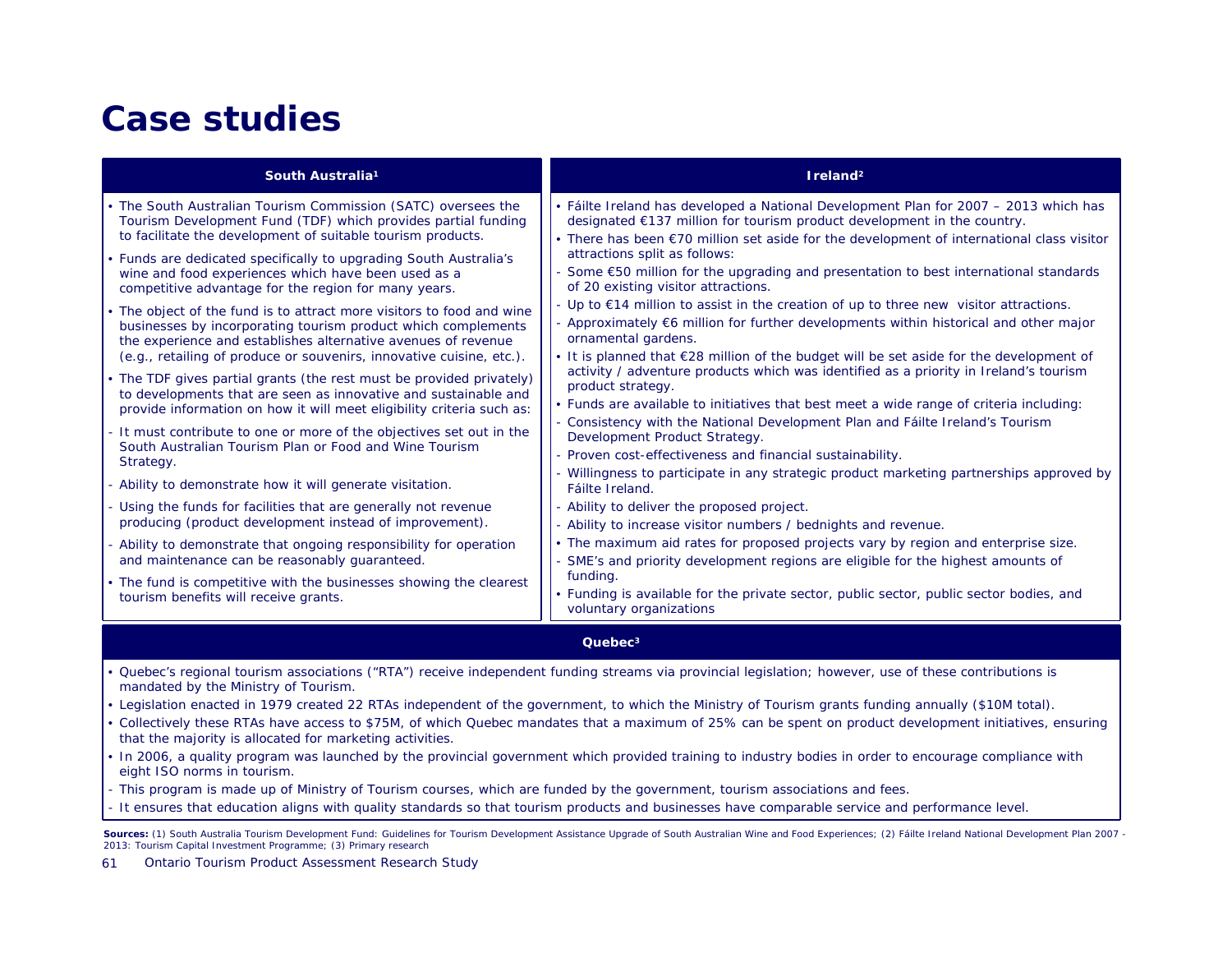**Appendix Six - Government product development best practices**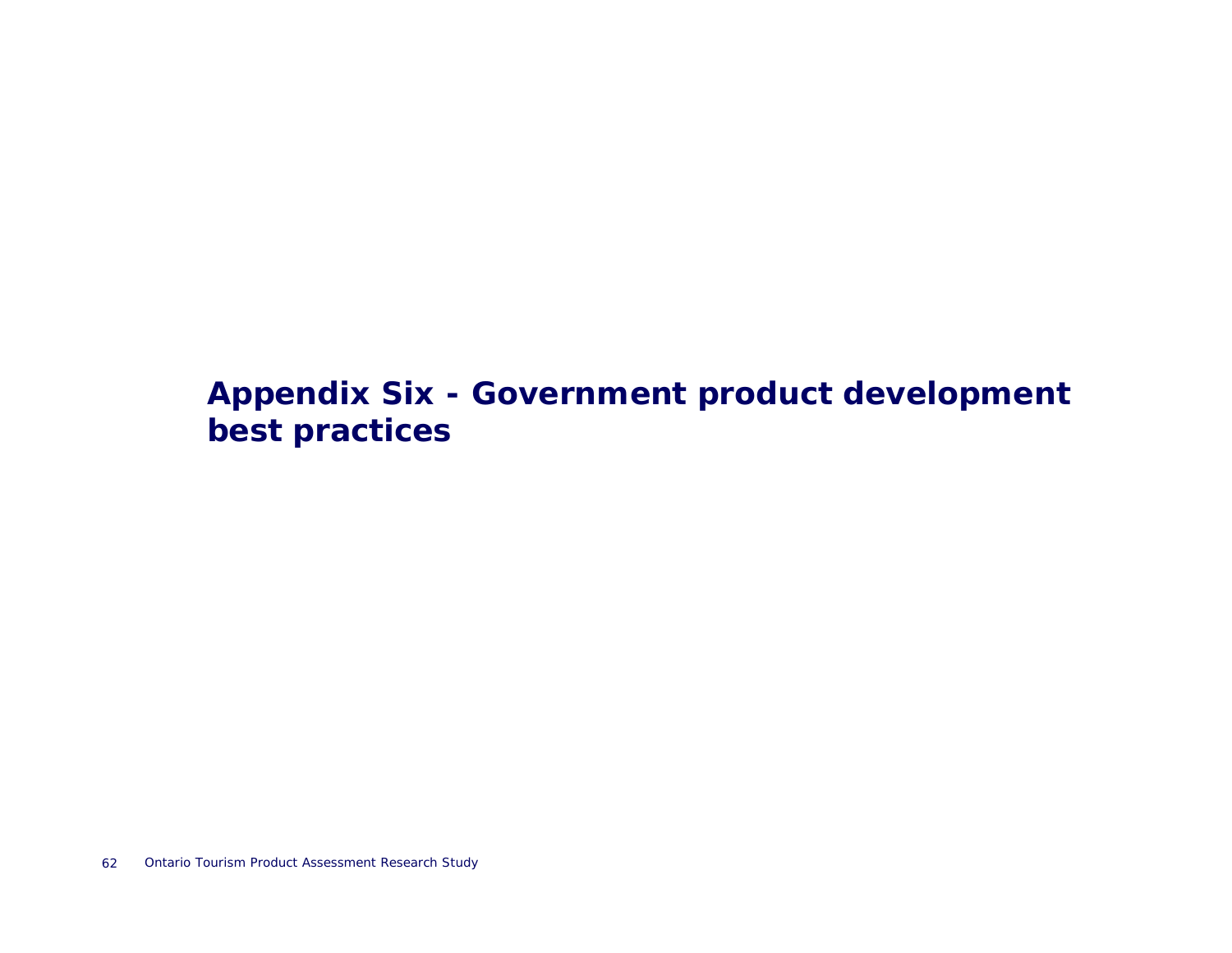### **Ontario can learn from product development practices of other successful jurisdictions**

The Government's role in tourism product development can come in many forms. This appendix will review what other jurisdictions are doing and key considerations for Ontario. The following steps will be taken:



**Ontario can learn from other jurisdictions and identify key product development practices that will drive innovation and the creation of tourism products that travellers look for in an Ontario travel experience.**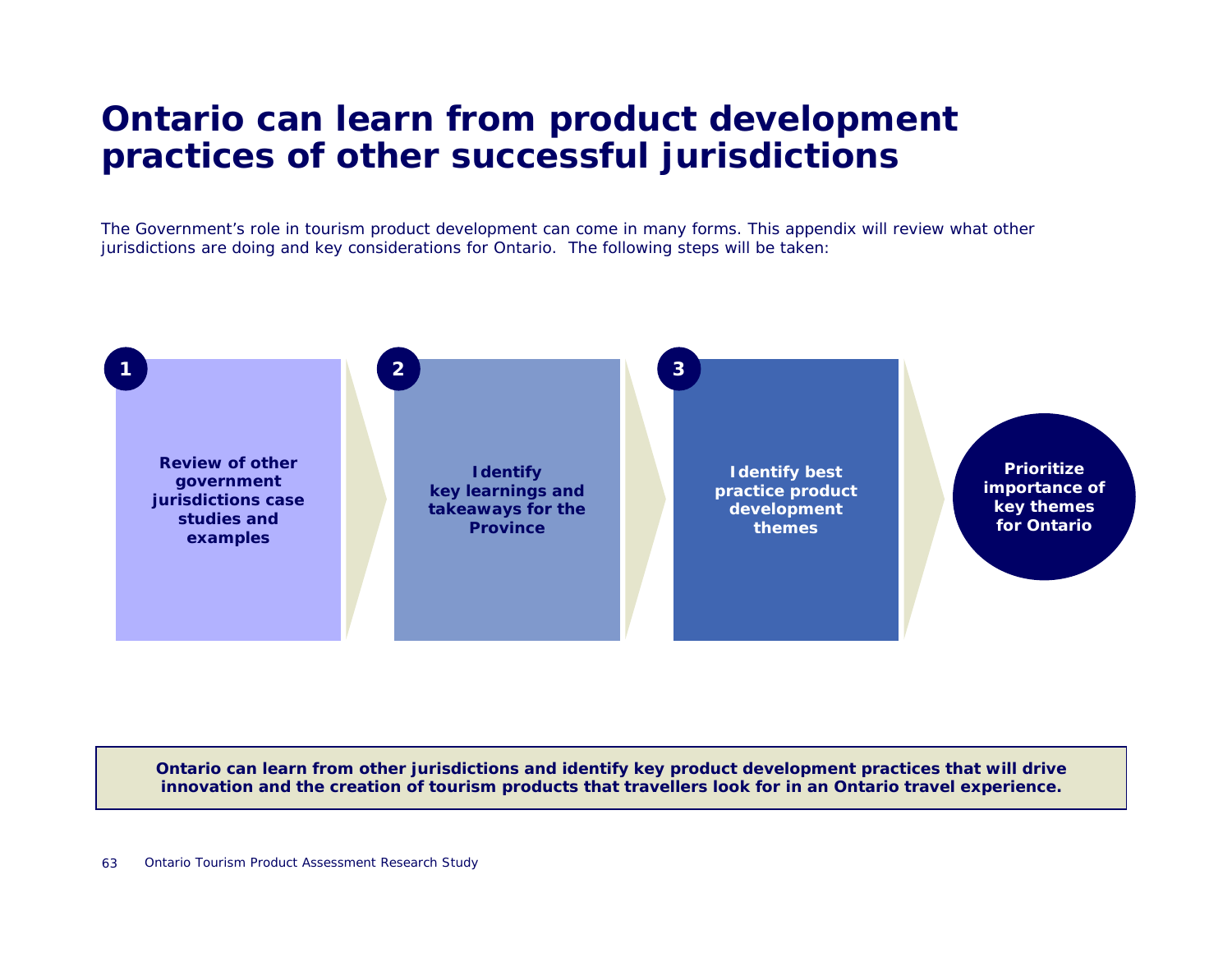### **Government product development case studies**

#### *The Bay of Fundy*<sup>1</sup>

**New Brunswick**

**New Brunswick** 

**Mexico**

Vexico

**Prince Edward Island**

Prince

Edward Island

- New Brunswick spent decades trying to understand and plan how to balance the true value of the Bay of Fundy as a potential tourism product, while also preserving its natural wonder. • Nova Scotia leveraged natural assets available to After discovering new approaches that could support and maintain the one-of-a-kind ecosystem the Province began major infrastructure initiatives that included: ‒ Creation of the Fundy Coastal Drive, reinvention of the Hopewell Rocks, the creation of the Cape Enrage Adventure site, rebuilding of the Algonquin Golf Course to a signature level, expansion and modernization of the famed Algonquin Hotel, community enhancement in places such as St. Martins, building the Fundy Trail and Fundy Parkway and the creation of the Day Adventures Centre in St. Andrews and St. George • Individual operations were retooled through the creation of the Day Adventure initiative.• The Bay of Fundy is one of the leading icons and destinations for New Brunswick and Nova Scotia.• The Bay of Fundy Tourism Partnership emerged as an example of best practice for the Total Market Readiness program. any construction took place the private sector and customers. strengthen the both destinations. *Cancun*1,2 • The Mexican government introduced the 'Program to Strengthen Competitiveness in Tourism' to bring "elite" travellers back to the region. • Restoring demand required product changes to present the image of a high-level destination that would be matched by increasing services provided to customers. • Key product additions were archaeology, Mayan culture and biodiversity – a museum with beaches.• New tourism policy was created in support of this major initiative in order to leverage unique Mexican assets, preserve culture and create economic prosperity for the region. • Key policy included regional and sustainable development, financing and investment, transport and facilitation, education / training / culture, infrastructure and promotion. development. was established in the late 1990's.<sup>3</sup> *The New Product Culture*<sup>1</sup> • The global objective – to attract two million visitors and generate \$600 million in direct spending by the year 2010. government partnerships.
- The Product Development Agenda is a partnership between the Atlantic Canada Opportunities Agency (ACOA), the Province and industry to allocate scarce resources towards the most strategic opportunities.
- Key product development areas include: Iconic products, coastal experiences, culture and heritage, meetings and conventions, provincial parks, festivals and major events and industry professional development.

#### **Case study –** product development **Best product and learning for Ontario Best practice and learning for Ontario**

- Extensive planning and execution occurred before
- the Province into prominent tourism product
- Major infrastructure initiatives signaled the Province was serious about the development of tourism to
- New Brunswick's actions created a desire for similar action and development in Nova Scotia, which would

- The study led to the development of new tourism policies in Mexico designed to support tourism growth via product growth and infrastructure
- As a result of the study the importance and status of tourism development was elevated within.
- After hurricane Wilma decimated Cancun, the cooperation, between public and private sectors quickly revitalized the area. The government's U.S. \$22 million investment was the catalyst in the redevelopment. This incident reaffirmed the significance of the tourism sector and policy that
- Strategy was founded on renewed industry-
- Partnership required an integrated researchproduct-marketing platform.
- Public goals and targets created a heightened sense of urgency to deliver.
- Professional development is a critical component supporting tourism product creation.

Sources: (1) The Prince Edward Island Strategy for Tourism Competitiveness 2005 – 2010; (2) Mexico Tourism Sector Development Program 1995 – 2000; (3) All Business - "Cancun is back and better than ever," 2006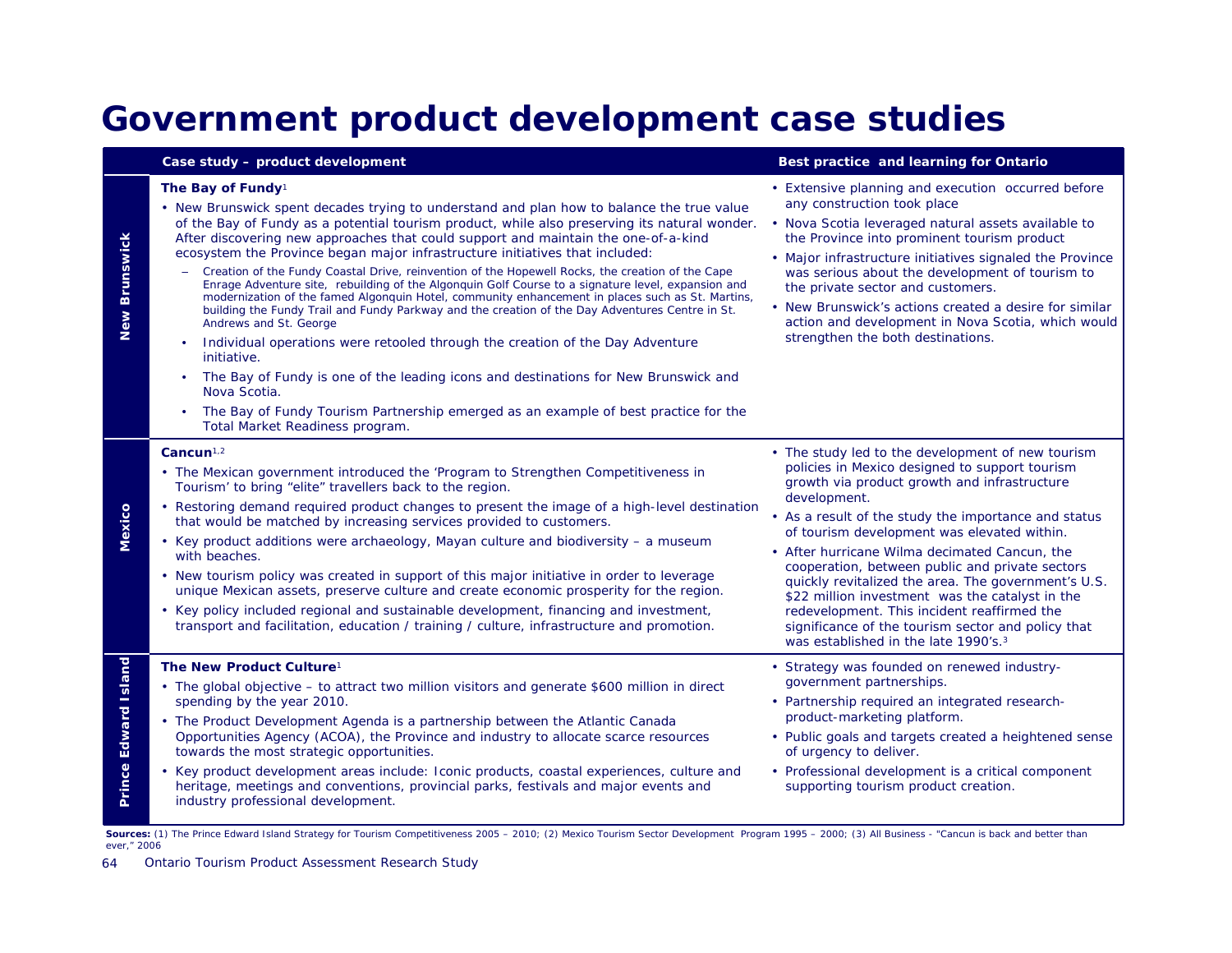### **Government product development case studies**

#### **Case study – product development Learning for Ontario**

#### *Tourism BC (TBC)*

- The Ministry of Tourism, Culture, and the Arts plays a supporting role in the management and operations of products. Government-owned land (e.g., parks) is managed and operated by the private sector by tenure.1
- Improving tourism market readiness of new and emerging tourism sectors and products is a key priority in the TBC 2006/07 – 2008/09 Service Plan. Tourism product initiatives include: BC Experiences, Community Tourism Foundations, Circles of Opportunity, Community Sport Tourism program in partnership with 2010 Legacies Now, the Canadian Sport Tourism Alliance and the Ministry of Tourism, Sport and the Arts.2
- The Province has provided the following in an effort to support tourism product development:
	- ‒ \$65 million to TBC from 2005 to 2008 for product development and marketing, more than doubling investment in TBC since 2001.4
	- ‒ \$25 million to the Union of B.C. Municipalities for its Community Tourism Program so regions can develop local tourism services, products and marketing initiatives.4
	- ‒ \$12 million in one-time funding to the province's six tourism regions to enhance their infrastructure and marketing programs.<sup>4</sup>
	- ‒ Provided \$5 million over four years to the Aboriginal Tourism Association of B.C. to implement its Aboriginal cultural tourism strategy. The Aboriginal Tourism Association of B.C.'s Blueprint Strategy, launched in September 2007, provides a long-term plan for the sustainable growth and development of the province's Aboriginal tourism industry.4
	- ‒ Implemented the B.C. Resort Strategy to create new and expanded all-season resorts throughout the province. B.C.'s existing alpine ski resorts are projecting new capital investments of more than \$1 billion over the next two to five years.4
	- ‒ Invested \$8 million towards the construction of six Provincial Gateway Visitor Centers that are strategically located across B.C. where most visitors enter the province.4
	- ‒ It is estimated that \$566 million of B.C.'s tourism revenues can be attributed to arts and culture activities. In 2008, additional funding for arts and culture projects included:
- o \$150 million for the BC150 Cultural Fund, a permanent endowment, the earned revenues of which will distributed to support arts and cultural activities throughout the province; 4
- o \$50 million to the Vancouver Art Gallery; 4
- o \$9 million to restore and revitalize the Vancouver East Cultural Centre and establish an endowment to assist with the centre's ongoing operating costs; and4
- o \$9 million for planning a new National Maritime Centre of the Pacific and Arctic.4

- Government-owned land may be better managed and operated by the private sector.
- Training and labour development for tourism is largely industry-led and supported by Government funding.
- Significant expenditures have be committed to a variety of product development projects ranging from the establishment of new product, restoration existing products, and infrastructure support to support the access and development of the region.
- Investment and development of provincial travel regions can help establish better cohesion of operators within regions to encourage more cooperative efforts.
- B.C has recognized the potential of Aboriginal tourism as a unique differentiated cultural product by assisting with strategy development and long-term funding.
- Gateway and visitor centers represent strategic hubs to help enhance the traveller experience and support local marketing and attractions within the regions.
- The BC150 Cultural Fund acts as a new mechanism for on going funding to support arts and cultural events.

Sources: (1) Primary research; (2) Tourism BC (hellobc.com); (3) Tourism BC Annual Report 2007-08; (4) Ministry of Tourism, Culture and Arts - "B.C investments in Tourism".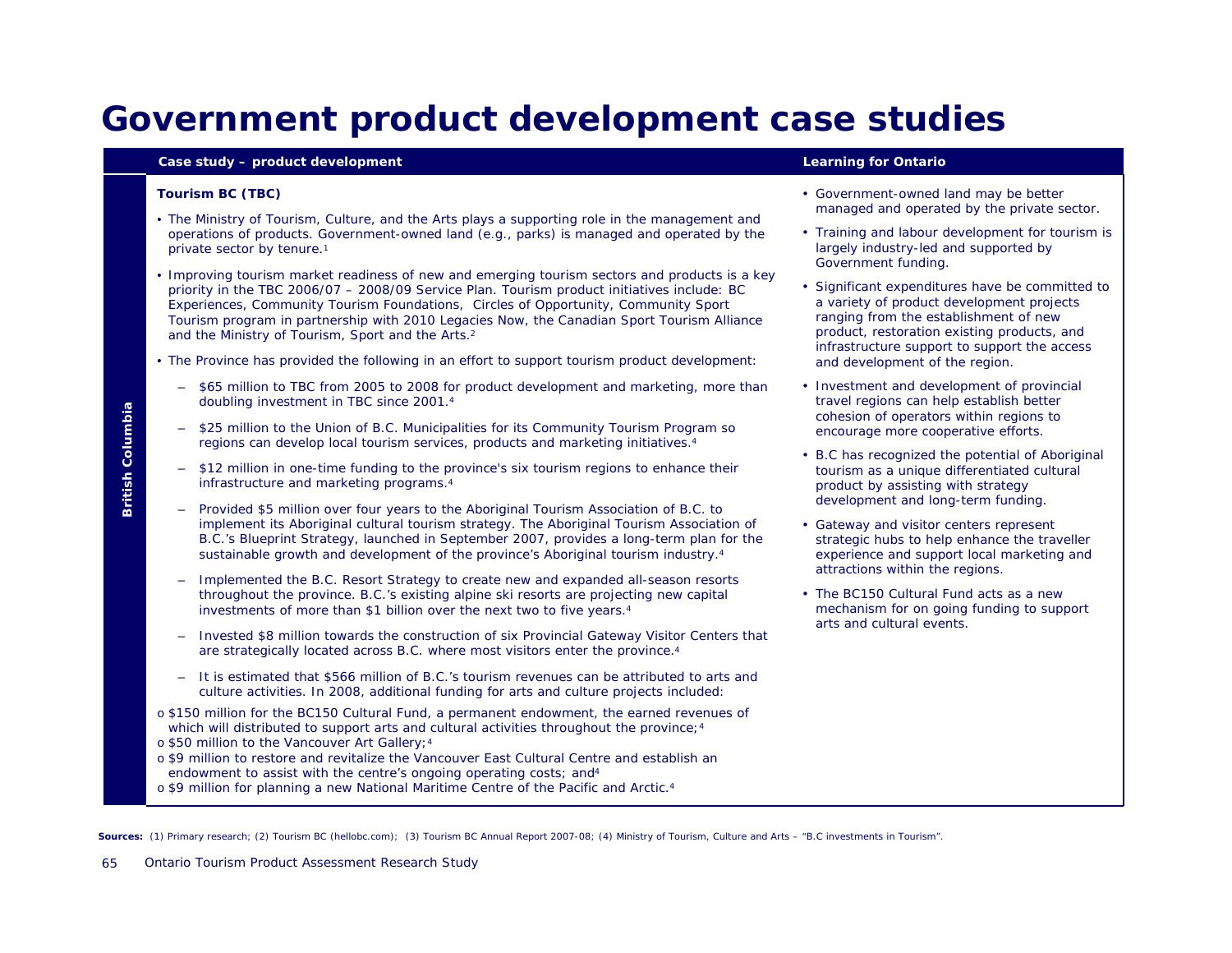### **Government product development case studies**

#### *Australian Tourism Development Program (ATDP)*<sup>1</sup>

•ATDP is the Australian Government's business program delivery division in the Department of Innovation, Industry, Science and Research.

•ATDP is a highly competitive merit-based grants program that aims to assist in the development of a continuous tourism experience across Australia. It does this by supporting initiatives that will:1

- ‒ Promote tourism development in regional and rural Australia
- ‒Contribute to long term economic growth
- Increase visitation and yield throughout Australia
- $\sim$ Enhance visitor dispersal and tourism expenditure throughout Australia
- ‒ Increase Australia's competitiveness as a tourism destination

•There are two separate categories of grant: Tourism Projects and Integrated Tourism Development Projects.

•ATDP delivers a range of financial products that include more than 30 innovation grants, tax and duty concessions, small business development, industry support and venture capital. <sup>1</sup>

•The program has been operating under phases. The examples below outline sample projects and funding received for within each phase include:

- ‒ ATDP customers funded under round one (2004):
	- $\circ$  In round one, 37 projects were funded overall for a total of \$5.9 million.<sup>2</sup>
	- o Culture Trail \$100,000: Trail links major projects on the Wilson River to the Cultural Precinct and focuses on the cultural diversity, colorful history, appealing lifestyle and quality regional cuisine of the Lismore area.2
- ‒ ATDP customers funded under round three (2006):
	- $\circ$  In round three, 45 projects were funded overall for a total of \$8.2 million.<sup>3</sup>
	- o Billabong Sanctuary \$100,000: The Billabong Sanctuary is a wildlife park featuring over 100 species of Australian animals. It caters to a mainly international market, independent travellers and groups, such as coach groups, specialty education and conferences. ATDP funds will be used to construct an all weather facility to hold visitors.3
- ‒ ATDP customers funded under round four (2007):
- oIn round four, 27 projects were funded overall for a total of \$4.6 million.<sup>4</sup>
- o Creation of the Arthouse Hostel in an iconic Launceston building - \$100,000: The historic Old Esplanade B&B premises in Inveresk will be transformed into a backpacker hostel to cater up to 90 guests. ATDP funding will be used to alter the building to suit the enhanced purpose by altering the attic space for accommodation, provide full handicap access and facilities.4

#### **Case study - product development Best practice and learning for Ontario**

- Dedicated financial agency to provide grants and other concessions specifically for tourism related development.
- Funding is evaluated based on the merit of the tourism development through a formal application process.
- Government can support projects vital to the region through the availability of specific grants, concessions etc.
- Supports innovative and necessary product development / restoration for operators in need of financial support.
- Funding has multiple streams providing more opportunity to address different types of needs from a diverse group of operators that support tourism.
- Availability of venture capital ('seed funding') could attract a stronger and highly capable talent pool.

Sources: (1) AusIndustry (ausindustry.gov.au); (2) Australian Tourism Development Program – Customers Funded under Round 1 (2004); (3) Australian Tourism Development Program – Customers Funded under Round 3 (2006); (4) Australian Tourism Development Program – Customers Funded under Round 4 (2007).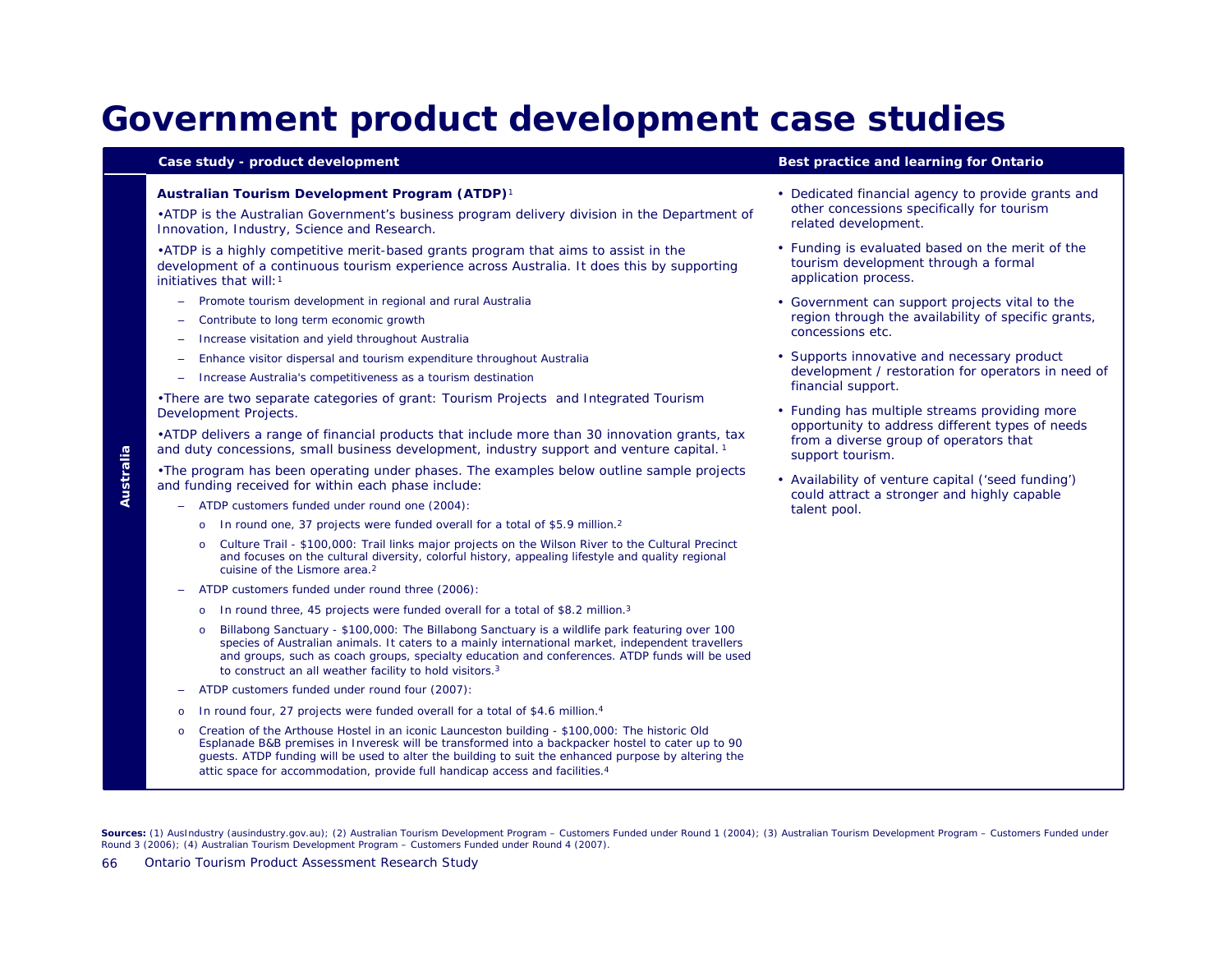### **Government product development practices**

#### **Case study – product development Learning for Ontario**

**Ireland**

**Ireland** 

#### *Failte Ireland – Tourism Product Development Strategy 2007 - 2013*

- The Tourism Product Development Review Group was set up on October 2005 to produce new tourism product development strategy for the period 2007 – 2013. The strategy formed key input into the National Development Plan (NDP).1
- The high level working group was comprised of tourism representative bodies, industry stakeholders, the public sector and the support agencies.
- The group spent over one year to create a comprehensive overview of opportunities and challenges for the industry, that included a nationwide product audit and quality assessment, resulting in sixty-seven recommendations for implementation. Dedicated tourism funds were recommended to support the recommendations that included:
- ‒ Tourism infrastructure (€133 million); feasibility studies / innovation (€21million); major annual events (€28 million); create attractions of international class (€70 million); private sector investment in 'soft adventure' (€28 million); communication with visitors (€102.5 million); expand capabilities of human resources (€156 million).*<sup>1</sup>*
- In addition to direct investment through the Tourism Development Program, the NDP includes a range of complementary programs which will greatly benefit the future development of tourism. These relate not only to the major planned capital investment in transport, energy and environmental services but also to the proposed investment of over €900m in culture infrastructure and €990m in sport infrastructure under the Department of Arts, Sport and Tourism's Vote.3
	- ‒ The synergies that exist between arts, sport and tourism are well established, as demonstrated by Ireland's recent experience of the Special Olympics World Summer Games, the Ryder Cup matches, the ReJoyce Festival and the Beckett Festival.6

**Note**: For this case study all figures are quoted in Euros.

- Collaboration of Government, industry, public sector and supporting agencies collaborating to undertake an extensive product audit and review.
- Total indicative investment under tourism from 2007-2013 is estimated at €800 million. Of the overall funding being deployed a significant portion (over 39%) is dedicated to product development and infrastructure.2,3
- Funding is broken down as follows:
	- ‒ International Marketing €335 million; to promote the island of Ireland in key international markets.3
	- ‒ Product Development and Infrastructure €317 million; to upgrade and supplement our tourism attractions and activities and to deliver a National Conference Centre in Dublin.3
	- ‒ Training and Human Resources €149 million; to support the upgrading of the capability of companies in the sector and the provision and training of staff to meet growing demand.3

**Sources:** (1) Failte Ireland – Tourism Product Development Strategy 2007 – 2013; (2) Ireland National Development Plan 2007 – 2013 (3) Ireland Department of Sports , Art and Tourism: "O'Donoghue announces €800m Tourism Development Programme under the National Development Plan 2007-2013."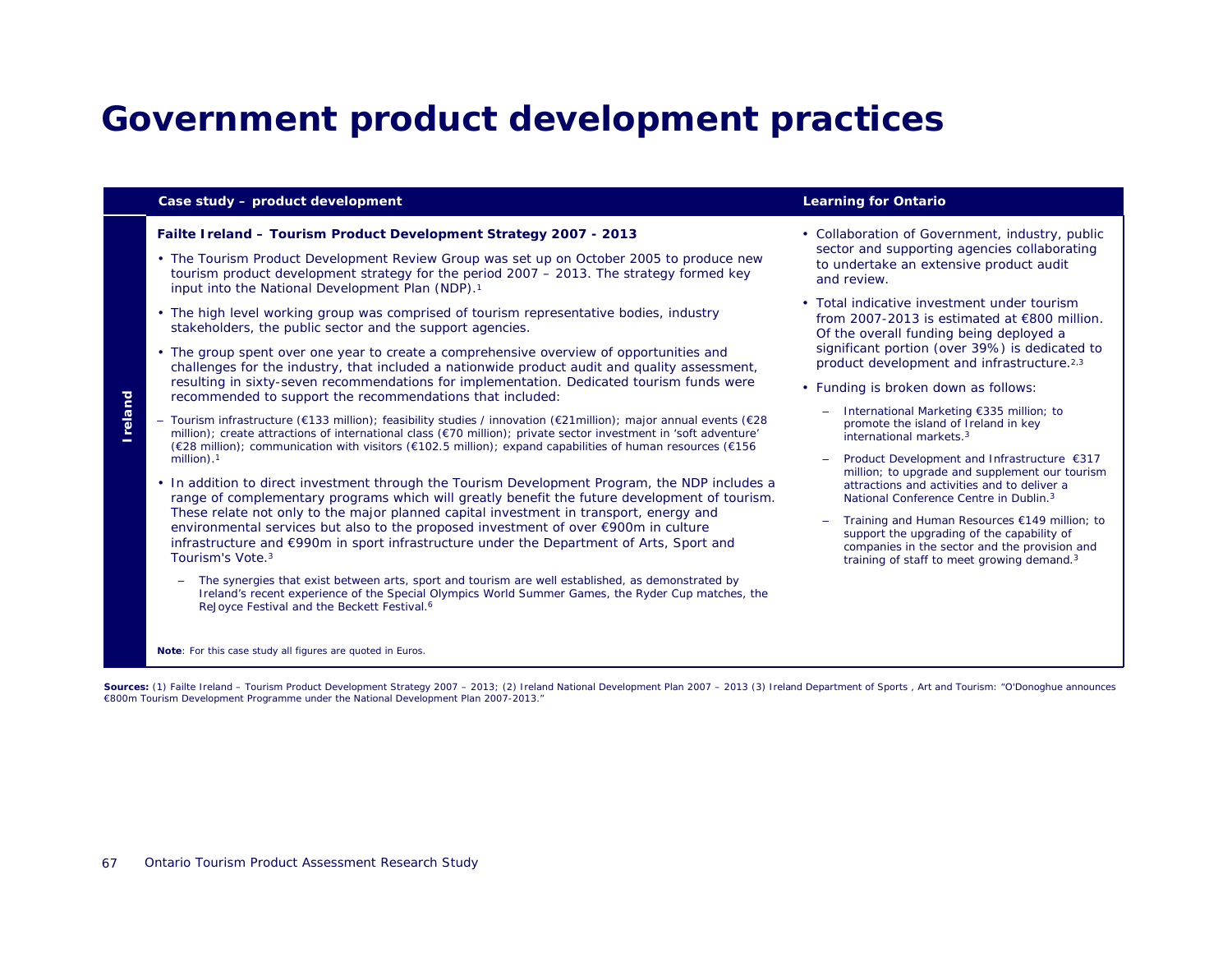## **Prioritized government product development themes**

| <b>Case Study</b>                               | <b>Best practice themes</b>                                                                                                           | <b>Implications and relevancy to Ontario</b>                                                                                                                                                                                                                                                                                                                                                                            | <b>Priority</b> |
|-------------------------------------------------|---------------------------------------------------------------------------------------------------------------------------------------|-------------------------------------------------------------------------------------------------------------------------------------------------------------------------------------------------------------------------------------------------------------------------------------------------------------------------------------------------------------------------------------------------------------------------|-----------------|
| <b>New</b><br><b>Brunswick</b>                  | Leverage natural assets in<br>developing products and<br>destinations                                                                 | • Natural assets can be a competitive advantage and often present a natural<br>traveller attraction that can be further developed.<br>• Government investment in product development, and particularly<br>supporting infrastructure, facilitate the development of tourism icons and<br>encourages private product clustering.                                                                                          |                 |
| <b>Mexico</b>                                   | <b>Government-industry</b><br>collaboration / partnering to<br>set product strategy,<br>identify priorities and<br>allocate resources | • A mechanism or body for the Ontario government and the private sector<br>with a mandate to collaborate and focus on the long-term sustainability of<br>the tourism industry will best serve the identification of product strategy,<br>prioritization and resource investment.<br>• Efficiencies and industry alignment can be achieved through combined or<br>coordinated research, product and promotion activities |                 |
| <b>Prince</b><br><b>Edward</b><br><b>Island</b> | Government recognizes and<br>invests in product<br>development as a<br>cornerstone in tourism<br>competiveness                        | • Policy recognition for the role of product development must be combined<br>with impactful fiscal investment.<br>• Investments in product development need to be prioritized based on<br>impact and return.<br>- Comprehensive product audits could be conducted routinely to<br>understand strengths and weaknesses.<br>- Prioritization of investments in new product versus existing product                        |                 |
|                                                 |                                                                                                                                       | need to be balanced appropriately.<br>- Travel regions strategies and supporting infrastructure can provide<br>important indirect support for tourism products.                                                                                                                                                                                                                                                         |                 |
| <b>Ireland</b>                                  | <b>Successful tourism</b><br>development includes<br>coordinated investment in<br>access, education / training                        | • Product should not be developed or renewed in isolation without<br>considering the integration of other supporting tourism components (e.g.,<br>access, training).                                                                                                                                                                                                                                                    |                 |
|                                                 | and promotion to support<br>product development                                                                                       | • Given the service-oriented nature of the industry, tourism labour training<br>and professional development should be a priority so that a high quality<br>labour pool is available to support public and private sector operations.                                                                                                                                                                                   |                 |
| <b>British</b><br>Columbia                      | Involve the private sector in<br>the management and                                                                                   | • The operations experience, ingenuity and responsiveness / flexibility of<br>private tourism operators can be leveraged in the management of public<br>sector tourism assets.<br>• The profit-motive of private sector operators needs to be balanced with                                                                                                                                                             |                 |
| <b>Australia</b>                                | operations of public<br>products                                                                                                      | Ontario government priorities.<br>• Opportunities may exist for Government and the private sector to make<br>joint investments in new product offerings that may otherwise not be<br>undertaken by either group.                                                                                                                                                                                                        |                 |
|                                                 |                                                                                                                                       | O Priority O<br>High priority<br><b>Rating legend</b>                                                                                                                                                                                                                                                                                                                                                                   | Low priority    |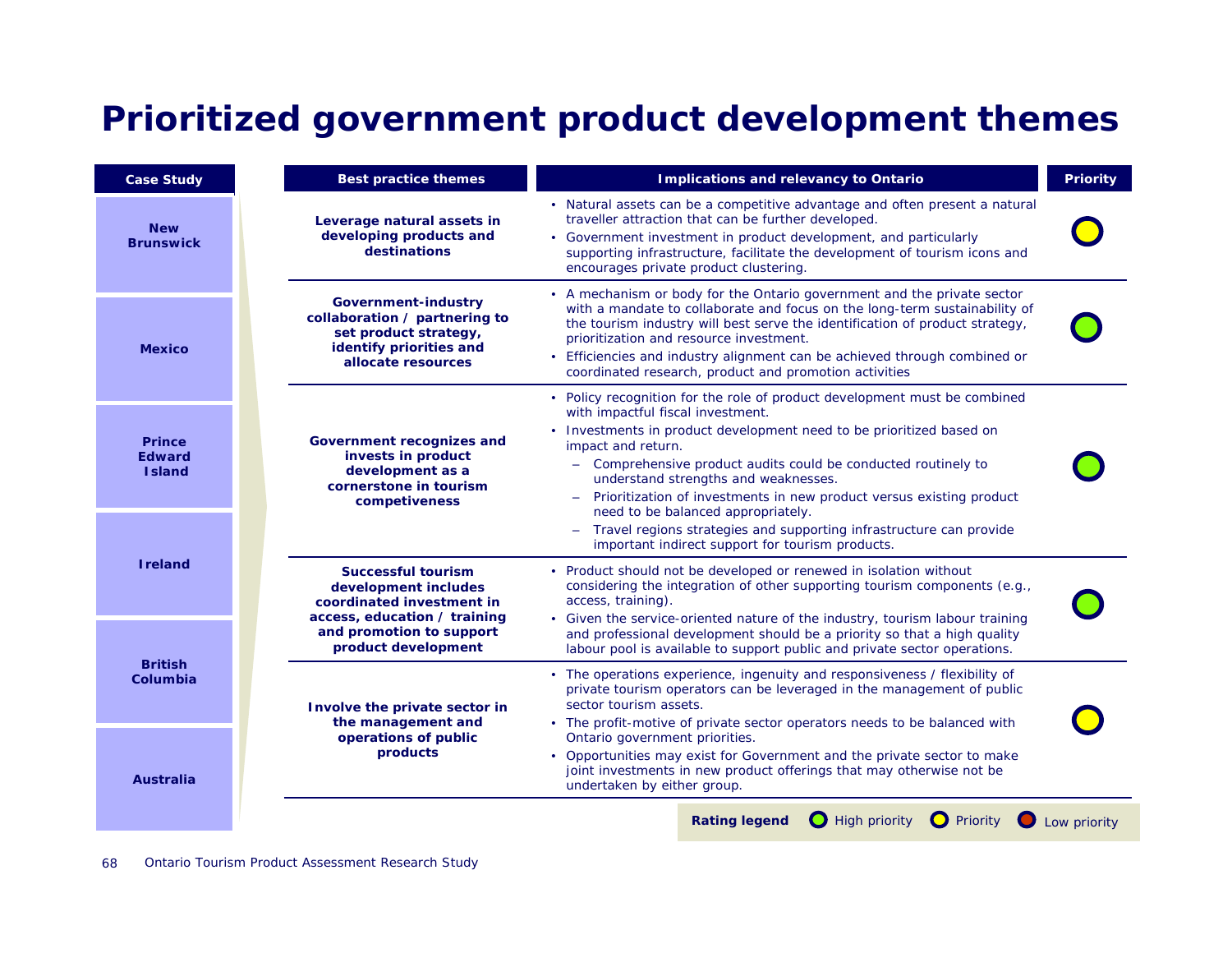### **Appendix Seven – Niche products**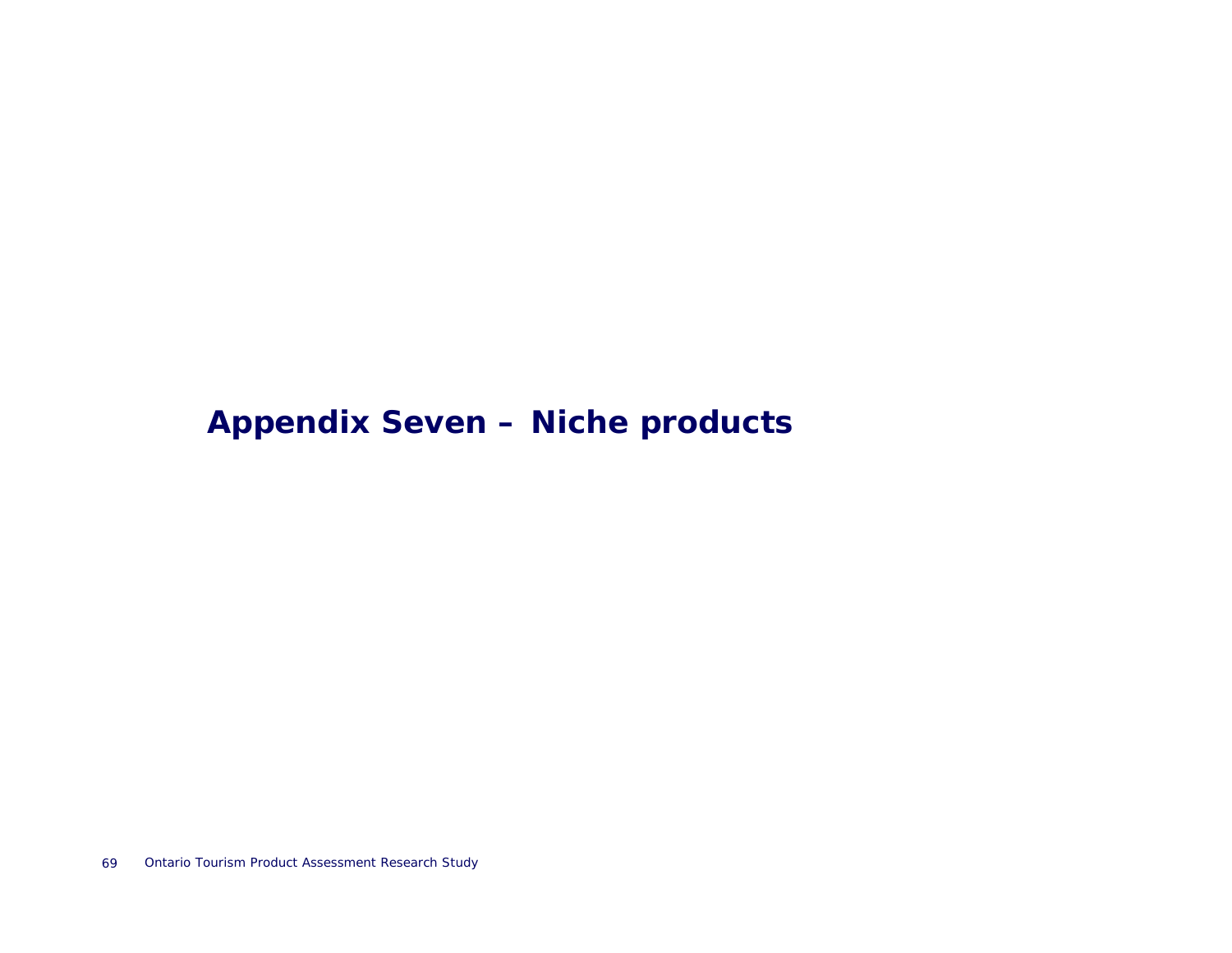### **Niche products represent a diverse and innovative segment of the global tourism industry**

Niche tourism can be defined as special interest, culture, and / or activity-based tourism involving small numbers of travellers in authentic settings.

•Niche tourism can be contrasted with mass tourism, which is involves large numbers of people in staged settings.

•A niche product is characterized by focus, and meets a previously overlooked or neglected need; in tourism, this can be the desire for visitors to experience a new destination or a new activity.

•Consumer themes driving niche products include a environmental consciousness, social responsibility, and the desire for experience and event-based tourism.

–Niche products that have developed as a response include ecotourism, volun-tourism (or charity tourism), sports tourism, and festival tourism.





#### **Tourism niches: fads and trends?**

- **Girlfriend getaways:** Women travelling with an all-female group. Ontario offers spa destinations to cater to this market.
- **"Mancations":** All-male vacations; similar to girlfriend getaways.
- **Adventure travel:** Popular activities include camping, hiking, backpacking, and bird or animal watching.
- **Culinary travel:** Travel with the intention of experiencing food and drink.
- **Gay, lesbian, bisexual and transgender market:** This group seeks travel destinations that are politically liberal and support civil rights.
- **Destination weddings:** Travel with the intention of marrying and honeymooning in the same destination.
- **"Babymoon" vacations:** Romantic getaways with the intention of relaxing before a baby is born.

### **Insights for Ontario**

- Ontario has numerous golf courses that could host mancations.
- The expansive provincial parks and green space in Ontario can accommodate adventure travellers.
- The Niagara region attracts visitors with its wineries, but Ontario does not have strong culinary offerings elsewhere in the province.
- Toronto's Pride Parade and political support of same-sex marriages can be leveraged for tourism inflows.
- Niagara Falls has been Ontario's main market actively seeking wedding travellers.
- Ontario has many weekend getaway locations (cottage country, the Muskoka and Collingwood areas, Niagara region, etc.) that could be remarketed for babymooning purposes.

**Sources:** Industry Canada: "Evaluating Canada's Performance with the U.S. Outbound Travel Market," 2008; US Census Bureau; Primary research; Deloitte analysis

### **Ontario is well suited to cater to the needs of many emerging niche tourism markets.**

Sources: Canadian Tourism Commission: "Finding your (new) niche," 2005; 4 Hoteliers: "Travelers Predict '08 Trends," 2007; Deloitte: "Hospitality 2010"; Marina Novelli: "Niche Tourism," 2005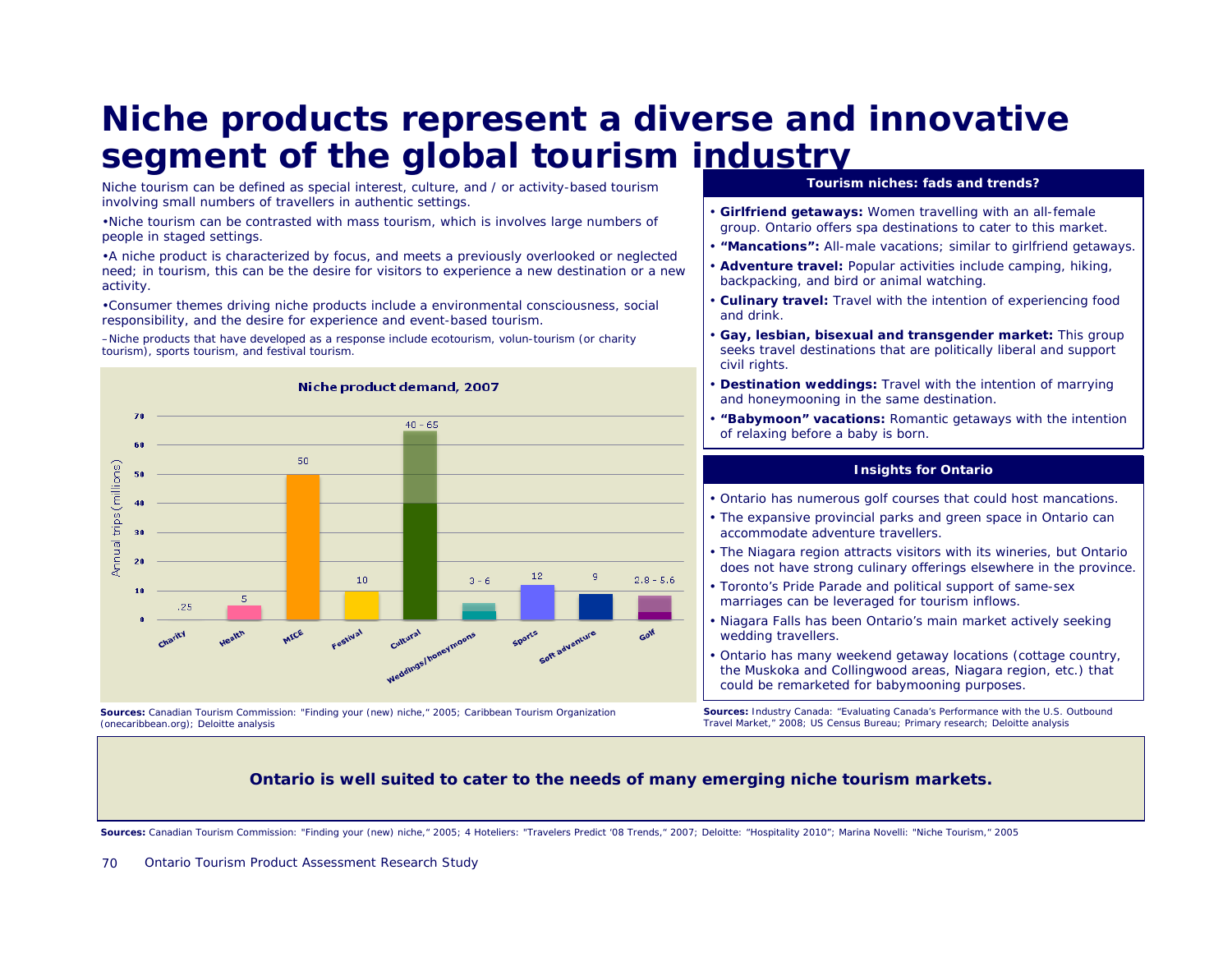### **Niche innovations have been successful by addressing specific audiences and product demand**

#### **"Venture off the beaten track: innovative niche ideas in practice"** *Canadian Tourism Commission*

- After analyzing consumer behaviour and changes in luxury travel, some tour operators have come up with stylish, unique concepts, such as 4-wheel-driving your way through Chile with breakfast in front of a geyser or travelling through India like a Maharaja.
- Some tourism operators are exploring more unusual leisure activities:
- Driving around a track at the wheel of a Formula 1 racing car,
- Taking part in a modeling shoot or riding in a hot air balloon, and
- –The French company MagicDay packages its products as original gift ideas.

| Case studies of niche tourism offerings         |                                                                                                                                                                                                                                                                                                                                                                                                                                                                                                                                                                                                                                    |  |  |
|-------------------------------------------------|------------------------------------------------------------------------------------------------------------------------------------------------------------------------------------------------------------------------------------------------------------------------------------------------------------------------------------------------------------------------------------------------------------------------------------------------------------------------------------------------------------------------------------------------------------------------------------------------------------------------------------|--|--|
| Adventure tourism in India                      | Aiming to develop its market in 2007, the Indian Ministry of Tourism worked with the Institute of Skiing and<br>Mountaineering to offer waterskiing courses to travellers, and provided financial assistance to key areas for the<br>purchase of water sports equipment such as kayaks, water scooters, etc.                                                                                                                                                                                                                                                                                                                       |  |  |
| <b>Babymooning in California</b>                | Woodside Hotels and Resorts, a luxury operator in California, developed the babymoon after hearing a group of<br>expectant mothers reminiscing about vacations. This niche product is targeted for couples needing a relaxing weekend<br>away before the "babymoon." This product is aimed at couples who want a trip or weekend away to help them relax<br>and reconnect before baby arrives. Socio-demographic data prove the relevance of this new niche: couples are waiting<br>longer before starting a family and, because they usually have two incomes, are fairly prosperous and used to spending<br>money on themselves. |  |  |
| G.A.P. Adventures' charity<br>tourism in Tibet  | G.A.P. Adventures will be taking doctors to Tibet to perform 300 sight-restoring surgeries and screen thousands of<br>patients for ophthalmic conditions.                                                                                                                                                                                                                                                                                                                                                                                                                                                                          |  |  |
| Medical tourism in India and<br><b>Malaysia</b> | To encourage traveller visits for medical procedures, India and Malaysia have introduced new visa regulations which<br>extend the maximum allowable stay to 90 days in India and 6 months in Malaysia. These changes facilitate<br>consultation, treatment, and recuperation time.                                                                                                                                                                                                                                                                                                                                                 |  |  |
| <b>Cultural tourism in Kyoto,</b><br>Japan      | To promote cultural and historical tourism, Kyoto, Japan provides free public transit and museum access to anyone<br>wearing traditional Japanese dress.                                                                                                                                                                                                                                                                                                                                                                                                                                                                           |  |  |
| Soft adventure tourism in<br><b>Vancouver</b>   | The Capilano Suspension Bridge in North Vancouver introduced Treetops Adventure, the first attraction of its kind in<br>North America. It consists of a series of elevated suspension bridges through the rainforest, and after nine months of<br>operations, the attraction saw a 40% attendance increase.                                                                                                                                                                                                                                                                                                                        |  |  |
| Nature tourism in Alaska                        | When tourism authorities at Fairbanks, Alaska decided to capitalize on the Northern Lights, they negotiated with the<br>Japanese government to attract Japan Airlines flights to the city's airport.                                                                                                                                                                                                                                                                                                                                                                                                                               |  |  |

Sources: Canadian Tourism Commission: "Finding your (new) niche," 2005; Deloitte: "Medical Tourism," 2008; Caribbean Tourism Organization (onecaribbean.org); India Ministry of Tourism Annual Report 2007-08; G.A.P Adventures: "Planeterra Helps Treat Blindness in Tibet," 2008; Dawn Ringrose & Associates Inc.: "Excellence in the Canadian Tourism Industry," 2005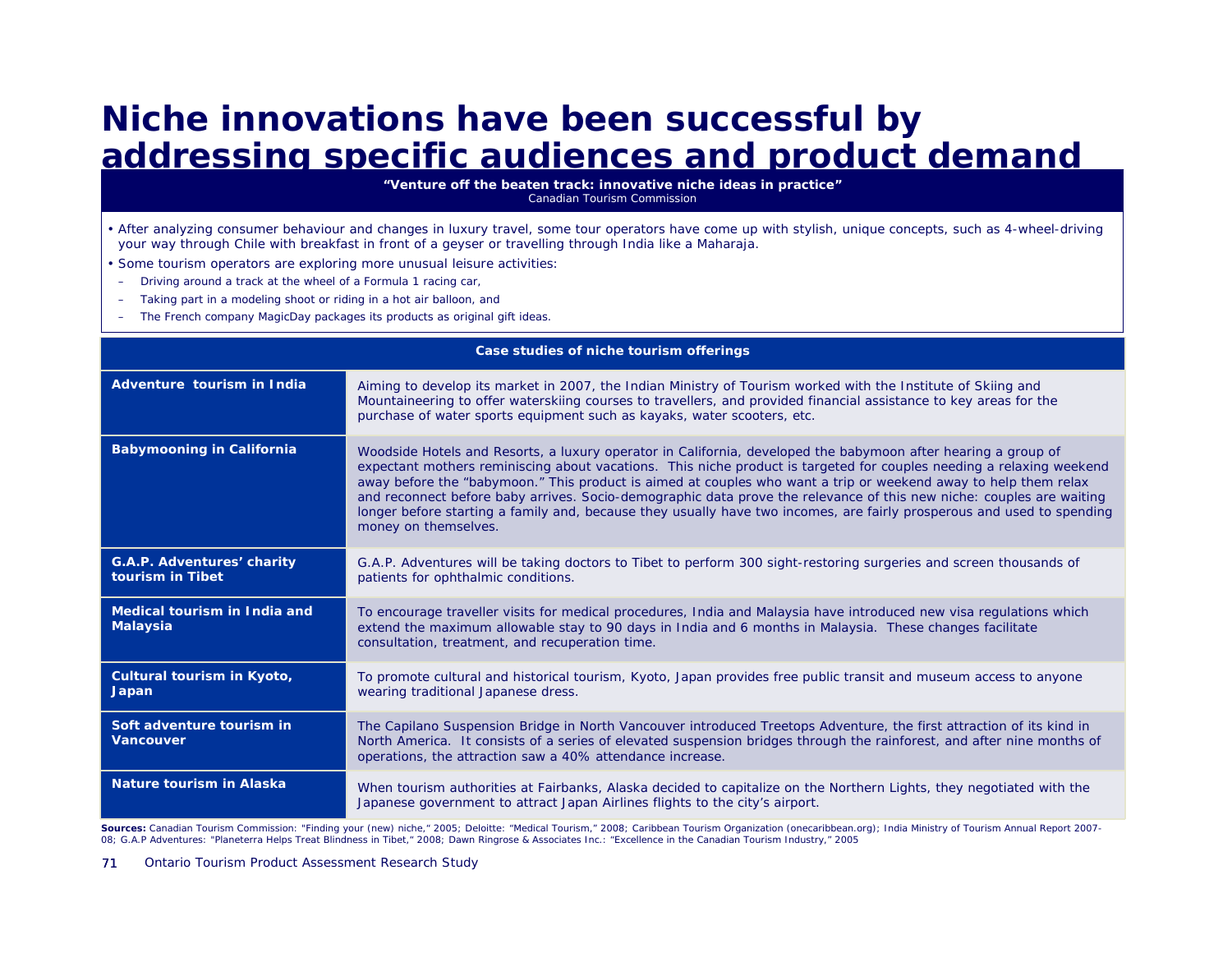## **The Ontario market appears to be well suited for MICE and festival tourism**

|                                                                          | <b>Description</b>                                                                                                                                                                                                                                                                    | <b>Examples</b>                                                                                                                 | Global market size (annual basis)                                                          | Forecast                                                                                     |
|--------------------------------------------------------------------------|---------------------------------------------------------------------------------------------------------------------------------------------------------------------------------------------------------------------------------------------------------------------------------------|---------------------------------------------------------------------------------------------------------------------------------|--------------------------------------------------------------------------------------------|----------------------------------------------------------------------------------------------|
| <b>Charity</b><br>tourism                                                | Trips taken to destinations for the purpose<br>of assisting host communities by providing<br>services that help in everyday life or aid to<br>disaster areas. Often taken by 'gap year'<br>students, especially from North America,<br>Western Europe, New Zealand, and<br>Australia. | <b>Habitat for Humanity</b><br>housing construction<br>in African villages,<br><b>Doctors without</b><br>Borders.               | 250,000 trips<br>involve participation in charity tourism <sup>1</sup>                     | Growth led by gap year<br>travellers and post-<br>career travellers / baby<br>boomers.       |
| <b>Health and</b><br>wellness<br>tourism                                 | Any trip taken with the purpose of<br>improving one's health or well-being.<br>Greatest potential with 50-65 year-old age<br>group, specifically women.                                                                                                                               | Spa visits, medical<br>treatments, or beauty<br>procedures such as<br>plastic surgery at<br><b>low-cost Mexican</b><br>clinics. | approximately 5 million trips<br>centre around health and wellness <sup>1</sup>            | <b>Expected to exhibit</b><br>substantial growth<br>rates for many years to<br>come.         |
| <b>Medical</b><br>tourism                                                | travelling to seek specialized or economical<br>medical care, wellbeing, and recuperation.<br>Popular destinations include Mexico, India,<br>Brazil, and Gulf States.                                                                                                                 | Dental and cosmetic<br>surgery in Mexico at<br>25-35% of U.S.<br>cost <sub>2</sub>                                              | U.S. \$60 billion<br>of global tourism receipts are from<br>medical tourism <sup>1</sup>   | Market expected to<br>grow to \$100 billion by<br>2010 (66% growth). <sup>2</sup>            |
| Meetings,<br>incentives,<br>conferences,<br>and<br>exhibitions<br>(MICE) | Business travel for meetings, incentives,<br>conventions, and exhibitions (MICE).<br>Tourists often middle-aged males. Russia,<br>India, and China are likely to drive growth.                                                                                                        | Malaysia's Meet and<br>Experience campaign.                                                                                     | U.S. \$30 billion or 50 million<br>trips<br>are accounted for by MICE tourism <sup>1</sup> | Continued moderate<br>growth, but dependent<br>upon prevailing<br>economic<br>circumstances. |
| <b>Festival</b><br>tourism                                               | Travel for the main purpose of attending<br>cultural and / or music festivals. Perceived<br>as one of the most authentic ways in being<br>immersed in local culture. Brazil, UK, U.S.,<br>Germany, and Spain are competing<br>destinations.                                           | Germany's<br>Oktoberfest, Brazil's<br>Rio Carnival, Chinese<br>New Year.                                                        | 10 million people<br>travel annually to watch or participate in<br>festivals <sup>1</sup>  | Interest in international<br>cultural events is<br>increasing.                               |

**Sources:** (1) Caribbean Tourism Organization (onecaribbean.org); (2) Deloitte: "Medical Tourism," 2008; (3) Primary research; (4) Deloitte analysis

**Primary research indicates that Ontario has strong offerings in MICE, cultural and festival tourism.**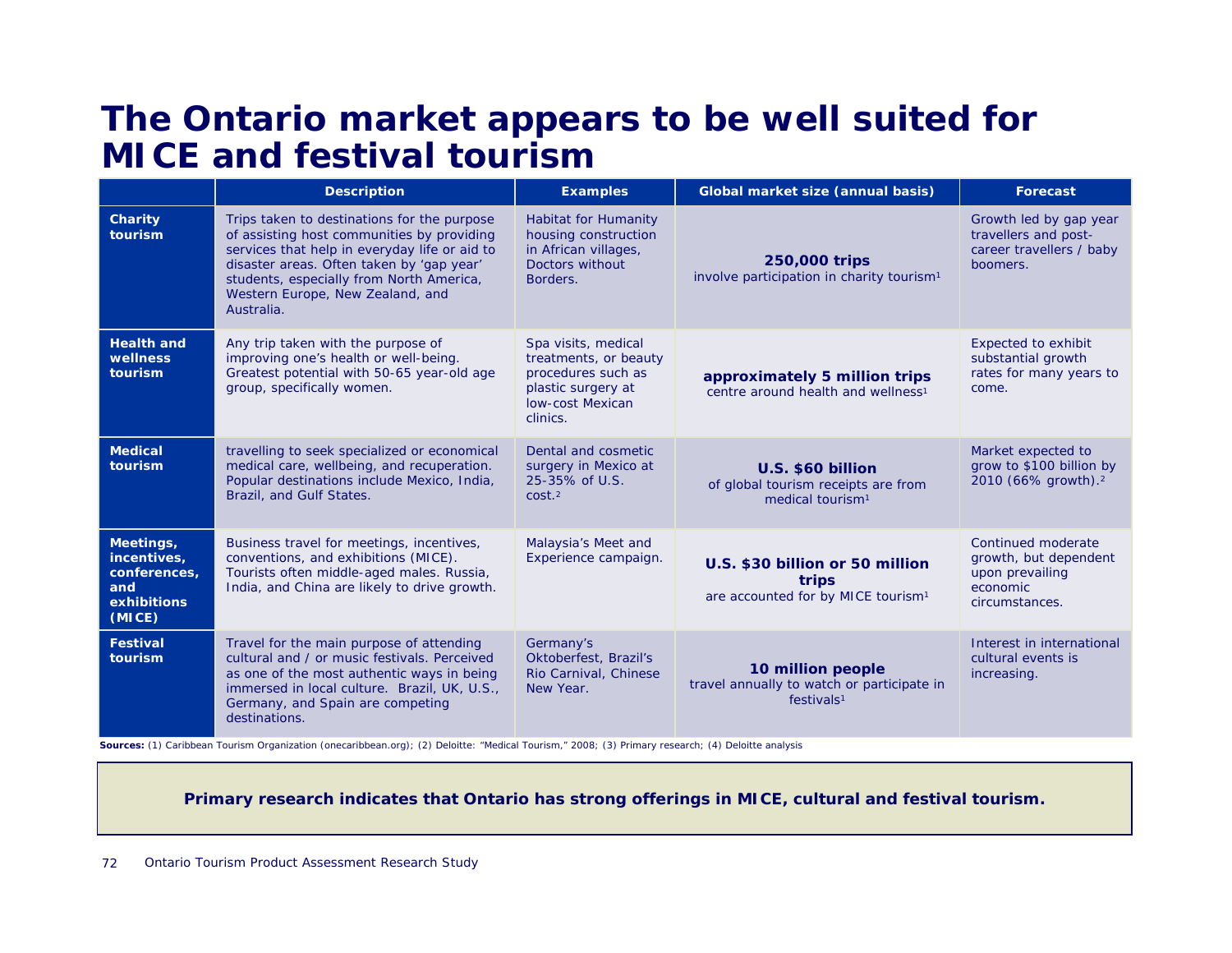# **Ontario's soft adventure and cultural tourism products are perceived as competitive**

|                                   | <b>Description</b>                                                                                                                                                                                                                                                                                                                                                                                   | <b>Examples</b>                                                                                                                 | Global market size (annual basis)                                                                                                                                                                           | <b>Forecast</b>                                                                                                                                                        |
|-----------------------------------|------------------------------------------------------------------------------------------------------------------------------------------------------------------------------------------------------------------------------------------------------------------------------------------------------------------------------------------------------------------------------------------------------|---------------------------------------------------------------------------------------------------------------------------------|-------------------------------------------------------------------------------------------------------------------------------------------------------------------------------------------------------------|------------------------------------------------------------------------------------------------------------------------------------------------------------------------|
| <b>Cultural</b><br>tourism        | Tourism including cultural activities, experiences,<br>and interaction with local people. Typical<br>travellers include baby boomers and empty<br>nesters. Popular markets include European,<br>Asian and South American destinations.<br>Daily expenditure of cultural travellers (U.S.<br>\$90) is higher than visitors on touring, beach,<br>city, or rural holidays (U.S. \$54-67). <sup>1</sup> | Visiting monuments,<br>sites, or museums,<br>such as the Louvre<br>in Paris, Aztec ruins<br>in Mexico, or<br>pyramids in Egypt. | 160 million or 20% of trips<br>incorporate some form of cultural,<br>historical, or heritage activity <sup>2</sup><br>40-65 million or 5-8% of trips<br>are specifically for cultural purposes <sup>2</sup> | Continued growth led<br>by those aged 55 and<br>above.<br>Cultural tourism<br>motivations are<br>shifting slowing<br>towards a more<br>general interest in<br>culture. |
| <b>Weddings and</b><br>honeymoons | International trips taken to get married or<br>celebrate a wedding. The average age of these<br>travellers is increasing due to later marriages<br>and more second marriages.                                                                                                                                                                                                                        | Caribbean beach<br>weddings<br>incorporated into<br>resort vacations.                                                           | 3-6 million trips per annum<br>are taken for weddings and honeymoons <sup>2</sup>                                                                                                                           | Expected to be 12%<br>per year until 2012,<br>vs. 10% from 2002-<br>2007.2                                                                                             |
| <b>Ecotourism</b>                 | Responsible travel to natural areas that<br>conserves the environment and<br>improves the welfare of local people.                                                                                                                                                                                                                                                                                   | <b>Walking tours</b><br>through rainforest or<br>natural terrain.                                                               | [information not available]                                                                                                                                                                                 | Expected growth of<br>approximately 6% per<br>year. <sup>1</sup>                                                                                                       |
| <b>Sports tourism</b>             | International trips specifically taken to watch<br>sporting events.                                                                                                                                                                                                                                                                                                                                  | Germany's FIFA<br>World Cup, Beijing<br>2008 Olympics                                                                           | 12 million trips<br>are made each year for the main purpose<br>of watching a sporting event <sup>2</sup>                                                                                                    | Annual growth of 6%<br>expected from 2007-<br>2012.2                                                                                                                   |
| Soft adventure<br>tourism         | Tourism which requires little or no experience<br>and is low risk. Typical adventurers are in their<br>40s, affluent and well-educated. U.S., Canada,<br>and Mexico are competing destinations.                                                                                                                                                                                                      | Hiking tours of<br>Bhutan landscapes,<br>snorkeling in the<br><b>Great Barrier Reef.</b>                                        | 1% or 9 million<br>international traveller arrivals seek soft<br>adventure activities <sup>2</sup>                                                                                                          | Annual growth of 10%<br>over next decade, led<br>by 40-60 year olds. <sup>2</sup>                                                                                      |
| <b>Golf tourism</b>               | Trips undertaken for the primary purpose of<br>playing golf.                                                                                                                                                                                                                                                                                                                                         | Playing on golf<br>courses that have<br>hosted PGA tours.                                                                       | U.S. \$17 billion or 2.8-5.6 million<br>travellers comprise the global market <sup>2</sup>                                                                                                                  | Growth in the long<br>term will be notable,<br>especially in the aging<br>population.                                                                                  |

Sources: (1) The International Ecotourism Society: "Fact Sheet: Global Ecotourism"; (2) Caribbean Tourism Organization (onecaribbean.org); (3) Primary research; (4) Deloitte analysis

**"Ontario's biggest challenge is to take its strengths in natural and cultural assets and tell the story better."**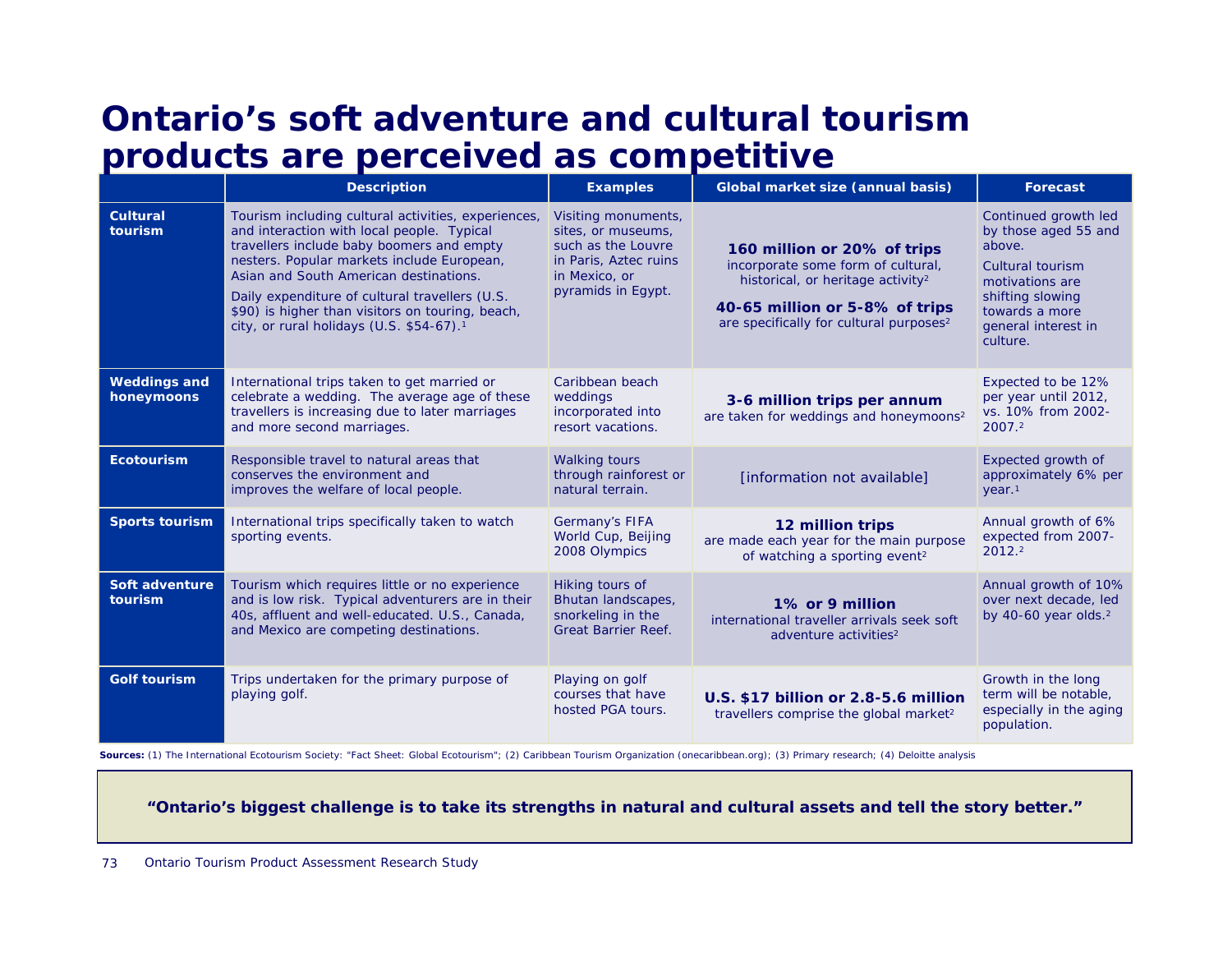# **Ontario has the potential to be competitive across many niche product offerings**

Secondary research, supplemented by insight from subject matter experts suggests varying current success and potential across various niche product offerings.

|                                       | <b>Current state</b> | <b>Potential</b> | <b>Rationale</b>                                                                                                                                                                                                                                                                                                                                                                                                                                   |
|---------------------------------------|----------------------|------------------|----------------------------------------------------------------------------------------------------------------------------------------------------------------------------------------------------------------------------------------------------------------------------------------------------------------------------------------------------------------------------------------------------------------------------------------------------|
| <b>Charity tourism</b>                |                      |                  | Emerging markets and third world countries will receive greater profile and interest.                                                                                                                                                                                                                                                                                                                                                              |
| <b>Health and wellness</b><br>tourism |                      |                  | Mixed success driven by growth in Spas and other wellness product.                                                                                                                                                                                                                                                                                                                                                                                 |
| <b>MICE</b>                           |                      |                  | Toronto serves as a strong North American and international hub, but ground<br>transportation infrastructure is considered a current deterrent. Ontario may attract<br>less interest in the incentive travel area as these destinations are typically those of<br>personal travel interest. Ontario often ranks behind higher profile destinations (e.g.,<br>global cities such as New York or vacation destinations such as Las Vegas or Florida) |
| <b>Festival tourism</b>               |                      | $\bullet$        | Strong product offering and potential, but currently limited to summer season.                                                                                                                                                                                                                                                                                                                                                                     |
| <b>Cultural tourism</b>               |                      | $\bullet$        | Product considered competitive, but a lack of new product exists.                                                                                                                                                                                                                                                                                                                                                                                  |
| <b>Weddings and</b><br>honeymoons     |                      | $\bullet$        | Traditional product, Perception of Niagara Falls and resort weddings.                                                                                                                                                                                                                                                                                                                                                                              |
| <b>Ecotourism</b>                     |                      | $\mathbf \Omega$ | Emerging markets and more exotic locals are considered more competitive and with<br>greater potential. Potential exists to leverage natural environment assets – namely<br>fresh water lakes.                                                                                                                                                                                                                                                      |
| <b>Sports tourism</b>                 |                      | $\bigcap$        | Infrastructure considered a deterrent.                                                                                                                                                                                                                                                                                                                                                                                                             |
| Soft adventure tourism                |                      | $\bullet$        | Considered a high-potential area namely because of natural environment assets.                                                                                                                                                                                                                                                                                                                                                                     |
| <b>Golf tourism</b>                   |                      |                  | Current offering considered somewhat competitive, but a significant lack of overnight<br>accommodation (e.g., resorts) will negatively impact growth potential. Ontario's<br>climate also serves as a challenge.                                                                                                                                                                                                                                   |
| <b>Culinary tourism</b>               |                      |                  | Select regions – namely Niagara – considered competitive with growth potential.                                                                                                                                                                                                                                                                                                                                                                    |
|                                       |                      |                  |                                                                                                                                                                                                                                                                                                                                                                                                                                                    |
|                                       |                      |                  |                                                                                                                                                                                                                                                                                                                                                                                                                                                    |

 $\bigcirc$ 

**competitive offering moderately competitive offering uncompetitive offering**



**An expansion of product offerings supported and improved packaging could help Ontario reach its potential in certain niche markets.** 

74Ontario Tourism Product Assessment Research Study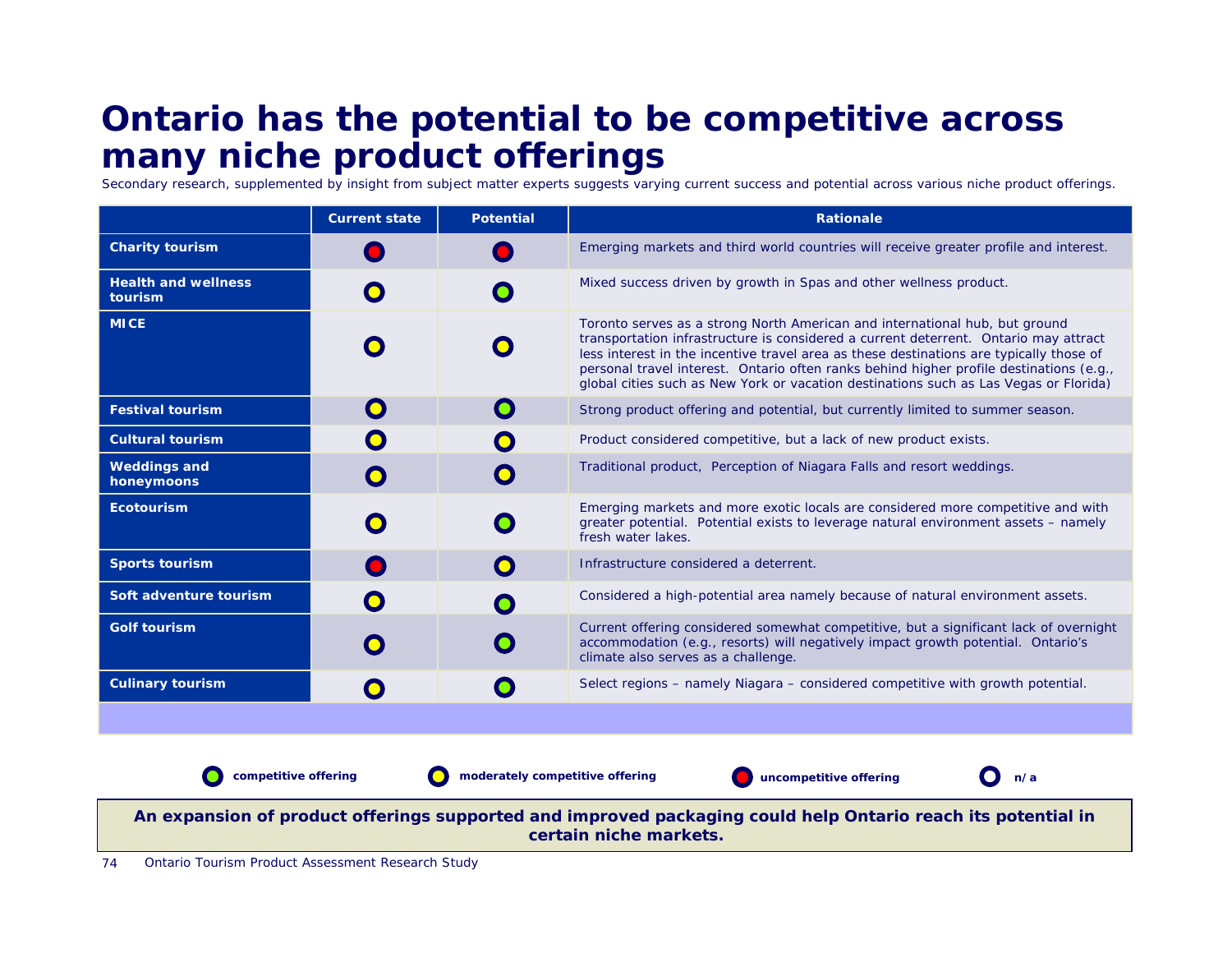# **Appendix Eight - Research sources**

75Ontario Tourism Product Assessment Research Study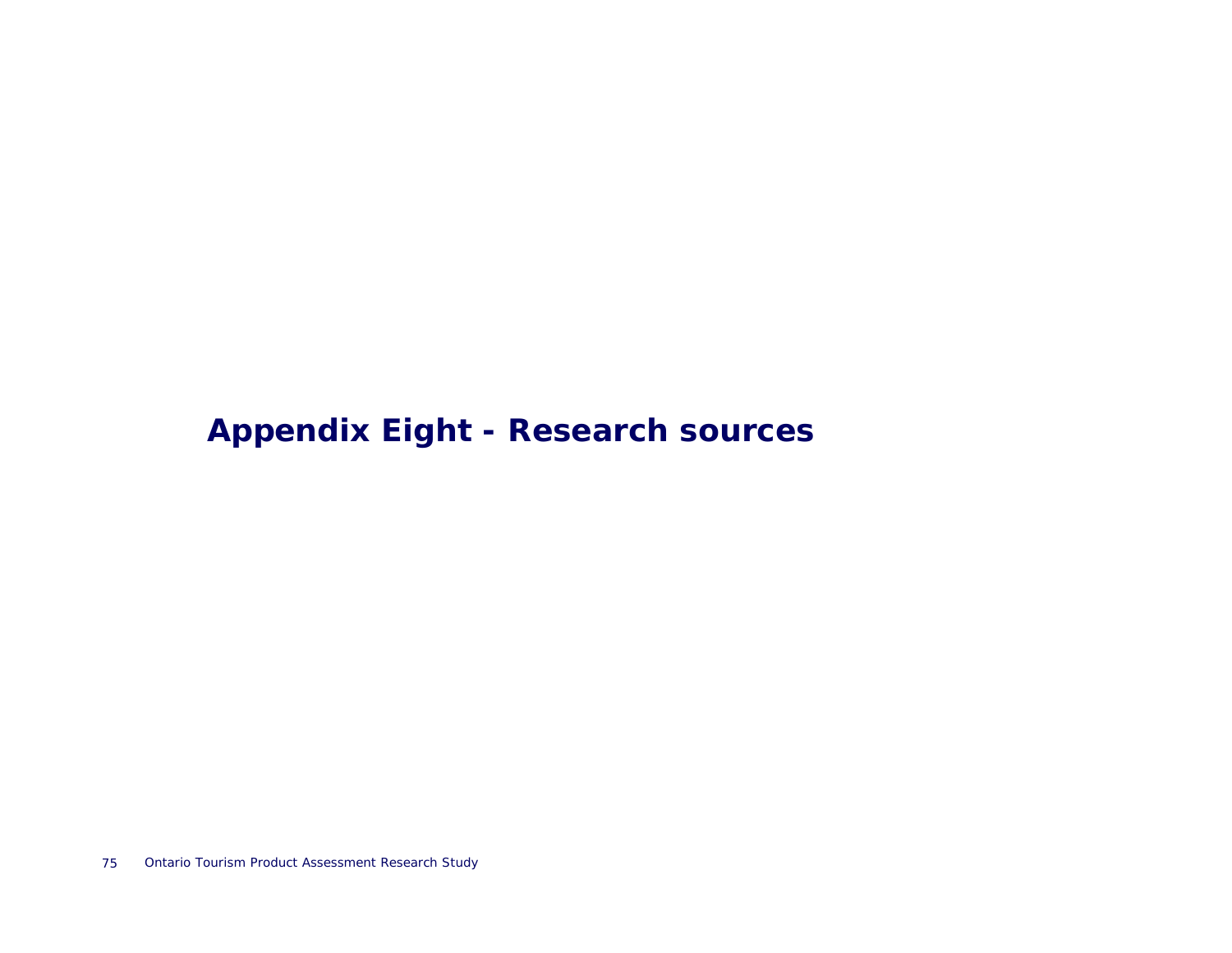## **Research sources**

#### **Primary research**

- Bear Paw Lodge
- Canadian Tourism Commission (CTC)
- Deloitte New Zealand
- Georgian Triangle Tourism Association
- Hotel Association of Canada
- Merit Travel
- Ministry of Culture
- Ontario Culinary Tourism Association
- Scenic Caves
- Toronto International Film Festival
- Tourism BC
- Tourism Industry Association of Canada (TIAC)
- Tourism Operations Division, Toronto
- Tourism Toronto and the Toronto Convention and Visitors Association

#### **Report sources**

- Alberta Agriculture, Food, and Rural Development: Ag Tourism Cluster Development, 2004
- BNET Business Network: "Mexico and Fonatur: celebrating 30 years of success in tourism investment," 2004
- Discover Winter Fun in Barrie and Area (Brochure)
- Fáilte Ireland National Development Plan 2007 2013: Tourism Capital Investment Programme
- Guyana Trade and Investment Support Project: Facilitation of Tourism Cluster Working Group, 2005
- • Innovating Regions in Europe: IRE Subgroup on 'Regional clustering and Networking as Innovation Drivers, 2007
- London Development Agency: East London Sub-regional Tourism Development Strategy and Action Plan, 2004-2006
- • PEI Tourism Advisory Council: The PEI Strategy for Tourism Competitiveness, 2005-2010
- Playa Cortes: FONATUR and its Commitment to Mexico
- Sara Nordin: Tourism Clustering and Innovation: Paths to Economic Growth and Development, 2003
- South Australia Tourism Development Fund: Guidelines for Tourism Development Assistance Upgrade of South Australian Wine and Food Experiences
- The Real Mexico: FONATUR, The Force Behind Mexican Tourism, 2004
- Tourism BC Annual Report 2007-08

• USAID Guyana Trade and Investment Support: Tourism Cluster Profile, April 2005

#### **Secondary research and other sources**

- 4 Hoteliers: "Travelers Predict '08 Trends," 2007
- •AAA / CAA: "Five Diamond Restaurants," 2008
- •Associated Press: "Maple Leafs Most Valuable NHL Team," 2008
- •Art Gallery of Ontario (ago.net)
- •Art Gallery of Ontario Annual Reports
- •Asset Registry, August 2008
- All Business "Cancun is back and better than ever," 2006
- Amanresorts (amanresorts.com)
- Artinfo: "Tokyo National Museum Breaks Attendance Records," 2008
- AusIndustry (ausindustry.gov.au)
- • Australian Tourism Development Program – Customers Funded under Round 1 (2004)
- Australian Tourism Development Program Customers Funded under Round 3(2006)
- Australian Tourism Development Program Customers Funded under Round 4 (2007)
- •Baseball Almanac (baseball-almanac.com)
- •Basketball Reference (basketballreference.com)
- •Bell Capital Cup (oihf.net)
- Bootsnall Travel (bootsnall.com)
- Bordeaux Wine Travel (bordeaux-wine-travel.com)
- Business Travel Logue: Zagat Survey's 2007/2008 World's Top Hotels, Resorts and Spas

•Business Wire: "The new trend in travel reviews: Increase in Food and Restaurant Reviews," 2008

•Canada's Wonderland (canadaswonderland.com)

•Canadian Gaming Association (canadiangaming.ca) •Canadian Museum of Civilization (civilization.ca)

•Canadian Tourism Commission: "Vancouver Convention Centre Chosen as World's Best," 2008

#### •Carnival Service (carnivalservice.com)

•City of Ottawa: Annual Development Report, 2007 •Casino Journal: "Best Practices – Putting It All Together," 2006

- •CTC 2007 Annual Report
- • Canadian Museum of Civilization / Canadian War Museum Annual Report 2007/2008
- •Canadian Tulip Festival (canadiantulip.com)
- •Caribana 2008 (caribanatoronto.com)
- Caribana (caribana.com)
- •Casino Niagara (casinoniagara.com)
- Cedar Fair Entertainment Company (cedarfair.com)
- •Chapleau Community Portal (chapleau.ca)
- Cisco Ottawa Bluesfest (ottawabluesfest.ca)
- •City of Ottawa: Annual Development Report, 2007
- •CN Tower (cntower.ca)
- •Deerhurst Resort (deerhurstresort.com)
- •Deloitte analysis
- •Deloitte: "Destination Canada," 2007
- •Deloitte: "Hospitality 2010"
- •Deloitte: "Making it Happen"
- •Deloitte: "Transparency and Vigilance"
- •Disneyland is Escapism
- •EIU 2008 Country Monitor Reports
- •ETC: Tourism Trends for Europe, 2006
- Environmental Commissioner of Ontario: "Doing Less with Less - How shortfalls in budget, staffing and in-house expertise are hampering the effectiveness of MOE and MNR," 2007
- •Falls Management Company (fallsmanagement.com)
- Fallsview Casino Resort (fallsviewcasinoresport.com)
- •Fallsview Indoor Water Park (fallsviewwaterpark.com)
- Festivals and Events in Ontario, 2008
- • Financial Statements of McMichael Canadian Art Collection, 2007
- •Fort William Historical Park (fwhp.ca)
- •Food Ontario (toronto.foodontario.com)
- •Frommer's (frommers.com)
- • Failte Ireland Tourism Product Development Strategy 2007 – 2013
- Fairmont Hotels and Resorts (fairmont.com)
- •Food and Wine Magazine: 10 Best Restaurant Cities, 2008
- Forbes Magazine: "The World's Biggest Party," 2006
- •GAP Adventures (gapadventures.com)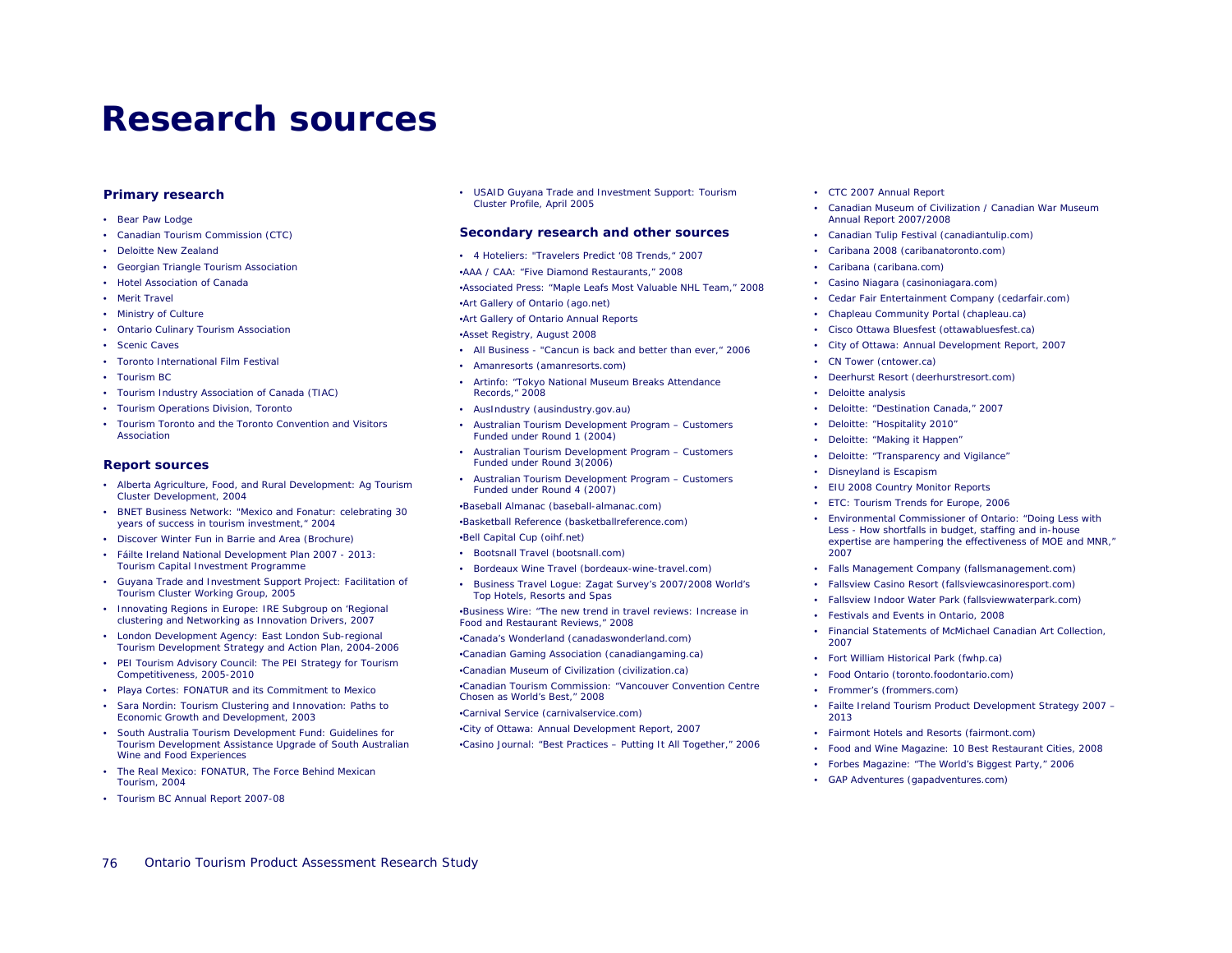## **Research sources**

- Golf Digest (golfdigest.com)
- Gourmond Breaks (gourmandbreaks.com)
- Hotelchatter: "Infinity Pool = Tranquility at Amanwella," 2008
- Huronia Historical Parks (hhp.on.ca)
- IBM.com: Fairmont reinvents the check-in experience with innovative kiosk solution
- Independenttraveler.com: "Travel trends 2007 what globetrotters can expect over the next year"
- International Association of Congress Centers (aipc.org)
- International Journal of Contemporary Hospitality Management (vol. 20, no.3)
- Ireland Department of Sports , Art and Tourism: "O'Donoghue announces €800m Tourism Development Programme under the National Development Plan 2007-2013."
- Ireland National Development Plan 2007 2013
- Kitchener Waterloo Oktoberfest (oktoberfest.ca)
- Longwoods International: "Niagara Visitor & Image Research," July 2008
- Luminato: Toronto Festival of Arts and Creativity 2008 (luminato.com)
- Martin Lohmann: "New Demand Factors in Tourism," 2004
- McMichael Canadian Art Collection (mcmichael.com)
- •McMichael Canadian Art Collection Annual Report, 2006/2007
- Metro Toronto Convention Centre (mtcc.com)
- Metro Toronto Convention Centre Annual Reports
- Meetings Review News: "Singapore ranked Asia's Top Convention City by ICCA," 2008
- •Mexico Tourism Sector Development Program 1995 – 2000
- Michelin's Restaurant Guide, 2008
- Marineland Canada (marinelandcanada.com)
- Market Overview and Economic Analysis of the Strategic Implementation Plan (SIP) Queen St. Downtown Area City of Niagara Falls, Ontario, June 2007
- Ministry consultations
- Ministry of Health Promotion: "Ontario Trails Strategy," 2005
- Ministry of Tourism Data
- Ministry of Tourism: "Investing in Huronia Historical Parks McGuinty Government Growing Tourism In Southern Georgian Bay," 2008
- Ministry of Tourism: "Ontario Tourism Performance, July 2008," September, 2008
- Ministry of Tourism: "Risk Assessment and Mitigation Options for Tourism Agencies and Attractions," 2006
- Ministry of Tourism: "Sustainability Strategies for Tourism Agencies and Attractions," 2006
- Ministry of Tourism: Ontario Convention Market Analysis, 2008
- Ministry of Tourism: Ontario's Domestic Travel Markets, 2006
- Ministry of Tourism: Regional Tourism Profiles, 2006
- • Ministry of Tourism: The Awareness and Ratings of Ontario's Major Cultural Attractions by American Travellers, 2005
- Ministry of Tourism: The Awareness and Ratings of Ontario's Outdoor Destinations by American Travellers, 2005
- Ministry of Tourism: The Niagara Region's Tourism Opportunities - The U.S. and Ontario Markets, 2007 / 2008
- Ministry of Tourism: Travel Intentions Study Wave 10 (May 2008)
- Ministry of Tourism Culture and Arts "B.C. investments in Tourism," 2008
- Ministry of Tourism: Ontario Tourism Competitiveness Study, Spring 2008
- Muenchen.de: "The Munich Oktoberfest as an Economic Factor, "2005
- Museums-in-Paris (museums-in-paris.com)
- Myrtle Beach Golf Holiday (golfholiday.com)
- National Capital Commission (canadascapital.gc.ca)
- Niagara Falls: traveller and Economic Impact Statistics, October 2008
- Niagara Falls Review: "Convention centre not jeopardized by province's \$500M shortfall," 2008
- •Niagara Falls Tourism (niagarafallstourism.com)
- Niagara Ice Wine Festival (niagaraicewinefestival.com)
- Niagara Parks Annual Reports
- Niagara Parks Commission (niagaraparks.com)
- •Northern Ontario (northernontario.org)
- Northern Ontario traveller Outfitters (noto.net)
- National Geographic: "Best Green Adventures: Eco-Success"
- National Post: "Hotels extending their friendly paw, more Canadians travel with four-legged companions," 2008
- New York City Vacation Packages (nycvp.com)
- NTA Travel: "Tourism Realities for a New Demographic Ballgame," 2007
- Oberoi Hotels and Resorts (oberoihotels.com)
- Ontario 2008 Golf and Vacation Planner
- Ontario Lottery and Gaming Corporation (olg.ca)
- Ontario Parks: Parks Guide 2008
- •Ontario Tourism (ontariotravel.net)
- Ontario Tourism Investment Newsletter, Winter 2007
- • Ontario Welcomes Back Indy: McGuinty Government Investing In Major Tourism Draw, September, 2008
- •Ontario Heritage Trust (heritagefdn.on.ca)
- Ontario Heritage Trust Annual Reports
- •Ontario Parks (ontarioparks.com)
- Ontario Parks: Parks Guide 2008
- •Ontario Place (ontarioplace.com)
- Ontario Science Centre (ontariosciencecentre.ca)
- •Ontario Science Centre Annual Reports
- Ontario Trails (ontariotrails.on.ca)
- • Ottawa Business Journal: "Congress Centre expansion leaves vacuum," June 2008
- •Ottawa Congress Centre (ottawacongresscentre.com)
- Ottawa Congress Centre Renewal Report, May 2008
- •Ottawa Congress Centre Annual Reports
- Ottawa: Report on Tourism, October 2008
- •Ottawa Festivals (ottawafestivals.ca)
- Ottawa Tourism (ottawatourism.ca)
- •Ottawa Tourism: 2007 Annual Report
- OTMPC: Meet in Ontario Meeting and Convention Guide
- •OTMPC: Ontario - Distinctive Getaways, 2008
- OTMPC: "Ontario Tourism Marketing Partnership Segmentation Summary," 2007
- •OTMPC (tourismpartners.com)
- •People and Planet: "Global Tourism," 2008
- • PRTD: "1000 Islands – St. Lawrence Seaway Regional Report," 2008
- •PRTD: "City of Toronto," 2007
- PRTD: "City of Hamilton"
- •PRTD: "Elgin, Halimand and Norfolk Counties," 2008
- PRTD: "Guelph/Wellington," 2005
- •PRTD: "Greater Sudbury"
- •PRTD: "Halton Region," 2007
- •PRTD: "Lake Simcoe Tourism Area," 2007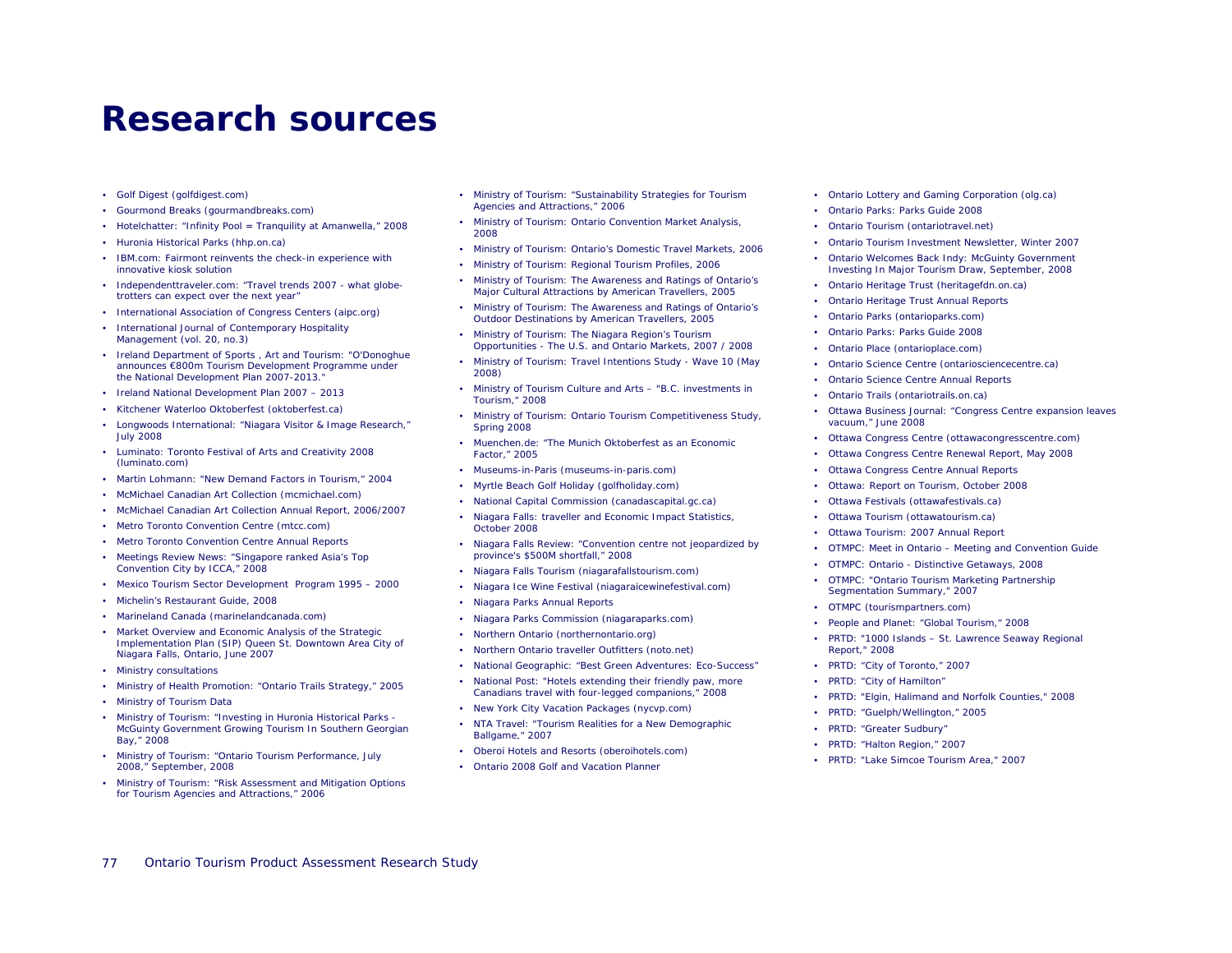## **Research sources**

- PRTD: "Mississauga Tourism," 2004
- PRTD: "Muskoka"
- PRTD: "Niagara," 2005
- PRTD: "Peterborough and the Kawarthas," 2007
- PRTD: "Windsor, Essex County and Pelee Island"
- PRTD: "York Region," 2006
- Premier Spas of Ontario (premierspasofontario.ca)
- Rainbow Country (rainbowcountry.com)
- Red Leaves Resort (redleavesmuskoka.com)
- Rideau Canal World Heritage Site (rideau-info.com)
- Rosehart, R: Northwestern Ontario Preparing for Change, 2008
- Restaurants and Institutions: "Tapping the Culinary-Tourism Trend," 2007
- Reuters: "Top 10 art museums in the world," 2008
- Rio Carnival 2009 ROM annual reports
- Royal Botanical Gardens (rbg.ca)
- Royal Botanical Gardens Annual Reports
- Royal Ontario Museum (rom.on.ca)
- Royal Ontario Museum Annual Reports
- Scotiabank Nuit Blanche (scotiabanknuitblanche.ca)
- Scotiabank Place (scotiabankplace.com)
- Shaw Festival (shawfest.com)
- Soccer America (socceramerica.com)
- Stratford Festival of Canada: 2007 Financial Facts
- Stratford Festival of Canada: New Artistic Team and the Stratford Festival of Canada, June 2006
- S.Pellegrino: "The S.Pellegrino World's 50 Best Restaurants," 2008
- Salzburg Convention Bureau (salzburgcb.com)
- Scotia Economics Industry Trends, 2008
- Scottish Tourism: The Next Decade A Tourism Framework for Change, 2006
- Science North(sciencenorth.on.ca)
- Science North Annual Report, 2004/2005
- St. Lawrence Parks Commission (parks.on.ca)
- St. Lawrence Parks Commission Annual Reports
- Summerfest (summerfest.com)
- TEA/ERA Theme Park Attendance Report, 2006
- The Metro Toronto Convention Centre: Innovative, Inspiring, Inviting, Incomparable
- The Sports Network (sportsnetwork.com)
- The Hamilton Spectator: "RBG needs to attract younger admirers: Ryder," April 2006
- Toronto.com
- Toronto Argonauts (argonauts.ca)
- Toronto International Film Festival Group (tiffg.ca)
- The Colorado Trail (coloradotrail.org)
- The New York Pass (newyorkpass.com) The Prince Edward Island Strategy for Tourism Competitiveness 2005 – 2010
- Theme Park Insider (themeparkinsider.com)
- Top 20 Free Attractions in New York City
- Tourism BC Annual Report 2007-08
- Tourism BC (hellobc.com)
- Tourism Partners (tourismpartners.com)
- Travel and Leisure Magazine (travelandleisure.com)
- Travellady Magazine: "Summerfest," 2001
- Travelooce.com: Top 10 Natural Wonders
- Tripadvisor: "Worlds Top 10 Wine Destinations," 2008
- Update on Key Activities of the Ontario Trails Strategy, October 2008
- USA Today:"2008 travel trends," 2008
- Vancouver Convention and Exhibition Centre (vcec.ca)
- Vatican Museums (mv.vatican.va)
- West Edmonton Mall (westedmontonmall.com)
- Wi Online Travel Market, 2008
- WTO Tourism Highlights 2007
- WTO Tourism Highlights 2008
- Whirlpool Jet Boat Tours (whirlpooljet.com)
- Wine and Culinary Tourism in Ontario: Strategy and Action Plan Final Report
- Winter Festival of Lights (wofl.com)
- Zagat Survey (zagat.com)

#### *Niche products overview*

- 4 Hoteliers: "Travelers Predict '08 Trends," 2007
- Caribbean Tourism Organization (onecaribbean.org)
- Canadian Tourism Commission: "Finding your (new) niche," 2005
- Deloitte: "Hospitality 2010"
- Deloitte: "Medical Tourism," 2008
- Deloitte analysis
- Dawn Ringrose & Associates Inc.: "Excellence in the Canadian Tourism Industry," 2005
- G.A.P Adventures: "Planeterra Helps Treat Blindness in Tibet," 2008
- India Ministry of Tourism Annual Report 2007-08
- Industry Canada: "Evaluating Canada's Performance with the U.S. Outbound Travel Market," 2008
- Marina Novelli: "Niche Tourism," 2005
- Primary research
- The International Ecotourism Society: "Fact Sheet: Global Ecotourism"
- US Census Bureau